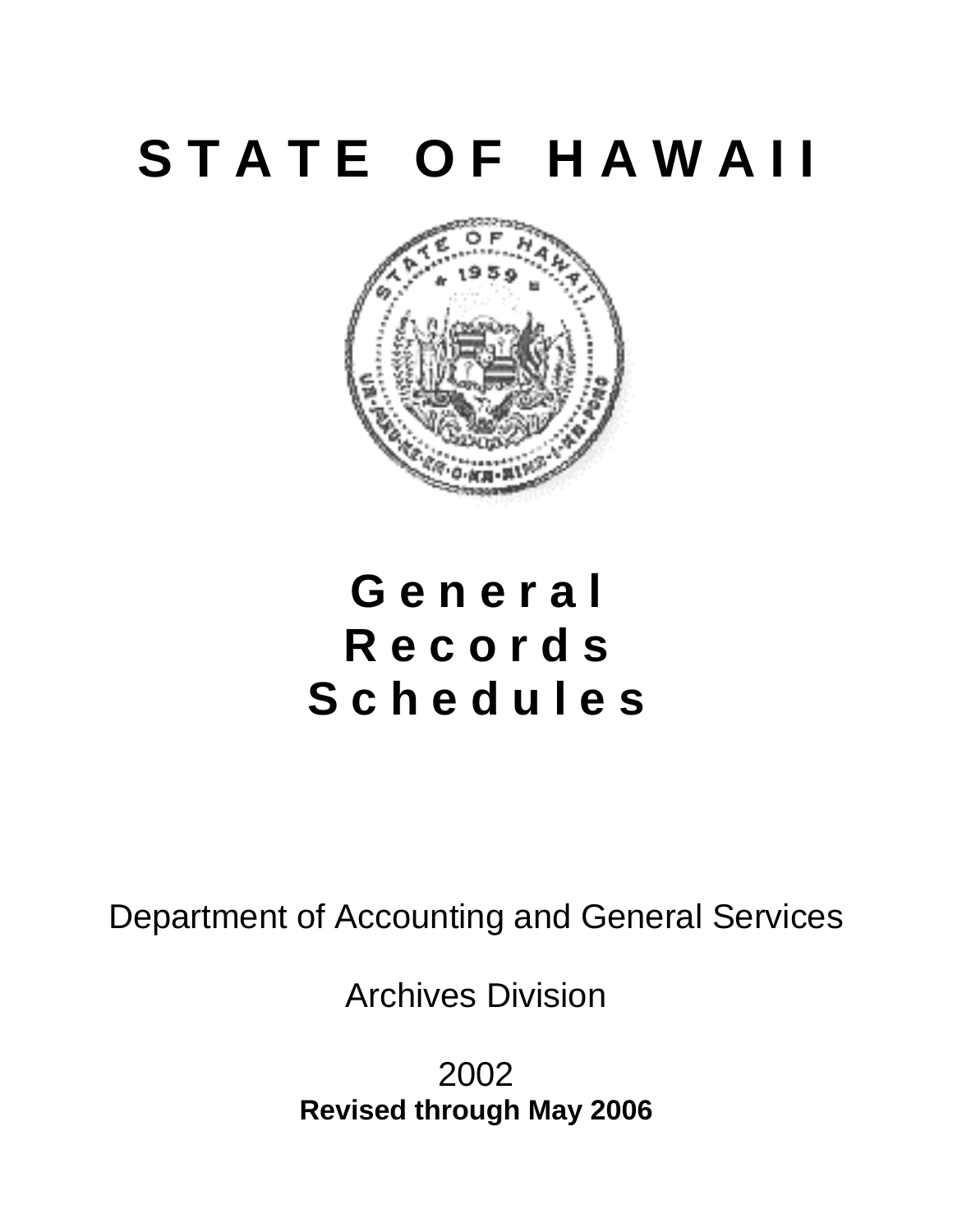#### **STATE OF HAWAII DEPARTMENT OF ACCOUNTING & GENERAL SERVICES GENERAL RECORDS SCHEDULES 2002 – Revised through May 2006**

#### **Table of Contents**

#### **Introduction to the General Records Schedules**

#### **Schedule 1 Administrative Records**

- [1.1 Committee and conference files](#page-8-0)
- 1.2 Official correspondence
- 1.3 General (routine) correspondence
- [1.4 Duplicate files of correspondence](#page-9-0)
- 1.5 Hawaii Administrative Rules
- 1.6 Official memoranda and circulars
- [1.7 Official directives, manuals & handbooks](#page-10-0)
- 1.8 Attorney General Opinions
- 1.9 Risk management files
- 1.10 Release of liability forms
- 1.11 Administrative Rules: Hearing records
- 1.12 Legislative files
- [1.13 Public relations files](#page-11-0)
- 1.14 Organizational files
- [1.15 Daily, weekly, monthly, and other periodic reports submitted for tabulation purposes](#page-12-0)
- 1.16 Schedules of daily activities
- 1.17 Formal requests for Government information
- 1.18 Mail control records
- 1.19 Mailing lists, rosters, etc. compiled by agency
- [1.20 Fax cover sheets, fax confirmation sheets, and routine messages](#page-13-0)
- 1.21 Finding aids: Indexes, lists, registers and other reference guides
- 1.22 Project working papers
- 1.23 Administrative databases
- 1.24 Electronic spreadsheets
- 1.25 Word processing files
- [1.26 Preliminary drafts of letters, memoranda, reports, worksheets, and internal notes](#page-14-0)
- 1.27 Audio recordings of meetings made exclusively for note-taking<br>1.28 Work order requests for building repair & maintenance
- Work order requests for building repair & maintenance
- 1.29 Computer Hardware or Software Request
- 1.30 Telecom Request

#### **Schedule 2 Budget Planning Records**

- [2.1 Budget development records](#page-16-0)
- 2.2 Budget execution records
- 2.3 Grant records

#### **Schedule 3 Accounting Records**

#### *Section A Collections & Deposits*

- 3.A-1 Treasury Deposit Receipts
- 3.A-2 Estimated Receipts Input
- 3.A-3 Cash receipts
- 3.A-4 Sales journal
- [3.A-5 Accounts receivable ledgers](#page-18-0)
- 3.A-6 Bill for Collection
- 3.A-7 Cash overage / shortage
- [3.A-8 Bank statements and related records](#page-19-0)
- 3.A-9 Application for Investments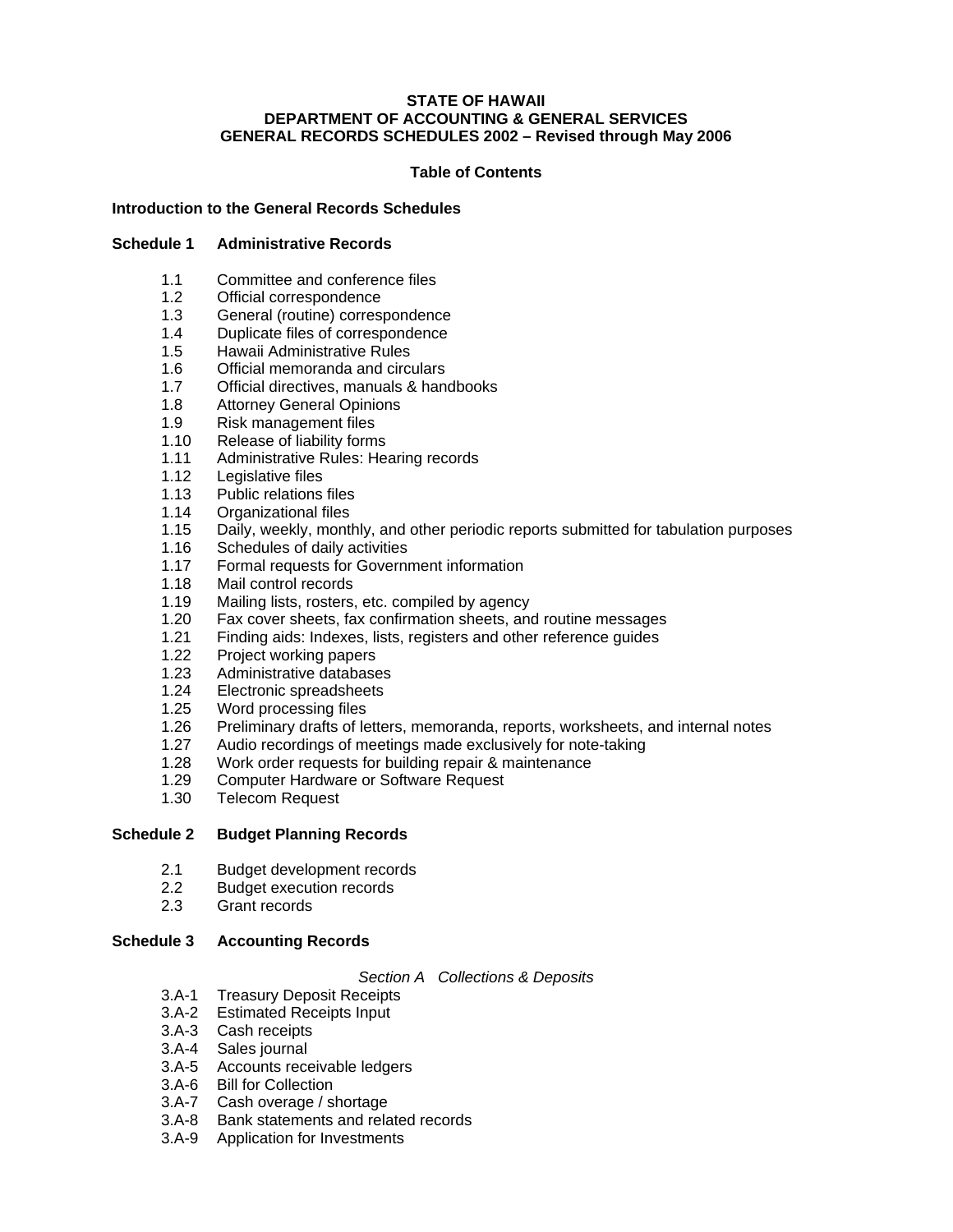#### *Section B Appropriations & Allotments*

[3.B-1 Appropriation and budgetary allocation forms](#page-19-0) 

#### *Section C Expenditures*

- 3.C-1 Purchase of services (Contracts)
- 3.C-2 Equipment maintenance agreement
- [3.C-3 Encumbrance forms and related records](#page-20-0)
- 3.C-4 Summary Warrant Vouchers
- 3.C-5 Warrant / Checks issued in lieu of warrants: Correction records
- [3.C-6 Assignment of money by party to whom State is directly indebted](#page-21-0)
- 3.C-7 Petty cash records
- [3.C-8 Travel approvals and statements](#page-22-0)
- [3.C-9 Automobile: Travel records](#page-23-0)

#### *Section D Accounting Reports*

- 3.D-1 Budget management reports
- [3.D-2 Appropriations and allotments reports](#page-24-0)
- [3.D-3 Appropriation and expenditure reports](#page-26-0)
- [3.D-4 Accounting system: Data entry / input forms](#page-27-0)
- [3.D-5 Accounting system: Batching documents and related documents](#page-28-0)
- 3.D-6 Journal Vouchers
- 3.D-7 Universal Input form
- 3.D-8 Agency Internal Journal Entry
- 3.D-9 General ledgers (noncomputerized)
- 3.D-10 Audit reports
- [3.D-11 Certificates of Destruction of Bonds and Interest Coupons](#page-29-0)
- 3.D-12 Accounts for Securities Held in Safekeeping after Return
- [3.D-13 Capital Improvement Projects: Appropriations & expenditure reports](#page-30-0)

#### **Schedule 4 Accounting: Payroll Records**

- 4.1 Payroll registers
- 4.2 Payroll Change Schedule
- 4.3 Payroll Expenditure Distribution Summary Sheet
- [4.4 Notification of Personnel Action / Employee Personnel Action Report](#page-31-0)
- 4.5 Notification of Temporary Assignment
- 
- 4.6 Federal & State Withholding Exemptions<br>4.7 Advance Payment of Earned Income Cre Advance Payment of Earned Income Credit
- [4.8 Statement of fees & benefits: Non-employee](#page-32-0)
- 4.9 Listing of W-2 & HW-2 recipients
- 4.10 Payroll assignments
- 4.11 Time sheets
- 4.12 Premium pay records
- 4.13 Payroll adjustment forms
- 4.14 Stop payment for payroll
- 4.15 Daily cycle reports
- [4.16 Payroll Transaction Register](#page-33-0)
- 4.17 Payroll Labor Distribution
- 4.18 Payroll Expenditure Distribution
- 4.19 Expenditure Report for Personnel Services
- [4.20 Request for Taxpayer Identification Number and Certification Form \(IRS Form W-9\)](#page-34-0)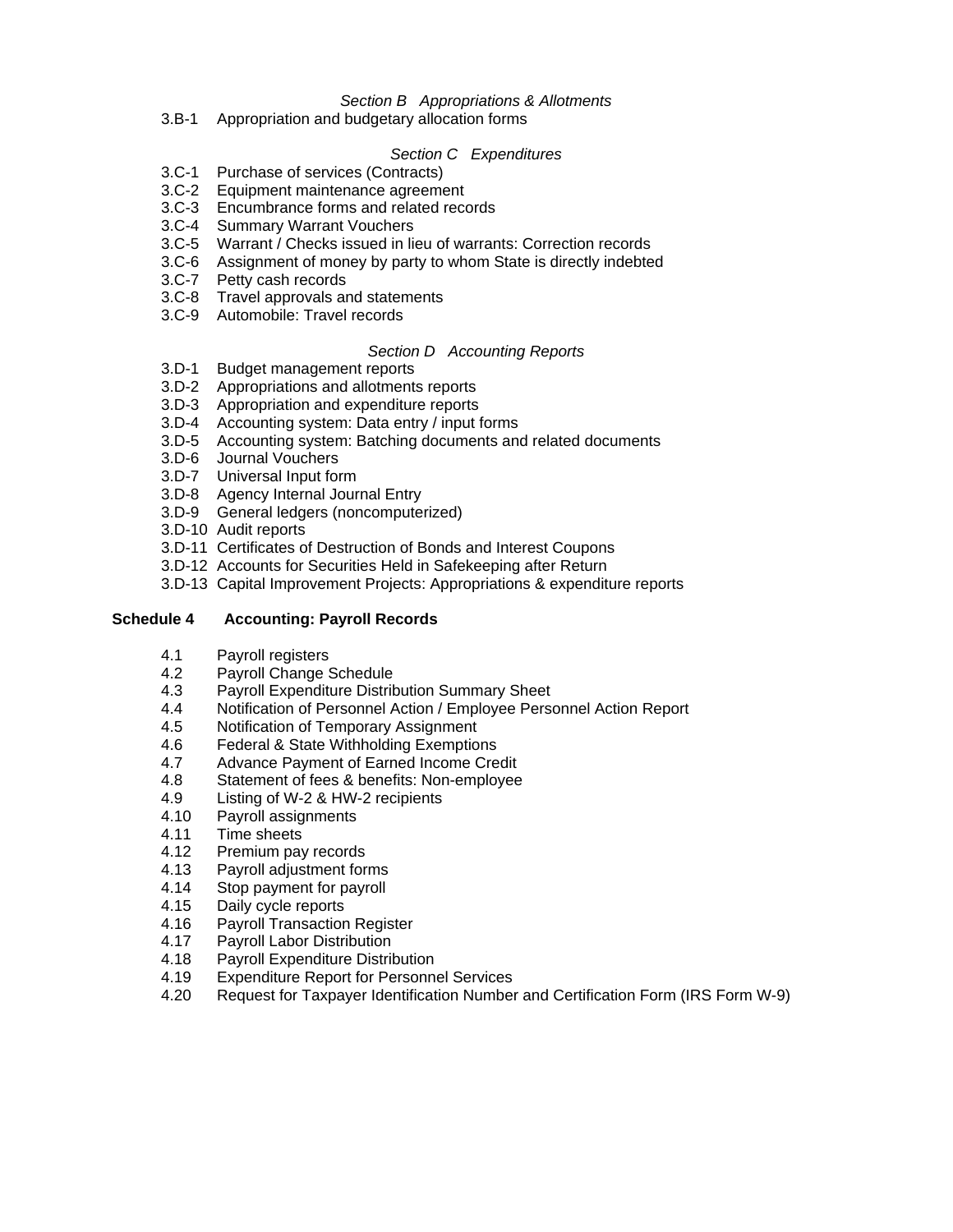#### **Schedule 5 Personnel Records**

- 5.1 Class specifications<br>5.2 Position descriptions
- Position descriptions
- [5.3 Classification & pricing appeal records](#page-35-0)
- 5.4 Job announcements
- 5.5 Application for Civil Service position
- 5.6 Application Data Survey Form (ADSF)
- 5.7 Certification of Eligibles
- 5.8 List of direct hire candidates
- 5.9 Notification of direct hire appointment
- [5.10 Employee selection records: Civil Service employee](#page-36-0)
- 5.11 Request for criminal history clearance
- 5.12 Employment eligibility verification
- [5.13 Notification of Personnel Action / Employee Personnel Action Report](#page-37-0)
- 5.14 Request for appointment approval
- 5.15 Official personnel folder
- 5.16 OPF for transferred employee
- [5.17 Supervisor's informational personnel file](#page-38-0)
- 5.18 Employee Performance Appraisal
- 5.19 Work schedules
- 5.20 Application for Leave of Absence
- 5.21 Attendance & Leave Record Card
- [5.22 Application for Transfer of Vacation & Sick Leave](#page-39-0)
- 5.23 Leave sharing program records
- 5.24 Notification of Temporary Assignment
- 5.25 Grievance files (except EEO complaints)
- 5.26 Discrimination files (EE complaints)
- [5.27 Medical and insurance benefit enrollment forms](#page-40-0)
- 5.28 Premium Conversion Plan forms
- 5.29 Request for approval of Out-Service Training
- [5.30 DHRD sponsored classes registration forms](#page-41-0)
- 5.31 OSHA forms
- 
- 5.32 Workers' Compensation records<br>5.33 Temporary Disability Insurance c Temporary Disability Insurance case records
- [5.34 Records relating to incentive and service awards programs](#page-42-0)
- [5.35 Employee records relating to exposure to toxic substances and harmful agents](#page-43-0)
- 5.36 Alcohol and drug testing records
- [5.37 Application for Exempt Employment](#page-44-0)

#### **Schedule 6 Procurement and Property Management Records**

- [6.1 Procurement files](#page-45-0)
- 6.2 Price list waivers
- 6.3 Public notice for professional services<br>6.4 Purchase of Health & Human Services
- Purchase of Health & Human Services: Procurement files
- [6.5 Purchase of Health & Human Services: Registration statement of Health and Human](#page-47-0)  Services provider responsibility – applicant deemed not qualified
- 6.6 Property inventory reports
- 6.7 Detail Inventory of Property
- 6.8 Valuation of real property documents
- 6.9 Inventory Change Register
- 6.10 Detail inventory reports
- 6.11 Maintenance record
- [6.12 Forklift safety inspection reports](#page-48-0)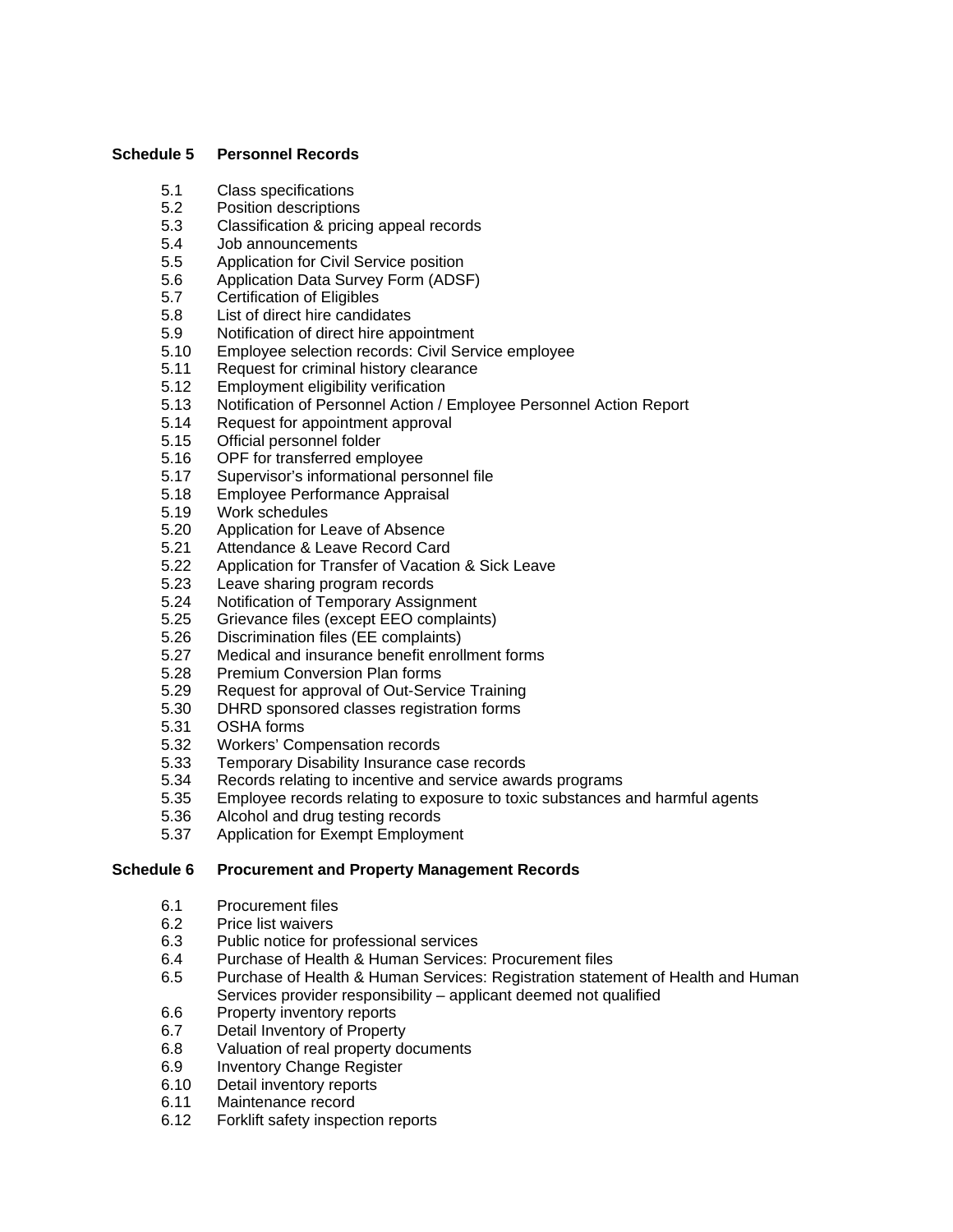#### **Schedule 7 Records Management**

- 
- 7.1 General Records Schedules<br>7.2 Request for Record Destruct Request for Record Destruction & Records Retention/Disposition Schedule
- 7.3 Records Transfer/Storage List
- 7.4 Report of Record Destruction<br>7.5 Notification for Records Destru
- **Notification for Records Destruction**
- [7.6 Records involved in receipt and/or transfer of historical records](#page-50-0)

#### **Schedule 8 Public Works Construction Project Files**

- 8.1 Public Works construction files
- [8.2 Final construction drawings, plans, and specifications](#page-51-0)
- 8.3 Leasing of private office space records
- [8.4 Records on self-evaluation of physical facilities, as required under ADA of 1990](#page-52-0)

#### **Schedule 9 Security & Protective Services Records**

- 9.1 Security log
- 9.2 Visitor control files
- [9.3 Security incident / Violation reports](#page-53-0)
- 9.4 Credential files<br>9.5 Kev accountabi
- Key accountability files

#### **Schedule 10 Health Care Records**

- 10.1 Medical records
- [10.2 Dental patient records](#page-54-0)

#### **Schedule 11 Electronic Records**

- 11.1 Input records / Source documents
- 11.2 Security backup file<br>11.3 Documentation
- Documentation
- 11.4 Indexes for electronic records
- 11.5 Special purpose programs
- [11.6 Files / Records related to creation, use, and maintenance of computer systems,](#page-56-0)  applications, or electronic records
- [11.7 Electronic mail records](#page-57-0)

#### **[Appendix A Federal Agencies' Grants Management Common Rule](#page-58-0)**

- **[Appendix B Index to Common Forms](#page-59-0)**
- **[Appendix C Subject Index](#page-63-0)**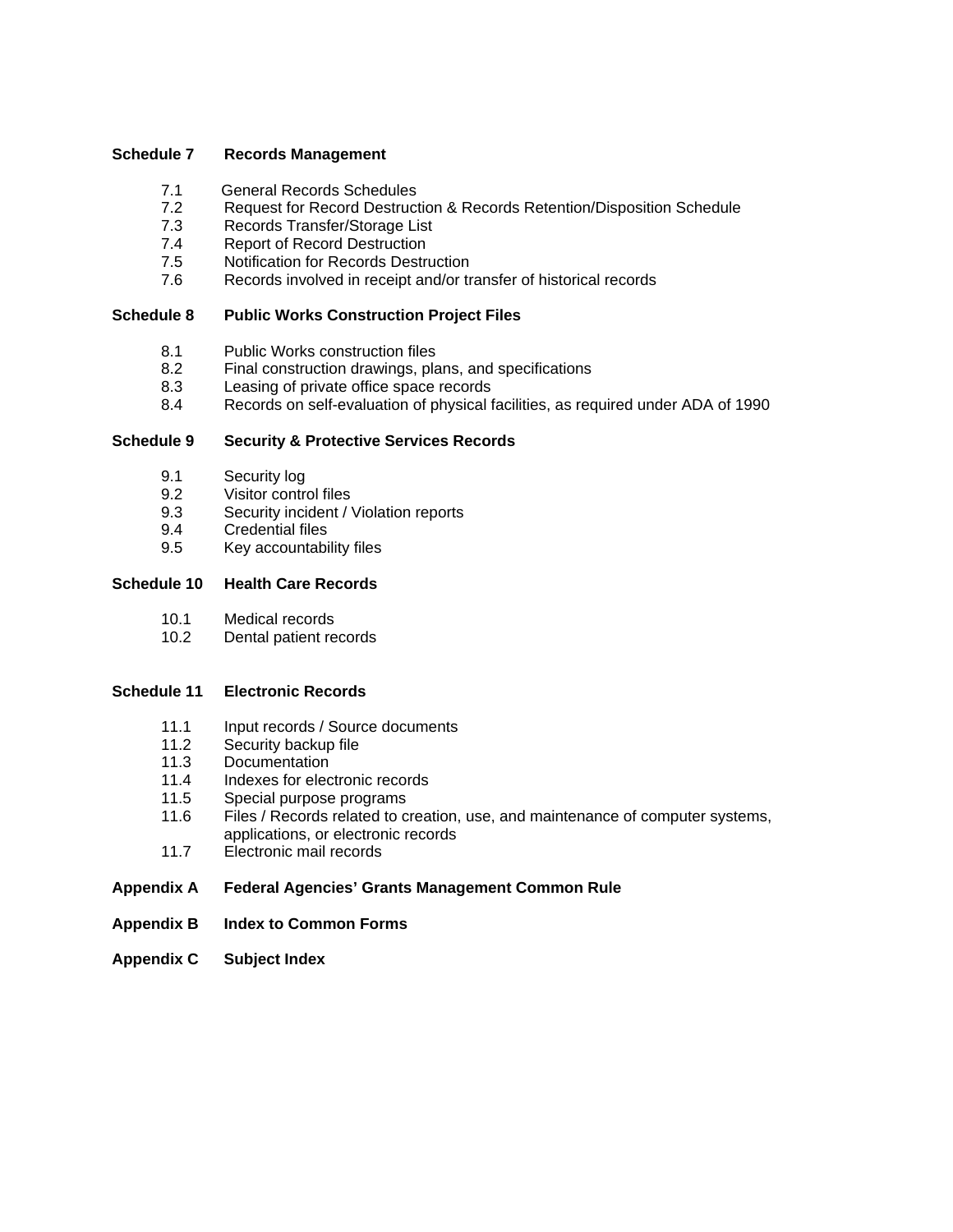#### **STATE OF HAWII GENERAL RECORDS SCHEDULES 2002**

The *General Records Schedules Number 1-11, 2002* are hereby issued by the State Comptroller to provide retention and disposition standards for records common to several or all state executive and legislative agencies. A government record is defined as information, regardless of media or characteristics, created or received or maintained by an agency in the course of business transaction and in pursuance of legal obligations. All previously issued General Records Schedules are superseded.

The General Records Schedules (hereafter "GRS") apply to record copies. The record copy serves as the official copy. Additional copies of documents used solely for convenience or reference are non-record and may be destroyed at the discretion of the agency. However, such records should not be retained for a period beyond the retention of the record copies. For records management purposes, publications and other library material are considered non-record material.

The enumerated records retention periods are considered to be the **minimum** necessary under normal conditions. As long as minimum retention periods are met, records covered by the GRS may be destroyed without further concurrence from the Comptroller. If legal or audit questions involving scheduled records arise before the records reach their authorized disposal dates or before the records are destroyed, the records must be retained until all legal and/or audit issues are settled.

 The term "Operating Department," as used in the GRS, means all executive and legislative agencies, and administratively attached agencies.

Original records that have been microfilmed in accordance with §92-29, HRS, may be destroyed after microfilming, provided that the filmed records satisfy quality control expectations, and as long as the microfilmed records are kept for the authorized retention period. The foregoing applies except when the laws and/or the retention authorization require that the original hard copy records be retained after microfilming.

§489E-17, HRS, authorizes each government agency to determine whether, and the extent to which, it will create and retain electronic records and convert written records to electronic records. *Comptroller's Circular No. 2001-02, Policy and Guidelines Relating to Electronic Records and Disposition,*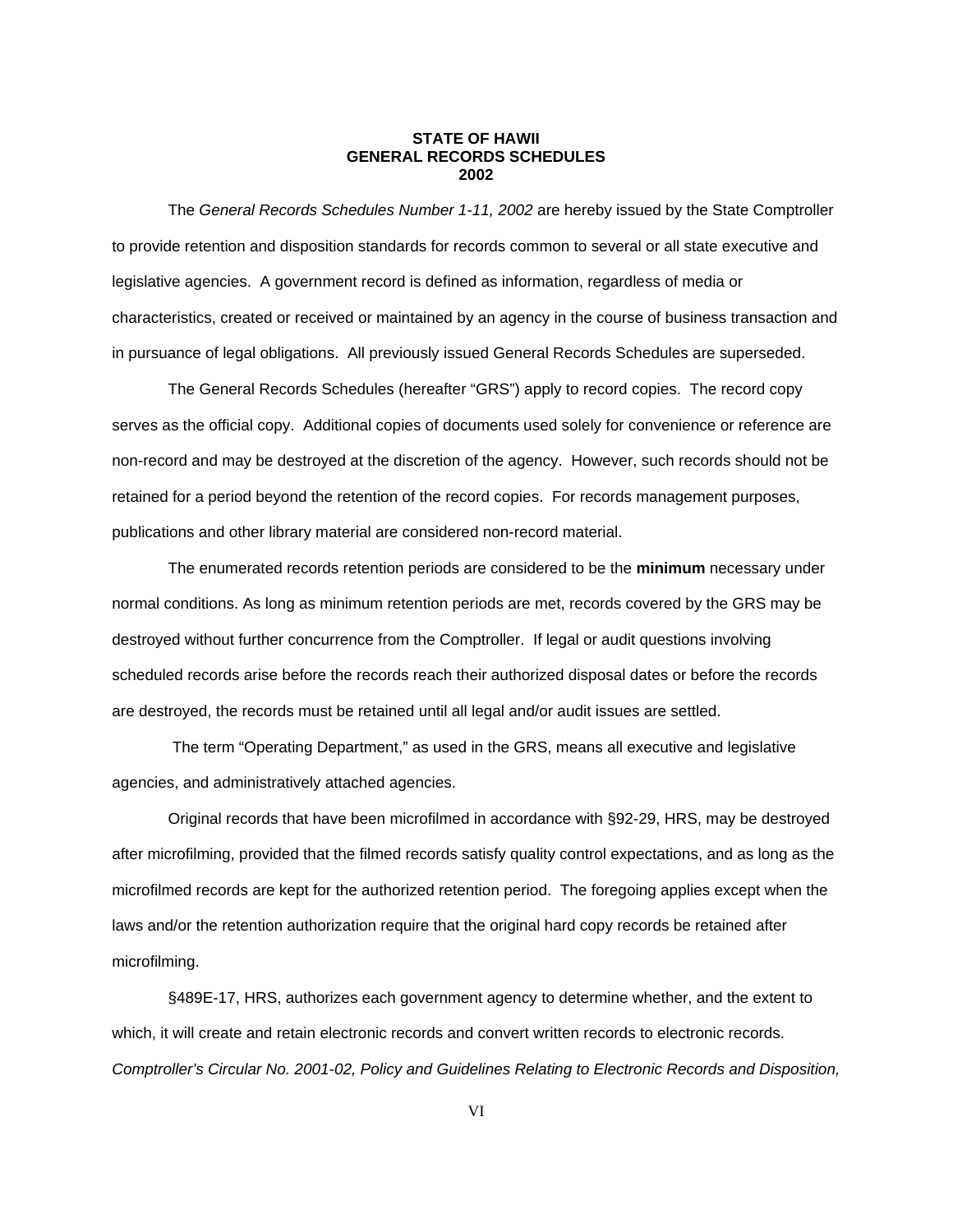issued August 2, 2001, states policy and guidelines for agencies subject to the Comptroller's authority pursuant to §94-3, HRS.

The GRS also provide for the retirement of non-current, non-permanent records to the State Records Center. As a general guideline, records retired to the State Records Center shall have a remaining retention period of two years or more before they will be accepted. The State Records Center will not accept records immediately eligible for destruction. Records transfer costs should not exceed the expense of retaining the records in agency space.

Records that are unique to an agency are not listed in the GRS. Departmental Records Officers maintain copies of Records Disposition Authorizations (Forms SA-1) that cover agency records.

Please call the Archives Division, Records Management Branch, at 831-6770, if there are any questions regarding records listed on the GRS.

DATED: Honolulu, Hawaii, this  $26<sup>th</sup>$  day of July \_\_\_\_\_\_\_\_\_\_\_\_, 2002.

/s/ Glenn M. Okimoto GLENN M. OKIMOTO State Comptroller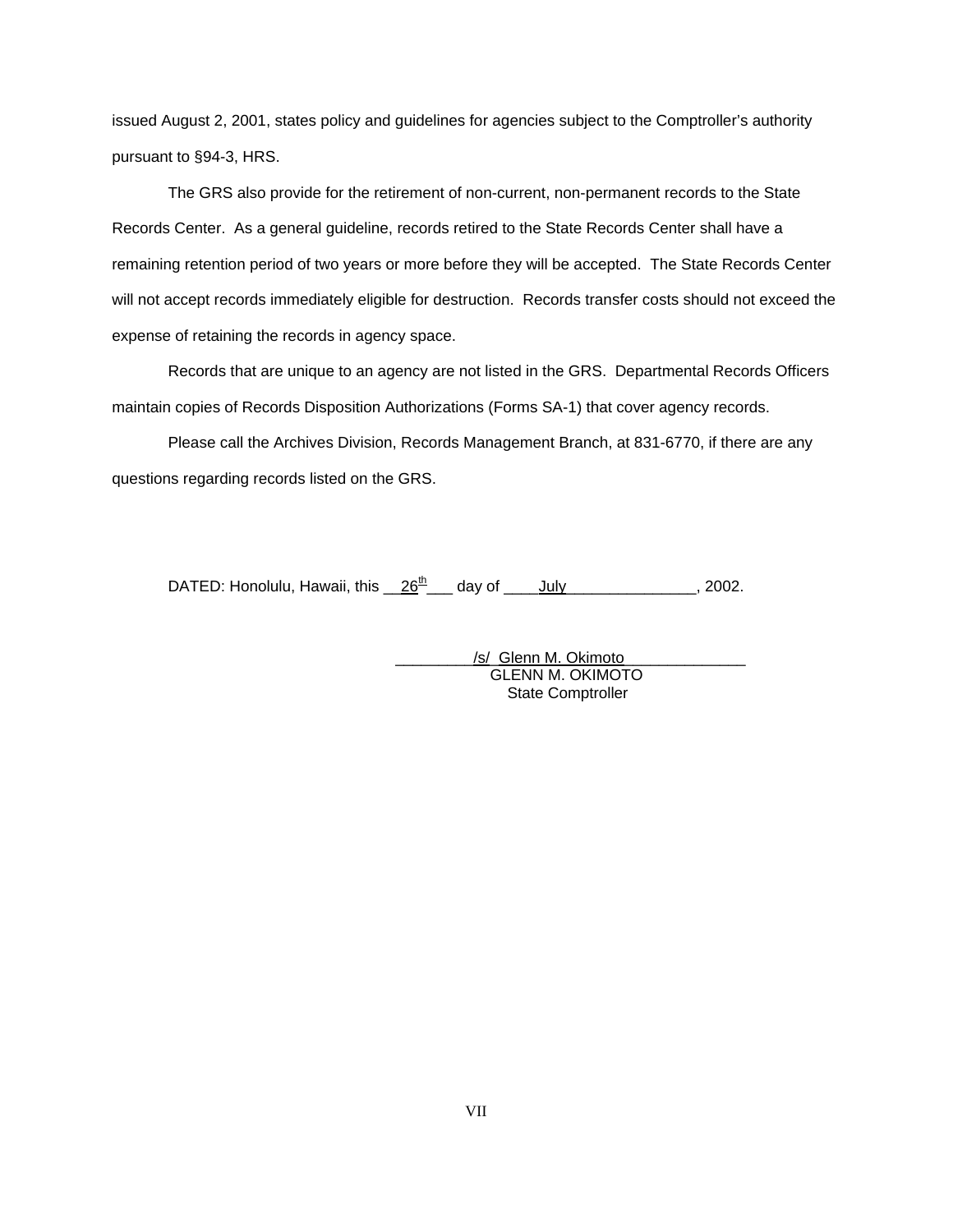#### **§94-3, Hawaii Revised Statutes**

#### **Comptroller's Authority Regarding Disposal of Records**

**§94-3, HRS, Disposal of government records generally.** Each public officer, except public officers of the judiciary, having the care and custody of any government records shall submit to the state comptroller a list of records for disposal, which shall include the name of the office, department, or bureau, the subject of the records for disposal and the inclusive dates of the records. The comptroller shall determine the disposition of the records; stating whether such records should be retained by the office, department, or bureau; be transferred to the public archives, the University of Hawaii, the Hawaiian Historical Society, or other agency; or be destroyed. The comptroller shall have full power of disposal of all records submitted for such purpose. The records of all records disposed of, including lists submitted by the public officers, and the action taken by the comptroller, shall be kept on proper forms, specified by the comptroller, one copy of which shall be filed in the office, department or bureau where the records originated, one copy shall be filed in the office of the attorney general, and the original shall be filed in the public archives. [L 1949, c 65, §7-8, am L 1957, c 46, §1, 2 and c 152, §1; am L Sp 1959 2d, c 1, §12; HRS 94-3; am L 1984, c 258, §2]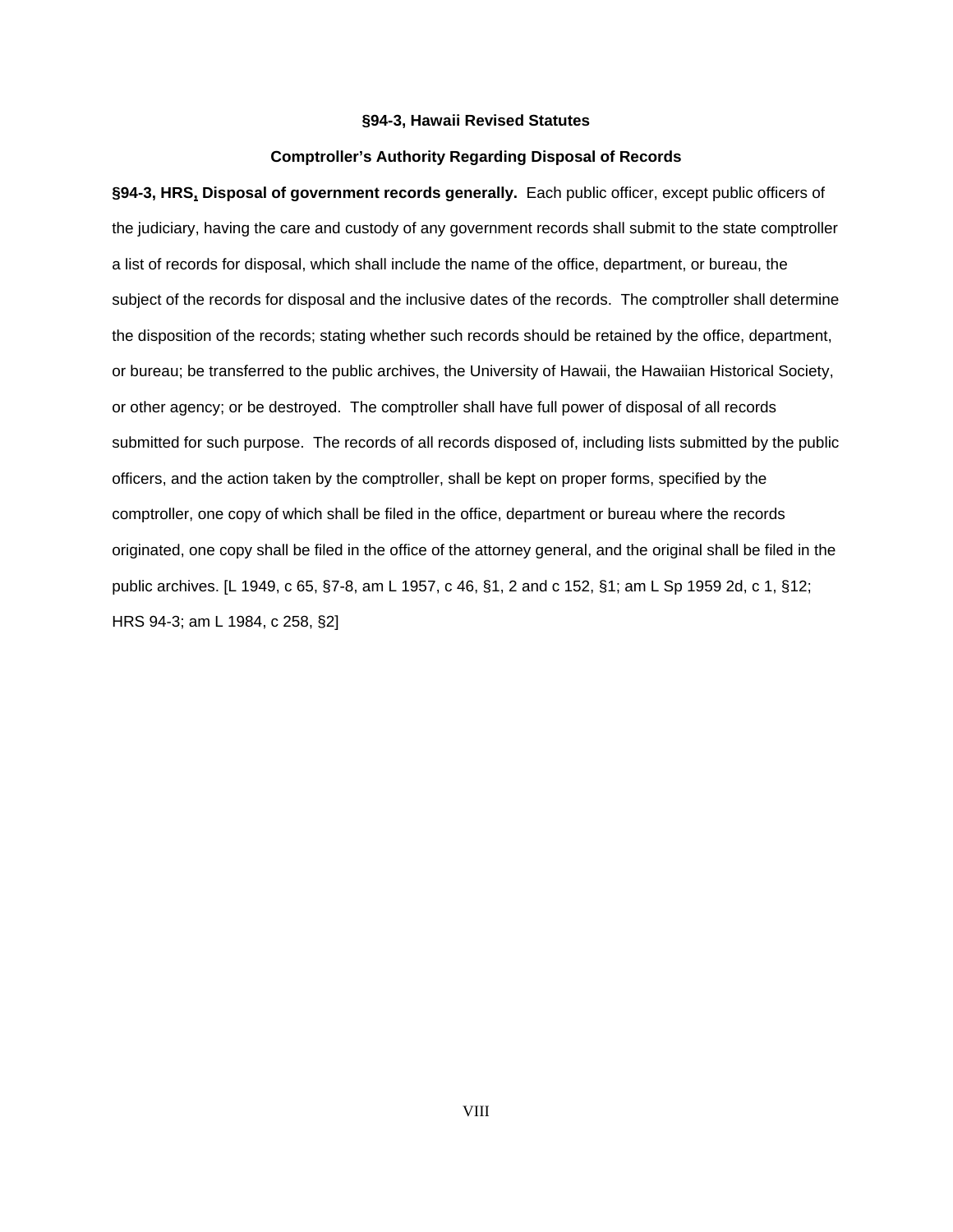<span id="page-8-0"></span>

| STATE OF HAWAII - ACCOUNTING & GENERAL SERVICES, ARCHIVES DIVISION |                                                                                                                                                                                                                              |                                  |                                                                                                                                                                                  |  |  |
|--------------------------------------------------------------------|------------------------------------------------------------------------------------------------------------------------------------------------------------------------------------------------------------------------------|----------------------------------|----------------------------------------------------------------------------------------------------------------------------------------------------------------------------------|--|--|
|                                                                    | <b>ADMINISTRATIVE RECORDS</b><br><b>GENERAL RECORDS SCHEDULE NO. 1, 2002</b>                                                                                                                                                 |                                  |                                                                                                                                                                                  |  |  |
|                                                                    | Item Description of Records                                                                                                                                                                                                  | Location                         | <b>Retention and Disposition</b>                                                                                                                                                 |  |  |
|                                                                    | 1.1 Committee and Conference Files                                                                                                                                                                                           |                                  |                                                                                                                                                                                  |  |  |
| а.                                                                 | Records of official boards, committees, and advisory<br>bodies.                                                                                                                                                              | Operating<br>Department          | Retention: Permanent.                                                                                                                                                            |  |  |
|                                                                    | This includes records relating to establishment, organization,<br>membership and policy; and records created by committees<br>including agendas, minutes, final reports, and related records<br>documenting accomplishments. |                                  | <b>Disposition: Contact State Archives</b><br>after 10 years or upon closure of<br>program.                                                                                      |  |  |
|                                                                    | b. Records of all other committees not included in item 1.1a<br>(such as internal, ad hoc committees).                                                                                                                       |                                  |                                                                                                                                                                                  |  |  |
|                                                                    | (1) Records relating to establishment, organization,<br>membership and policy.                                                                                                                                               | Operating<br>Department          | Retention: 2 years after termination<br>of committee.                                                                                                                            |  |  |
|                                                                    |                                                                                                                                                                                                                              |                                  | Disposition: Destroy after cited<br>retention.                                                                                                                                   |  |  |
|                                                                    | (2) Records created by committees; agendas, minutes and<br>related records.                                                                                                                                                  | Operating<br>Department          | Retention: 3 years or when not<br>administratively useful, whichever is<br>shorter.                                                                                              |  |  |
|                                                                    |                                                                                                                                                                                                                              |                                  | Disposition: Destroy after cited<br>retention.                                                                                                                                   |  |  |
|                                                                    | 1.2 Official Correspondence                                                                                                                                                                                                  |                                  |                                                                                                                                                                                  |  |  |
|                                                                    | a. Policy Making Correspondence                                                                                                                                                                                              | Operating<br>Department /        | <b>Retention: Permanent</b>                                                                                                                                                      |  |  |
|                                                                    |                                                                                                                                                                                                                              | Agency /<br>Division /<br>Office | <b>Disposition: Contact State Archives</b><br>after 10 years or upon closure of<br>program.                                                                                      |  |  |
| b.                                                                 | Correspondence files relating to Distinct or Unique Program<br>Activities                                                                                                                                                    | Operating<br>Department          | Retention: 10 years after close of<br>file, or when not administratively<br>useful, whichever is shorter.                                                                        |  |  |
|                                                                    |                                                                                                                                                                                                                              |                                  | <b>Disposition: Contact State Archives</b><br>for historical appraisal. Transfer to<br>State Archives if appraised as<br>historical, otherwise destroy after<br>cited retention. |  |  |
|                                                                    | 1.3 General (Routine) Correspondence                                                                                                                                                                                         |                                  |                                                                                                                                                                                  |  |  |
|                                                                    | a. Letters of inquiry on routine matters not involving policy<br>decisions or state liability, the answer to which complete the                                                                                              | Operating<br>Department          | Retention: 1 year after date.                                                                                                                                                    |  |  |
|                                                                    | cycle of correspondence (also known as transitory files).                                                                                                                                                                    |                                  | Disposition: Destroy after cited<br>retention.                                                                                                                                   |  |  |
| b.                                                                 | Internal Administration Correspondence - documents office<br>organization, staffing, procedures and internal policies.                                                                                                       | Operating<br>Department          | Retention: 2 years after date.                                                                                                                                                   |  |  |
|                                                                    |                                                                                                                                                                                                                              |                                  | Disposition: Destroy after cited<br>retention.                                                                                                                                   |  |  |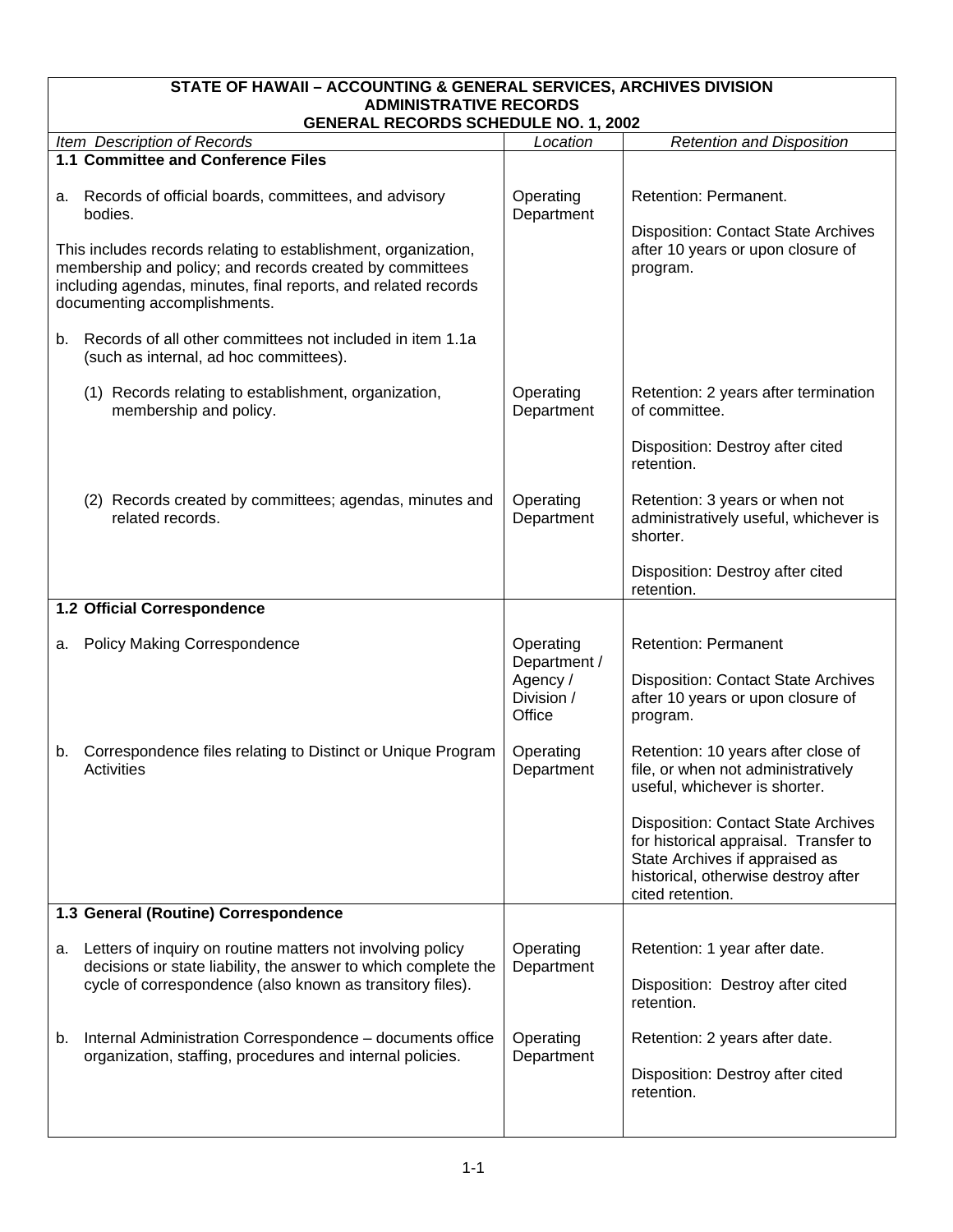<span id="page-9-0"></span>

| STATE OF HAWAII - ACCOUNTING & GENERAL SERVICES, ARCHIVES DIVISION           |                                                                                                                              |  |  |  |
|------------------------------------------------------------------------------|------------------------------------------------------------------------------------------------------------------------------|--|--|--|
| <b>ADMINISTRATIVE RECORDS</b><br><b>GENERAL RECORDS SCHEDULE NO. 1, 2002</b> |                                                                                                                              |  |  |  |
| Location                                                                     | <b>Retention and Disposition</b>                                                                                             |  |  |  |
|                                                                              |                                                                                                                              |  |  |  |
| Operating<br>Department                                                      | Retention: Non-permanent.<br>Disposition: Destroy when not<br>administratively useful.                                       |  |  |  |
| Operating<br>Department                                                      | Retention: 6 months after<br>acknowledgment and / or referral.<br>Disposition: Destroy after cited<br>retention.             |  |  |  |
| Issuing<br>Agency                                                            | Retention: Non-permanent.<br>Disposition: Destroy after 3 months<br>or when no longer needed for<br>administrative purposes. |  |  |  |
| Operating<br>Department                                                      | Retention: Non-permanent.<br>Disposition: Destroy when not<br>administratively useful.                                       |  |  |  |
| Issuing                                                                      | Retention: Permanent.                                                                                                        |  |  |  |
| Agency                                                                       | Disposition: Transmit copies of<br>current Rules and Regulations as<br>stipulated in §93-3 and 91-5, HRS.                    |  |  |  |
| Lt. Governor                                                                 | Retention: Permanent.<br>Disposition: Serves as record copy.<br>Transfer superseded records to<br>State Archives.            |  |  |  |
| Other<br>Agencies                                                            | Retention: Non-permanent.<br>Disposition: Destroy when not<br>administratively useful.                                       |  |  |  |
| Issuing<br>Agency                                                            | Retention: Permanent.<br>Disposition: Retain in agency.                                                                      |  |  |  |
| Other<br>Agencies                                                            | Retention: Non-permanent.<br>Disposition: Destroy after<br>superseded.                                                       |  |  |  |
|                                                                              |                                                                                                                              |  |  |  |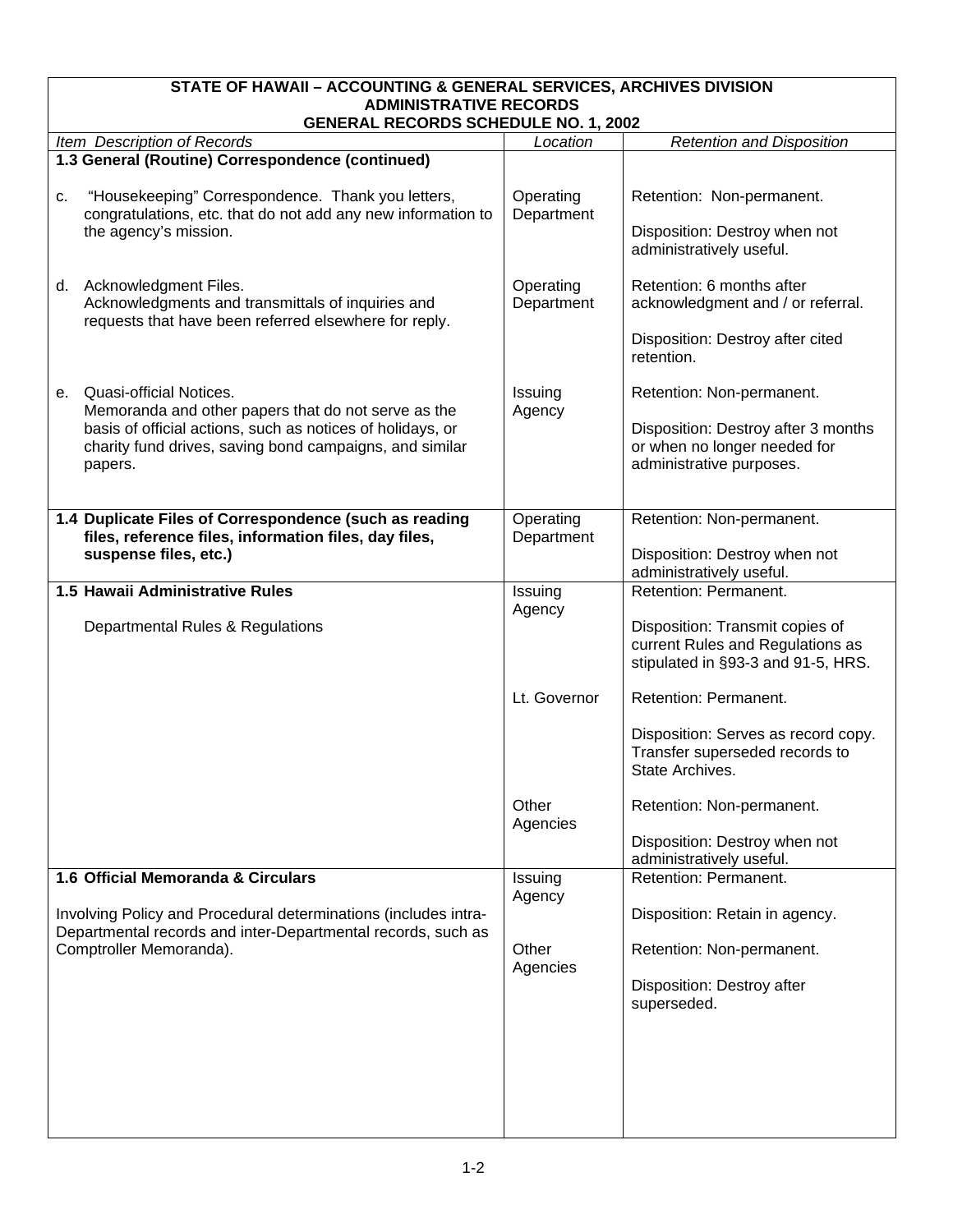<span id="page-10-0"></span>

| STATE OF HAWAII - ACCOUNTING & GENERAL SERVICES, ARCHIVES DIVISION                                                                       |                                       |                                                                                                                                                                                  |  |  |
|------------------------------------------------------------------------------------------------------------------------------------------|---------------------------------------|----------------------------------------------------------------------------------------------------------------------------------------------------------------------------------|--|--|
| <b>ADMINISTRATIVE RECORDS</b><br><b>GENERAL RECORDS SCHEDULE NO. 1, 2002</b>                                                             |                                       |                                                                                                                                                                                  |  |  |
| Item Description of Records                                                                                                              | Location                              | <b>Retention and Disposition</b>                                                                                                                                                 |  |  |
| 1.7 Official Directives, Manuals & Handbooks                                                                                             |                                       |                                                                                                                                                                                  |  |  |
| Governor's Administrative Directives<br>а.                                                                                               | Governor                              | Retention: Permanent.                                                                                                                                                            |  |  |
|                                                                                                                                          |                                       | Disposition: Transfer superseded<br>records to State Archives.                                                                                                                   |  |  |
|                                                                                                                                          | Other<br>Agencies                     | Retention: Non-permanent.                                                                                                                                                        |  |  |
|                                                                                                                                          |                                       | Disposition: Retain until superseded.                                                                                                                                            |  |  |
| All other Official Directives, Manuals & Handbooks<br>b.                                                                                 | Issuing<br>Agency                     | Retention: Non-permanent.                                                                                                                                                        |  |  |
|                                                                                                                                          |                                       | Disposition: Destroy when not<br>administratively useful.                                                                                                                        |  |  |
| 1.8 Attorney General Opinions                                                                                                            | Attorney<br>General                   | Retention: Permanent.                                                                                                                                                            |  |  |
|                                                                                                                                          |                                       | Disposition: Retain in office.                                                                                                                                                   |  |  |
|                                                                                                                                          | Other<br>Agencies                     | Retention: Non-permanent.                                                                                                                                                        |  |  |
|                                                                                                                                          |                                       | Disposition: Destroy when not<br>administratively useful.                                                                                                                        |  |  |
| 1.9 Risk Management Files                                                                                                                | Operating<br>Department-              | Retention: 5 years after close of<br>fiscal year.                                                                                                                                |  |  |
| Records such as accident reporting and claim forms (e.g.,<br>RMTC, RML-001, RMP-001, RMA-001, or equivalent forms);                      | Fiscal                                | Disposition: Destroy after cited                                                                                                                                                 |  |  |
| Liability Claims Reports; Property Loss Reports; automobile<br>inventory reports; and insurance exposure surveys.                        |                                       | retention.                                                                                                                                                                       |  |  |
|                                                                                                                                          | DAGS ASO<br><b>Risk</b><br>Management | Retention: 5 years after case<br>closure.                                                                                                                                        |  |  |
|                                                                                                                                          |                                       | Disposition: Destroy after cited<br>retention.                                                                                                                                   |  |  |
| 1.10 Release of Liability Forms                                                                                                          | Operating<br>Department               | Retention: 2 years from close of<br>record (i.e., end of activity / event).                                                                                                      |  |  |
| Records which absolves the agency from responsibility for any<br>possible injury to a non-employee (e.g., student liability<br>waivers). |                                       | Disposition: Destroy after cited<br>retention.                                                                                                                                   |  |  |
| 1.11 Administrative Rules: Hearing Records<br>Records include public notices, agendas, testimony, etc.                                   | Operating<br>Department               | Retention: 4 years after the effective<br>date of the adoption, amendment, or<br>repeal of the rule.                                                                             |  |  |
|                                                                                                                                          |                                       | <b>Disposition: Contact State Archives</b><br>for historical appraisal. Transfer to<br>State Archives if appraised as<br>historical; otherwise destroy after<br>cited retention. |  |  |
|                                                                                                                                          |                                       |                                                                                                                                                                                  |  |  |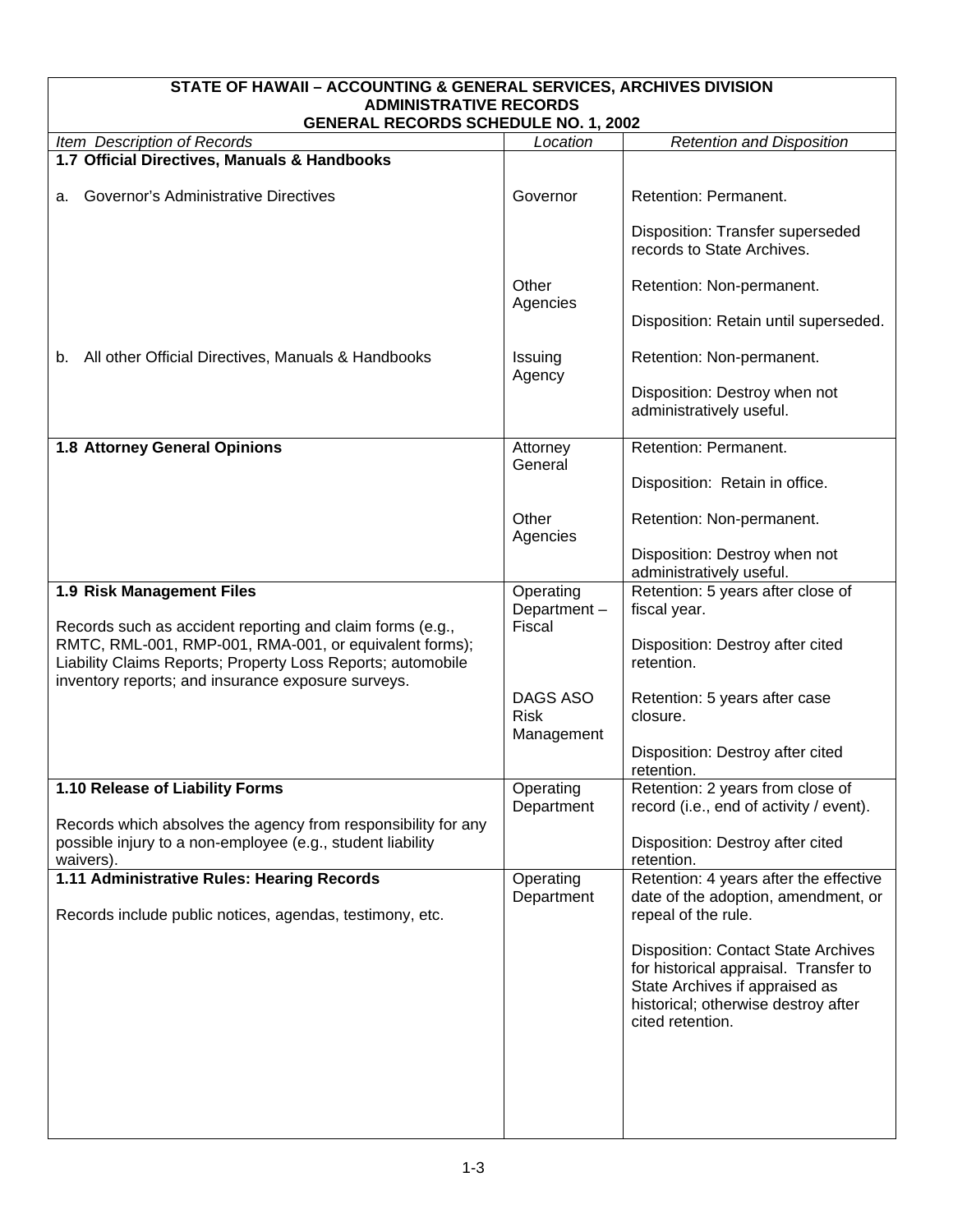<span id="page-11-0"></span>

| STATE OF HAWAII - ACCOUNTING & GENERAL SERVICES, ARCHIVES DIVISION                                                                                                                                                                                                                 |                               |                                                                                                                                                                                             |  |  |
|------------------------------------------------------------------------------------------------------------------------------------------------------------------------------------------------------------------------------------------------------------------------------------|-------------------------------|---------------------------------------------------------------------------------------------------------------------------------------------------------------------------------------------|--|--|
| <b>ADMINISTRATIVE RECORDS</b><br><b>GENERAL RECORDS SCHEDULE NO. 1, 2002</b>                                                                                                                                                                                                       |                               |                                                                                                                                                                                             |  |  |
| Item Description of Records                                                                                                                                                                                                                                                        | Location                      | <b>Retention and Disposition</b>                                                                                                                                                            |  |  |
| 1.12 Legislative Files<br>Reports to Legislature and Legislative testimony (including                                                                                                                                                                                              | Issuing<br>Agency             | Retention: 6 years after close of<br>fiscal biennium to which records<br>pertain.                                                                                                           |  |  |
| information pertaining to operating, biennium and supplemental<br>budget requests).                                                                                                                                                                                                |                               | Disposition: Destroy after cited<br>retention.                                                                                                                                              |  |  |
|                                                                                                                                                                                                                                                                                    | Budget &<br>Finance<br>(BPPM) | Retention: 6 years after close of<br>fiscal biennium to which records<br>pertain.                                                                                                           |  |  |
|                                                                                                                                                                                                                                                                                    |                               | Disposition: Destroy after cited<br>retention.                                                                                                                                              |  |  |
|                                                                                                                                                                                                                                                                                    | Legislature                   | Retention: Permanent.                                                                                                                                                                       |  |  |
|                                                                                                                                                                                                                                                                                    |                               | Disposition: Transfer one copy to<br>State Archives at the close of the<br>Legislative session.                                                                                             |  |  |
| <b>1.13 Public Relations Files</b>                                                                                                                                                                                                                                                 |                               |                                                                                                                                                                                             |  |  |
| Speeches, addresses, and comments.<br>а.                                                                                                                                                                                                                                           | Issuing<br>Agency             | Retention: Permanent.                                                                                                                                                                       |  |  |
| Remarks made at formal ceremonies and during interviews by<br>heads of agencies or their senior assistants concerning the<br>programs of their agencies.                                                                                                                           |                               | <b>Disposition: Contact State Archives</b><br>when 10 years old or upon closure of<br>program.                                                                                              |  |  |
| b. News releases.                                                                                                                                                                                                                                                                  | Issuing<br>Agency             | Retention: Permanent.                                                                                                                                                                       |  |  |
| One copy of each prepared statement or announcement issued<br>for distribution to the news media. News releases announce<br>events such as the adoption of new agency programs,<br>termination of old programs, major shifts in policy, and changes<br>in senior agency personnel. |                               | <b>Disposition: Contact State Archives</b><br>when 10 years old or upon closure of<br>program.                                                                                              |  |  |
| Scrapbooks, photographs, articles, program notes and<br>c.<br>documentation of events sponsored or funded by an                                                                                                                                                                    | Operating<br>Department       | Retention: Permanent.                                                                                                                                                                       |  |  |
| agency. Also included are narrative audio, or audiovisual<br>agency histories.                                                                                                                                                                                                     |                               | <b>Disposition: Contact State Archives</b><br>for historical appraisal. Transfer to<br>State Archives if appraised as<br>historical, otherwise destroy when<br>not administratively useful. |  |  |
|                                                                                                                                                                                                                                                                                    |                               |                                                                                                                                                                                             |  |  |
|                                                                                                                                                                                                                                                                                    |                               |                                                                                                                                                                                             |  |  |
|                                                                                                                                                                                                                                                                                    |                               |                                                                                                                                                                                             |  |  |
|                                                                                                                                                                                                                                                                                    |                               |                                                                                                                                                                                             |  |  |
|                                                                                                                                                                                                                                                                                    |                               |                                                                                                                                                                                             |  |  |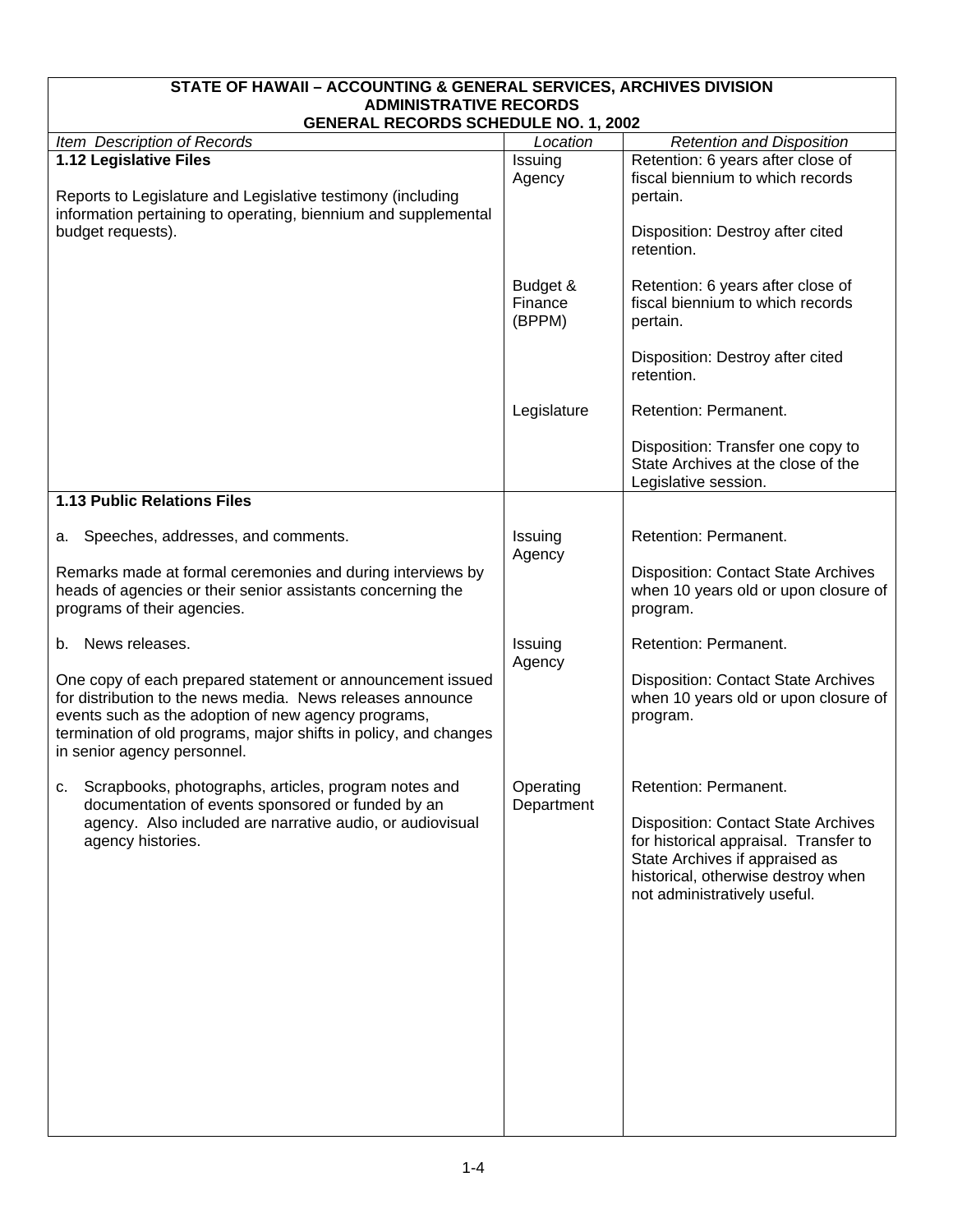<span id="page-12-0"></span>

| STATE OF HAWAII - ACCOUNTING & GENERAL SERVICES, ARCHIVES DIVISION                                                                                                                                                                                               |                         |                                                                                                                                                                                  |  |  |
|------------------------------------------------------------------------------------------------------------------------------------------------------------------------------------------------------------------------------------------------------------------|-------------------------|----------------------------------------------------------------------------------------------------------------------------------------------------------------------------------|--|--|
| <b>ADMINISTRATIVE RECORDS</b><br><b>GENERAL RECORDS SCHEDULE NO. 1, 2002</b>                                                                                                                                                                                     |                         |                                                                                                                                                                                  |  |  |
| Item Description of Records                                                                                                                                                                                                                                      | Location                | <b>Retention and Disposition</b>                                                                                                                                                 |  |  |
| 1.14 Organizational Files                                                                                                                                                                                                                                        | Operating               | Retention: 6 years after superseded.                                                                                                                                             |  |  |
|                                                                                                                                                                                                                                                                  | Department-             |                                                                                                                                                                                  |  |  |
| Organizational charts, functional statements and related<br>supporting documents (may include reorganization proposals).                                                                                                                                         | <b>ASO</b>              | Disposition: Destroy after cited<br>retention.                                                                                                                                   |  |  |
|                                                                                                                                                                                                                                                                  | Budget &<br>Finance     | Retention: 6 years.                                                                                                                                                              |  |  |
|                                                                                                                                                                                                                                                                  | (BPPM)                  | Disposition: Destroy after cited<br>retention.                                                                                                                                   |  |  |
|                                                                                                                                                                                                                                                                  | <b>DHRD</b>             | Retention: Non-permanent.                                                                                                                                                        |  |  |
|                                                                                                                                                                                                                                                                  |                         | Disposition: Destroy when<br>superseded.                                                                                                                                         |  |  |
|                                                                                                                                                                                                                                                                  | Lt. Governor            | Retention: Permanent.                                                                                                                                                            |  |  |
|                                                                                                                                                                                                                                                                  |                         | Disposition: Transfer to State<br>Archives when superseded.                                                                                                                      |  |  |
| 1.15 Daily, weekly, monthly, and other periodic reports                                                                                                                                                                                                          | Operating               | Retention: 1 year after tabulation.                                                                                                                                              |  |  |
| submitted for tabulation purposes (such as monthly<br>reports that are summarized or tabulated into an<br>annual report).                                                                                                                                        | Department              | Disposition: Destroy after cited<br>retention.                                                                                                                                   |  |  |
| 1.16 Schedules of Daily Activities                                                                                                                                                                                                                               |                         |                                                                                                                                                                                  |  |  |
| Calendars, appointment books, schedules, logs, diaries and<br>other records documenting meetings, appointments, telephone<br>calls, trips, visits and other activities of State employees.                                                                       |                         |                                                                                                                                                                                  |  |  |
| Records containing substantive information relating to the<br>a.<br>official activities of high-level officials, which are not                                                                                                                                   | Operating<br>Department | Retention: 10 years.                                                                                                                                                             |  |  |
| incorporated into memoranda, reports, correspondence, or<br>other records included in the official files. (High-level<br>officials include the heads of departments and independent<br>agencies, their deputies and assistants; administrators of<br>divisions). |                         | <b>Disposition: Contact State Archives</b><br>for historical appraisal. Transfer to<br>State Archives if appraised as<br>historical, otherwise destroy after<br>cited retention. |  |  |
| Records of other than high-level state employees as<br>b.<br>defined in (a.) above containing substantive information                                                                                                                                            | Operating<br>Department | Retention: 2 years.                                                                                                                                                              |  |  |
| relating to official activities, the substance of which has not<br>been incorporated into official files.                                                                                                                                                        |                         | Disposition: Destroy after cited<br>retention.                                                                                                                                   |  |  |
| Routine materials, containing no substantive information,<br>c.<br>regarding daily activities.                                                                                                                                                                   | Operating<br>Department | Retention: 1 year or when no longer<br>needed for administrative purposes,<br>whichever is shorter.                                                                              |  |  |
|                                                                                                                                                                                                                                                                  |                         | Disposition: Destroy after cited<br>retention.                                                                                                                                   |  |  |
| 1.17 Formal Requests for Government Information                                                                                                                                                                                                                  | Operating               | Retention: 2 years after action on                                                                                                                                               |  |  |
| Requests to inspect and/or duplicate government records, as                                                                                                                                                                                                      | Department              | request is completed.                                                                                                                                                            |  |  |
| permitted by Part II of Chapter 92F, HRS.                                                                                                                                                                                                                        |                         | Disposition: Destroy after cited<br>retention.                                                                                                                                   |  |  |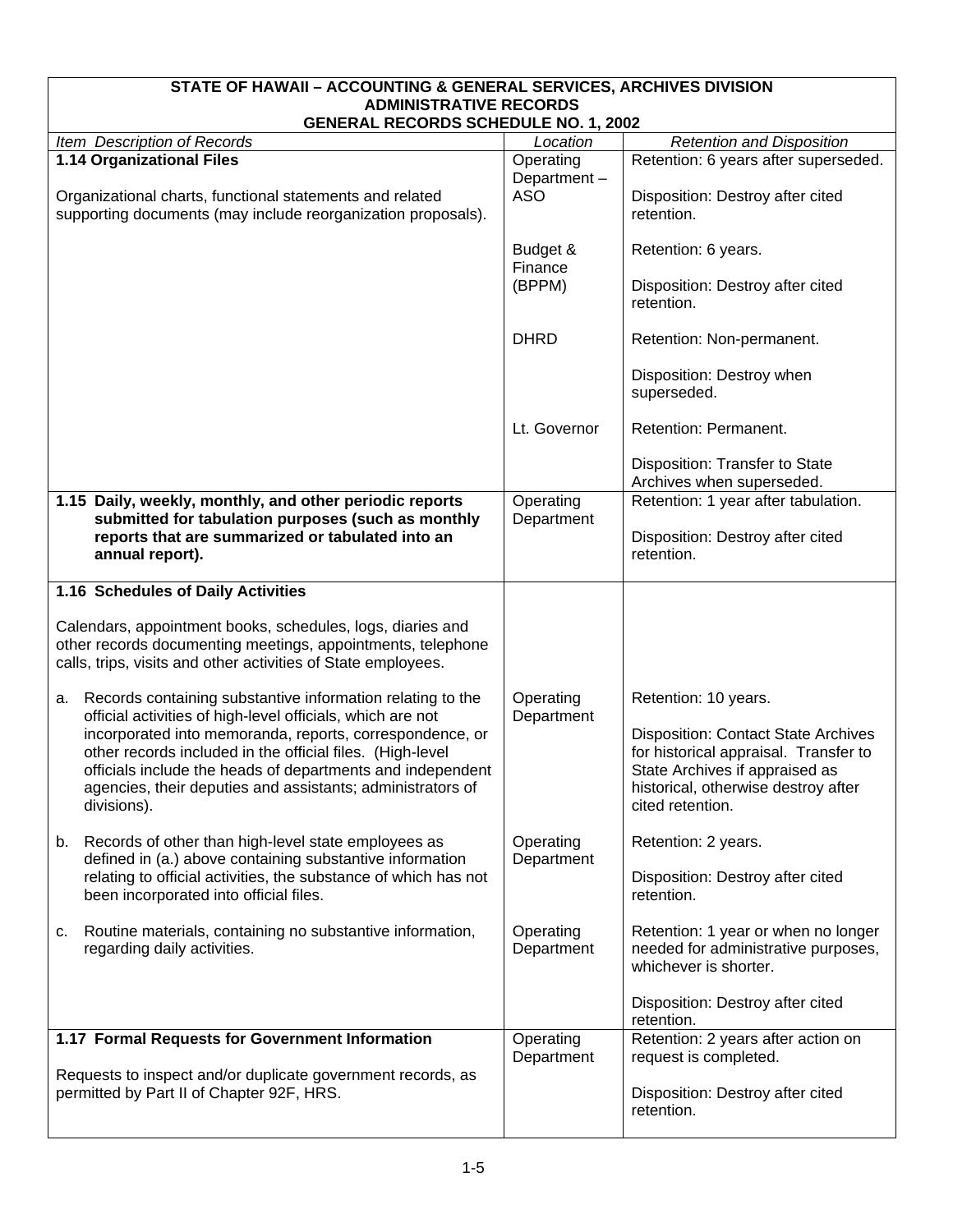<span id="page-13-0"></span>

| STATE OF HAWAII - ACCOUNTING & GENERAL SERVICES, ARCHIVES DIVISION                                                                    |            |                                                            |  |  |
|---------------------------------------------------------------------------------------------------------------------------------------|------------|------------------------------------------------------------|--|--|
| <b>ADMINISTRATIVE RECORDS</b><br><b>GENERAL RECORDS SCHEDULE NO. 1, 2002</b>                                                          |            |                                                            |  |  |
| Item Description of Records                                                                                                           | Location   | <b>Retention and Disposition</b>                           |  |  |
| 1.18 Mail Control Records                                                                                                             | Operating  | Retention: 1 year.                                         |  |  |
|                                                                                                                                       | Department |                                                            |  |  |
| Includes records such as receipts for registered and certified                                                                        |            | Disposition: Destroy after cited                           |  |  |
| mail sent or received; log of incoming documents that require<br>distribution or action; log of outgoing documents; and fax logs.     |            | retention.                                                 |  |  |
| 1.19 Mailing lists, rosters, etc., compiled by the agency.                                                                            | Operating  | Retention: Non-permanent.                                  |  |  |
|                                                                                                                                       | Department |                                                            |  |  |
|                                                                                                                                       |            | Disposition: Destroy when                                  |  |  |
|                                                                                                                                       |            | superseded or discontinued.                                |  |  |
| 1.20 Fax cover sheets, fax confirmation sheets, and                                                                                   | Operating  | Retention: Non-permanent.                                  |  |  |
| routine messages                                                                                                                      | Department | Disposition: Destroy when not                              |  |  |
| This series includes:                                                                                                                 |            | administratively useful.                                   |  |  |
| Facsimile cover sheets containing only transmittal ("to" and                                                                          |            |                                                            |  |  |
| "from") information, or information that does not add                                                                                 |            |                                                            |  |  |
| significance to transmitted material.                                                                                                 |            |                                                            |  |  |
| Fax confirmation sheets.                                                                                                              |            |                                                            |  |  |
| Routine messages (i.e., telephone, voice mail, e-mail) that<br>$\bullet$<br>do not contain substantive official business information. |            |                                                            |  |  |
| 1.21 Finding Aids: Indexes, lists, registers, and other                                                                               | Operating  | Retention: Follow retention                                |  |  |
| reference guides created for efficient use of records.                                                                                | Department | authorization for records series for                       |  |  |
|                                                                                                                                       |            | which the finding aid was created.                         |  |  |
|                                                                                                                                       |            | Disposition: Retain as long as                             |  |  |
|                                                                                                                                       |            | records series to which they relate,                       |  |  |
|                                                                                                                                       |            | or destroy when no longer needed                           |  |  |
|                                                                                                                                       |            | for reference. Finding aids shall                          |  |  |
|                                                                                                                                       |            | accompany records transferred to<br>the State Archives.    |  |  |
| 1.22 Project Working Papers                                                                                                           | Operating  | Retention: Non-permanent.                                  |  |  |
|                                                                                                                                       | Department |                                                            |  |  |
| Project background records, such as studies, analyses, notes,                                                                         |            | Disposition: Destroy 6 months after                        |  |  |
| and preliminary or interim reports.                                                                                                   |            | final action on project report or 3                        |  |  |
|                                                                                                                                       |            | years after completion of report if no<br>action is taken. |  |  |
| 1.23 Administrative Databases                                                                                                         | Operating  | Retention: Non-permanent.                                  |  |  |
|                                                                                                                                       | Department |                                                            |  |  |
| Databases that support administrative or housekeeping                                                                                 |            | Disposition: Delete information in the                     |  |  |
| functions, containing information derived from hard copy                                                                              |            | database when no longer needed.                            |  |  |
| records authorized for destruction by the Comptroller through a<br>General Records Schedule or a SA-1, Record Disposition             |            |                                                            |  |  |
| Authorization, if the hard copy records are maintained in                                                                             |            |                                                            |  |  |
| organized files, and hard-copy printouts from these databases                                                                         |            |                                                            |  |  |
| created for short-tem administrative purposes.                                                                                        |            |                                                            |  |  |
|                                                                                                                                       |            |                                                            |  |  |
|                                                                                                                                       |            |                                                            |  |  |
|                                                                                                                                       |            |                                                            |  |  |
|                                                                                                                                       |            |                                                            |  |  |
|                                                                                                                                       |            |                                                            |  |  |
|                                                                                                                                       |            |                                                            |  |  |
|                                                                                                                                       |            |                                                            |  |  |
|                                                                                                                                       |            |                                                            |  |  |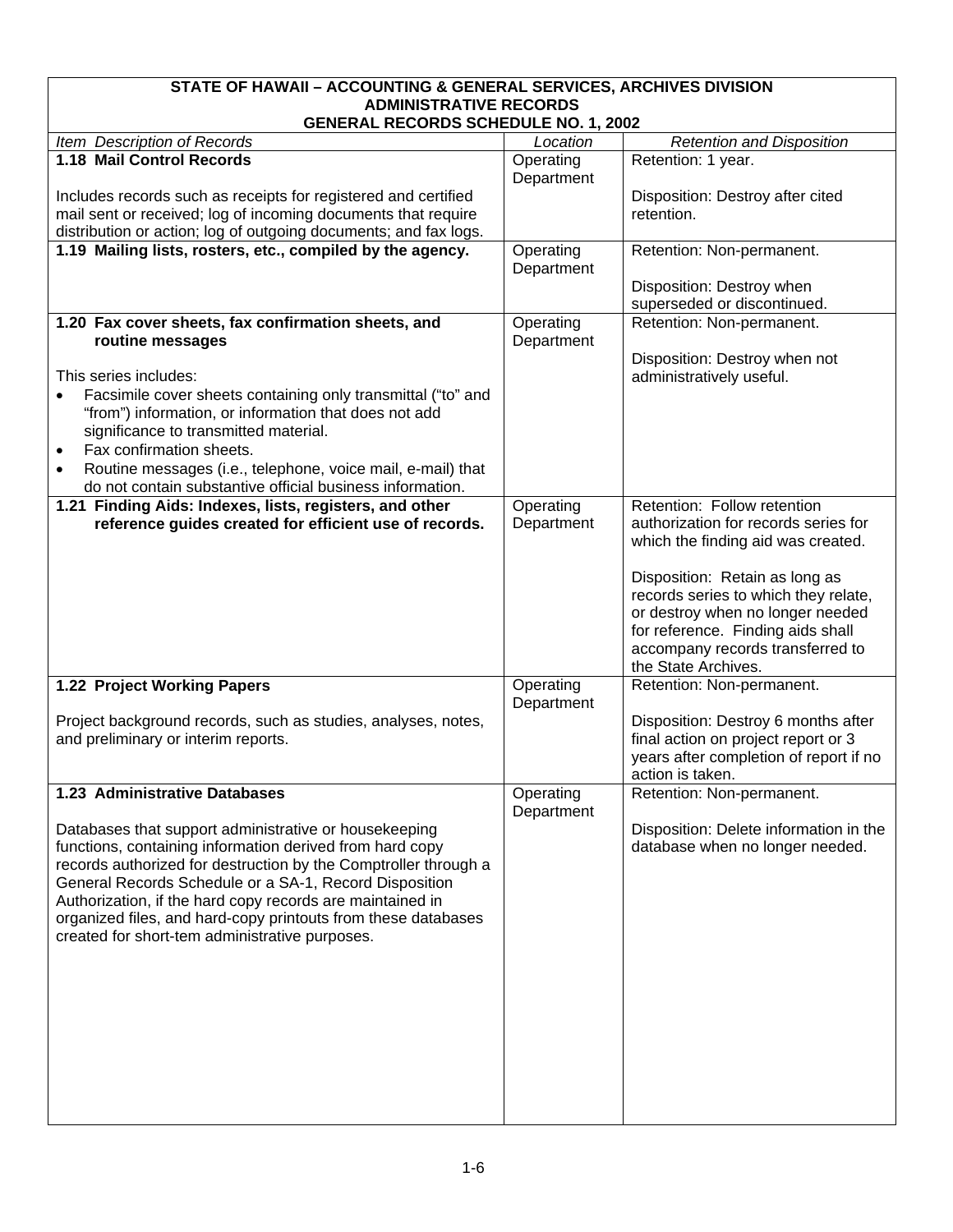<span id="page-14-0"></span>

| STATE OF HAWAII - ACCOUNTING & GENERAL SERVICES, ARCHIVES DIVISION<br><b>ADMINISTRATIVE RECORDS</b>                                                                                                                                                                                                  |                         |                                                                                                                                                                                                                                                                                                                                                                   |  |  |
|------------------------------------------------------------------------------------------------------------------------------------------------------------------------------------------------------------------------------------------------------------------------------------------------------|-------------------------|-------------------------------------------------------------------------------------------------------------------------------------------------------------------------------------------------------------------------------------------------------------------------------------------------------------------------------------------------------------------|--|--|
| <b>GENERAL RECORDS SCHEDULE NO. 1, 2002</b>                                                                                                                                                                                                                                                          |                         |                                                                                                                                                                                                                                                                                                                                                                   |  |  |
| Item Description of Records<br>1.24 Electronic Spreadsheets                                                                                                                                                                                                                                          | Location                | <b>Retention and Disposition</b>                                                                                                                                                                                                                                                                                                                                  |  |  |
| Spreadsheets that are recorded on electronic media such as<br>hard disks or floppy diskettes:                                                                                                                                                                                                        |                         |                                                                                                                                                                                                                                                                                                                                                                   |  |  |
| When used to produce hard copy which are maintained in<br>a.<br>organized files.                                                                                                                                                                                                                     | Operating<br>Department | Retention: Non-permanent.<br>Disposition: Delete when no longer<br>needed to update or produce hard<br>copy.                                                                                                                                                                                                                                                      |  |  |
| When maintained only in electronic form.<br>b.                                                                                                                                                                                                                                                       | Operating<br>Department | Retention: Non-permanent.<br>Disposition: Delete after the<br>expiration of the retention period<br>authorized for the hard copy. If the<br>electronic version replaces hard<br>copy records with different retention<br>periods, and agency software does<br>not readily permit selective deletion,<br>delete after the longest retention<br>period has expired. |  |  |
| 1.25 Word Processing Files                                                                                                                                                                                                                                                                           |                         |                                                                                                                                                                                                                                                                                                                                                                   |  |  |
| Documents such as letters, messages, memoranda, reports,<br>handbooks, directives, and manuals recorded on electronic<br>media such as hard disks or floppy diskettes.                                                                                                                               |                         |                                                                                                                                                                                                                                                                                                                                                                   |  |  |
| When used to produce hard copy which are maintained in<br>а.<br>organized files.                                                                                                                                                                                                                     | Operating<br>Department | Retention: Non-permanent.<br>Disposition: Delete when no longer<br>needed to create a hard copy.                                                                                                                                                                                                                                                                  |  |  |
| When maintained only in electronic form, and replacing<br>b.<br>records that would otherwise be maintained in hard copy<br>provided that the hard copy has been authorized for<br>destruction by the Comptroller through a General Records<br>Schedule or a SA-1, Records Disposition Authorization. | Operating<br>Department | Retention: Non-permanent.<br>Disposition: Delete after the<br>expiration of the retention period<br>authorized for the hard copy by a<br>General Records Schedule or a<br>SA-1, Records Disposition<br>Authorization.                                                                                                                                             |  |  |
| 1.26 Preliminary drafts of letters, memoranda, reports,<br>worksheets, and internal notes                                                                                                                                                                                                            | Operating<br>Department | Retention: Non-permanent.<br>Disposition: Destroy when not<br>administratively useful.                                                                                                                                                                                                                                                                            |  |  |
| 1.27 Audio Recordings of Meetings Made Exclusively for<br>Note-taking.                                                                                                                                                                                                                               | Operating<br>Department | Retention: Until approval or<br>transcription of minutes is approved.<br>Disposition: Recordings may be<br>destroyed or erased, at the<br>discretion of the agency. Erased<br>audio media may be reused.                                                                                                                                                          |  |  |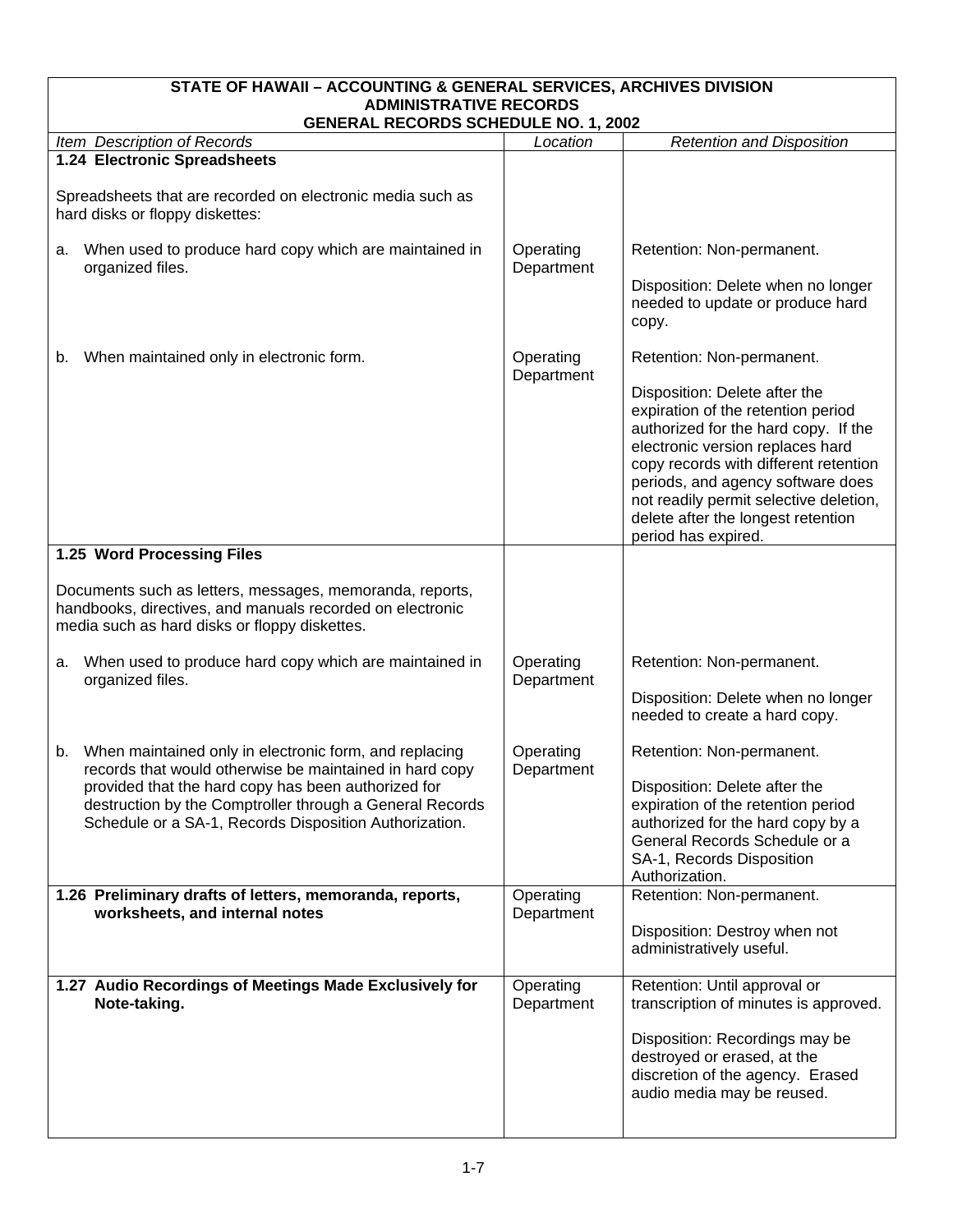<span id="page-15-0"></span>

| STATE OF HAWAII - ACCOUNTING & GENERAL SERVICES, ARCHIVES DIVISION                                                                                                                                                                                                                                                                                                                                                                                                                                                                                                                                                                                                           |                                                                   |                                                                                                                                                                                                                                                                                   |  |  |
|------------------------------------------------------------------------------------------------------------------------------------------------------------------------------------------------------------------------------------------------------------------------------------------------------------------------------------------------------------------------------------------------------------------------------------------------------------------------------------------------------------------------------------------------------------------------------------------------------------------------------------------------------------------------------|-------------------------------------------------------------------|-----------------------------------------------------------------------------------------------------------------------------------------------------------------------------------------------------------------------------------------------------------------------------------|--|--|
| <b>ADMINISTRATIVE RECORDS</b><br><b>GENERAL RECORDS SCHEDULE NO. 1, 2002</b>                                                                                                                                                                                                                                                                                                                                                                                                                                                                                                                                                                                                 |                                                                   |                                                                                                                                                                                                                                                                                   |  |  |
| Item Description of Records                                                                                                                                                                                                                                                                                                                                                                                                                                                                                                                                                                                                                                                  | Location                                                          | <b>Retention and Disposition</b>                                                                                                                                                                                                                                                  |  |  |
| 1.28 Work Order Requests for Building Repair &<br><b>Maintenance</b>                                                                                                                                                                                                                                                                                                                                                                                                                                                                                                                                                                                                         | Operating<br>Department-<br>Agency                                | Retention: 6 months after requested<br>job is completed.                                                                                                                                                                                                                          |  |  |
| Note: This item applies to routine repair and maintenance work<br>orders. For Public Works Construction Project Files - Repair<br>and Maintenance Projects, see GRS No. 8, Item 8.1b.                                                                                                                                                                                                                                                                                                                                                                                                                                                                                        | requesting<br>repair                                              | Disposition: Destroy after cited<br>retention.                                                                                                                                                                                                                                    |  |  |
|                                                                                                                                                                                                                                                                                                                                                                                                                                                                                                                                                                                                                                                                              | Operating<br>Department-<br>Agency<br>performing<br>repair (e.g., | Retention: 1 year after the end of the<br>fiscal year the job is completed.<br>Disposition: Destroy after cited<br>retention.                                                                                                                                                     |  |  |
|                                                                                                                                                                                                                                                                                                                                                                                                                                                                                                                                                                                                                                                                              | <b>DAGS Central</b><br>Services<br>Division)                      | Requests received as hard copies<br>may be converted to electronic<br>records. Hard copies that are<br>converted to electronic records may<br>be destroyed after data entry is<br>verified, as long as the electronic<br>record is retained for the required<br>record retention. |  |  |
| 1.29 Computer Hardware or Software Request<br>(ICSD T-205 or equivalent).<br>All Executive Branch agencies, except for those that have been<br>granted exemption, must submit the "Computer Hardware or<br>Software Request" to DAGS ICSD for technical review and<br>approval before purchasing computer hardware or software that<br>cost \$10,000 or more of for acquisitions that would impact the<br>State's telecommunication infrastructure or facilities maintained<br>or managed by DAGS ICSD. ICSD forwards the request with<br>its recommendation to the Comptroller for action<br>(approval/disapproval).<br>Approved by Comptroller through SA-1 dated 5/13/05. | Operating<br>Department-<br>Requesting<br>agency                  | Retention: 3 years after final action<br>taken on request. Final action may<br>be the approval of the request, the<br>withdrawal/retraction of the request,<br>or the disapproval of the request.<br>Disposition: Destroy after cited<br>retention.                               |  |  |
| 1.30 Telecom Request<br>(ICSD-001 or equivalent).<br>Agencies use the Telecom Request to request the DAGS<br>ICSD's technical review and approval before purchasing<br>telecom equipment/services and to coordinate any moves,<br>changes, additions, or removals of telephone equipment within<br>the agency with ICSD. The Telecom Request must be<br>approved by the DAGS ICSD Telecom Services Branch<br>Manager.<br>Approved by Comptroller through SA-1 dated 5/13/05.                                                                                                                                                                                                 | Operating<br>Department-<br>Requesting<br>agency                  | Retention: 3 years after final action<br>taken on request. Final action may<br>be the approval of the request, the<br>withdrawal/retraction of the request,<br>or the disapproval of the request.<br>Disposition: Destroy after cited<br>retention.                               |  |  |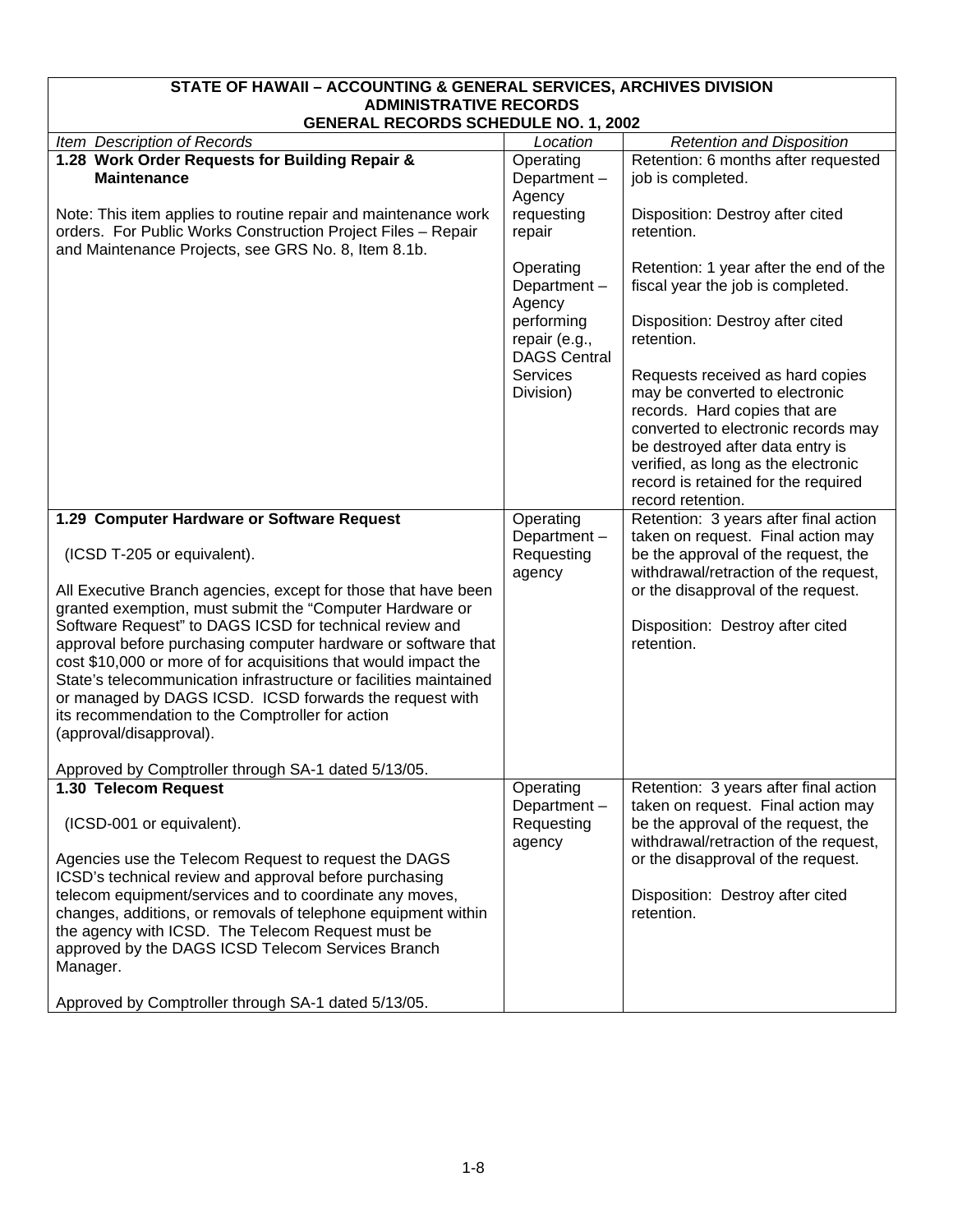<span id="page-16-0"></span>

| STATE OF HAWAII - ACCOUNTING & GENERAL SERVICES, ARCHIVES DIVISION                                                                                             |                                                                       |                                                                                   |  |  |
|----------------------------------------------------------------------------------------------------------------------------------------------------------------|-----------------------------------------------------------------------|-----------------------------------------------------------------------------------|--|--|
| <b>BUDGET PLANNING RECORDS</b><br><b>GENERAL RECORDS SCHEDULE NO. 2, 2002</b>                                                                                  |                                                                       |                                                                                   |  |  |
| Item Description                                                                                                                                               | Location                                                              | <b>Retention and Disposition</b>                                                  |  |  |
| 2.1 Budget Development Records<br>Operating and CIP budget information used in budget planning<br>including records such as: correspondence, supporting        | Operating<br>Department -<br><b>Fiscal section</b><br>responsible for | Retention: 6 years after close of<br>fiscal biennium to which records<br>pertain. |  |  |
| narrative and reports including PFPs (Program Financial<br>Plans), Program Memoranda, Program Structure Reviews.                                               | submitting<br>Department's<br>budget plans.                           | Disposition: Destroy after cited<br>retention.                                    |  |  |
|                                                                                                                                                                | Budget &<br>Finance -<br>(BPPM)                                       | Retention: 4 years after close of<br>fiscal biennium to which records<br>pertain. |  |  |
|                                                                                                                                                                |                                                                       | Disposition: Destroy after cited<br>retention.                                    |  |  |
| 2.2 Budget Execution Records<br>Operating and CIP budget execution information for each fiscal<br>year including records such as: correspondence, expenditure  | Operating<br>Department -<br><b>Fiscal section</b><br>responsible for | Retention: 6 years after close of<br>fiscal biennium to which records<br>pertain. |  |  |
| plan and supporting documents, working papers / worksheets<br>including cost allocations, supporting narrative, variance plans.                                | submitting<br>Department's<br>budget plans.                           | Disposition: Destroy after cited<br>retention.                                    |  |  |
|                                                                                                                                                                | Budget &<br>Finance -<br>(BPPM)                                       | Retention: 4 years after close of<br>fiscal biennium to which records<br>pertain. |  |  |
|                                                                                                                                                                |                                                                       | Disposition: Destroy after cited<br>retention.                                    |  |  |
| 2.3 Grant Records                                                                                                                                              |                                                                       |                                                                                   |  |  |
| Records regarding grants received by agencies and grants<br>issued by agencies. Records include applications, guidelines,<br>correspondence, reports, etc.     |                                                                       |                                                                                   |  |  |
| Grant Application Files - applications, memoranda,<br>а.<br>correspondence, and other records relating to the decision<br>to accept or reject grant proposals. |                                                                       |                                                                                   |  |  |
| (1) Unsuccessful (rejected or withdrawn) applications.                                                                                                         | Operating<br>Department                                               | Retention: 3 years after rejection or<br>withdrawal.                              |  |  |
|                                                                                                                                                                |                                                                       | Disposition: Destroy after cited<br>retention.                                    |  |  |
| (2) Accepted applications.                                                                                                                                     | Operating<br>Department                                               | Retention: Non-permanent.                                                         |  |  |
|                                                                                                                                                                |                                                                       | Disposition: Dispose of with related<br>grant case files.                         |  |  |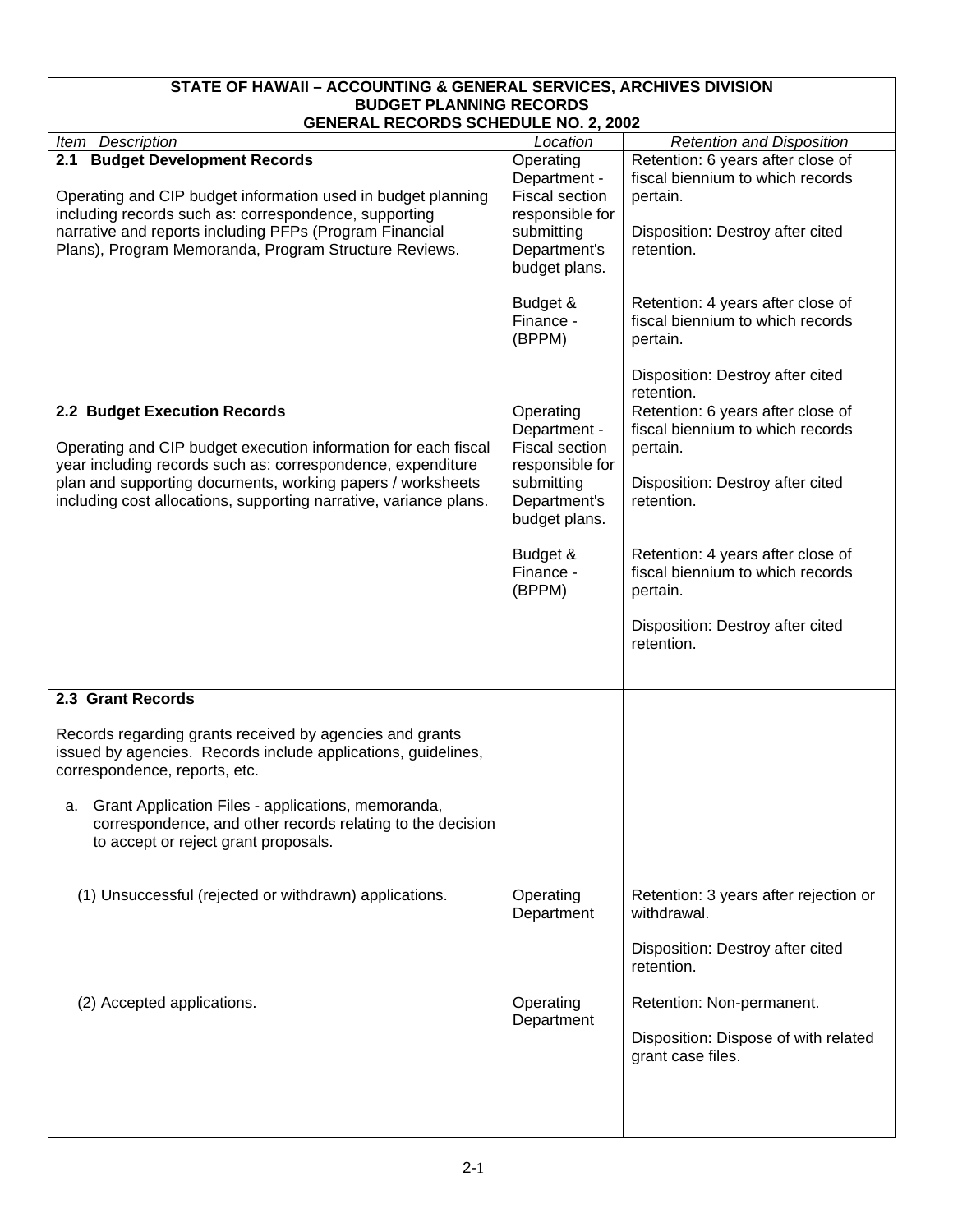### **STATE OF HAWAII – ACCOUNTING & GENERAL SERVICES, ARCHIVES DIVISION BUDGET PLANNING RECORDS**

| <b>GENERAL RECORDS SCHEDULE NO. 2, 2002</b>                                                                                                                                                                                                                                                                                                                                                                                               |                         |                                                                                                                                       |  |  |
|-------------------------------------------------------------------------------------------------------------------------------------------------------------------------------------------------------------------------------------------------------------------------------------------------------------------------------------------------------------------------------------------------------------------------------------------|-------------------------|---------------------------------------------------------------------------------------------------------------------------------------|--|--|
| Item Description                                                                                                                                                                                                                                                                                                                                                                                                                          | Location                | <b>Retention and Disposition</b>                                                                                                      |  |  |
| 2.3 Grant Records (continued)                                                                                                                                                                                                                                                                                                                                                                                                             |                         |                                                                                                                                       |  |  |
| Grant Case Files - Proposals of applications, contracts,<br>b.<br>project reports, studies, certificates, agreements,<br>memoranda, correspondence, and other records relating<br>to receipt, review, award, evaluation, status and<br>monitoring of grants.                                                                                                                                                                              | Operating<br>Department | Retention: Federal grants - comply<br>with applicable Federal regulations.<br>Disposition: Destroy after cited<br>retention.          |  |  |
| The Uniform Administrative Requirements for Grants and                                                                                                                                                                                                                                                                                                                                                                                    |                         |                                                                                                                                       |  |  |
| <b>Cooperative Agreements to State and Local Governments;</b><br>Final Rule as published in the Federal Register, March 11,<br>1988 (53 FR 8034 - 8103, March 11, 1988), known as the<br>federal agencies' grants management common rule,<br>standardizes and codifies the administrative requirements for<br>grants to State and local governments. The final common rule<br>is codified in each agency's portion of the Code of Federal |                         | Retention: Other grants - If audited,<br>3 years after audit; otherwise 6<br>years.<br>Disposition: Destroy after cited<br>retention. |  |  |
| Regulations (CFR). (See Appendix A for a list of Federal<br>agencies and their corresponding CFR citation for the grants<br>management common rule.) Several agencies' rules reflect<br>differences required in statute (e.g., the five-year record<br>retention requirement for the Department of Education                                                                                                                              |                         |                                                                                                                                       |  |  |
| programs under the General Education Provision Act). A<br>related regulation is OMB (Office of Management and Budget)<br>Circular A-102, Grants and Cooperative Agreements with State<br>and Local Governments.<br>OMB Circular A-110, sets Uniform Administrative                                                                                                                                                                        |                         |                                                                                                                                       |  |  |
| Requirements for Grants and Agreements with Institutions of<br>Higher Education, Hospitals, and Other Non-Profit<br>Organizations. It includes a section on retention and access<br>requirements for records.                                                                                                                                                                                                                             |                         |                                                                                                                                       |  |  |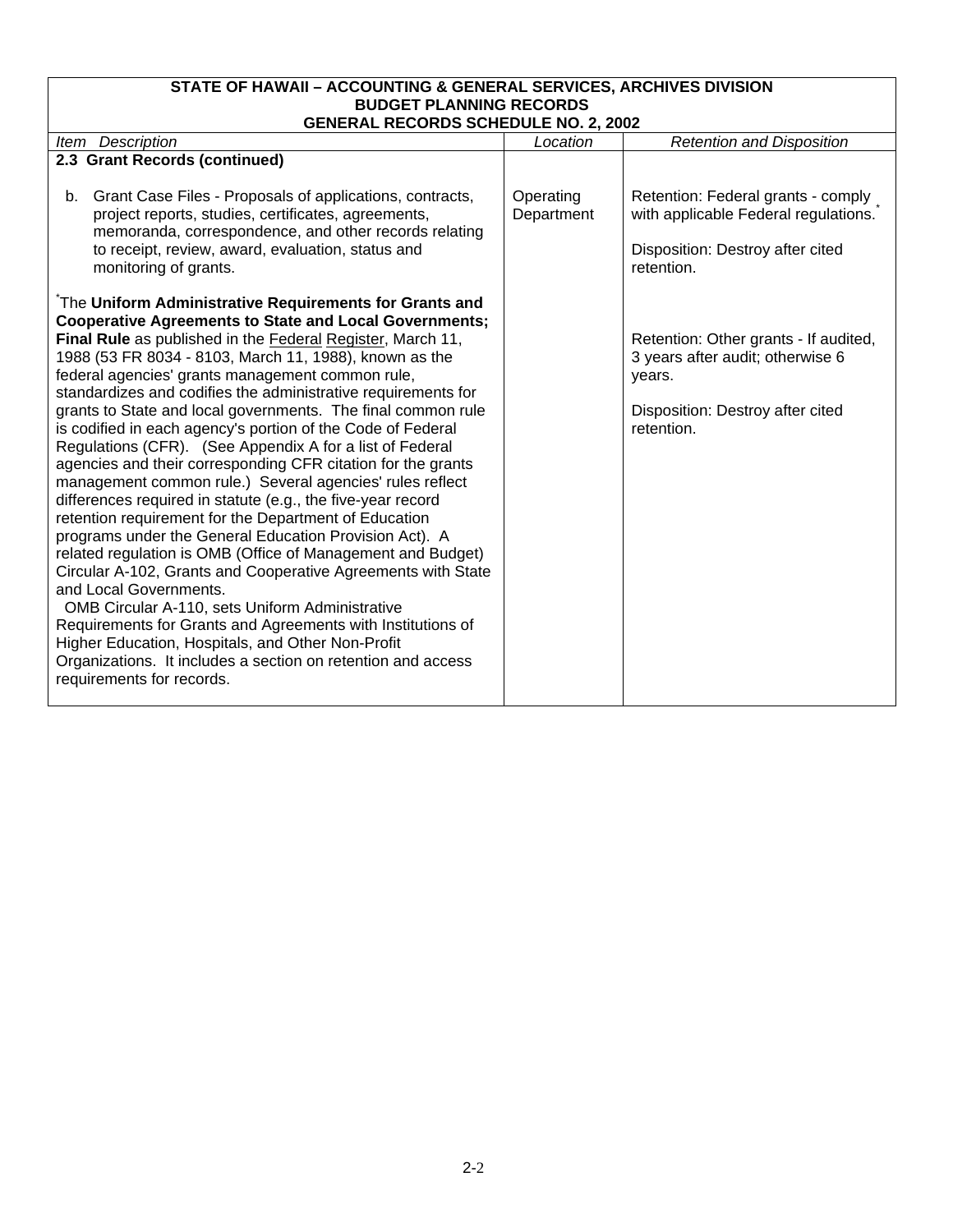<span id="page-18-0"></span>

| STATE OF HAWAII - ACCOUNTING & GENERAL SERVICES, ARCHIVES DIVISION<br>ACCOUNTING RECORDS: A - COLLECTION & DEPOSIT; B - APPROPRIATION & ALLOTMENTS;<br>C - EXPENDITURES; D - ACCOUNTING REPORTS |                                                 |                                                                                                        |  |
|-------------------------------------------------------------------------------------------------------------------------------------------------------------------------------------------------|-------------------------------------------------|--------------------------------------------------------------------------------------------------------|--|
| <b>GENERAL RECORDS SCHEDULE NO. 3, 2002</b>                                                                                                                                                     |                                                 |                                                                                                        |  |
| Item Description                                                                                                                                                                                | Location                                        | <b>Retention and Disposition</b>                                                                       |  |
| 3.A-1 Treasury Deposit Receipts<br>(SAF B-13, SAF B-14, or equivalent.)                                                                                                                         | Office /<br>Operating<br>Department -           | Retention: 3 years if audited,<br>otherwise 6 years.                                                   |  |
|                                                                                                                                                                                                 | Fiscal<br>B&F / DAGS                            | Disposition: Destroy after cited<br>retention.<br>Retention: 6 years.                                  |  |
|                                                                                                                                                                                                 | Accounting                                      | Disposition: Destroy after cited<br>retention.                                                         |  |
| 3.A-2 Estimated Receipts Input                                                                                                                                                                  | Office /<br>Operating                           | Retention: 3 years if audited,<br>otherwise 6 years.                                                   |  |
| (SAF B-31 or equivalent.)                                                                                                                                                                       | Department -<br>Fiscal                          | Disposition: Destroy after cited<br>retention.                                                         |  |
|                                                                                                                                                                                                 | <b>DAGS</b><br>Accounting                       | Retention: 6 years.                                                                                    |  |
|                                                                                                                                                                                                 |                                                 | Disposition: Destroy after cited<br>retention.                                                         |  |
| 3.A-3 Cash Receipts                                                                                                                                                                             | Office /<br>Operating                           | Retention: 3 years if audited,<br>otherwise 6 years.                                                   |  |
| (SAF B-24 or equivalent.)                                                                                                                                                                       | Department -<br>Fiscal                          | Disposition: Destroy after cited<br>retention.                                                         |  |
| 3.A-4 Sales Journal                                                                                                                                                                             | Office /<br>Operating<br>Department -<br>Fiscal | Retention: 3 years if audited,<br>otherwise 6 years.<br>Disposition: Destroy after cited<br>retention. |  |
| 3.A-5 Accounts Receivable Ledgers                                                                                                                                                               | Office /<br>Operating<br>Department -<br>Fiscal | Retention: 3 years if audited,<br>otherwise 6 years.<br>Disposition: Destroy after cited<br>retention. |  |
| 3.A-6 Bill for Collection<br>(SAF B-10 or equivalent.)                                                                                                                                          | Office /<br>Operating<br>Department -           | Retention: 3 years if audited,<br>otherwise 6 years.                                                   |  |
| Invoices billing for supplies, services or repairs provided by<br>agencies.                                                                                                                     | Fiscal                                          | Disposition: Destroy after cited<br>retention                                                          |  |
| 3.A-7 Cash Overage / Shortage                                                                                                                                                                   | Office /                                        | Retention: 3 years if audited,                                                                         |  |
|                                                                                                                                                                                                 | Operating<br>Department -<br>Fiscal             | otherwise 6 years.<br>Disposition: Destroy after cited<br>retention.                                   |  |
|                                                                                                                                                                                                 | <b>DAGS</b><br>Accounting                       | Retention: 6 years.<br>Disposition: Destroy after cited<br>retention.                                  |  |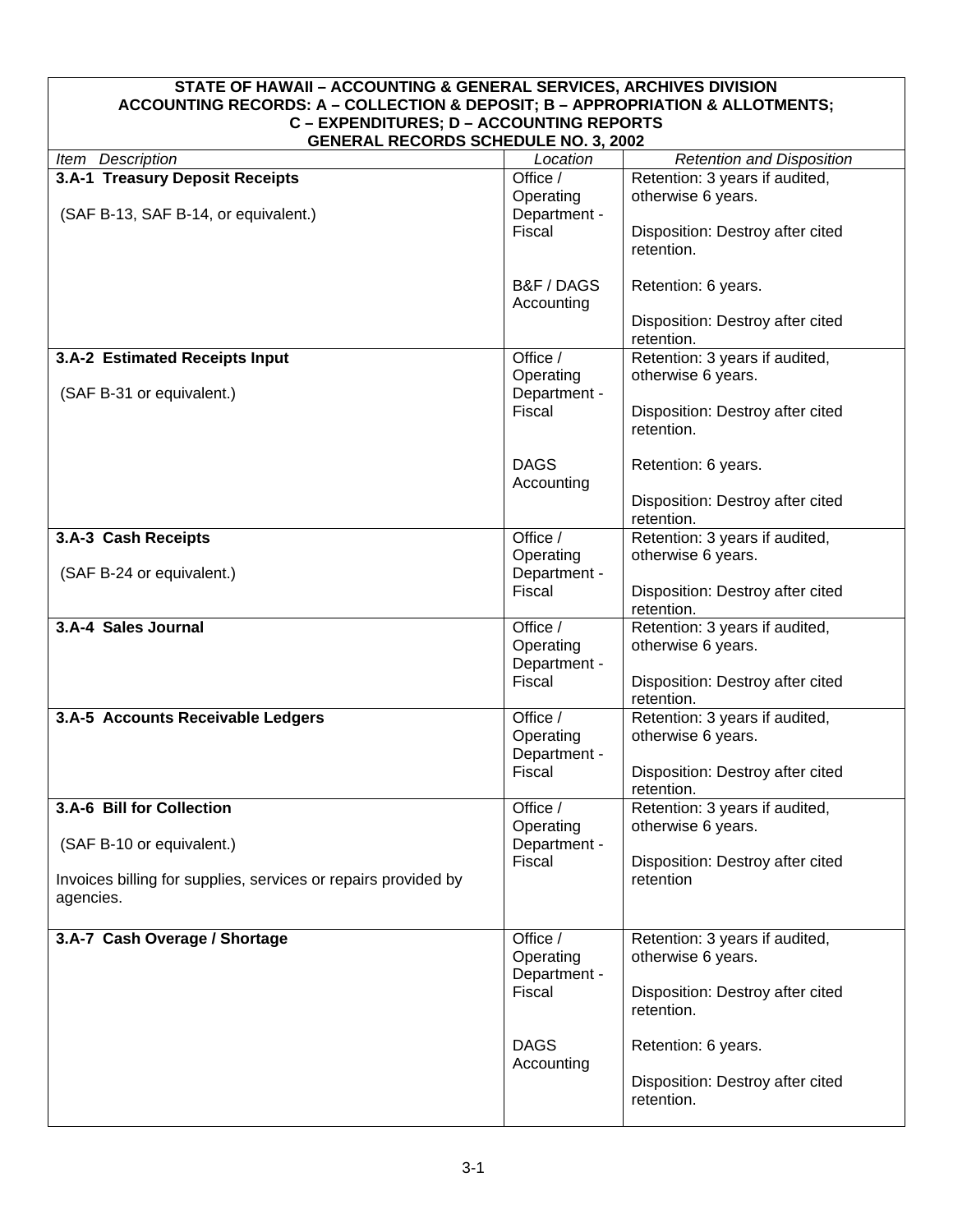#### <span id="page-19-0"></span>**STATE OF HAWAII – ACCOUNTING & GENERAL SERVICES, ARCHIVES DIVISION ACCOUNTING RECORDS: A – COLLECTION & DEPOSIT; B – APPROPRIATION & ALLOTMENTS; C – EXPENDITURES; D – ACCOUNTING REPORTS GENERAL RECORDS SCHEDULE NO. 3, 2002**

| GENERAL RECORDS SCHEDULE NO. 3, 2002                         |              |                                         |  |  |
|--------------------------------------------------------------|--------------|-----------------------------------------|--|--|
| Item Description                                             | Location     | <b>Retention and Disposition</b>        |  |  |
| 3.A-8 Bank Statements and Related Records                    | Office /     | Retention: 3 years if audited,          |  |  |
|                                                              | Operating    | otherwise 6 years.                      |  |  |
| This includes:                                               | Department - |                                         |  |  |
| Bank Deposit Slips / Receipts; Check Registers; Passbooks;   | Fiscal       | Disposition: Destroy after cited        |  |  |
|                                                              |              |                                         |  |  |
| and Cancelled Checks*                                        |              | retention.                              |  |  |
|                                                              |              |                                         |  |  |
|                                                              |              |                                         |  |  |
| (*Does not apply to Checks Issued in Lieu of Warrants under  |              |                                         |  |  |
| Section 40-51.5, HRS.)                                       |              |                                         |  |  |
| 3.A-9 Application for Investments                            | Operating    | Retention: 3 years if audited,          |  |  |
|                                                              | Department - | otherwise 6 years.                      |  |  |
|                                                              |              |                                         |  |  |
| (SAF A-30 or equivalent.)                                    | Fiscal       |                                         |  |  |
|                                                              |              | Disposition: Destroy after cited        |  |  |
| Used for investment purchases such as Time Certificate of    |              | retention.                              |  |  |
| Deposit, Repurchasing Agreement, Treasury Security, etc.     |              |                                         |  |  |
|                                                              | B&F / DAGS   | Retention: 6 years.                     |  |  |
|                                                              | Accounting   |                                         |  |  |
|                                                              |              | Disposition: Destroy after cited        |  |  |
|                                                              |              |                                         |  |  |
|                                                              |              | retention.                              |  |  |
| 3.B-1 Appropriation and Budgetary Allocation                 | Operating    | Retention: 3 years if audited,          |  |  |
| <b>Forms</b>                                                 | Department - | otherwise 6 years.                      |  |  |
|                                                              | Fiscal       |                                         |  |  |
| Includes records such as:                                    |              | Disposition: Destroy after cited        |  |  |
| <b>Appropriation Warrant</b>                                 |              | retention.                              |  |  |
| (SAF A-01 or equivalent);                                    |              |                                         |  |  |
|                                                              |              |                                         |  |  |
| Unrequired Appropriations to be Lapsed                       | B&F          | Retention: 3 years.                     |  |  |
| (SAF A-08 or equivalent);                                    |              |                                         |  |  |
| Allotment Advice for CIP and Special Purpose                 |              | Disposition: Destroy after cited        |  |  |
| Funds (SAF A-15 or equivalent);                              |              | retention.                              |  |  |
| Request for Allotment/Allotment Advice                       |              |                                         |  |  |
| (SAF A-19 or equivalent);                                    | <b>DAGS</b>  | Retention: 6 years.                     |  |  |
| Request for Transfer of Funds                                | Accounting   |                                         |  |  |
|                                                              |              | Disposition: Destroy after cited        |  |  |
| (SAF A-21 or equivalent).                                    |              |                                         |  |  |
|                                                              |              | retention.                              |  |  |
| See: GRS No. 3, Section 3.D for Accounting Reports. GRS No.  |              |                                         |  |  |
| 3, Item 3.D-2 is specifically described as Appropriation and |              |                                         |  |  |
| Allotments Reports.                                          |              |                                         |  |  |
|                                                              |              |                                         |  |  |
|                                                              |              |                                         |  |  |
|                                                              |              |                                         |  |  |
| 3.C-1 Purchase of Services (e.g., Contracts)                 | Operating    | Retention: 6 years after final payment. |  |  |
|                                                              | Department - |                                         |  |  |
|                                                              | Fiscal       | Disposition: Destroy after cited        |  |  |
|                                                              |              | retention.                              |  |  |
|                                                              |              |                                         |  |  |
|                                                              |              |                                         |  |  |
| 3.C-2 Equipment Maintenance Agreement                        | Office/      | Retention: If audited, 3 years after    |  |  |
|                                                              |              |                                         |  |  |
|                                                              | Operating    | end of agreement; otherwise 6 years     |  |  |
|                                                              | Department - | after end of agreement.                 |  |  |
|                                                              | Fiscal       |                                         |  |  |
|                                                              |              | Disposition: Destroy after cited        |  |  |
|                                                              |              | retention.                              |  |  |
|                                                              |              |                                         |  |  |
|                                                              |              |                                         |  |  |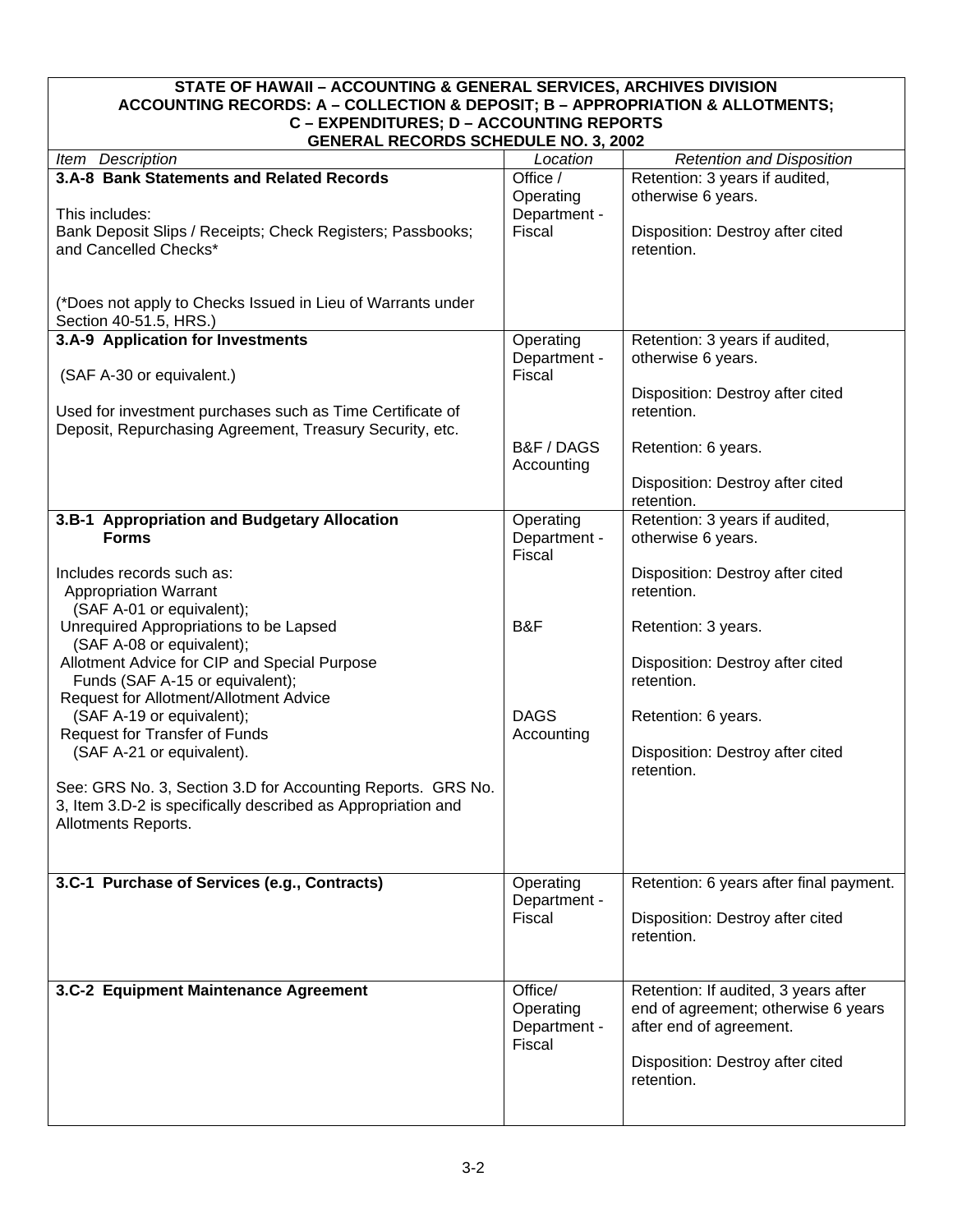<span id="page-20-0"></span>

| STATE OF HAWAII - ACCOUNTING & GENERAL SERVICES, ARCHIVES DIVISION<br>ACCOUNTING RECORDS: A - COLLECTION & DEPOSIT; B - APPROPRIATION & ALLOTMENTS;<br>C - EXPENDITURES; D - ACCOUNTING REPORTS<br><b>GENERAL RECORDS SCHEDULE NO. 3, 2002</b> |                                            |                                                                                                                            |
|------------------------------------------------------------------------------------------------------------------------------------------------------------------------------------------------------------------------------------------------|--------------------------------------------|----------------------------------------------------------------------------------------------------------------------------|
| Item Description                                                                                                                                                                                                                               | Location                                   | <b>Retention and Disposition</b>                                                                                           |
| 3.C-3 Encumbrance Forms and Related Records                                                                                                                                                                                                    |                                            |                                                                                                                            |
| a. Contract Input (SAF C-41 or equivalent).                                                                                                                                                                                                    | Operating<br>Department -<br><b>Fiscal</b> | Retention: 3 years after final payment<br>if audited, otherwise 6 years.<br>Disposition: Destroy after cited<br>retention. |
|                                                                                                                                                                                                                                                | <b>DAGS</b><br>Accounting                  | Retention: 6 years.<br>Disposition: Destroy after cited<br>retention.                                                      |
| b. Requisition for Services or Supplies<br>(SAF C-02 or equivalent);<br>Requisition and Purchase Order<br>(SAF C-03 and SAF C-04, or equivalent);<br><b>Encumbrance Advice</b>                                                                 | Operating<br>Department -<br>Fiscal        | Retention: 3 years if audited,<br>otherwise 6 years.<br>Disposition: Destroy after cited<br>retention.                     |
| (SAF C-06 or equivalent);<br><b>Unrequired Contract Encumbrance Advice</b><br>(SAF C-07 or equivalent);<br>Pre-Audit Correction Slips;<br>Register of Purchase Orders;<br>Vendor Invoices;<br>Invoice List (SAF C-23 or equivalent).           | <b>DAGS</b><br>Accounting                  | Retention: 6 years.<br>Disposition: Destroy after cited<br>retention.                                                      |
| 3.C-4 Summary Warrant Voucher - Manual &<br><b>Computer</b><br>(Includes Supporting Documents)                                                                                                                                                 | Operating<br>Department -<br>Fiscal        | Retention: 3 years if audited,<br>otherwise 6 years.<br>Disposition: Destroy after cited                                   |
| (SAF C-08 or equivalent; MBP 461 and MBP 462 or<br>equivalent.)                                                                                                                                                                                | <b>DAGS</b><br>Accounting                  | retention.<br>Retention: 6 years.<br>Disposition: Destroy after cited<br>retention.                                        |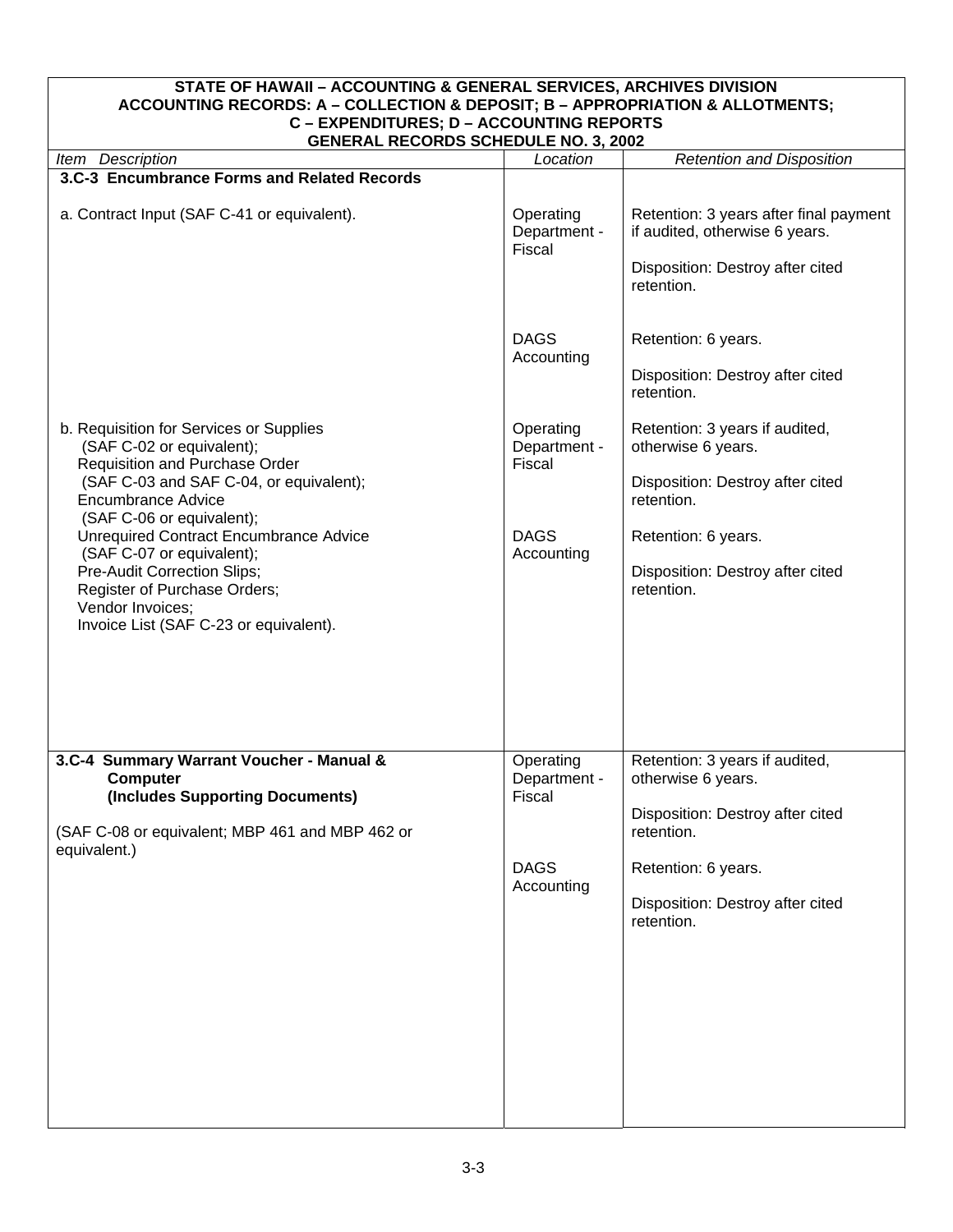<span id="page-21-0"></span>

| <b>STATE OF HAWAII - ACCOUNTING &amp; GENERAL SERVICES, ARCHIVES DIVISION</b><br>ACCOUNTING RECORDS: A - COLLECTION & DEPOSIT; B - APPROPRIATION & ALLOTMENTS; |                                     |                                                      |  |
|----------------------------------------------------------------------------------------------------------------------------------------------------------------|-------------------------------------|------------------------------------------------------|--|
| C - EXPENDITURES; D - ACCOUNTING REPORTS                                                                                                                       |                                     |                                                      |  |
| <b>GENERAL RECORDS SCHEDULE NO. 3, 2002</b><br>Item Description                                                                                                | Location                            | <b>Retention and Disposition</b>                     |  |
| 3.C-5 Warrant / Check Issued in Lieu of                                                                                                                        |                                     |                                                      |  |
| <b>Warrants: Correction Records</b>                                                                                                                            |                                     |                                                      |  |
| This applies to Warrants, authorized by Section 40-51, HRS,<br>and Checks Issued in Lieu of Warrants, authorized by Section<br>40-51.5, HRS.                   |                                     |                                                      |  |
| a. Affidavit Relative to Wrong Warrant /<br>Check Payment.                                                                                                     | B&F / DAGS<br>Accounting            | Retention: 6 years.                                  |  |
|                                                                                                                                                                |                                     | Disposition: Destroy after cited<br>retention.       |  |
| b. Stop Payment Order (Bank form or equivalent);<br><b>Stop Payment Notice</b><br>(SAF C-60 or equivalent);                                                    | Operating<br>Department -<br>Fiscal | Retention: 3 years if audited,<br>otherwise 6 years. |  |
| <b>Claim for Lost Check</b><br>(SAF C-61 or equivalent);<br>Claim for Non-Received Check                                                                       |                                     | Disposition: Destroy after cited<br>retention.       |  |
| (SAF C-62 or equivalent);<br>Claim for Void Check                                                                                                              | <b>DAGS</b><br>Accounting           | Retention: 6 years.                                  |  |
| (SAF C-63 or equivalent).                                                                                                                                      |                                     | Disposition: Destroy after cited<br>retention.       |  |
| c. Checks Cancelled<br>(SAF C-53 or equivalent).                                                                                                               | Operating<br>Department -<br>Fiscal | Retention: 3 years if audited,<br>otherwise 6 years. |  |
|                                                                                                                                                                |                                     | Disposition: Destroy after cited<br>retention.       |  |
|                                                                                                                                                                | <b>DAGS</b><br>Accounting           | Retention: 6 years.                                  |  |
|                                                                                                                                                                |                                     | Disposition: Destroy after cited<br>retention.       |  |
| d. Cashed Checks of Legislature<br>(SAF C-58 or equivalent).                                                                                                   | B&F                                 | Retention: 6 years.                                  |  |
|                                                                                                                                                                |                                     | Disposition: Destroy after cited<br>retention.       |  |
|                                                                                                                                                                |                                     |                                                      |  |
| 3.C-6 Assignment of Money By Party to Whom State is<br>Directly Indebted (Pursuant to Section 40-58, HRS.)                                                     | Operating<br>Department -<br>Fiscal | Retention: 3 years if audited,<br>otherwise 6 years. |  |
| (SAF Form C-30 or equivalent.)                                                                                                                                 |                                     | Disposition: Destroy after cited<br>retention.       |  |
|                                                                                                                                                                | <b>DAGS</b><br>Accounting           | Retention: 6 years.                                  |  |
|                                                                                                                                                                |                                     | Disposition: Destroy after cited<br>retention.       |  |
|                                                                                                                                                                |                                     |                                                      |  |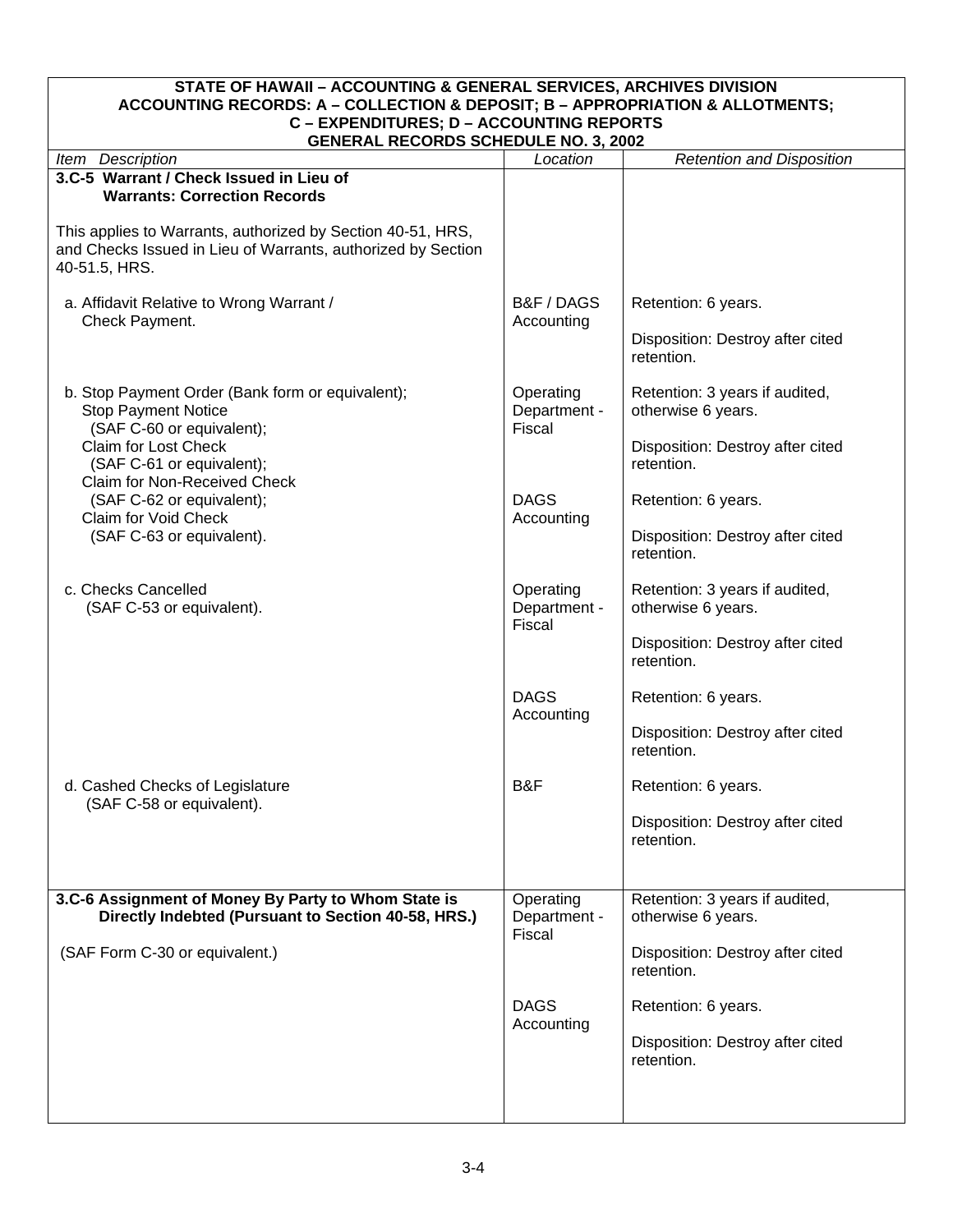<span id="page-22-0"></span>

| STATE OF HAWAII - ACCOUNTING & GENERAL SERVICES, ARCHIVES DIVISION<br>ACCOUNTING RECORDS: A - COLLECTION & DEPOSIT; B - APPROPRIATION & ALLOTMENTS; |                                                 |                                                                                                        |  |  |
|-----------------------------------------------------------------------------------------------------------------------------------------------------|-------------------------------------------------|--------------------------------------------------------------------------------------------------------|--|--|
| C - EXPENDITURES; D - ACCOUNTING REPORTS<br><b>GENERAL RECORDS SCHEDULE NO. 3, 2002</b>                                                             |                                                 |                                                                                                        |  |  |
| <b>Retention and Disposition</b><br>Item Description<br>Location                                                                                    |                                                 |                                                                                                        |  |  |
| 3.C-7 Petty Cash Records                                                                                                                            |                                                 |                                                                                                        |  |  |
| a. Petty Cash Vouchers                                                                                                                              | Office /<br>Operating<br>Department -<br>Fiscal | Retention: 3 years if audited,<br>otherwise 6 years.<br>Disposition: Destroy after cited<br>retention. |  |  |
|                                                                                                                                                     | <b>DAGS</b><br>Accounting                       | Retention: 6 years.<br>Disposition: Destroy after cited<br>retention.                                  |  |  |
| b. Remittance Advice for Replenishment of<br>Petty Cash Funds                                                                                       | Office                                          | Retention: 3 years if audited,<br>otherwise 6 years.<br>Disposition: Destroy after cited<br>retention. |  |  |
| c. Request to Create / Change Petty Cash<br>(Imprest) Fund                                                                                          | Office /<br>Operating<br>Department -<br>Fiscal | Retention: 3 years if audited,<br>otherwise 6 years.<br>Disposition: Destroy after cited<br>retention. |  |  |
|                                                                                                                                                     | <b>DAGS</b><br>Accounting                       | Retention: 6 years.<br>Disposition: Destroy after cited<br>retention.                                  |  |  |
|                                                                                                                                                     | <b>DAGS Audit</b>                               | Retention: Permanent.                                                                                  |  |  |
|                                                                                                                                                     |                                                 | Disposition: Retain in agency.                                                                         |  |  |
| 3.C-8 Travel Approvals and Statements<br>a. Travel (Out-of-State) Approvals                                                                         | Operating<br>Department -<br>Fiscal             | Retention: 3 years if audited,<br>otherwise 6 years.<br>Disposition: Destroy after cited<br>retention. |  |  |
|                                                                                                                                                     | <b>DAGS</b><br>Accounting                       | Retention: 6 years.<br>Disposition: Destroy after cited<br>retention.                                  |  |  |
| b. Statement of Completed Travel<br>(Out-of-State)                                                                                                  | Operating<br>Department -<br>Fiscal             | Retention: 3 years if audited,<br>otherwise 6 years.<br>Disposition: Destroy after cited<br>retention. |  |  |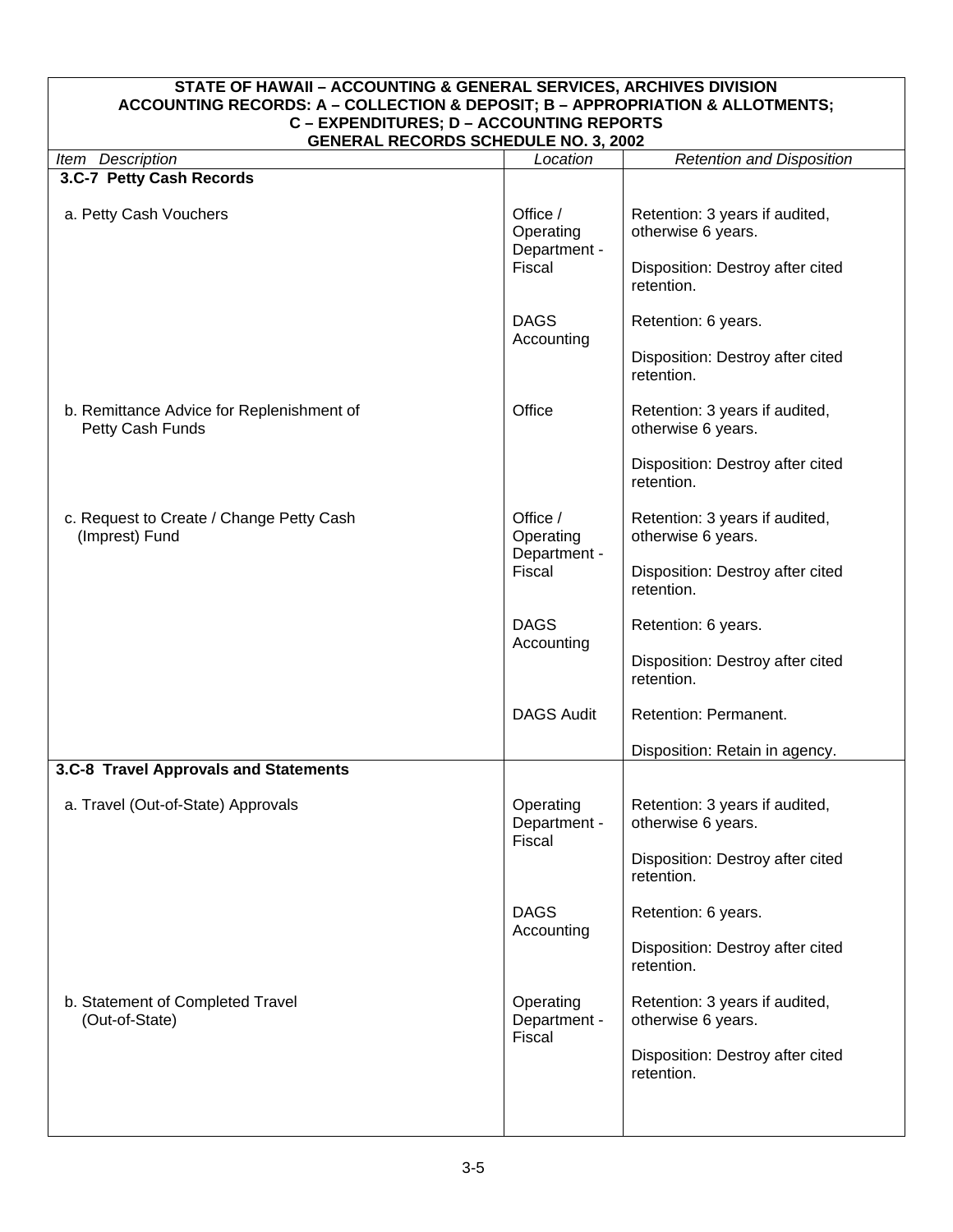<span id="page-23-0"></span>

| STATE OF HAWAII - ACCOUNTING & GENERAL SERVICES, ARCHIVES DIVISION<br>ACCOUNTING RECORDS: A - COLLECTION & DEPOSIT; B - APPROPRIATION & ALLOTMENTS; |                                                 |                                                         |  |
|-----------------------------------------------------------------------------------------------------------------------------------------------------|-------------------------------------------------|---------------------------------------------------------|--|
| C - EXPENDITURES; D - ACCOUNTING REPORTS<br><b>GENERAL RECORDS SCHEDULE NO. 3, 2002</b>                                                             |                                                 |                                                         |  |
| Item Description                                                                                                                                    | Location                                        | <b>Retention and Disposition</b>                        |  |
| 3.C-8 Travel Approvals and Statements (continued)                                                                                                   |                                                 |                                                         |  |
| b. Statement of Completed Travel<br>(Out-of-State)                                                                                                  | <b>DAGS</b><br>Accounting                       | Retention: 6 years.<br>Disposition: Destroy after cited |  |
|                                                                                                                                                     |                                                 | retention.                                              |  |
| c. Statement of Completed Travel<br>(Intra-State)                                                                                                   | Operating<br>Department -<br>Fiscal             | Retention: 3 years if audited,<br>otherwise 6 years.    |  |
|                                                                                                                                                     |                                                 | Disposition: Destroy after cited<br>retention.          |  |
|                                                                                                                                                     | <b>DAGS</b><br>Accounting                       | Retention: 6 years.<br>Disposition: Destroy after cited |  |
|                                                                                                                                                     |                                                 | retention.                                              |  |
| 3.C-9 Automobile: Travel Records                                                                                                                    |                                                 |                                                         |  |
| a. Request for Vehicles & Daily Travel Log<br>(AMD-MP-001 or equivalent);<br>Monthly Travel Log                                                     | Operating<br>Department -<br>Fiscal             | Retention: 3 years if audited,<br>otherwise 6 years.    |  |
| (AMD-MP-002 or equivalent).                                                                                                                         |                                                 | Disposition: Destroy after cited<br>retention.          |  |
|                                                                                                                                                     | <b>DAGS</b><br>Automotive<br>Management         | Retention: 3 years if audited,<br>otherwise 6 years.    |  |
|                                                                                                                                                     |                                                 | Disposition: Destroy after cited<br>retention.          |  |
| b. Monthly Mileage Record for State Owned Vehicles<br>(SAF C-31 or equivalent);<br>Personal Automobile Trip Record                                  | Office /<br>Operating<br>Department -           | Retention: 3 years if audited,<br>otherwise 6 years.    |  |
| (SAF C-32 or equivalent).                                                                                                                           | Fiscal                                          | Disposition: Destroy after cited<br>retention.          |  |
| c. Personal Automobile Mileage Voucher &<br><b>Supporting Documents</b><br>(SAF C-33 or equivalent).                                                | Office /<br>Operating<br>Department -<br>Fiscal | Retention: 3 years if audited,<br>otherwise 6 years.    |  |
|                                                                                                                                                     |                                                 | Disposition: Destroy after cited<br>retention.          |  |
|                                                                                                                                                     | <b>DAGS</b><br>Accounting                       | Retention: 6 years.                                     |  |
|                                                                                                                                                     |                                                 | Disposition: Destroy after cited<br>retention.          |  |
|                                                                                                                                                     |                                                 |                                                         |  |
|                                                                                                                                                     |                                                 |                                                         |  |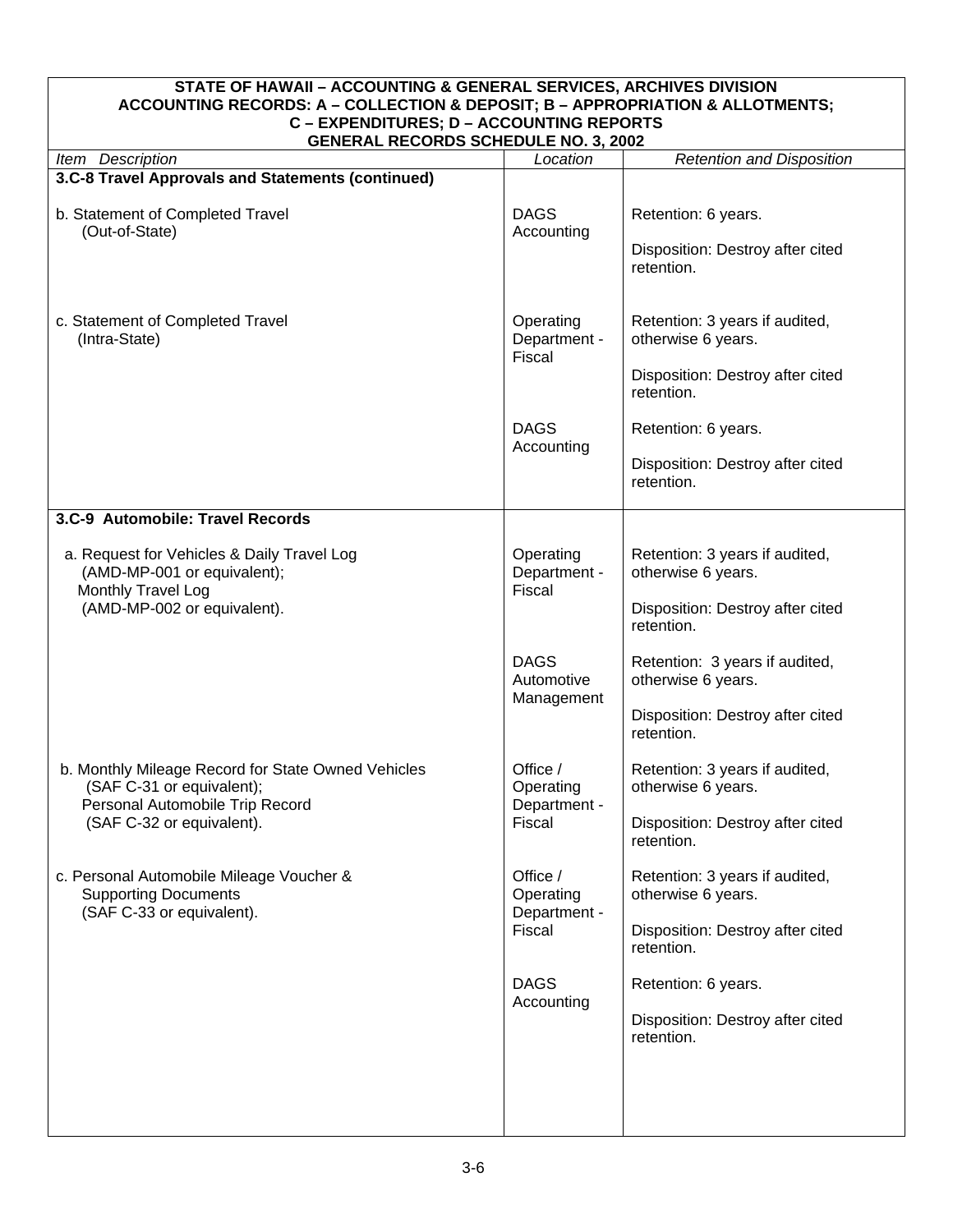#### <span id="page-24-0"></span>**STATE OF HAWAII – ACCOUNTING & GENERAL SERVICES, ARCHIVES DIVISION ACCOUNTING RECORDS: A – COLLECTION & DEPOSIT; B – APPROPRIATION & ALLOTMENTS; C – EXPENDITURES; D – ACCOUNTING REPORTS GENERAL RECORDS SCHEDULE NO. 3, 2002**

| <b>GENERAL RECORDS SCHEDULE NO. 3, 2002</b>                 |              |                                  |
|-------------------------------------------------------------|--------------|----------------------------------|
| Item Description                                            | Location     | <b>Retention and Disposition</b> |
| 3.D-1 Budget Management Reports                             | Operating    | Retention: Non-permanent         |
|                                                             | Department - |                                  |
| Budget management reports include:                          | Fiscal       | Disposition: Destroy when not    |
| Status of Project Appropriations &                          |              | administratively useful.         |
| Allocations (MBP 435 or equivalent);                        |              |                                  |
| Departmental Budget by Object of                            |              |                                  |
| Expenditure (MBP 440 or equivalent);                        |              |                                  |
| Departmental Budget & Expenditures by Cost                  |              |                                  |
| Center (MBP 442 or equivalent);                             |              |                                  |
| Statement of Budget & Expenditures by                       |              |                                  |
| Program for Operating Accounts                              |              |                                  |
| (MBP 444 or equivalent);                                    |              |                                  |
| Statement of Budget & Expenditures by                       |              |                                  |
| Program for Capital Accounts (MBP 445 or equivalent);       |              |                                  |
| Statement of Project Revenues, Expenditures                 |              |                                  |
| & Encumbrances (MBP 470 or equivalent).                     |              |                                  |
|                                                             |              |                                  |
| NOTE: These reports are not generated and distributed on a  |              |                                  |
| regular basis. DAGS Accounting generates these reports only |              |                                  |
| upon request.                                               |              |                                  |
|                                                             |              |                                  |
|                                                             |              |                                  |
|                                                             |              |                                  |
|                                                             |              |                                  |
|                                                             |              |                                  |
|                                                             |              |                                  |
|                                                             |              |                                  |
| 3.D-2 Appropriations and Allotments Reports                 |              |                                  |
|                                                             |              |                                  |
| The appropriations and allotments reports include:          |              |                                  |
|                                                             |              |                                  |
| a. Source of Receipt Ledger                                 | Operating    | Retention: 3 years if audited,   |
| (MBP 452 or equivalent).                                    | Department - | otherwise 6 years.               |
|                                                             | Fiscal       |                                  |
| Month-End                                                   |              | Disposition: Destroy after cited |
|                                                             |              | retention.                       |
|                                                             |              |                                  |
|                                                             | <b>DAGS</b>  | Retention: 6 years.              |
|                                                             | Accounting   |                                  |
|                                                             |              | Disposition: Destroy after cited |
|                                                             |              | retention.                       |
|                                                             |              |                                  |
|                                                             |              |                                  |
|                                                             |              |                                  |
|                                                             |              |                                  |
|                                                             |              |                                  |
|                                                             |              |                                  |
|                                                             |              |                                  |
|                                                             |              |                                  |
|                                                             |              |                                  |
|                                                             |              |                                  |
|                                                             |              |                                  |
|                                                             |              |                                  |
|                                                             |              |                                  |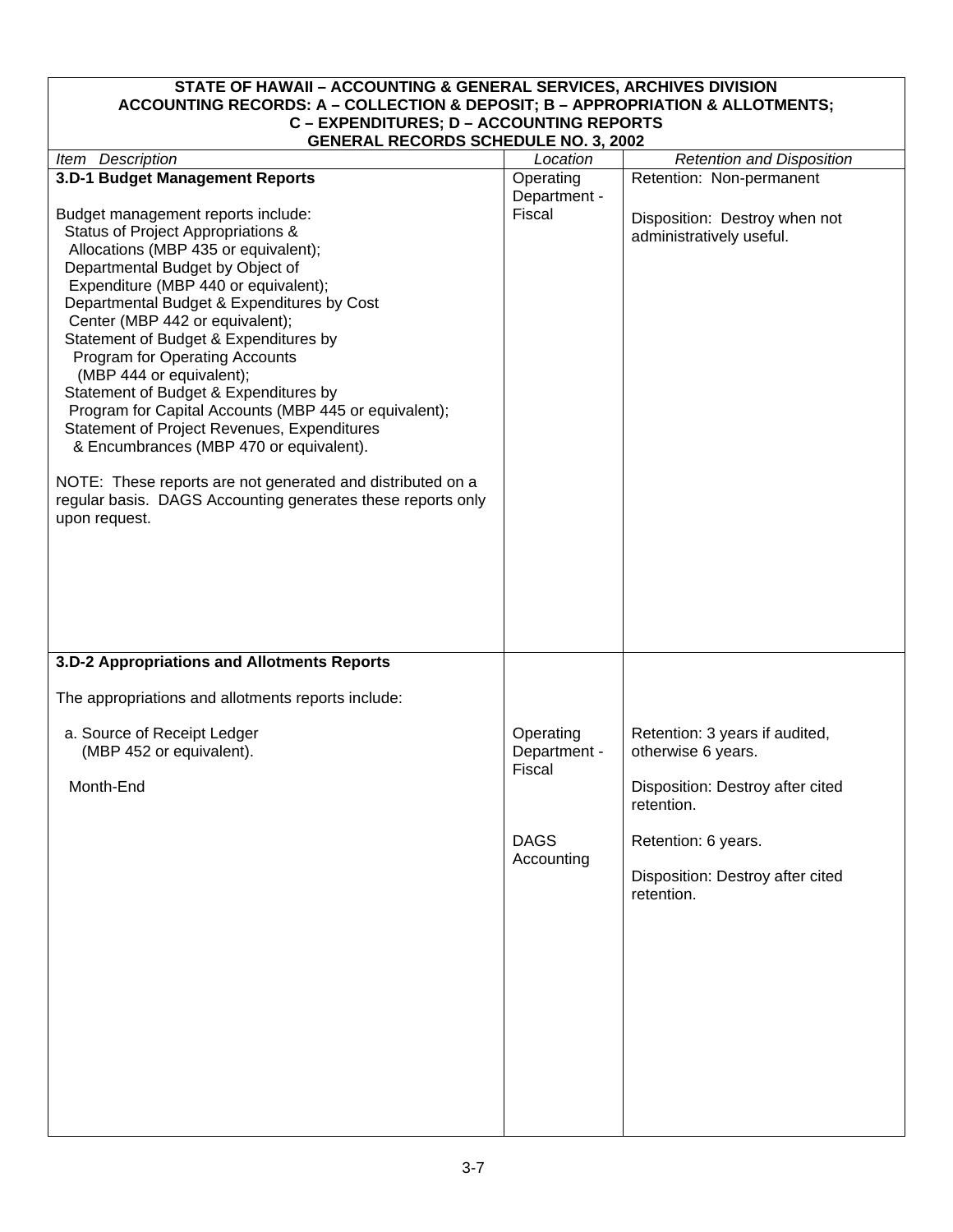| STATE OF HAWAII - ACCOUNTING & GENERAL SERVICES, ARCHIVES DIVISION<br>ACCOUNTING RECORDS: A - COLLECTION & DEPOSIT; B - APPROPRIATION & ALLOTMENTS; |                                     |                                                                  |  |
|-----------------------------------------------------------------------------------------------------------------------------------------------------|-------------------------------------|------------------------------------------------------------------|--|
| <b>C - EXPENDITURES; D - ACCOUNTING REPORTS</b><br><b>GENERAL RECORDS SCHEDULE NO. 3, 2002</b>                                                      |                                     |                                                                  |  |
| Item Description                                                                                                                                    | Location                            | <b>Retention and Disposition</b>                                 |  |
| 3.D-2 Appropriations and Allotments<br><b>Reports (continued)</b>                                                                                   |                                     |                                                                  |  |
| b. Source of Receipt Ledger Status<br>(MBP 453 or equivalent);<br>Comparison of Receipts by Source<br>(MBP 454 or equivalent).                      |                                     |                                                                  |  |
| Month-End                                                                                                                                           | Operating<br>Department -           | Retention: Retain to end of quarter.                             |  |
|                                                                                                                                                     | Fiscal / DAGS<br>Accounting         | Disposition: Destroy after cited<br>retention.                   |  |
| Year-End                                                                                                                                            | Operating<br>Department -           | Retention: 3 years if audited,<br>otherwise 6 years.             |  |
|                                                                                                                                                     | Fiscal                              | Disposition: Destroy after cited<br>retention.                   |  |
|                                                                                                                                                     | <b>DAGS</b><br>Accounting           | Retention: 6 years.                                              |  |
|                                                                                                                                                     |                                     | Disposition: Destroy after cited<br>retention.                   |  |
| c. Status of Cash Balances<br>(MBP 477 or equivalent).                                                                                              |                                     |                                                                  |  |
| Month-End                                                                                                                                           | Operating<br>Department -<br>Fiscal | Retention: Retain until reconciled with<br>Departmental records. |  |
|                                                                                                                                                     |                                     | Disposition: Destroy after cited<br>retention.                   |  |
|                                                                                                                                                     | <b>DAGS</b><br>Accounting           | Retention: Retain to end of quarter.                             |  |
|                                                                                                                                                     |                                     | Disposition: Destroy after cited<br>retention.                   |  |
| Year-End                                                                                                                                            | Operating<br>Department -<br>Fiscal | Retention: 3 years if audited,<br>otherwise 6 years.             |  |
|                                                                                                                                                     |                                     | Disposition: Destroy after cited<br>retention.                   |  |
|                                                                                                                                                     | <b>DAGS</b><br>Accounting           | Retention: Permanent.                                            |  |
|                                                                                                                                                     |                                     | Disposition: Retain in agency.                                   |  |
|                                                                                                                                                     |                                     |                                                                  |  |
|                                                                                                                                                     |                                     |                                                                  |  |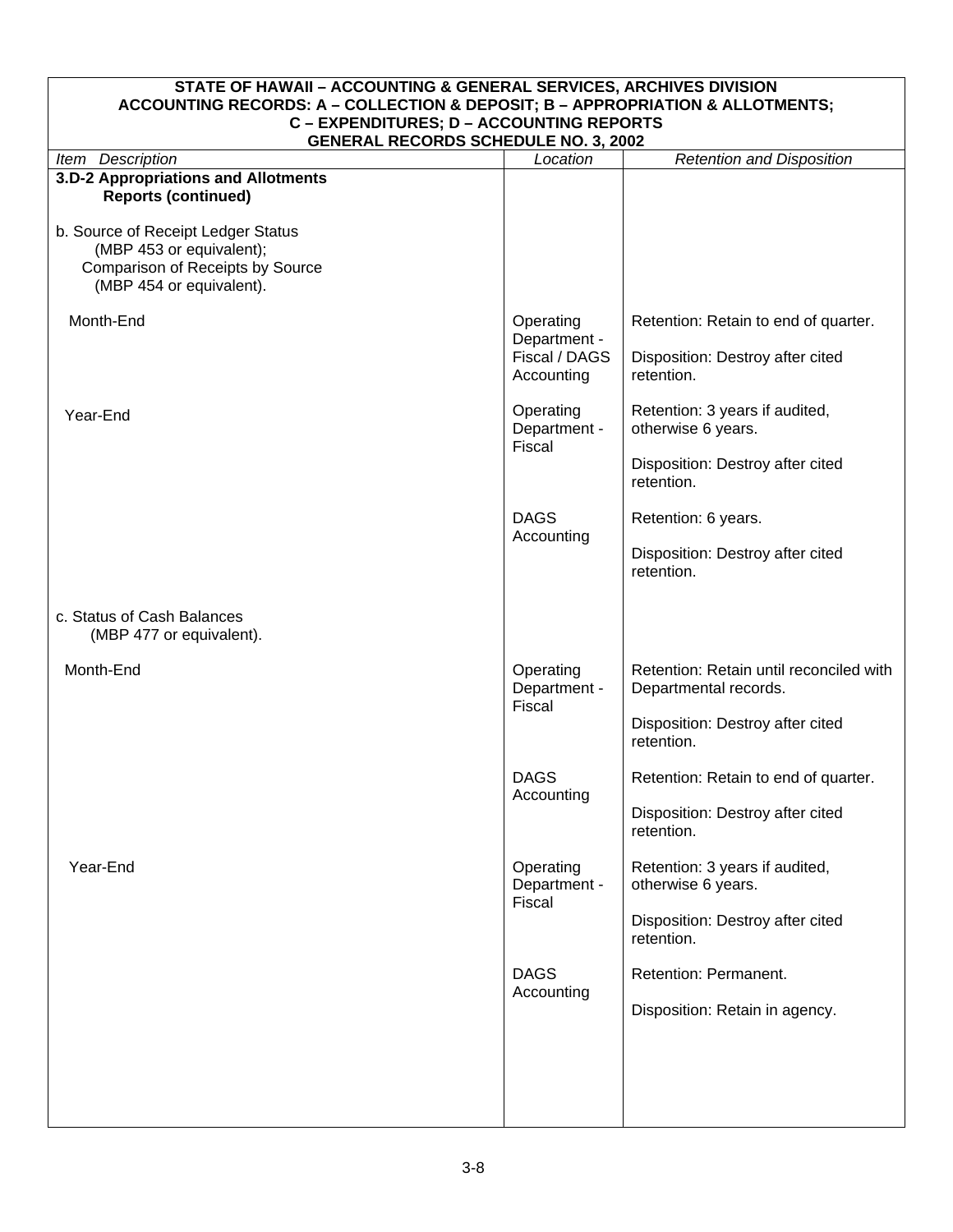#### <span id="page-26-0"></span>**STATE OF HAWAII – ACCOUNTING & GENERAL SERVICES, ARCHIVES DIVISION ACCOUNTING RECORDS: A – COLLECTION & DEPOSIT; B – APPROPRIATION & ALLOTMENTS; C – EXPENDITURES; D – ACCOUNTING REPORTS GENERAL RECORDS SCHEDULE NO. 3, 2002**  *Item Description* **Location** *Location Retention and Disposition Location Retention and Disposition* **3.D-3 Appropriation & Expenditure Reports**  The appropriation & expenditure reports include: a. Daily Status of Appropriation & Allotments (MBP 430 or equivalent); Statement of Subsidiary Account Balances (MBP 420 or equivalent). Month-End Year-End b. Appropriation Symbol Transaction Analysis (MBP 425 or equivalent); Subsidiary Ledger Account Analysis (MBP 422 or equivalent). Month-End **Operating** Department - Fiscal DAGS Accounting **Operating** Department - Fiscal DAGS Accounting **Operating** Department - Fiscal DAGS Accounting Retention: Retain to end of quarter. Disposition: Destroy after cited retention. Retention: Retain to end of quarter. Disposition: Destroy after cited retention. Retention: 3 years if audited, otherwise 6 years. Disposition: Destroy after cited retention. Retention: Permanent. Disposition: Permanent. Retain in COM format. Retention: 3 years if audited, otherwise 6 years. Disposition: Destroy after cited retention. Retention: Permanent. Disposition: Permanent. Retain in COM format.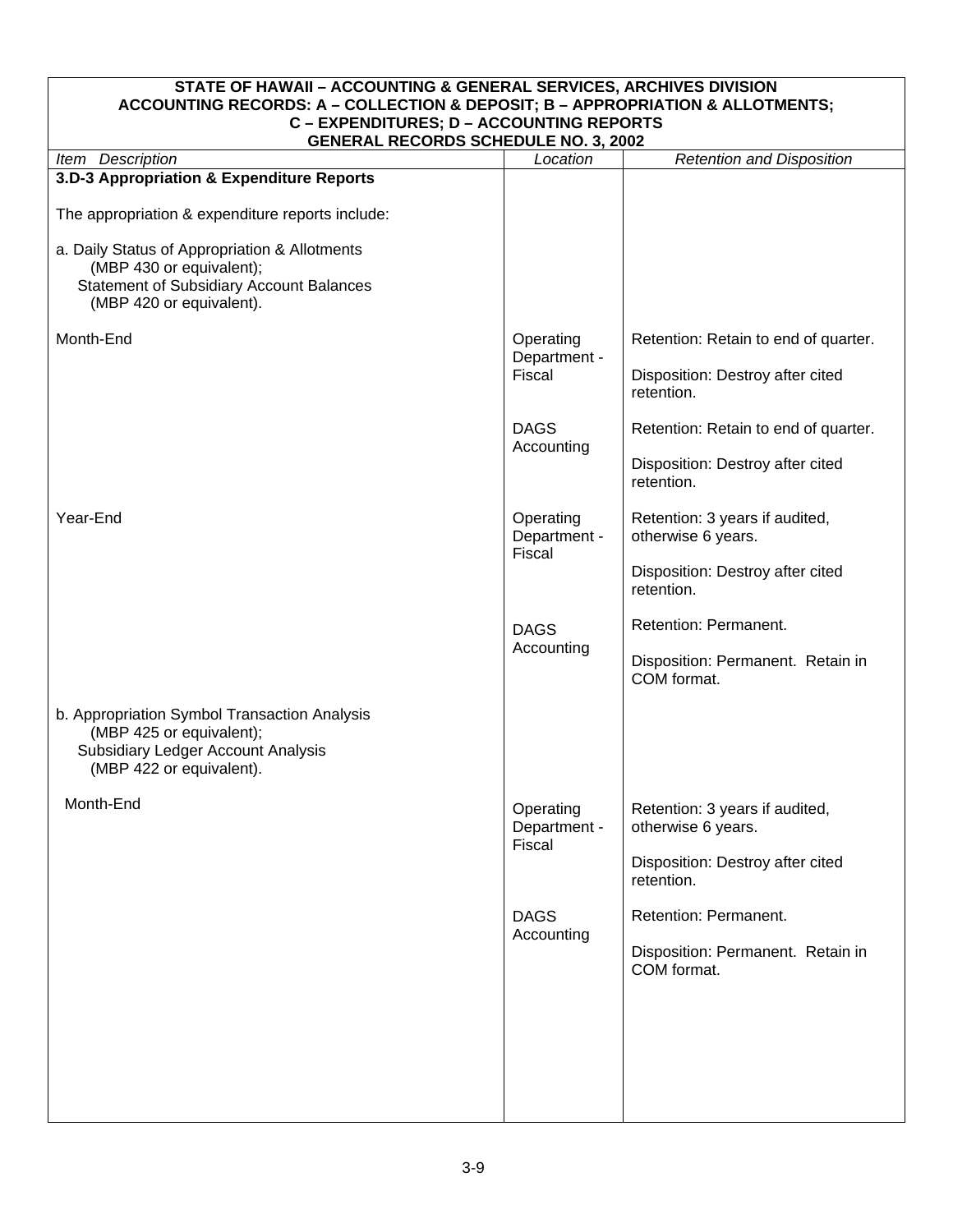<span id="page-27-0"></span>

| STATE OF HAWAII - ACCOUNTING & GENERAL SERVICES, ARCHIVES DIVISION<br>ACCOUNTING RECORDS: A - COLLECTION & DEPOSIT; B - APPROPRIATION & ALLOTMENTS;                                                                                                                                                                                                                                                                                                                                                                                      |                                                        |                                                                                                                                                                                                                                                                               |  |
|------------------------------------------------------------------------------------------------------------------------------------------------------------------------------------------------------------------------------------------------------------------------------------------------------------------------------------------------------------------------------------------------------------------------------------------------------------------------------------------------------------------------------------------|--------------------------------------------------------|-------------------------------------------------------------------------------------------------------------------------------------------------------------------------------------------------------------------------------------------------------------------------------|--|
| C - EXPENDITURES; D - ACCOUNTING REPORTS<br><b>GENERAL RECORDS SCHEDULE NO. 3, 2002</b>                                                                                                                                                                                                                                                                                                                                                                                                                                                  |                                                        |                                                                                                                                                                                                                                                                               |  |
| Item Description                                                                                                                                                                                                                                                                                                                                                                                                                                                                                                                         | Location                                               | <b>Retention and Disposition</b>                                                                                                                                                                                                                                              |  |
| 3.D-3 Appropriation & Expenditure Reports (continued)                                                                                                                                                                                                                                                                                                                                                                                                                                                                                    |                                                        |                                                                                                                                                                                                                                                                               |  |
| c. Detail of Transactions Posted,<br>(MBP 405 or equivalent).                                                                                                                                                                                                                                                                                                                                                                                                                                                                            |                                                        |                                                                                                                                                                                                                                                                               |  |
| Month-End                                                                                                                                                                                                                                                                                                                                                                                                                                                                                                                                | Operating<br>Department -<br>Fiscal                    | Retention: Until reconciled with<br>monthly report.                                                                                                                                                                                                                           |  |
|                                                                                                                                                                                                                                                                                                                                                                                                                                                                                                                                          |                                                        | Disposition: Destroy after cited<br>retention.                                                                                                                                                                                                                                |  |
|                                                                                                                                                                                                                                                                                                                                                                                                                                                                                                                                          | <b>DAGS</b><br>Accounting                              | Retention: Permanent.                                                                                                                                                                                                                                                         |  |
|                                                                                                                                                                                                                                                                                                                                                                                                                                                                                                                                          |                                                        | Disposition: Permanent. Retain in<br>COM format.                                                                                                                                                                                                                              |  |
| d. Outstanding Encumbrance Report by<br>Department (MBP 490 or equivalent).                                                                                                                                                                                                                                                                                                                                                                                                                                                              |                                                        |                                                                                                                                                                                                                                                                               |  |
| Month-End                                                                                                                                                                                                                                                                                                                                                                                                                                                                                                                                | Operating<br>Department -                              | Retention: Retain to end of quarter.                                                                                                                                                                                                                                          |  |
|                                                                                                                                                                                                                                                                                                                                                                                                                                                                                                                                          | Fiscal / DAGS<br>Accounting                            | Disposition: Destroy after cited<br>retention.                                                                                                                                                                                                                                |  |
| Year-End                                                                                                                                                                                                                                                                                                                                                                                                                                                                                                                                 | Operating<br>Department-<br>Fiscal                     | Retention: 3 years if audited,<br>otherwise 6 years.                                                                                                                                                                                                                          |  |
|                                                                                                                                                                                                                                                                                                                                                                                                                                                                                                                                          |                                                        | Disposition: Destroy after cited<br>retention.                                                                                                                                                                                                                                |  |
|                                                                                                                                                                                                                                                                                                                                                                                                                                                                                                                                          | <b>DAGS</b><br>Accounting                              | Retention: 6 years.                                                                                                                                                                                                                                                           |  |
|                                                                                                                                                                                                                                                                                                                                                                                                                                                                                                                                          |                                                        | Disposition: Destroy after cited<br>retention.                                                                                                                                                                                                                                |  |
|                                                                                                                                                                                                                                                                                                                                                                                                                                                                                                                                          |                                                        |                                                                                                                                                                                                                                                                               |  |
| 3.D-4 Accounting System: Data Entry / Input Forms<br>Includes SAF Forms: A-50, Appropriation Account Code Table<br>Maintenance; A-51, Cost Center Table Maintenance; A-52,<br>Descriptor Table Maintenance; A-53, Transaction Code<br>Decision Table Maintenance; A-54, Vendor Table Maintenance;<br>A-55, Project Control Table Maintenance; A-57, Department<br>Activity Table Maintenance; A-71, Report Request Coding<br>Form; C-12, Payment Coding Input - Vendor Code; C-13,<br>Payment Coding Input - Vendor Name and Address; or | Operating<br>Department /<br><b>DAGS</b><br>Accounting | Retention: Non-permanent.<br>Disposition: Destroy after the<br>information has been converted to an<br>electronic medium and verified, or<br>when no longer needed to support the<br>reconstruction of, or serve as the<br>backup to, the master file, whichever<br>is later. |  |
| equivalent documents.                                                                                                                                                                                                                                                                                                                                                                                                                                                                                                                    |                                                        |                                                                                                                                                                                                                                                                               |  |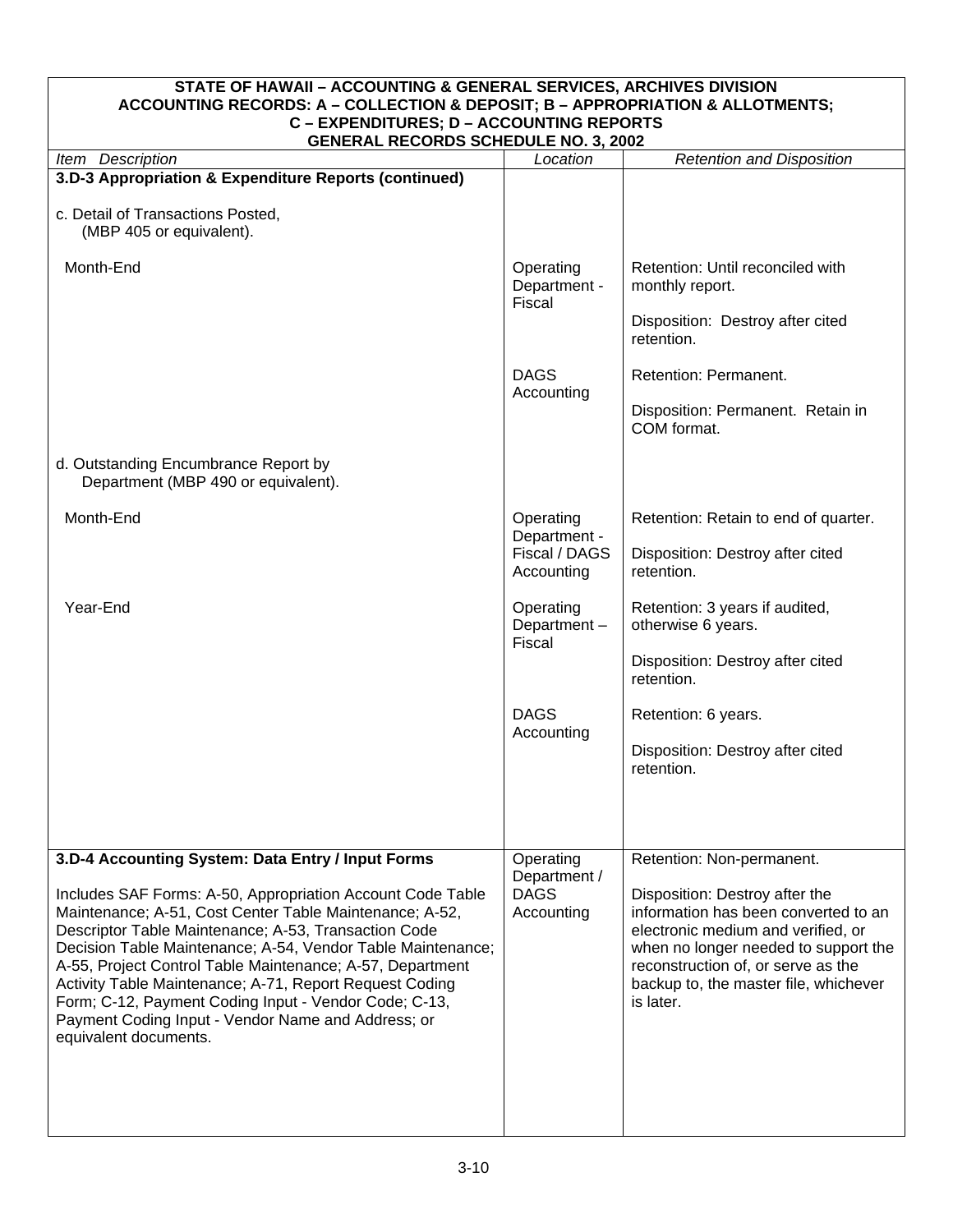<span id="page-28-0"></span>

| STATE OF HAWAII - ACCOUNTING & GENERAL SERVICES, ARCHIVES DIVISION<br>ACCOUNTING RECORDS: A - COLLECTION & DEPOSIT; B - APPROPRIATION & ALLOTMENTS;                                                                                                                  |                                                        |                                                                                                        |  |
|----------------------------------------------------------------------------------------------------------------------------------------------------------------------------------------------------------------------------------------------------------------------|--------------------------------------------------------|--------------------------------------------------------------------------------------------------------|--|
| C - EXPENDITURES; D - ACCOUNTING REPORTS<br><b>GENERAL RECORDS SCHEDULE NO. 3, 2002</b>                                                                                                                                                                              |                                                        |                                                                                                        |  |
| Item Description                                                                                                                                                                                                                                                     | Location                                               | <b>Retention and Disposition</b>                                                                       |  |
| 3.D-5 Accounting System: Batching Documents and<br><b>Related Documents</b>                                                                                                                                                                                          |                                                        |                                                                                                        |  |
| a. Batch Slips<br>(SAF A-47, Batch Slip, or equivalent documents).                                                                                                                                                                                                   | Operating<br>Department /<br><b>DAGS</b><br>Accounting | Retention: Non-permanent.<br>Disposition: Retain with related<br>documents.                            |  |
| b. Control Logs<br>Includes SAF Forms: A-42, Batch Control Log; A-43, Input<br>Agency Batch Control Log; A-44, Voucher Batch Control Log;<br>A-45, Agency Contract Encumbrance Log; A-46, Table<br>Maintenance Input/Output Control Log; or equivalent<br>documents. | Operating<br>Department /<br><b>DAGS</b><br>Accounting | Retention: Non-permanent.<br>Disposition: Destroy when not<br>administratively useful.                 |  |
| 3.D-6 Journal Voucher and supporting documents<br>(SAF A-27 or equivalent).                                                                                                                                                                                          | Operating<br>Department -<br>Fiscal                    | Retention: 3 years if audited,<br>otherwise 6 years.<br>Disposition: Destroy after cited<br>retention. |  |
|                                                                                                                                                                                                                                                                      | <b>DAGS</b><br>Accounting                              | Retention: 6 years.<br>Disposition: Destroy after cited<br>retention.                                  |  |
| 3.D-7 Universal Input Form<br>(SAF A-28 or equivalent).                                                                                                                                                                                                              | Operating<br>Department -<br>Fiscal                    | Retention: 3 years if audited,<br>otherwise 6 years.<br>Disposition: Destroy after cited<br>retention. |  |
|                                                                                                                                                                                                                                                                      | <b>DAGS</b><br>Accounting                              | Retention: 6 years.<br>Disposition: Destroy after cited<br>retention.                                  |  |
| 3.D-8 Agency Internal Journal Entry and supporting<br>documents<br>(SAF A-20 or equivalent).                                                                                                                                                                         | Office /<br>Operating<br>Department -<br>Fiscal        | Retention: 3 years if audited,<br>otherwise 6 years.<br>Disposition: Destroy after cited<br>retention. |  |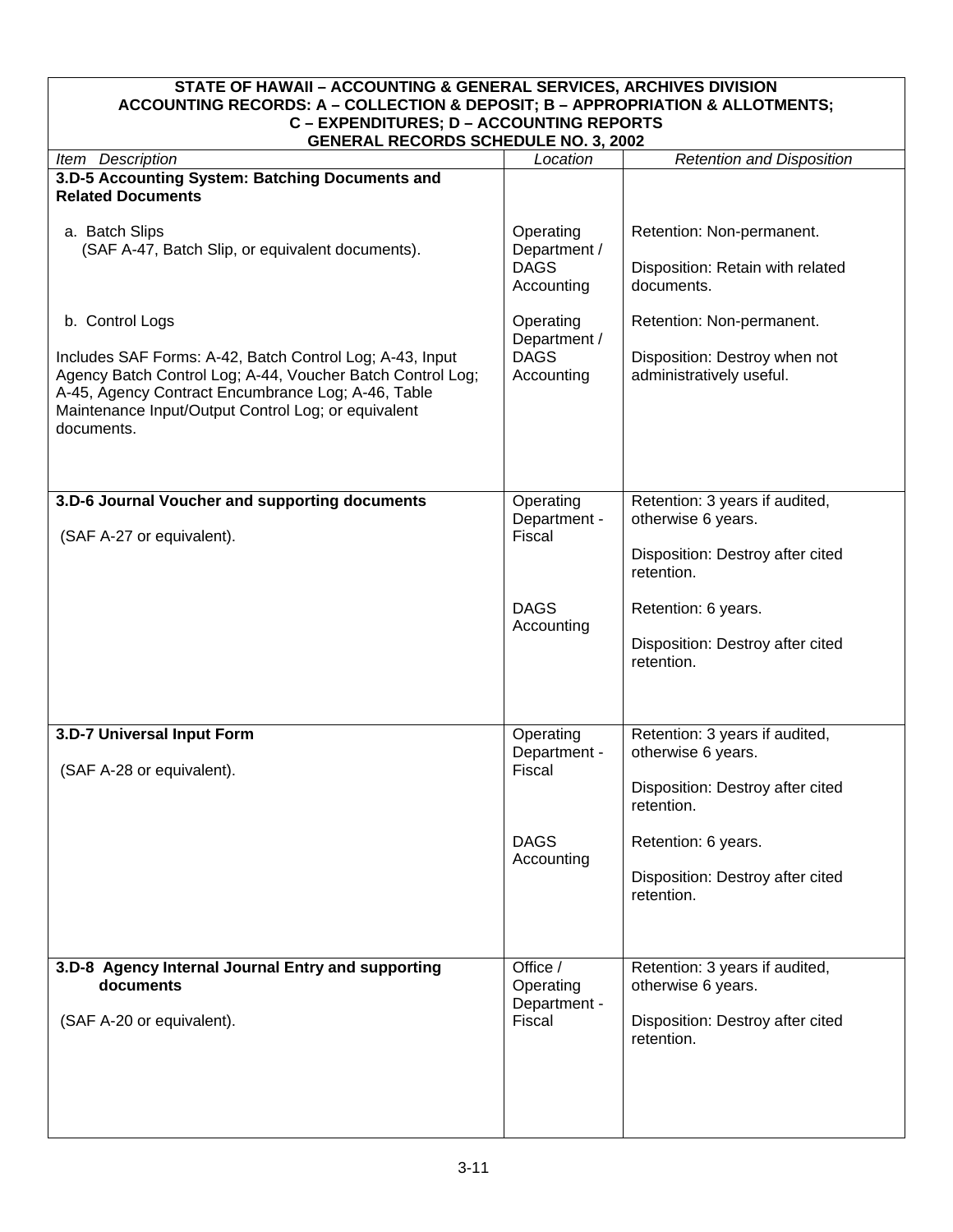<span id="page-29-0"></span>

| STATE OF HAWAII - ACCOUNTING & GENERAL SERVICES, ARCHIVES DIVISION<br>ACCOUNTING RECORDS: A - COLLECTION & DEPOSIT; B - APPROPRIATION & ALLOTMENTS;<br>C - EXPENDITURES; D - ACCOUNTING REPORTS<br><b>GENERAL RECORDS SCHEDULE NO. 3, 2002</b> |                                           |                                                                                                                               |
|------------------------------------------------------------------------------------------------------------------------------------------------------------------------------------------------------------------------------------------------|-------------------------------------------|-------------------------------------------------------------------------------------------------------------------------------|
| Item Description                                                                                                                                                                                                                               | Location                                  | <b>Retention and Disposition</b>                                                                                              |
| 3.D-9 General Ledgers (Noncomputerized)                                                                                                                                                                                                        | Operating<br>Department -<br>Fiscal       | Retention: 3 years if audited,<br>otherwise 6 years.<br>Disposition: Destroy after cited<br>retention.                        |
|                                                                                                                                                                                                                                                | <b>DAGS</b><br>Accounting                 | Retention: Permanent.<br>Disposition: May microfilm and<br>destroy originals after microfilming.                              |
| 3.D-10 Audit Reports                                                                                                                                                                                                                           | Operating<br>Department -<br>Fiscal       | Retention: 6 years.<br>Disposition: Destroy after cited<br>retention.                                                         |
|                                                                                                                                                                                                                                                | <b>DAGS Audit</b>                         | Retention: Permanent.<br>Disposition: Transfer to State Archives<br>when infrequently referenced.                             |
| 3.D-11 Certificates of Destruction of Bonds and<br><b>Interest Coupons</b>                                                                                                                                                                     | B&F/DAGS<br>Audit                         | Retention: 6 years.<br>Disposition: Destroy after cited<br>retention.                                                         |
| 3.D-12 Accounts for Securities Held in<br><b>Safekeeping after Return</b>                                                                                                                                                                      | Operating<br>Department-<br>Fiscal<br>B&F | Retention: 3 years if audited,<br>otherwise 6 years.<br>Disposition: Destroy after cited<br>retention.<br>Retention: 6 years. |
|                                                                                                                                                                                                                                                |                                           | Disposition: Destroy after cited<br>retention.                                                                                |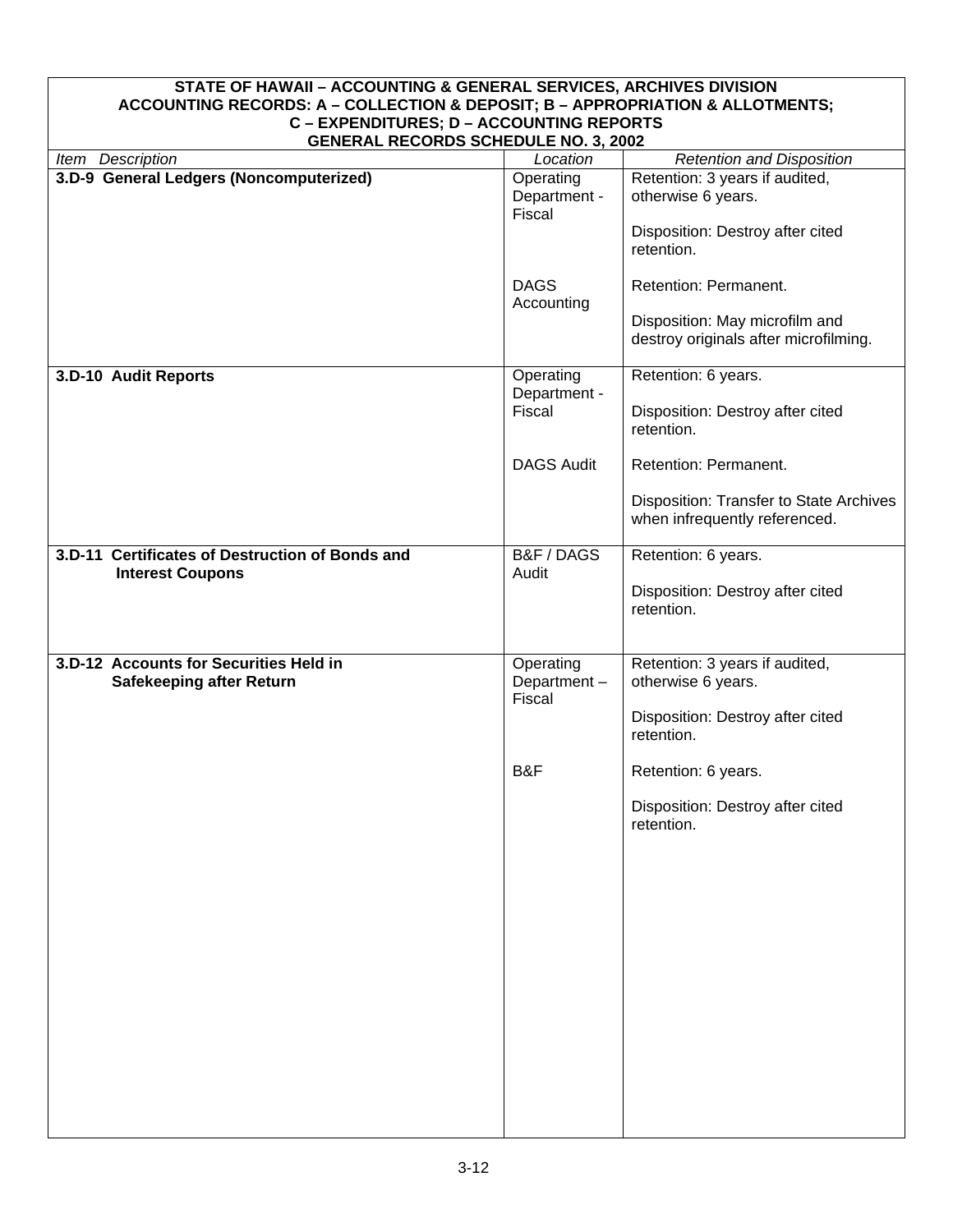#### <span id="page-30-0"></span>**STATE OF HAWAII – ACCOUNTING & GENERAL SERVICES, ARCHIVES DIVISION ACCOUNTING RECORDS: A – COLLECTION & DEPOSIT; B – APPROPRIATION & ALLOTMENTS; C – EXPENDITURES; D – ACCOUNTING REPORTS GENERAL RECORDS SCHEDULE NO. 3, 2002**

| <b>GENERAL RECORDS SCHEDULE NO. 3, 2002</b>                                                                                                                                                                                                                                                                                                                    |                           |                                                                              |
|----------------------------------------------------------------------------------------------------------------------------------------------------------------------------------------------------------------------------------------------------------------------------------------------------------------------------------------------------------------|---------------------------|------------------------------------------------------------------------------|
| Item Description                                                                                                                                                                                                                                                                                                                                               | Location                  | <b>Retention and Disposition</b>                                             |
| 3.D-13 Capital Improvement Projects (CIP):                                                                                                                                                                                                                                                                                                                     |                           |                                                                              |
| <b>Appropriation &amp; Expenditure Reports</b>                                                                                                                                                                                                                                                                                                                 |                           |                                                                              |
| These monthly, quarterly and annual reports are generated by<br>DAGS Accounting to provide information on financial status of<br>Capital Improvement Projects.                                                                                                                                                                                                 |                           |                                                                              |
| Reports are generated to satisfy the administrative needs of<br>specific users. Examples: the MBF 360, "Detail Statement of<br>Appropriations, Allotments and Expenditures By User Agency"<br>is only used by DAGS and B&F, while the MBF 310, "Capital<br>Project Fund By Departments - Detail" is referenced by those<br>departments that receive CIP funds. |                           |                                                                              |
| The reports include: MBF 110; MBF 120; MBF 300; MBF 300S;<br>MBF 310; MBF 310S; MBF 320; MBF 320S; MBF 330; MBF<br>330S; MBF 360; MBF 360S; MBF 610; MBF 610S; and all other<br>equivalent reports.                                                                                                                                                            |                           |                                                                              |
| Monthly                                                                                                                                                                                                                                                                                                                                                        | Operating<br>Department   | Retention: Non-permanent.                                                    |
|                                                                                                                                                                                                                                                                                                                                                                |                           | Disposition: Destroy when not<br>administratively useful.                    |
|                                                                                                                                                                                                                                                                                                                                                                | <b>DAGS</b><br>Accounting | Retention: Non-permanent.                                                    |
|                                                                                                                                                                                                                                                                                                                                                                |                           | Disposition: Destroy when not<br>administratively useful.                    |
| Quarterly/Annual                                                                                                                                                                                                                                                                                                                                               | Operating                 | Retention: Non-permanent.                                                    |
|                                                                                                                                                                                                                                                                                                                                                                | Department                | Disposition: Destroy when not<br>administratively useful.                    |
|                                                                                                                                                                                                                                                                                                                                                                | <b>DAGS</b><br>Accounting | Retention: 1st, 2nd, 3rd quarter<br>reports - Non-permanent.                 |
|                                                                                                                                                                                                                                                                                                                                                                |                           | Disposition: Destroy when not<br>administratively useful.                    |
|                                                                                                                                                                                                                                                                                                                                                                |                           | Retention: 4th quarter report (June 30<br>report) / annual report - 6 years. |
|                                                                                                                                                                                                                                                                                                                                                                |                           | Disposition: Destroy after cited<br>retention.                               |
|                                                                                                                                                                                                                                                                                                                                                                |                           |                                                                              |
|                                                                                                                                                                                                                                                                                                                                                                |                           |                                                                              |
|                                                                                                                                                                                                                                                                                                                                                                |                           |                                                                              |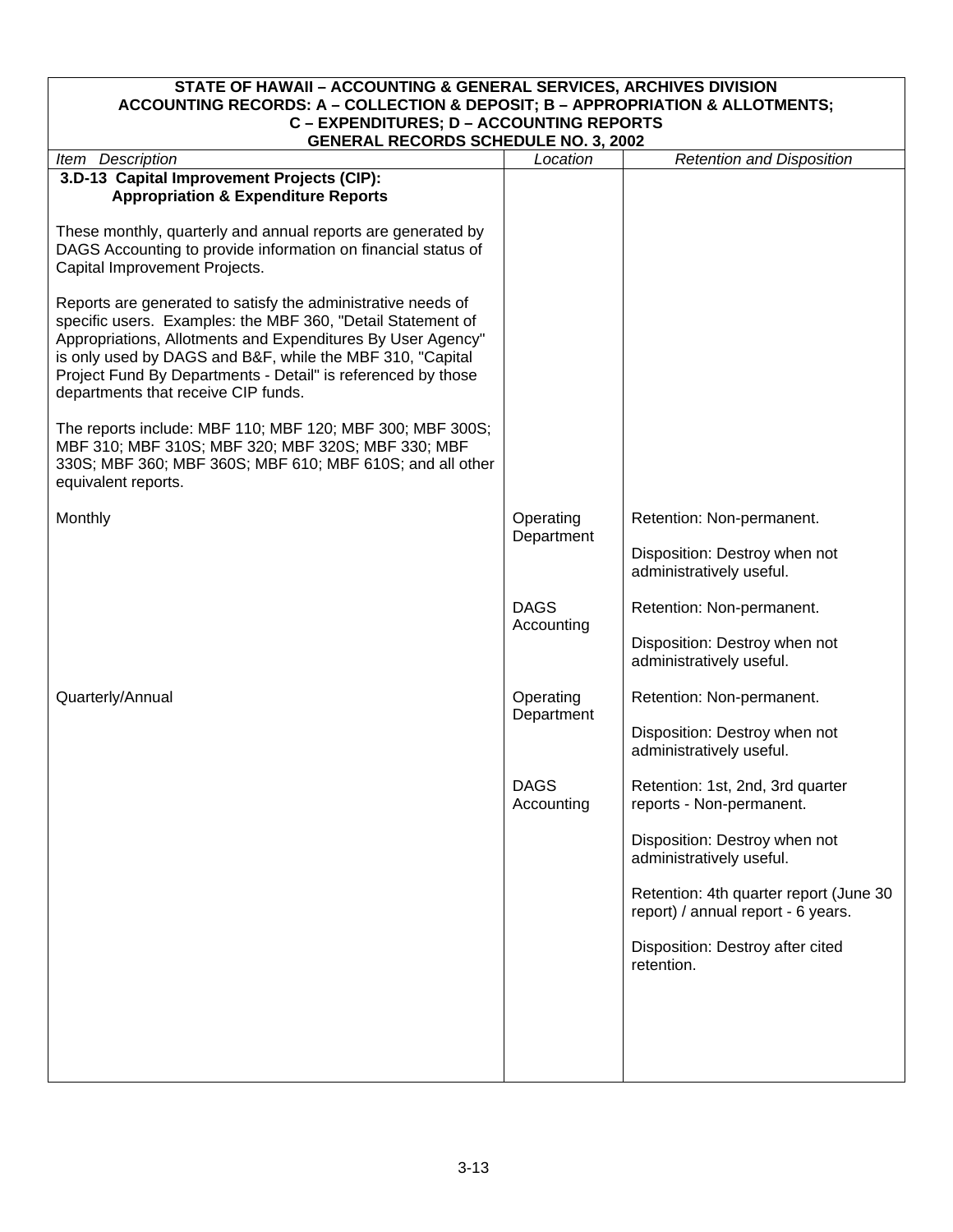<span id="page-31-0"></span>

| STATE OF HAWAII - ACCOUNTING & GENERAL SERVICES, ARCHIVES DIVISION                |                                       |                                                                                                                        |  |
|-----------------------------------------------------------------------------------|---------------------------------------|------------------------------------------------------------------------------------------------------------------------|--|
| <b>ACCOUNTING: PAYROLL RECORDS</b><br><b>GENERAL RECORDS SCHEDULE NO. 4, 2002</b> |                                       |                                                                                                                        |  |
| Item Description of Records                                                       | Location                              | <b>Retention and Disposition</b>                                                                                       |  |
| <b>4.1 Payroll Registers</b>                                                      | Operating                             | Retention: 1 year.                                                                                                     |  |
|                                                                                   | Department-                           |                                                                                                                        |  |
| Record series includes:                                                           | Fiscal                                | Disposition: Destroy after cited<br>retention.                                                                         |  |
| Payroll Register (PRW 241, SAF D-95 or equivalent);                               |                                       |                                                                                                                        |  |
| Payroll Assignment Register (PRD 401 or                                           | <b>DAGS</b>                           | Retention: 6 years.                                                                                                    |  |
| equivalent);<br>Employer's Share of Contribution                                  | Accounting                            | Disposition: Destroy after cited                                                                                       |  |
| Assessment Register (PRE 314 or                                                   |                                       | retention.                                                                                                             |  |
| equivalent).                                                                      |                                       |                                                                                                                        |  |
| 4.2 Payroll Change Schedule                                                       | Operating                             | Retention: 3 years if audited,                                                                                         |  |
| (SAF D-94 or equivalent).                                                         | Department-<br>Fiscal                 | otherwise 6 years.                                                                                                     |  |
|                                                                                   |                                       | Disposition: Destroy after cited<br>retention.                                                                         |  |
|                                                                                   | <b>DAGS</b><br>Accounting             | Retention: 6 years.                                                                                                    |  |
|                                                                                   |                                       | Disposition: Destroy after cited<br>retention.                                                                         |  |
| 4.3 Payroll Expenditure Distribution                                              | Operating                             | Retention: 3 years.                                                                                                    |  |
| <b>Summary Sheet</b>                                                              | Department-<br>Fiscal                 | Disposition: Destroy after cited                                                                                       |  |
| (PRE 323 or equivalent).                                                          |                                       | retention.                                                                                                             |  |
|                                                                                   | <b>DAGS</b><br>Accounting             | Retention: 6 years.                                                                                                    |  |
|                                                                                   |                                       | Disposition: Destroy after cited<br>retention.                                                                         |  |
| 4.4 Notification of Personnel Action/Employee Personnel<br><b>Action Report</b>   | Operating<br>Department-<br>Personnel | Retention and Disposition: See GRS 5<br>Item 5.13.                                                                     |  |
| (DPS-5, SF-5A, SF-5B, or equivalent).                                             | <b>ERS</b>                            | Retention: Retain until input verified.                                                                                |  |
|                                                                                   |                                       | Disposition: Destroy after cited<br>retention.                                                                         |  |
|                                                                                   | <b>DAGS</b><br>Accounting             | Retention: 6 years.                                                                                                    |  |
|                                                                                   |                                       | Disposition: Retain at agency for 2<br>years, then transfer to State Records<br>Center. Destroy after cited retention. |  |
| 4.5 Notification of Temporary Assignment                                          | Operating<br>Department-              | Retention: 30 years after termination<br>of employment.                                                                |  |
| (HRD-10 or equivalent).                                                           | Personnel                             | Disposition: Retain in employee<br>Official Personnel Folder (OPF).                                                    |  |
|                                                                                   | <b>DAGS</b><br>Accounting             | Retention: 6 years.                                                                                                    |  |
|                                                                                   |                                       | Disposition: Destroy after cited<br>retention.                                                                         |  |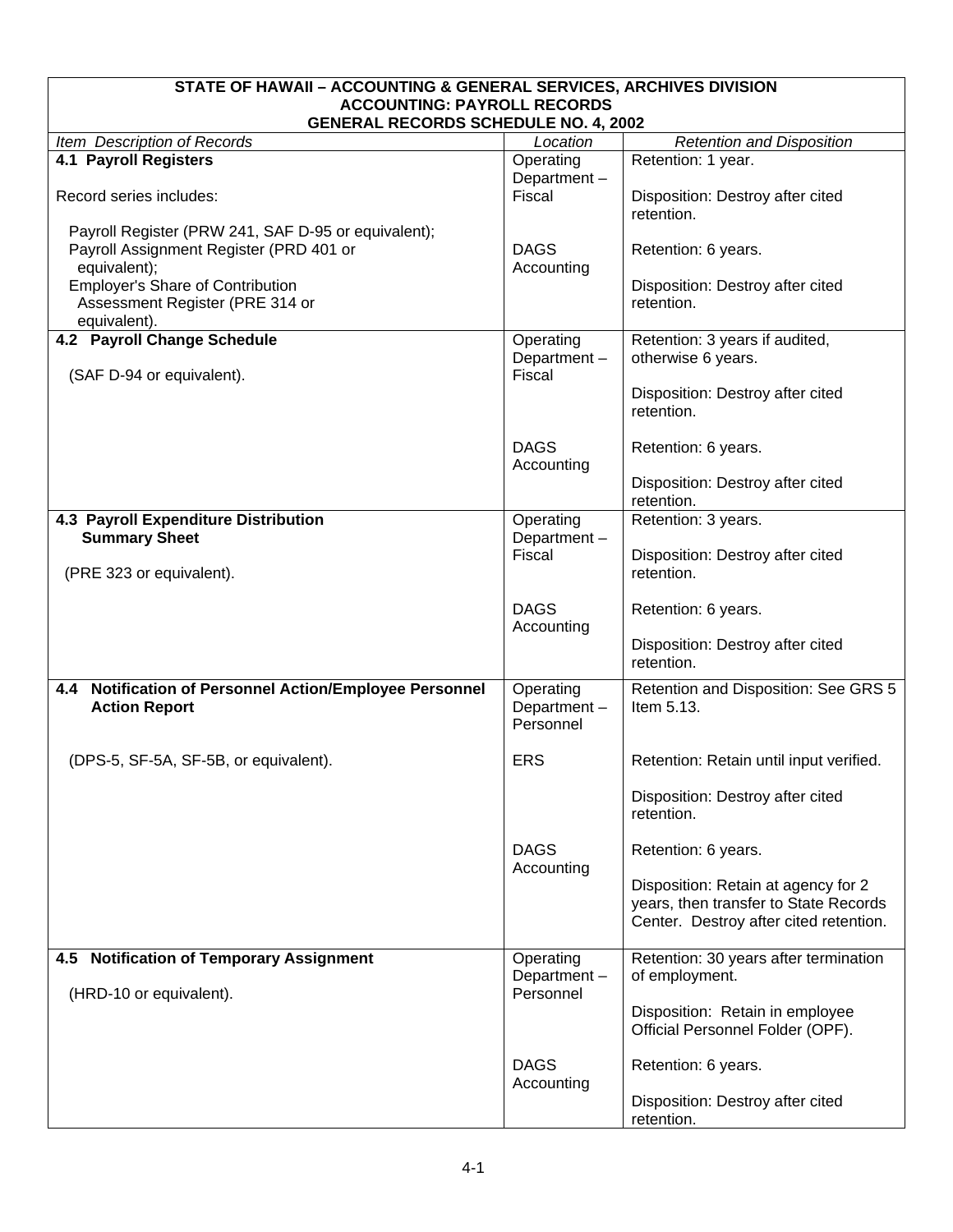<span id="page-32-0"></span>

| STATE OF HAWAII - ACCOUNTING & GENERAL SERVICES, ARCHIVES DIVISION                |                               |                                                        |
|-----------------------------------------------------------------------------------|-------------------------------|--------------------------------------------------------|
| <b>ACCOUNTING: PAYROLL RECORDS</b><br><b>GENERAL RECORDS SCHEDULE NO. 4, 2002</b> |                               |                                                        |
| Item Description of Records                                                       | Location                      | <b>Retention and Disposition</b>                       |
| 4.6 Federal & State Withholding Exemptions                                        | Operating                     | Retention: Non-permanent.                              |
|                                                                                   | Department-                   |                                                        |
| (W-4, HW-4 or equivalent).                                                        | Personnel                     | Disposition: Destroy when                              |
|                                                                                   |                               | superseded. Destroy last record upon                   |
|                                                                                   |                               | termination of employment.                             |
| 4.7 Advance Payment of Earned Income Credit                                       | Operating                     | Retention: Non-permanent.                              |
| (W-5 or equivalent).                                                              | Department-<br>Fiscal         | Disposition: Destroy when                              |
|                                                                                   |                               | superseded.                                            |
| 4.8 Statement of Fees & Benefits: Non-employee                                    | Operating                     | Retention: 4 years.                                    |
|                                                                                   | Department-                   |                                                        |
| (IRS Form 1096, 1099 or equivalent).                                              | Fiscal                        | Disposition: Destroy after cited                       |
|                                                                                   |                               | retention.                                             |
| 4.9 Listing of W-2 & HW-2 Recipients                                              |                               |                                                        |
| <b>Listing of Recipients</b><br>а.                                                | Operating                     | Retention: 4 years.                                    |
|                                                                                   | Department-                   |                                                        |
|                                                                                   | Fiscal                        | Disposition: Destroy after cited                       |
|                                                                                   |                               | retention.                                             |
|                                                                                   |                               |                                                        |
|                                                                                   | <b>DAGS</b><br>Accounting     | Retention: 6 years.                                    |
|                                                                                   |                               | Disposition: Destroy after cited                       |
|                                                                                   |                               | retention.                                             |
|                                                                                   |                               |                                                        |
| Wage and Tax Statements (W-2 & HW-2)<br>b.                                        | <b>DAGS</b>                   | Retention: 6 years.                                    |
|                                                                                   | Accounting/                   |                                                        |
|                                                                                   | Legislature $-$<br>Accounting | Disposition: Destroy after cited<br>retention.         |
| 4.10 Payroll Assignments                                                          | Operating                     | Retention: Non-permanent.                              |
|                                                                                   | Department-                   |                                                        |
| These include:                                                                    | Personnel                     | Disposition: Destroy when                              |
| Salary Assignment/Cancellation                                                    |                               | superseded. Destroy last record upon                   |
| (SAF D-60 or equivalent);                                                         |                               | termination of employment. For                         |
| Motor Vehicle Insurance                                                           |                               | Premium Conversion Plan Forms, see<br>GRS 5 Item 5.28. |
| (SAF D-62 or equivalent);<br><b>Medical Plan</b>                                  |                               |                                                        |
| (SAF D-63, D-66, or equivalent);                                                  | <b>DAGS</b>                   | Retention: 6 years.                                    |
| Premium Conversion Plan                                                           | Accounting                    |                                                        |
| (SAF D-67 or equivalent);                                                         |                               | Disposition: Destroy after cited                       |
| Savings Bond Payroll Authorization                                                |                               | retention.                                             |
| (SBD-1931 or equivalent);                                                         |                               |                                                        |
| Deferred Compensation Plan.<br>4.11 Time Sheets                                   | Operating                     | Retention: 3 years if audited,                         |
|                                                                                   | Department-                   | otherwise 6 years.                                     |
| These include:                                                                    | Fiscal                        |                                                        |
| Individual (SAF D-55 or equivalent);                                              |                               | Disposition: Destroy after cited                       |
| Organizational (SAF D-56 or equivalent);                                          |                               | retention.                                             |
| Sick Pay Status Change (SAF D-52).                                                |                               |                                                        |
|                                                                                   | <b>DAGS</b>                   | Retention: 6 years.                                    |
|                                                                                   | Accounting                    | Disposition: Destroy after cited                       |
|                                                                                   |                               | retention.                                             |
|                                                                                   |                               |                                                        |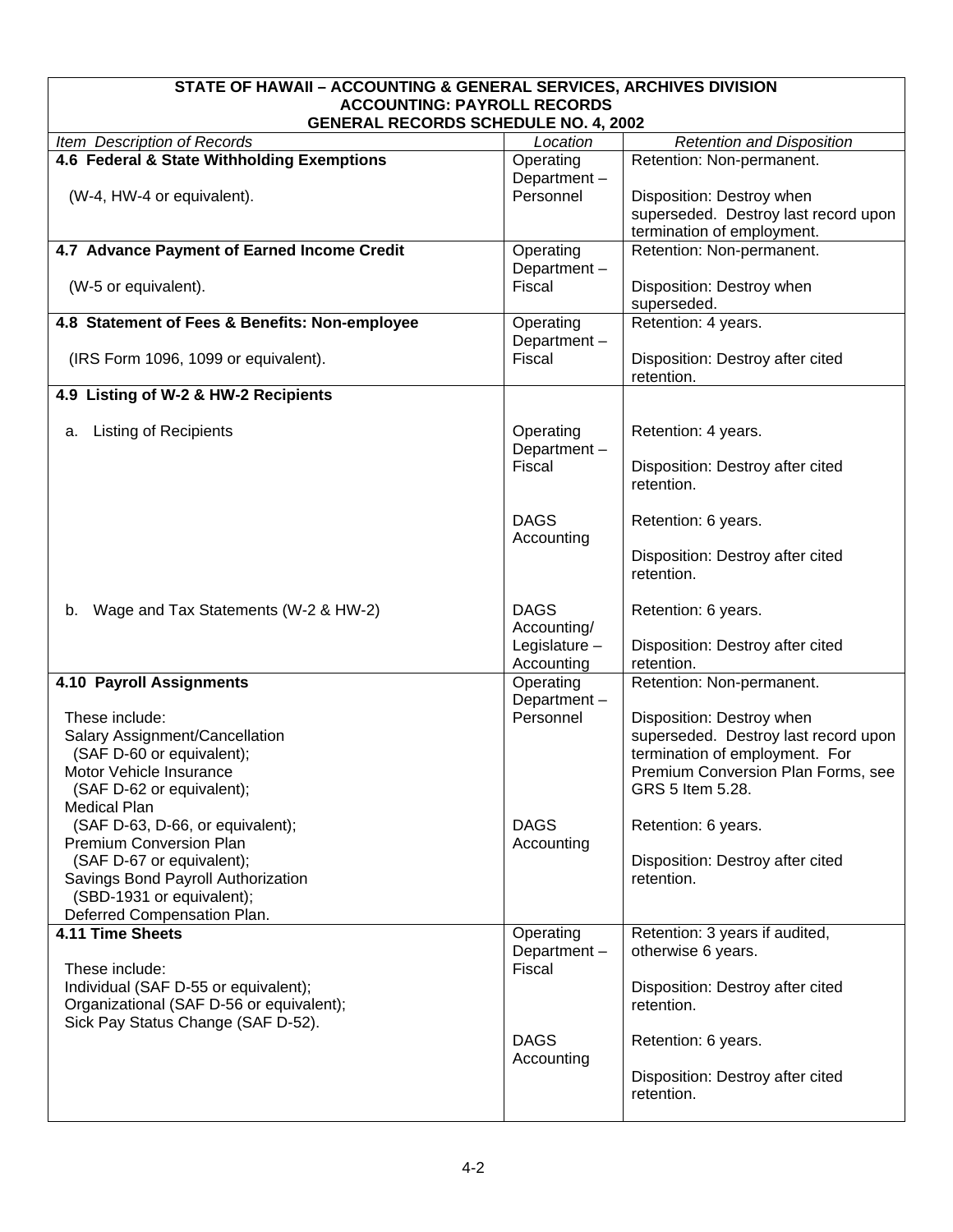<span id="page-33-0"></span>

| STATE OF HAWAII - ACCOUNTING & GENERAL SERVICES, ARCHIVES DIVISION                |               |                                                |  |  |  |
|-----------------------------------------------------------------------------------|---------------|------------------------------------------------|--|--|--|
| <b>ACCOUNTING: PAYROLL RECORDS</b><br><b>GENERAL RECORDS SCHEDULE NO. 4, 2002</b> |               |                                                |  |  |  |
| Item Description of Records                                                       | Location      | <b>Retention and Disposition</b>               |  |  |  |
| 4.12 Premium Pay Records                                                          | Operating     | Retention: 3 years if audited,                 |  |  |  |
|                                                                                   | Department-   | otherwise 6 years.                             |  |  |  |
| These include:                                                                    | Fiscal        |                                                |  |  |  |
| Premium Pay Attendance Sheets; Overtime                                           |               | Disposition: Destroy after cited               |  |  |  |
| Authorization - Election of Compensatory Time-Off                                 |               | retention.                                     |  |  |  |
| and/or Compensation in Cash; Certification for                                    |               |                                                |  |  |  |
| Compensation                                                                      |               |                                                |  |  |  |
| 4.13 Payroll Adjustment Forms                                                     | Operating     | Retention: 3 years if audited,                 |  |  |  |
|                                                                                   | Department-   | otherwise 6 years.                             |  |  |  |
| These include:                                                                    | Fiscal        |                                                |  |  |  |
| Notification for Payroll Adjustment<br>(SAF D-70 or equivalent);                  |               | Disposition: Destroy after cited<br>retention. |  |  |  |
| Employer's Share of Contribution Adjustment Sheet                                 |               |                                                |  |  |  |
| (SAF D-71 or equivalent).                                                         | <b>DAGS</b>   | Retention: 6 years.                            |  |  |  |
|                                                                                   | Accounting    |                                                |  |  |  |
|                                                                                   |               | Disposition: Destroy after cited               |  |  |  |
|                                                                                   |               | retention.                                     |  |  |  |
|                                                                                   |               |                                                |  |  |  |
|                                                                                   |               |                                                |  |  |  |
| 4.14 Stop Payment for Payroll                                                     | Operating     | Retention: 3 years if audited,                 |  |  |  |
|                                                                                   | Department-   | otherwise 6 years.                             |  |  |  |
| (SAF D-51 or equivalent).                                                         | Fiscal        | Disposition: Destroy after cited               |  |  |  |
|                                                                                   |               | retention.                                     |  |  |  |
|                                                                                   |               |                                                |  |  |  |
|                                                                                   | <b>DAGS</b>   | Retention: 6 years.                            |  |  |  |
|                                                                                   | Accounting    |                                                |  |  |  |
|                                                                                   |               | Disposition: Destroy after cited               |  |  |  |
|                                                                                   |               | retention.                                     |  |  |  |
|                                                                                   |               |                                                |  |  |  |
| <b>Daily Cycle Reports</b><br>4.15                                                | Operating     | Retention: 30 days after close of              |  |  |  |
|                                                                                   | Department -  | payroll period covered.                        |  |  |  |
|                                                                                   | Fiscal / DAGS |                                                |  |  |  |
|                                                                                   | Accounting    | Disposition: Destroy after cited               |  |  |  |
|                                                                                   |               | retention.                                     |  |  |  |
|                                                                                   |               |                                                |  |  |  |
| 4.16 Payroll Transaction Register                                                 | Operating     | Retention: 30 days after close of              |  |  |  |
|                                                                                   | Department-   | payroll period covered.                        |  |  |  |
|                                                                                   | Fiscal        |                                                |  |  |  |
|                                                                                   |               | Disposition: Destroy after cited<br>retention. |  |  |  |
|                                                                                   |               |                                                |  |  |  |
|                                                                                   | <b>DAGS</b>   | Retention: 6 years.                            |  |  |  |
|                                                                                   | Accounting    |                                                |  |  |  |
|                                                                                   |               | Disposition: Destroy after cited               |  |  |  |
|                                                                                   |               | retention.                                     |  |  |  |
|                                                                                   |               |                                                |  |  |  |
|                                                                                   |               |                                                |  |  |  |
|                                                                                   |               |                                                |  |  |  |
|                                                                                   |               |                                                |  |  |  |
|                                                                                   |               |                                                |  |  |  |
|                                                                                   |               |                                                |  |  |  |
|                                                                                   |               |                                                |  |  |  |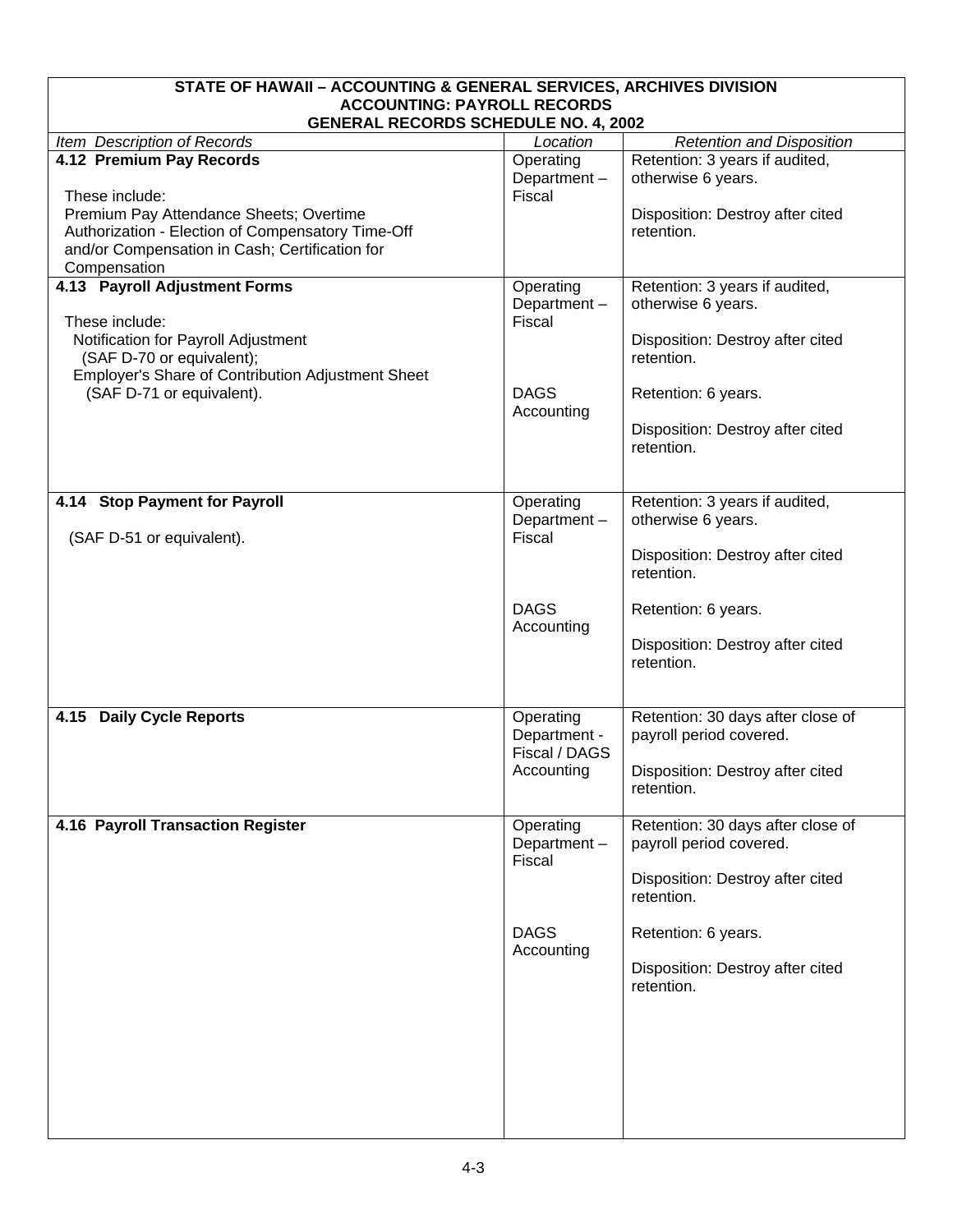<span id="page-34-0"></span>

| STATE OF HAWAII - ACCOUNTING & GENERAL SERVICES, ARCHIVES DIVISION               |                                    |                                                              |  |  |
|----------------------------------------------------------------------------------|------------------------------------|--------------------------------------------------------------|--|--|
| <b>ACCOUNTING: PAYROLL RECORDS</b>                                               |                                    |                                                              |  |  |
| <b>GENERAL RECORDS SCHEDULE NO. 4, 2002</b>                                      |                                    |                                                              |  |  |
| Item Description of Records                                                      | Location                           | <b>Retention and Disposition</b>                             |  |  |
| 4.17 Payroll Labor Distribution                                                  | <b>DLIR</b>                        | Retention: 30 days after close of                            |  |  |
|                                                                                  |                                    | payroll period covered.                                      |  |  |
| (PRW 231 or equivalent).                                                         |                                    | Disposition: Destroy after cited<br>retention.               |  |  |
|                                                                                  | <b>DAGS</b><br>Accounting          | Retention: 6 years.                                          |  |  |
|                                                                                  |                                    | Disposition: Destroy after cited<br>retention.               |  |  |
| 4.18 Payroll Expenditure Distribution                                            | Operating<br>Department -          | Retention: 30 days after close of<br>payroll period covered. |  |  |
| (PRE 315 or equivalent).                                                         | Fiscal                             | Disposition: Destroy after cited<br>retention.               |  |  |
|                                                                                  | <b>DAGS</b><br>Accounting          | Retention: 6 years.                                          |  |  |
|                                                                                  |                                    | Disposition: Destroy after cited<br>retention.               |  |  |
| 4.19 Expenditure Report for Personnel<br><b>Services</b>                         | Operating<br>Department-<br>Fiscal | Retention: 30 days after close of<br>payroll period covered. |  |  |
| (PRE 321 or equivalent).                                                         |                                    | Disposition: Destroy after cited<br>retention.               |  |  |
|                                                                                  | <b>DAGS</b><br>Accounting          | Retention: 6 years.                                          |  |  |
|                                                                                  |                                    | Disposition: Destroy after cited<br>retention.               |  |  |
| 4.20 Request for Taxpayer Identification Number and<br><b>Certification Form</b> | Operating<br>Department            | Retention: 4 years.                                          |  |  |
| (IRS Form W-9 or equivalent).                                                    |                                    | Disposition: Destroy after cited<br>retention.               |  |  |
| Approved by Comptroller through SA-1 dated 5/2/06 Item 1.                        |                                    |                                                              |  |  |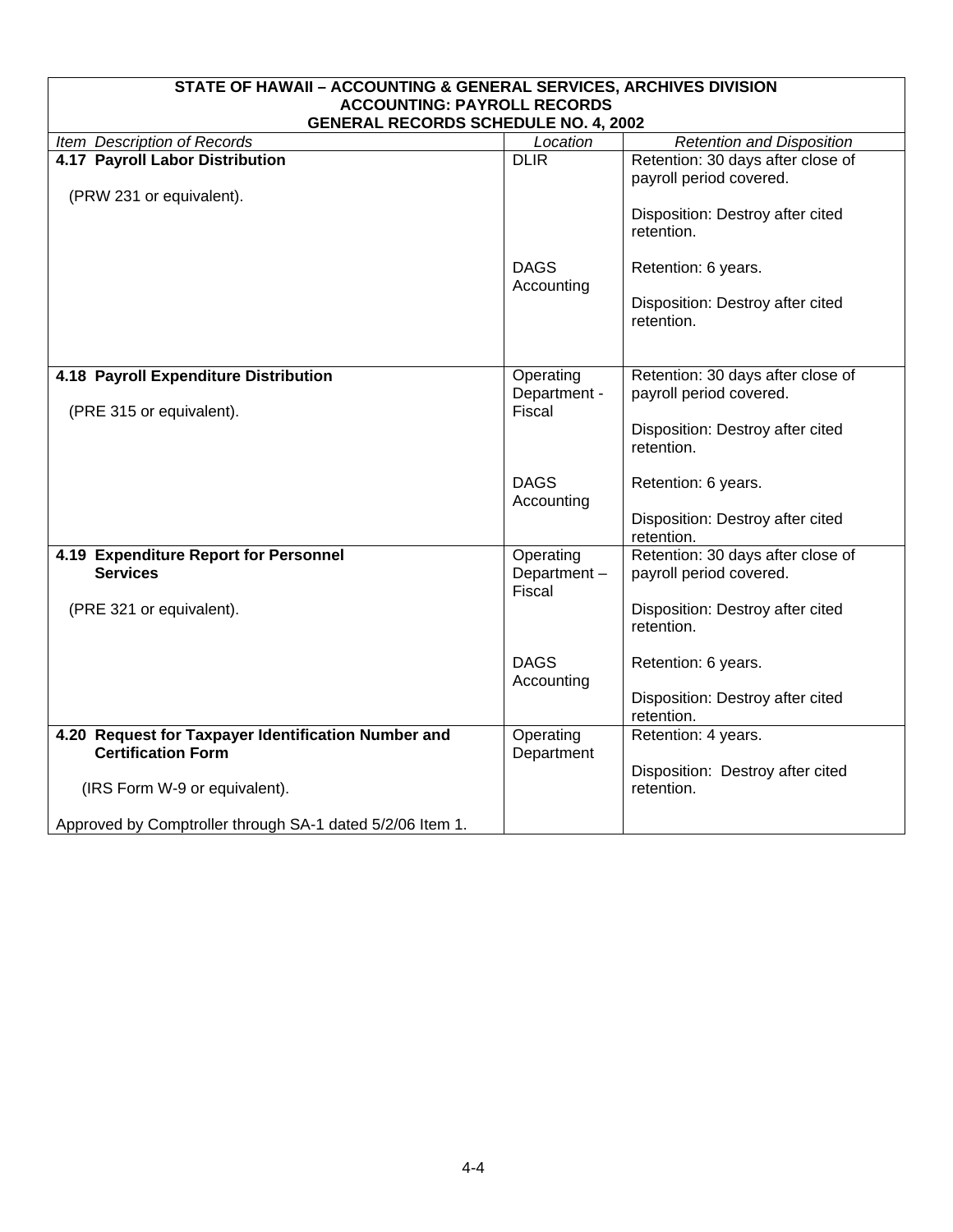<span id="page-35-0"></span>

| STATE OF HAWAII - ACCOUNTING & GENERAL SERVICES, ARCHIVES DIVISION                                                  |              |                                                                          |  |  |
|---------------------------------------------------------------------------------------------------------------------|--------------|--------------------------------------------------------------------------|--|--|
| <b>PERSONNEL RECORDS</b><br><b>GENERAL RECORDS SCHEDULE NO. 5, 2002</b>                                             |              |                                                                          |  |  |
| Item Description of Records                                                                                         | Location     | <b>Retention and Disposition</b>                                         |  |  |
| <b>5.1 Class Specifications</b>                                                                                     | Operating    | Retention: Non-permanent.                                                |  |  |
|                                                                                                                     | Department - |                                                                          |  |  |
| Standards determining title, series and grade based on duties,                                                      | Personnel    | Disposition: Destroy when                                                |  |  |
| responsibilities & qualifications.                                                                                  |              | superseded or abolished.                                                 |  |  |
|                                                                                                                     | <b>DHRD</b>  | Retention: Permanent.                                                    |  |  |
|                                                                                                                     |              |                                                                          |  |  |
|                                                                                                                     |              | Disposition: Retain in office.                                           |  |  |
| <b>5.2 Position Descriptions</b>                                                                                    | Operating    | Retention: 1 year after position                                         |  |  |
|                                                                                                                     | Department - | description is superseded or position                                    |  |  |
| Describes authorized duties and responsibilities for an<br>approved position and shows classification action taken. | Personnel    | is abolished.                                                            |  |  |
|                                                                                                                     |              | Disposition: Destroy after cited                                         |  |  |
|                                                                                                                     |              | retention.                                                               |  |  |
|                                                                                                                     |              |                                                                          |  |  |
|                                                                                                                     | <b>DHRD</b>  | Retention: Maintain current & two                                        |  |  |
|                                                                                                                     |              | superseded + 6 years.                                                    |  |  |
|                                                                                                                     |              | Disposition: Destroy fourth oldest as                                    |  |  |
|                                                                                                                     |              | long as previous position description                                    |  |  |
|                                                                                                                     |              | is retained for 6 years.                                                 |  |  |
| 5.3 Classification & Pricing Appeal Records                                                                         | Operating    | Retention: 2 years after posting to                                      |  |  |
|                                                                                                                     | Department - | permanent record.                                                        |  |  |
|                                                                                                                     | Personnel    | Disposition: Destroy after cited                                         |  |  |
|                                                                                                                     |              | retention.                                                               |  |  |
|                                                                                                                     |              |                                                                          |  |  |
|                                                                                                                     | <b>DHRD</b>  | Retention: Permanent.                                                    |  |  |
|                                                                                                                     |              |                                                                          |  |  |
| 5.4 Job Announcements                                                                                               | Operating    | Disposition: Retain in office.<br>Retention: 2 years from date of record |  |  |
|                                                                                                                     | Department - | creation or personnel action involved                                    |  |  |
| Includes qualifications and duties for positions in State service                                                   | Personnel /  | or final disposition of charges,                                         |  |  |
| open for hire or to create/supplement a register                                                                    | <b>DHRD</b>  | whichever occurs later.                                                  |  |  |
|                                                                                                                     |              |                                                                          |  |  |
|                                                                                                                     |              | Disposition: Destroy after cited<br>retention.                           |  |  |
| 5.5 Application for Civil Service Position                                                                          |              |                                                                          |  |  |
|                                                                                                                     |              |                                                                          |  |  |
| (HRD 315 or equivalent).                                                                                            |              |                                                                          |  |  |
|                                                                                                                     |              |                                                                          |  |  |
| Contains original application for employment and may include<br>resumes, transcripts, professional licenses, etc.   |              |                                                                          |  |  |
|                                                                                                                     |              |                                                                          |  |  |
| If applicant is hired.<br>а.                                                                                        | Operating    | Retention: 2 years from date of record                                   |  |  |
|                                                                                                                     | Department-  | creation or personnel action involved                                    |  |  |
|                                                                                                                     | Personnel    | or until termination of employment,                                      |  |  |
|                                                                                                                     |              | whichever occurs later.                                                  |  |  |
|                                                                                                                     |              | Disposition: Destroy after cited                                         |  |  |
|                                                                                                                     |              | retention.                                                               |  |  |
|                                                                                                                     |              |                                                                          |  |  |
|                                                                                                                     |              |                                                                          |  |  |
|                                                                                                                     |              |                                                                          |  |  |
|                                                                                                                     |              |                                                                          |  |  |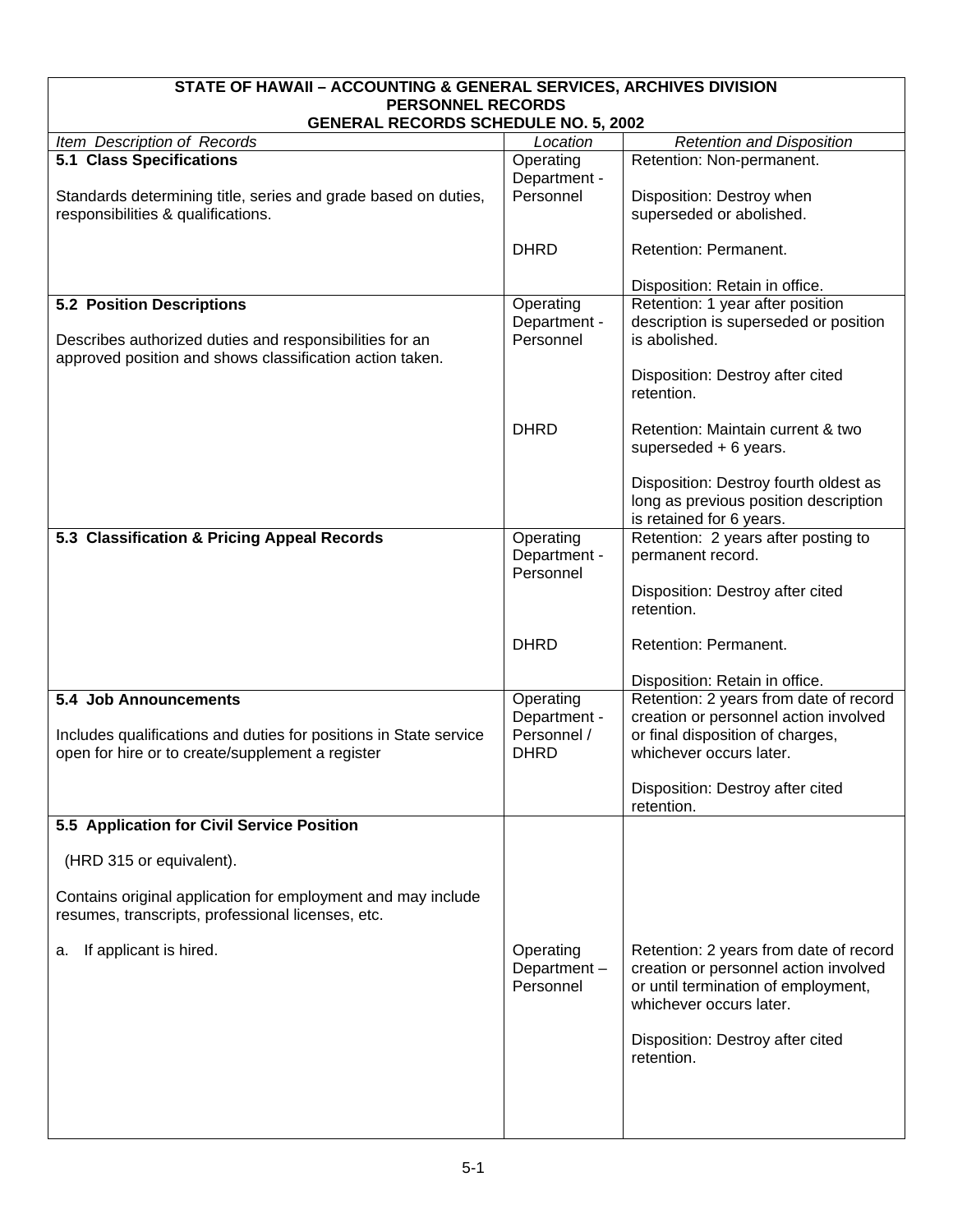| STATE OF HAWAII - ACCOUNTING & GENERAL SERVICES, ARCHIVES DIVISION                                                         |                               |                                                                                 |  |
|----------------------------------------------------------------------------------------------------------------------------|-------------------------------|---------------------------------------------------------------------------------|--|
| <b>PERSONNEL RECORDS</b>                                                                                                   |                               |                                                                                 |  |
| <b>GENERAL RECORDS SCHEDULE NO. 5, 2002</b><br>Item Description of Records<br><b>Retention and Disposition</b><br>Location |                               |                                                                                 |  |
| 5.5 Application for Civil Service Position (continued)                                                                     |                               |                                                                                 |  |
|                                                                                                                            |                               |                                                                                 |  |
| If applicant is not hired.<br>b.                                                                                           | DHRD &                        | Retention: 2 years from date of record                                          |  |
|                                                                                                                            | Departments                   | creation or final disposition of                                                |  |
|                                                                                                                            | with<br>delegation of         | charges, whichever occurs later.                                                |  |
|                                                                                                                            | authority to                  | Disposition: Destroy after cited                                                |  |
|                                                                                                                            | recruit on their              | retention.                                                                      |  |
|                                                                                                                            | own                           |                                                                                 |  |
| 5.6 Application Data Survey Form (ADSF)                                                                                    | DHRD &                        | Retention: 2 years from date of record                                          |  |
|                                                                                                                            | Departments                   | creation or final disposition of                                                |  |
| (HRD 330 or equivalent).                                                                                                   | with                          | charges, whichever occurs later.                                                |  |
|                                                                                                                            | delegation of<br>authority to | Disposition: Destroy after cited                                                |  |
|                                                                                                                            | recruit on their              | retention.                                                                      |  |
|                                                                                                                            | own.                          |                                                                                 |  |
| 5.7 Certification of Eligibles                                                                                             | DHRD &                        | Retention: 2 years from date of record                                          |  |
|                                                                                                                            | Departments                   | creation or personnel action involved                                           |  |
| (HRD 305 or equivalent).                                                                                                   | with                          | or final disposition of charges,                                                |  |
|                                                                                                                            | delegation of<br>authority to | whichever occurs later.                                                         |  |
|                                                                                                                            | certify.                      | Disposition: Destroy after cited                                                |  |
|                                                                                                                            |                               | retention.                                                                      |  |
| 5.8 List of Direct Hire Candidates                                                                                         | Operating                     | Retention: 2 years from date of record                                          |  |
|                                                                                                                            | Department -                  | creation or personnel action involved                                           |  |
| (HRD 392 or equivalent).                                                                                                   | Personnel                     | or final disposition of charges,                                                |  |
|                                                                                                                            |                               | whichever occurs later.                                                         |  |
|                                                                                                                            |                               | Disposition: Destroy after cited                                                |  |
|                                                                                                                            |                               | retention.                                                                      |  |
|                                                                                                                            |                               |                                                                                 |  |
| 5.9 Notification of Direct Hire Appointment                                                                                | Operating                     | Retention: 2 years from date of record                                          |  |
|                                                                                                                            | Department -<br>Personnel /   | creation or personnel action involved<br>or final disposition of charges,       |  |
| (HRD 391 or equivalent).                                                                                                   | <b>DHRD</b>                   | whichever occurs later.                                                         |  |
|                                                                                                                            |                               |                                                                                 |  |
|                                                                                                                            |                               | Disposition: Destroy after cited                                                |  |
|                                                                                                                            |                               | retention.                                                                      |  |
|                                                                                                                            |                               |                                                                                 |  |
| 5.10 Employee Selection Records: Civil Service<br><b>Employees</b>                                                         | Operating<br>Department -     | Retention: 2 years from date of record<br>creation or personnel action involved |  |
|                                                                                                                            | Personnel                     | or final disposition of charges,                                                |  |
| Records such as interview questions, applicant evaluation                                                                  |                               | whichever occurs later.                                                         |  |
| records, employee's medical evaluation form (SF-4 or OccuMed                                                               |                               |                                                                                 |  |
| medical form).                                                                                                             |                               | Disposition: Destroy after cited                                                |  |
|                                                                                                                            |                               | retention.                                                                      |  |
| 5.11 Request for Criminal History Record                                                                                   | Operating                     | Retention: 2 years from date of record                                          |  |
| <b>Clearance</b>                                                                                                           | Department -                  | creation or personnel action involved                                           |  |
|                                                                                                                            | Personnel /                   | or final disposition of charges,                                                |  |
|                                                                                                                            | <b>DHRD</b>                   | whichever occurs later.                                                         |  |
|                                                                                                                            |                               |                                                                                 |  |
|                                                                                                                            |                               | Disposition: Destroy after cited<br>retention.                                  |  |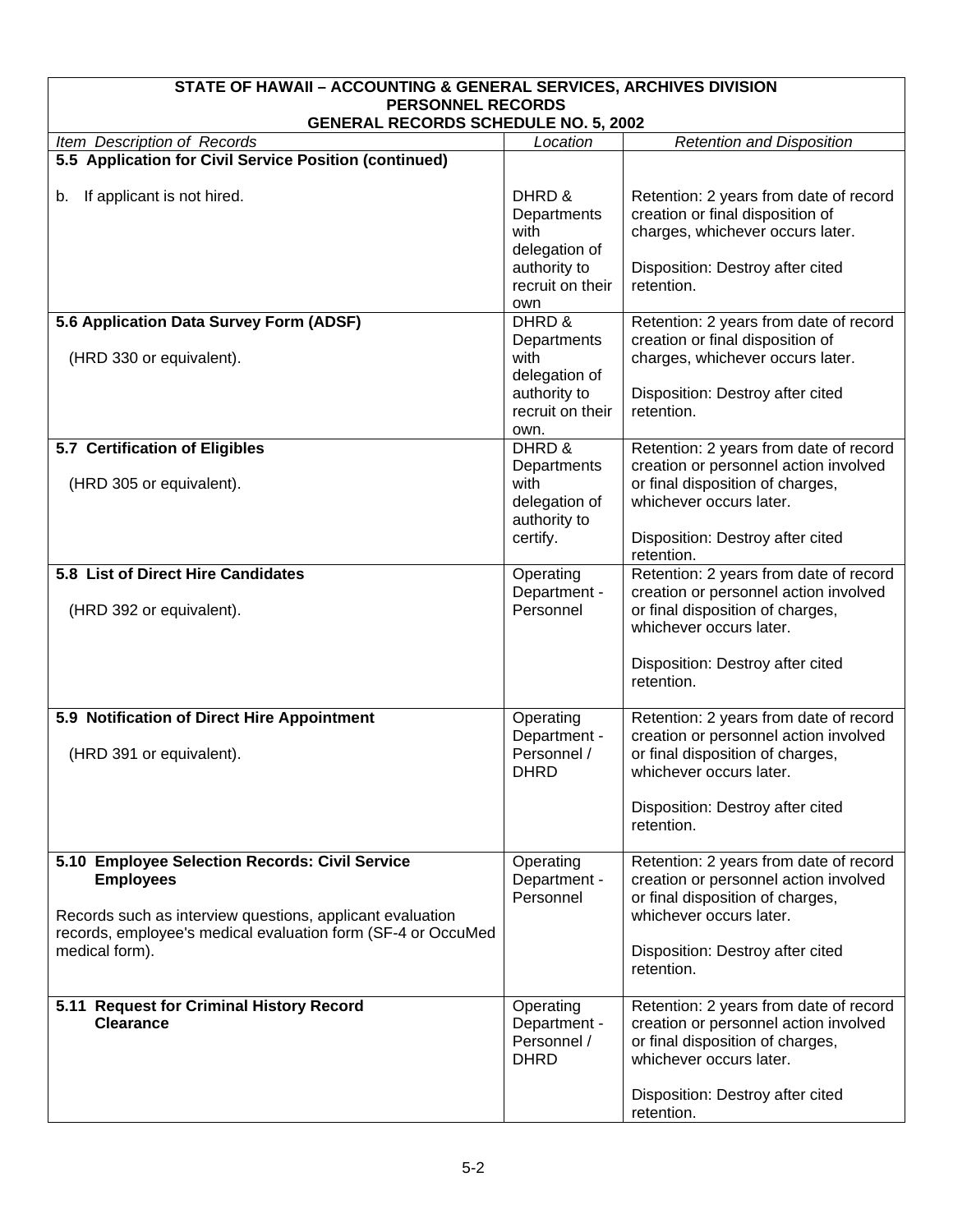| STATE OF HAWAII - ACCOUNTING & GENERAL SERVICES, ARCHIVES DIVISION<br><b>PERSONNEL RECORDS</b>                                                                     |                                        |                                                                                  |  |
|--------------------------------------------------------------------------------------------------------------------------------------------------------------------|----------------------------------------|----------------------------------------------------------------------------------|--|
| <b>GENERAL RECORDS SCHEDULE NO. 5, 2002</b>                                                                                                                        |                                        |                                                                                  |  |
| Item Description of Records                                                                                                                                        | Location                               | <b>Retention and Disposition</b>                                                 |  |
| 5.12 Employment Eligibility Verification                                                                                                                           | Operating<br>Department -              | Retention: 3 years from date of hire or<br>1 year after termination of employee, |  |
| (Form I-9 or equivalent).                                                                                                                                          | Personnel                              | whichever is later.                                                              |  |
| Required of all employee hired on or after 11/6/86.                                                                                                                |                                        | Disposition: Destroy after cited<br>retention.                                   |  |
| 5.13 Notification of Personnel Action / Employee<br><b>Personnel Action Report</b>                                                                                 |                                        |                                                                                  |  |
| (DPS 5 or equivalent) & Supporting Documentation                                                                                                                   |                                        |                                                                                  |  |
| Employees in the following types of appointments<br>а.<br>eligible for membership in the ERS: probationary,<br>permanent, LTA, TAOL, provisional and exempt.       | Operating<br>Department-<br>Personnel  | Retention: 30 years after termination<br>of employment.                          |  |
|                                                                                                                                                                    |                                        | Disposition: Retain in employee<br>Official Personnel Folder.                    |  |
| b. Effective 7-01-02 employees in the following types of<br>civil service appointments eligible for membership in<br>the ERS: probation, permanent, temporary, and | Operating<br>Department -<br>Personnel | Retention: 30 years after termination<br>of employment.                          |  |
| exempt.                                                                                                                                                            |                                        | Disposition: Retain in employee<br>Official Personnel Folder.                    |  |
| Employees in the following types of appointments:<br>C.<br>emergency appointments, student helpers /interns;<br>members of boards and commissions, SCET and        | Operating<br>Department-<br>Personnel  | Retention: 3 years after termination of<br>employment.                           |  |
| other non-qualifying types.                                                                                                                                        |                                        | Disposition: Destroy after cited<br>retention.                                   |  |
| Effective 7-01-02 employees in the following types of<br>d.<br>non-civil service appointments ineligible for<br>membership in the ERS: temporary and exempt.       | Operating<br>Department -<br>Personnel | Retention: 3 years after termination of<br>employment.                           |  |
|                                                                                                                                                                    |                                        | Disposition: Destroy after cited<br>retention.                                   |  |
| 5.14 Request for Appointment Approval                                                                                                                              | Operating<br>Department -              | Retention: 2 years from date of record<br>creation or personnel action involved  |  |
| Form HRD 397, Request for Non-Civil Service Appointment<br>Approval, or equivalent;                                                                                | Personnel                              | or until termination of employment,<br>whichever occurs later.                   |  |
| Form HRD 398, Request for Appointment Approval or<br>equivalent;                                                                                                   |                                        | Disposition: Destroy after cited<br>retention.                                   |  |
| Form HRD 399, Request for Extension of Temporary<br>Appointment or equivalent.                                                                                     |                                        |                                                                                  |  |
| NOTE: HRD 398 and 399 replace forms DPS 300, 301, 302,<br>370, 300B, 301A, 301B, 301C, 302B, 302C, 320D, and 320E.                                                 |                                        |                                                                                  |  |
|                                                                                                                                                                    |                                        |                                                                                  |  |
|                                                                                                                                                                    |                                        |                                                                                  |  |
|                                                                                                                                                                    |                                        |                                                                                  |  |
|                                                                                                                                                                    |                                        |                                                                                  |  |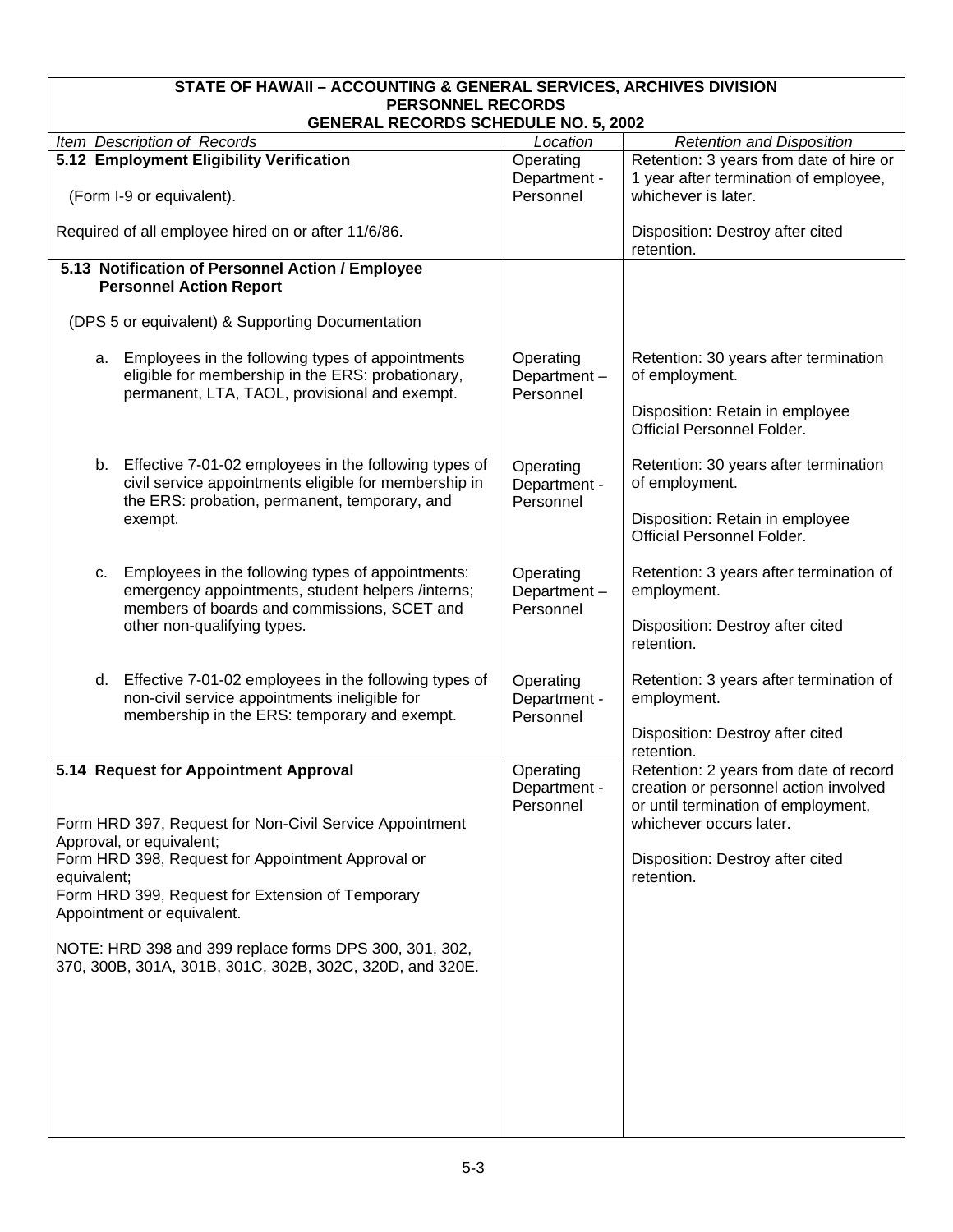| STATE OF HAWAII - ACCOUNTING & GENERAL SERVICES, ARCHIVES DIVISION<br><b>PERSONNEL RECORDS</b>                                                                   |                                        |                                                                                                                                                     |  |
|------------------------------------------------------------------------------------------------------------------------------------------------------------------|----------------------------------------|-----------------------------------------------------------------------------------------------------------------------------------------------------|--|
| <b>GENERAL RECORDS SCHEDULE NO. 5, 2002</b>                                                                                                                      |                                        |                                                                                                                                                     |  |
| Item Description of Records                                                                                                                                      | Location                               | <b>Retention and Disposition</b>                                                                                                                    |  |
| 5.15 Official Personnel Folder (OPF)                                                                                                                             |                                        |                                                                                                                                                     |  |
| a. For employee in the following types of appointments<br>eligible for membership in the ERS: probationary,<br>permanent, LTA, TAOL, provisional and exempt.     | Operating<br>Department -<br>Personnel | Retention: 30 years after termination<br>of employment.                                                                                             |  |
|                                                                                                                                                                  |                                        | Disposition: Retain at agency 3 years<br>after termination; purge; then may<br>transfer to State Records Center for<br>remaining 27 years; destroy. |  |
| b. Effective 7-01-02 employees in the following Civil<br>Service appointments eligible for membership in the<br>ERS: probation, permanent, temporary and exempt. | Operating<br>Department-<br>Personnel  | Retention: 30 years after termination<br>of employment.                                                                                             |  |
|                                                                                                                                                                  |                                        | Disposition: Retain at agency 3 years<br>after termination; purge; then may<br>transfer to State Records Center for<br>remaining 27 years; destroy. |  |
| For employee in the following types of appointments<br>C.<br>ineligible for membership in the ERS: emergency,<br>student helper / intern, member of boards and   | Operating<br>Department-<br>Personnel  | Retention: 3 years after termination of<br>employment.                                                                                              |  |
| commissions, SCET and other non-qualifying types<br>(e.g., casual hires).                                                                                        |                                        | Disposition: Destroy after cited<br>retention.                                                                                                      |  |
| Effective 7-01-02 employees in the non-Civil Service<br>d.<br>appointments ineligible for membership in the ERS:<br>temporary and exempt.                        | Operating<br>Department-<br>Personnel  | Retention: 3 years after termination of<br>employment.                                                                                              |  |
|                                                                                                                                                                  |                                        | Disposition: Destroy after cited<br>retention.                                                                                                      |  |
| 5.16 OPF for Transferred Employee                                                                                                                                | Operating<br>Department -              | Retention: Retain until transferred.                                                                                                                |  |
|                                                                                                                                                                  | Personnel                              | Disposition: Forward OPF to gaining<br>Operating Department - Personnel.                                                                            |  |
|                                                                                                                                                                  |                                        |                                                                                                                                                     |  |
| 5.17 Supervisor's Informational Personnel File<br>& Duplicate OPF Documents                                                                                      | Office                                 | Retention: Non-permanent.                                                                                                                           |  |
|                                                                                                                                                                  |                                        | Disposition: Review annually; destroy                                                                                                               |  |
| May contain same information filed in the departmental OPF.<br>Retained for informational purposes only.                                                         |                                        | superseded or obsolete documents<br>relating to an individual employee.                                                                             |  |
|                                                                                                                                                                  |                                        | Destroy entire file upon termination.                                                                                                               |  |
| 5.18 Employee Performance Appraisal                                                                                                                              | Operating                              | Retention: Retain until employee                                                                                                                    |  |
| Periodic rating of employee's performance.                                                                                                                       | Department -<br>Personnel              | terminates State employment or<br>retires.                                                                                                          |  |
|                                                                                                                                                                  |                                        | Disposition: Destroy after cited<br>retention.                                                                                                      |  |
| 5.19 Work Schedules                                                                                                                                              | Office                                 | Retention: 4 years.                                                                                                                                 |  |
| Records such as Leave sign-up sheets / schedule; Work<br>assignment schedules; Work rotation schedules; or equivalent<br>records.                                |                                        | Disposition: Destroy after cited<br>retention.                                                                                                      |  |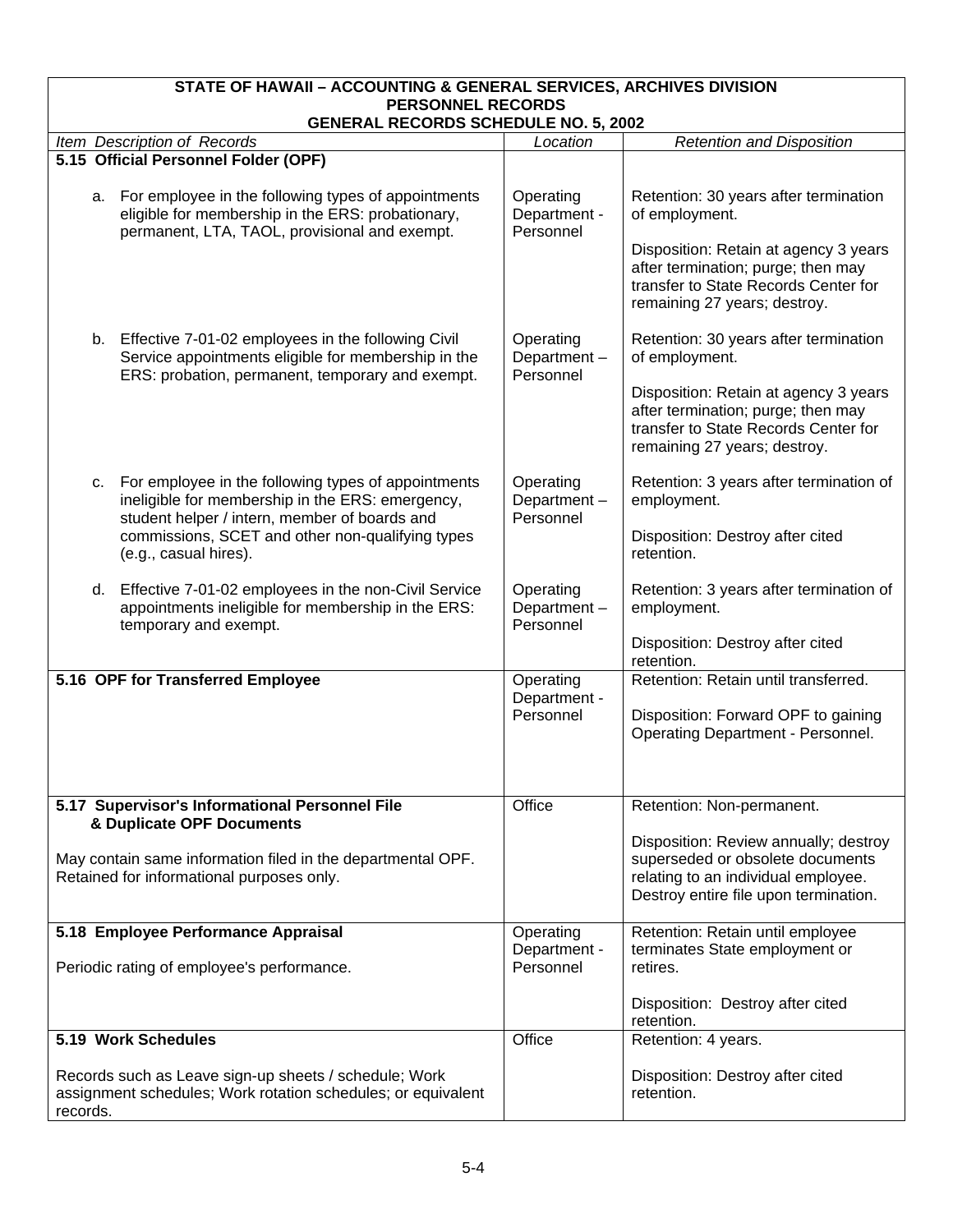| STATE OF HAWAII - ACCOUNTING & GENERAL SERVICES, ARCHIVES DIVISION                                            |                                        |                                                                                                                                                                         |  |
|---------------------------------------------------------------------------------------------------------------|----------------------------------------|-------------------------------------------------------------------------------------------------------------------------------------------------------------------------|--|
| <b>PERSONNEL RECORDS</b><br><b>GENERAL RECORDS SCHEDULE NO. 5, 2002</b>                                       |                                        |                                                                                                                                                                         |  |
| Item Description of Records                                                                                   | Location                               | <b>Retention and Disposition</b>                                                                                                                                        |  |
| 5.20 Application for Leave of Absence                                                                         |                                        |                                                                                                                                                                         |  |
| (Form G-1 or equivalent).                                                                                     |                                        |                                                                                                                                                                         |  |
| With Pay<br>а.                                                                                                | Operating<br>Department -<br>Personnel | Retention: 3 years if audited,<br>otherwise 6 years.<br>Disposition: Destroy after cited<br>retention. Do not file G-1s for paid<br>leave in Official Personnel Folder. |  |
| <b>Without Pay</b><br>b.                                                                                      | Operating<br>Department -<br>Personnel | Retention: 6 years.<br>Disposition: Retain last 6 years in<br>Official Personnel Folder (OPF).                                                                          |  |
| 5.21 Attendance & Leave Record Card                                                                           | Operating                              | Retention: 6 years.                                                                                                                                                     |  |
| (HRD Form 7, Form DPS-7 or equivalent).                                                                       | Department -<br>Personnel              | Disposition: Retain last 6 years in<br>Official Personnel Folder (OPF).                                                                                                 |  |
| 5.22 Application for Transfer of Vacation &                                                                   | Operating                              | Retention: Non-Permanent.                                                                                                                                               |  |
| <b>Sick Leave</b><br>(Form G-2 or equivalent).<br>Prepared when employee transfers from one agency to another | Department -<br>Personnel              | Disposition: Retain until superseded.<br>File in Official Personnel Folder<br>$(OPF)$ .                                                                                 |  |
| or upon termination to support payment of leave earned.                                                       | <b>DAGS</b><br>Accounting              | Retention: 6 years.<br>Disposition: Destroy after cited<br>retention.                                                                                                   |  |
| 5.23 Leave Sharing Program Records                                                                            | Operating                              | Retention: 6 years.                                                                                                                                                     |  |
| Donation of Leave.                                                                                            | Department -<br>Personnel              | Disposition: Destroy after cited<br>retention.                                                                                                                          |  |
| 5.24 Notification of Temporary Assignment                                                                     | Operating                              | Retention: 30 years after termination                                                                                                                                   |  |
| (HRD Form 10 or equivalent).                                                                                  | Department -<br>Personnel              | of employee.                                                                                                                                                            |  |
| Note: Cross-listed in Payroll Records, GRS 4, Item 4.5.                                                       |                                        | Disposition: Retain in the employee<br>OPF.                                                                                                                             |  |
|                                                                                                               | <b>DAGS</b><br>Accounting              | Retention: 6 years.<br>Disposition: Destroy after cited<br>retention.                                                                                                   |  |
|                                                                                                               |                                        |                                                                                                                                                                         |  |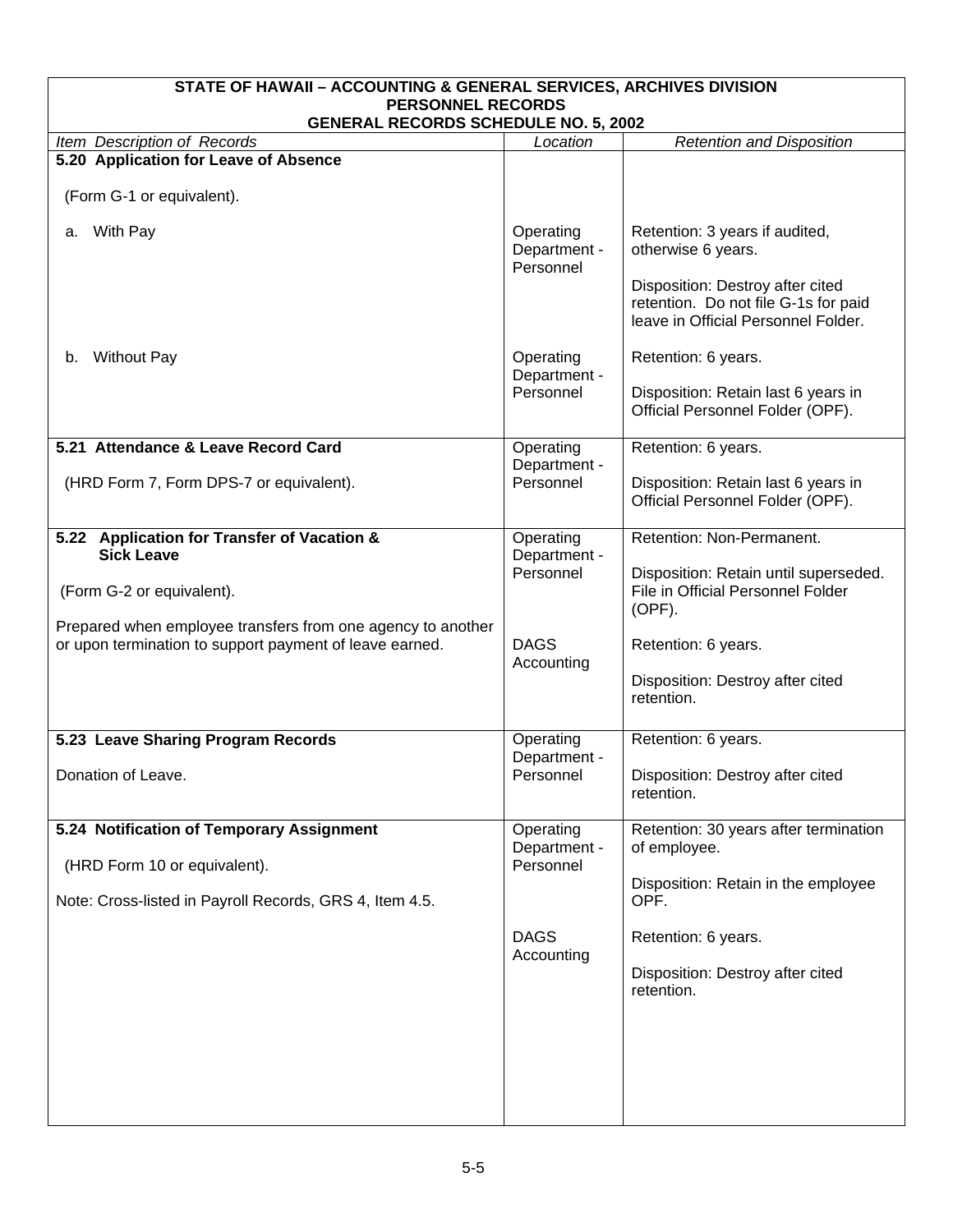| STATE OF HAWAII - ACCOUNTING & GENERAL SERVICES, ARCHIVES DIVISION                                                                                                                                                                                                                     |                                                              |                                                                                                                                                                                                                                                                                                                                                  |  |
|----------------------------------------------------------------------------------------------------------------------------------------------------------------------------------------------------------------------------------------------------------------------------------------|--------------------------------------------------------------|--------------------------------------------------------------------------------------------------------------------------------------------------------------------------------------------------------------------------------------------------------------------------------------------------------------------------------------------------|--|
| <b>PERSONNEL RECORDS</b><br><b>GENERAL RECORDS SCHEDULE NO. 5, 2002</b>                                                                                                                                                                                                                |                                                              |                                                                                                                                                                                                                                                                                                                                                  |  |
| Item Description of Records<br>Location<br><b>Retention and Disposition</b>                                                                                                                                                                                                            |                                                              |                                                                                                                                                                                                                                                                                                                                                  |  |
| 5.25 Grievance Files (Except EEO Complaints)                                                                                                                                                                                                                                           | Operating<br>Department -<br>Personnel /<br><b>DHRD</b>      | Retention: 2 years after case is<br>closed, or longer, if case file was<br>prematurely closed, is needed for<br>pending/anticipated litigation, must be<br>kept due to law or other competent<br>authority, or other valid reason(s).<br>Disposition: Retain at agency until<br>retention requirement is met, then<br>destroy.                   |  |
| 5.26 Discrimination Files (EEO Complaints)                                                                                                                                                                                                                                             | Operating<br>Department -<br>Personnel                       | Retention: 3 years after case is<br>closed.<br>Disposition: Destroy after cited<br>retention.                                                                                                                                                                                                                                                    |  |
| 5.27 Medical and Insurance Benefits<br><b>Enrollment Forms and Supporting</b><br><b>Documents</b><br>(Including E-1, N-1, N-2, Enrollment Application - Medicare<br>Supplement Plan, Foster Child Statement, Changes to<br>Employee's Data on File, or equivalents).                   | <b>Health Fund</b><br>Operating<br>Department -<br>Personnel | Retention: 8 years after termination of<br>employment or death.<br>Disposition: Destroy after cited<br>retention.<br>Retention: Non-permanent.<br>Disposition: Destroy when<br>superseded. Destroy last record upon<br>termination of employment.                                                                                                |  |
| 5.28 Premium Conversion Plan Forms                                                                                                                                                                                                                                                     |                                                              |                                                                                                                                                                                                                                                                                                                                                  |  |
| a. Premium Conversion Plan-Benefit Election Form<br>(SAF D-67 or equivalent)                                                                                                                                                                                                           | Operating<br>Department -<br>Personnel                       | Retention: 7 years from date of record<br>creation.<br>Disposition: Destroy after cited<br>retention.                                                                                                                                                                                                                                            |  |
| b. Election Change Form (PCP-2 or equivalent)                                                                                                                                                                                                                                          | Operating<br>Department -<br>Personnel /<br><b>DHRD</b>      | Retention: 7 years from date of record<br>creation.<br>Disposition: Destroy after cited<br>retention.                                                                                                                                                                                                                                            |  |
| 5.29 Request for Approval of Out-Service<br>Training (OSTR, Form 411)<br>As a substitute for Form 411, departments may retain a<br>computer report generated through the DHRD class<br>registration system or an equivalent record. Such report<br>shall include a course description. | Operating<br>Department -<br>Personnel                       | Retention: 2 years from date of record<br>creation or personnel action involved<br>or until termination of employment,<br>whichever occurs later.<br>Disposition: Retain in employee OPF<br>2 years from date of record creation or<br>personnel action involved or until<br>termination of employment, whichever<br>occurs later, then destroy. |  |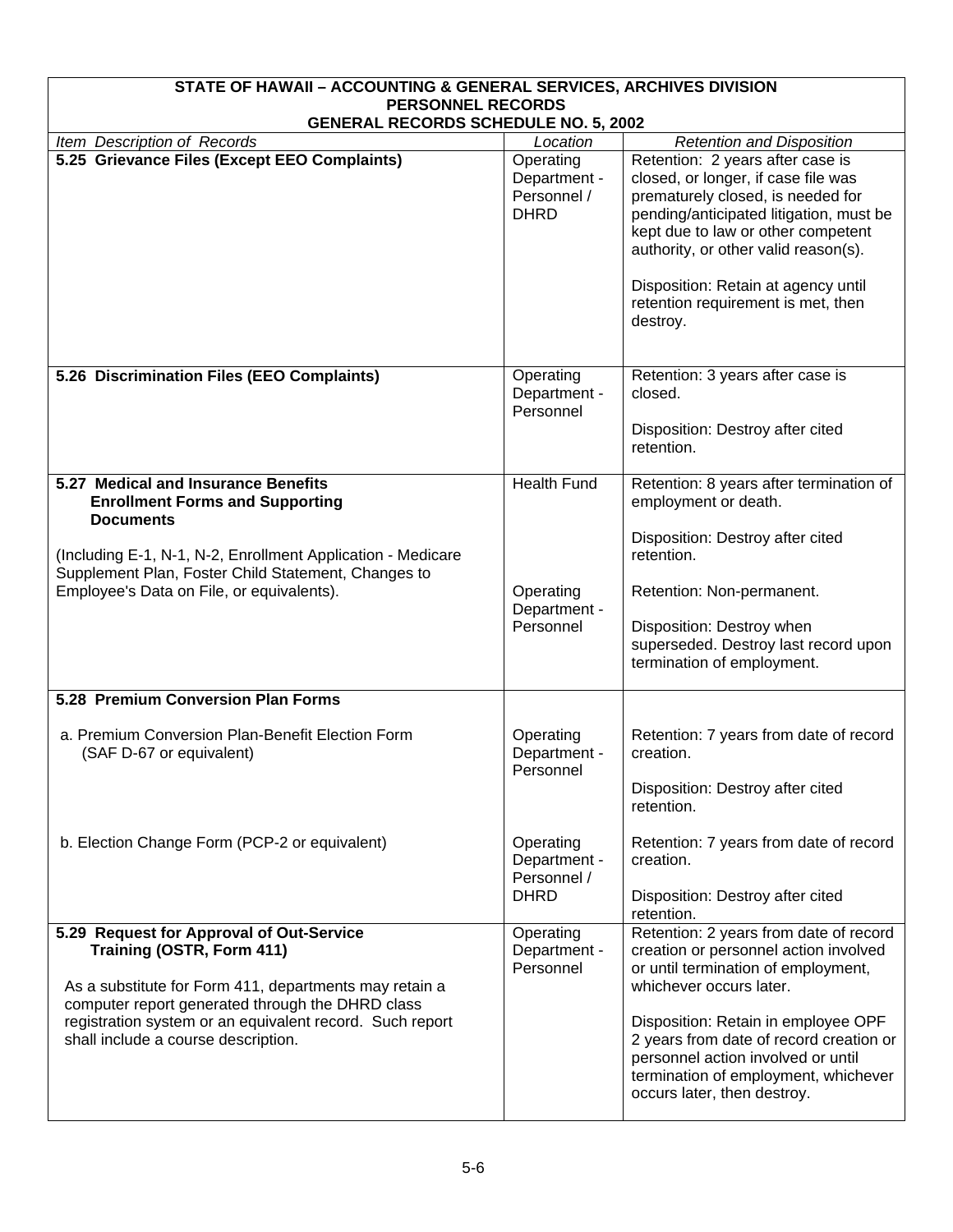| STATE OF HAWAII - ACCOUNTING & GENERAL SERVICES, ARCHIVES DIVISION                                                                                                                                                                                                                                                                                                                                                                                                                                                                                                                                                                                                                                                                                                                                                                                                                     |                                       |                                                                                                                                                                                                                                                                                                                                                                                                                                                                                                                                                                                                                                                                                                            |
|----------------------------------------------------------------------------------------------------------------------------------------------------------------------------------------------------------------------------------------------------------------------------------------------------------------------------------------------------------------------------------------------------------------------------------------------------------------------------------------------------------------------------------------------------------------------------------------------------------------------------------------------------------------------------------------------------------------------------------------------------------------------------------------------------------------------------------------------------------------------------------------|---------------------------------------|------------------------------------------------------------------------------------------------------------------------------------------------------------------------------------------------------------------------------------------------------------------------------------------------------------------------------------------------------------------------------------------------------------------------------------------------------------------------------------------------------------------------------------------------------------------------------------------------------------------------------------------------------------------------------------------------------------|
| <b>PERSONNEL RECORDS</b><br><b>GENERAL RECORDS SCHEDULE NO. 5, 2002</b>                                                                                                                                                                                                                                                                                                                                                                                                                                                                                                                                                                                                                                                                                                                                                                                                                |                                       |                                                                                                                                                                                                                                                                                                                                                                                                                                                                                                                                                                                                                                                                                                            |
| Item Description of Records                                                                                                                                                                                                                                                                                                                                                                                                                                                                                                                                                                                                                                                                                                                                                                                                                                                            | Location                              | <b>Retention and Disposition</b>                                                                                                                                                                                                                                                                                                                                                                                                                                                                                                                                                                                                                                                                           |
| 5.30 DHRD Sponsored Classes Registration Forms<br>As a substitute for Form 410, departments may<br>retain a computer report generated through the<br>DHRD class registration system or an equivalent<br>record.                                                                                                                                                                                                                                                                                                                                                                                                                                                                                                                                                                                                                                                                        | Operating<br>Department-<br>Personnel | Retention: 2 years from date of record<br>creation or personnel action involved<br>or until termination of employment,<br>whichever occurs later.<br>Disposition: Retain in employee OPF<br>2 years from date of record creation or<br>personnel action involved or until<br>termination of employment, whichever<br>occurs later, then destroy.                                                                                                                                                                                                                                                                                                                                                           |
| 5.31 OSHA Forms                                                                                                                                                                                                                                                                                                                                                                                                                                                                                                                                                                                                                                                                                                                                                                                                                                                                        |                                       |                                                                                                                                                                                                                                                                                                                                                                                                                                                                                                                                                                                                                                                                                                            |
| a. Log & Summary of Occupational Injuries and Illnesses<br>(OSHA No. 200 or equivalent); Supplementary Record of<br>Occupational Injuries and Illnesses (OSHA No. 101,<br>WC-1, or equivalent).<br>NOTE: The OSHA Revised Recordkeeping Regulations issued<br>on January 18, 2001 authorized the replacement of the Log<br>portion of OSHA Form 200 by the OSHA Form 300 (Log of<br>Work-Related Injuries and Illnesses); the replacement of the<br>Summary portion of OSHA Form 200 by the OSHA Form 300A<br>(Summary of Work-Related Injuries and Illnesses); and the<br>replacement of the OSHA Form 101 by the OSHA Form 301<br>(Injury and Illness Incident Report). The new record keeping<br>rule took effect on Jan. 1, 2002. Employers may use the<br>worker's compensation form, form WC-1 (Rev., Nov. 01), as a<br>replacement for the OSHA 301 Injury and Incident Report. | Worksite                              | Retention: 5 years following end of<br>calendar year to which they relate.<br>Disposition: Must be available at<br>worksite. If centralized data<br>processing equipment is used to<br>compile and maintain log, sufficient<br>information must be entered and<br>available at central office no later than<br>6 working days after notification of<br>incident. A copy of the log, current up<br>to 45 days must be at the worksite,<br>reflecting that establishment only.<br>Summary portion of the log must be<br>completed, signed and posted from<br>February 1 <sup>st</sup> through April 30 <sup>th</sup><br>Must be maintained (updated, if<br>necessary) for 5 years. Destroy after<br>5 years. |
| Annual Occupational Injuries and Illnesses Survey<br>b.<br>(OSHA No. 200-S or equivalent). (Employers are<br>selected for survey.)                                                                                                                                                                                                                                                                                                                                                                                                                                                                                                                                                                                                                                                                                                                                                     | Worksite                              | Retention: 5 years following end of<br>calendar year to which they relate.<br>Disposition: Destroy after cited<br>retention.                                                                                                                                                                                                                                                                                                                                                                                                                                                                                                                                                                               |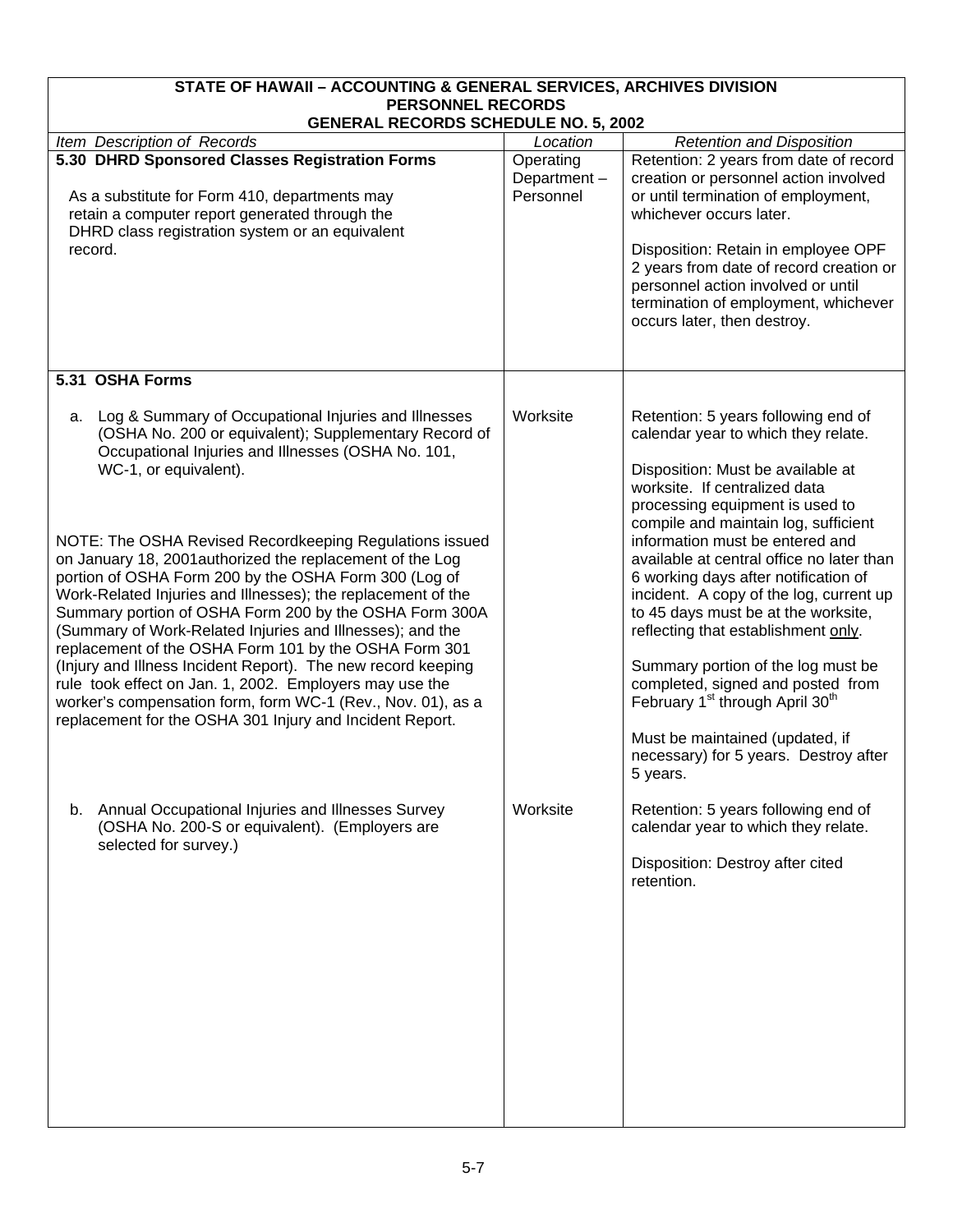| STATE OF HAWAII - ACCOUNTING & GENERAL SERVICES, ARCHIVES DIVISION<br><b>PERSONNEL RECORDS</b><br><b>GENERAL RECORDS SCHEDULE NO. 5, 2002</b>                                                                                                                                                                                                                                                                                                                          |                                                                                                                                                                    |                                                                                                                                                                                                                                                                   |  |
|------------------------------------------------------------------------------------------------------------------------------------------------------------------------------------------------------------------------------------------------------------------------------------------------------------------------------------------------------------------------------------------------------------------------------------------------------------------------|--------------------------------------------------------------------------------------------------------------------------------------------------------------------|-------------------------------------------------------------------------------------------------------------------------------------------------------------------------------------------------------------------------------------------------------------------|--|
| Item Description of Records                                                                                                                                                                                                                                                                                                                                                                                                                                            |                                                                                                                                                                    |                                                                                                                                                                                                                                                                   |  |
| 5.32 Workers' Compensation Records                                                                                                                                                                                                                                                                                                                                                                                                                                     | Location                                                                                                                                                           | <b>Retention and Disposition</b>                                                                                                                                                                                                                                  |  |
| a. Employer's Records<br>Retention authority: §386-89(c), HRS - This statute allows for<br>the re-opening of cases any time prior to eight years after date<br>of the last payment of compensation. It became effective on<br>June 12, 1985, the date the Governor signed Act 296, SLH of<br>1985. Prior to the passage of this law, §386-89(c), HRS,<br>allowed the re-opening of cases any time prior to ten years after<br>date of the last payment of compensation | <b>DHRD State</b><br>Workers<br>Compensation<br>Division /<br>agencies<br>delegated<br>authority to<br>maintain W.C.<br>records (e.g.,<br>University of<br>Hawaii) | Retention: 8 years from last payment<br>of compensation, for injuries occurring<br>6-12-85 or later.<br><b>OR</b><br>10 years from last payment of<br>compensation, for injuries occurring<br>prior to 6-12-85.<br>Disposition: Destroy after cited<br>retention. |  |
| b. DLIR Disability Compensation Division Records                                                                                                                                                                                                                                                                                                                                                                                                                       | <b>DLIR Disability</b><br>Compensation<br>Div.                                                                                                                     |                                                                                                                                                                                                                                                                   |  |
| (1) Subpoenaed Medical Records                                                                                                                                                                                                                                                                                                                                                                                                                                         |                                                                                                                                                                    | Retention: 8 years from last payment<br>of compensation, for injuries occurring<br>6-12-85 or later.<br><b>OR</b><br>10 years from last payment of<br>compensation, for injuries occurring<br>prior to 6-12-85.<br>Disposition: Destroy after cited<br>retention. |  |
| (2) All other case records                                                                                                                                                                                                                                                                                                                                                                                                                                             |                                                                                                                                                                    | Retention: 30 years after case is<br>closed.<br>Disposition: Retain at agency for 8<br>years; may transfer to State Records<br>Center for remainder of authorized<br>retention.                                                                                   |  |
| c. DAGS Accounting Division Records                                                                                                                                                                                                                                                                                                                                                                                                                                    | <b>DAGS</b><br>Accounting                                                                                                                                          | Retention: 6 years after final payment<br>on claim.<br>Disposition: Destroy after cited<br>retention.                                                                                                                                                             |  |
| 5.33 Temporary Disability Insurance Case Records                                                                                                                                                                                                                                                                                                                                                                                                                       | Operating                                                                                                                                                          | Retention: 2 years after close of case.                                                                                                                                                                                                                           |  |
| Records maintained in compliance with Chapter 392, HRS.                                                                                                                                                                                                                                                                                                                                                                                                                | Dept. -<br>Personnel /<br><b>DLIR Disability</b><br>Compensation<br><b>Division</b>                                                                                | Disposition: Destroy after cited<br>retention.                                                                                                                                                                                                                    |  |
| 5.34 Records Relating to Incentive and Service Awards                                                                                                                                                                                                                                                                                                                                                                                                                  | Operating                                                                                                                                                          | Retention: 5 years.                                                                                                                                                                                                                                               |  |
| Programs (including suggestion awards programs)                                                                                                                                                                                                                                                                                                                                                                                                                        | Department-<br>Personnel                                                                                                                                           | Disposition: Retain last 5 years in<br>Official Personnel Folder (OPF).                                                                                                                                                                                           |  |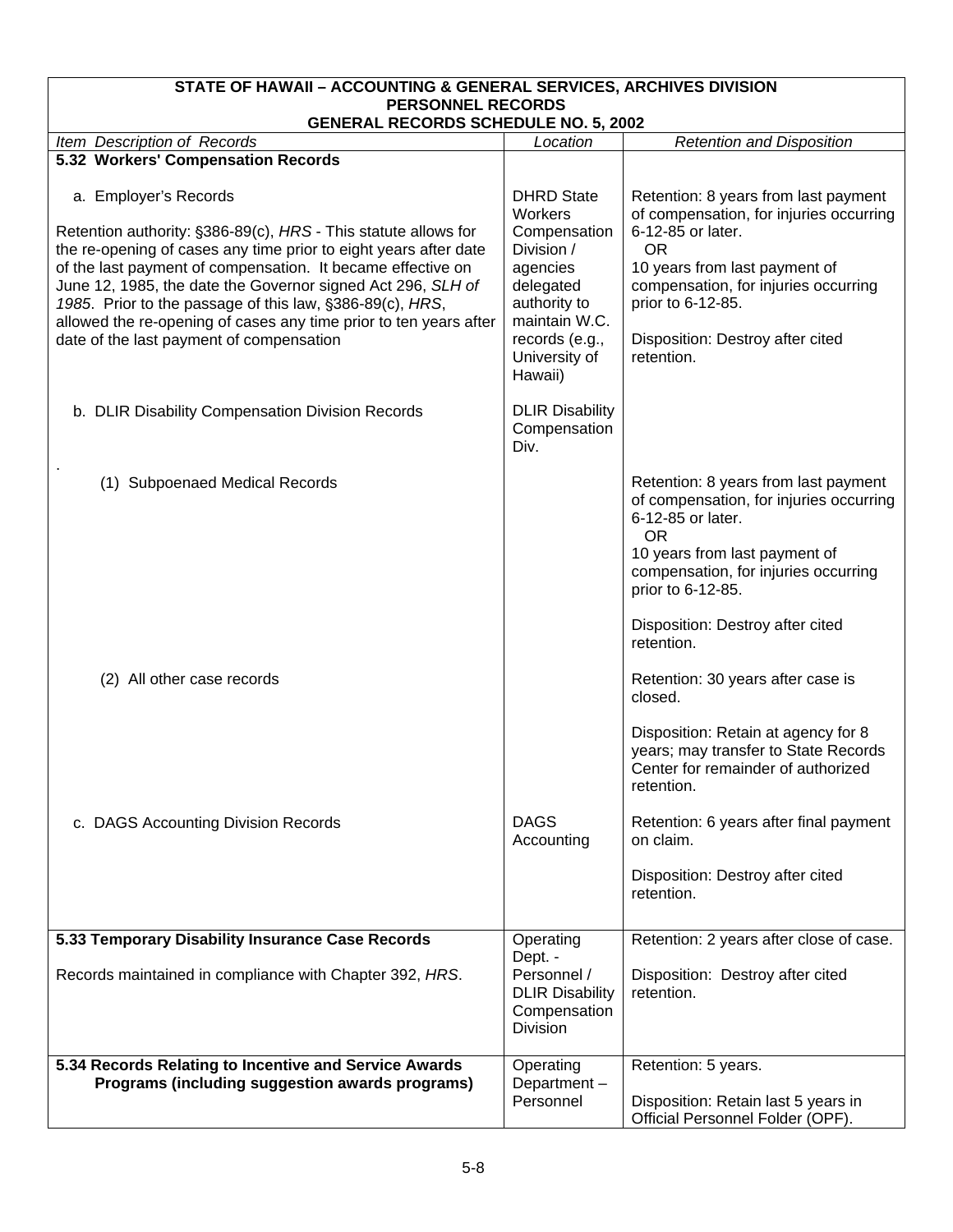| STATE OF HAWAII - ACCOUNTING & GENERAL SERVICES, ARCHIVES DIVISION<br><b>PERSONNEL RECORDS</b>                                                                                                                                                                                                                                                                                                                                                                                                                                        |                         |                                                                                                                                                                                                                                    |  |
|---------------------------------------------------------------------------------------------------------------------------------------------------------------------------------------------------------------------------------------------------------------------------------------------------------------------------------------------------------------------------------------------------------------------------------------------------------------------------------------------------------------------------------------|-------------------------|------------------------------------------------------------------------------------------------------------------------------------------------------------------------------------------------------------------------------------|--|
| <b>GENERAL RECORDS SCHEDULE NO. 5, 2002</b>                                                                                                                                                                                                                                                                                                                                                                                                                                                                                           |                         |                                                                                                                                                                                                                                    |  |
| Item Description of Records                                                                                                                                                                                                                                                                                                                                                                                                                                                                                                           | Location                | <b>Retention and Disposition</b>                                                                                                                                                                                                   |  |
| 5.35 Employee Records Relating to Exposure to Toxic<br>Substances and Harmful Agents (e.g., asbestos,<br>blood borne pathogens, etc.)<br>29 CFR §1910.1020, Access to employee exposure and<br>medical records, [refer to HAR §12-202.3.1]. This regulation,<br>with exceptions, requires that the employee medical record be<br>retained for at least the duration of employment plus 30 years.<br>This regulation, with exceptions, also requires that the<br>employee exposure record be preserved and maintained for 30<br>years. | Operating<br>Department | Retention: Comply with applicable<br>Dept. of Labor and Industrial<br>Relations, Hawaii Occupational Safety<br>and Health Division (HIOSH) Hawaii<br>Administrative Rules (HAR).<br>Disposition: Destroy after cited<br>retention. |  |
| 5.36 Alcohol and Drug Testing Records                                                                                                                                                                                                                                                                                                                                                                                                                                                                                                 |                         |                                                                                                                                                                                                                                    |  |
| This applies to drivers tested in conformance with US<br>Department of Transportation (DOT) regulations.                                                                                                                                                                                                                                                                                                                                                                                                                              |                         |                                                                                                                                                                                                                                    |  |
| Employee alcohol test results indicating an alcohol<br>а.<br>concentration of 0.02 or greater; verified positive drug<br>test results; documentation of refusals to take required<br>alcohol and/or drug test (including substituted or<br>adulterated drug test results); SAP reports; all follow-up<br>tests and schedules for follow-up tests.                                                                                                                                                                                     | Operating<br>Department | Retention: 5 years.<br>Disposition: Destroy after cited<br>retention.                                                                                                                                                              |  |
| Information obtained from previous employers under 49<br>b.<br>CFR, §40.25 concerning drug and alcohol test results of<br>employees                                                                                                                                                                                                                                                                                                                                                                                                   | Operating<br>Department | Retention: 3 years.<br>Disposition: Destroy after cited<br>retention.                                                                                                                                                              |  |
| Records of negative and cancelled drug test results and<br>c.<br>alcohol test results with a concentration of less than 0.02<br>Retention Authority: Federal Register, Vol. 65, No. 244,<br>page 795660,12/19/2000, 49 CFR Part 40 Subpart P,<br>§40.333 What records must employers keep?                                                                                                                                                                                                                                            | Operating<br>Department | Retention: 1 year.<br>Disposition: Destroy after cited<br>retention.                                                                                                                                                               |  |
|                                                                                                                                                                                                                                                                                                                                                                                                                                                                                                                                       |                         |                                                                                                                                                                                                                                    |  |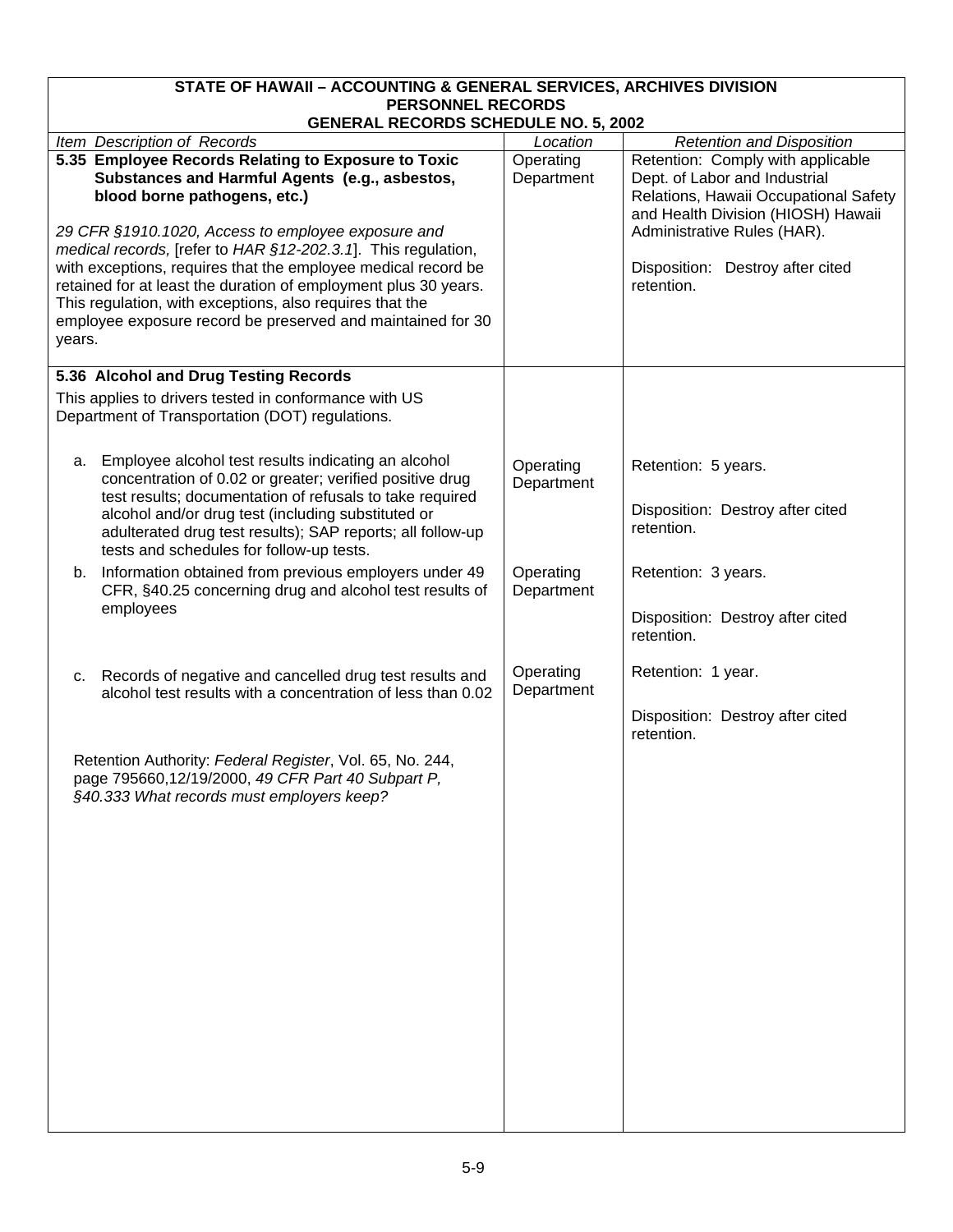| STATE OF HAWAII - ACCOUNTING & GENERAL SERVICES, ARCHIVES DIVISION<br><b>PERSONNEL RECORDS</b>                    |                                        |                                                                                                                                                   |  |  |
|-------------------------------------------------------------------------------------------------------------------|----------------------------------------|---------------------------------------------------------------------------------------------------------------------------------------------------|--|--|
| <b>GENERAL RECORDS SCHEDULE NO. 5, 2002</b>                                                                       |                                        |                                                                                                                                                   |  |  |
| Item Description of Records<br><b>Retention and Disposition</b><br>Location                                       |                                        |                                                                                                                                                   |  |  |
| 5.37 Application for Exempt Employment                                                                            |                                        |                                                                                                                                                   |  |  |
| (HRD 278 or equivalent)                                                                                           |                                        |                                                                                                                                                   |  |  |
| Contains original application for employment and may include<br>resumes, transcripts, professional licenses, etc. |                                        |                                                                                                                                                   |  |  |
| a. If applicant is hired                                                                                          | Operating<br>Department-<br>Personnel  | Retention: 2 years from date of<br>record creation or personnel action<br>involved or until termination of<br>employment, whichever occurs later. |  |  |
|                                                                                                                   |                                        | Disposition: Destroy after cited<br>retention.                                                                                                    |  |  |
| b. If applicant is not hired                                                                                      | Operating<br>Department -<br>Personnel | Retention: 2 years from date of<br>record creation or final disposition of<br>charges, whichever occurs later.                                    |  |  |
| Note: Approved by Comptroller through SA-1 dated 7/23/04.                                                         |                                        | Disposition: Destroy after cited<br>retention.                                                                                                    |  |  |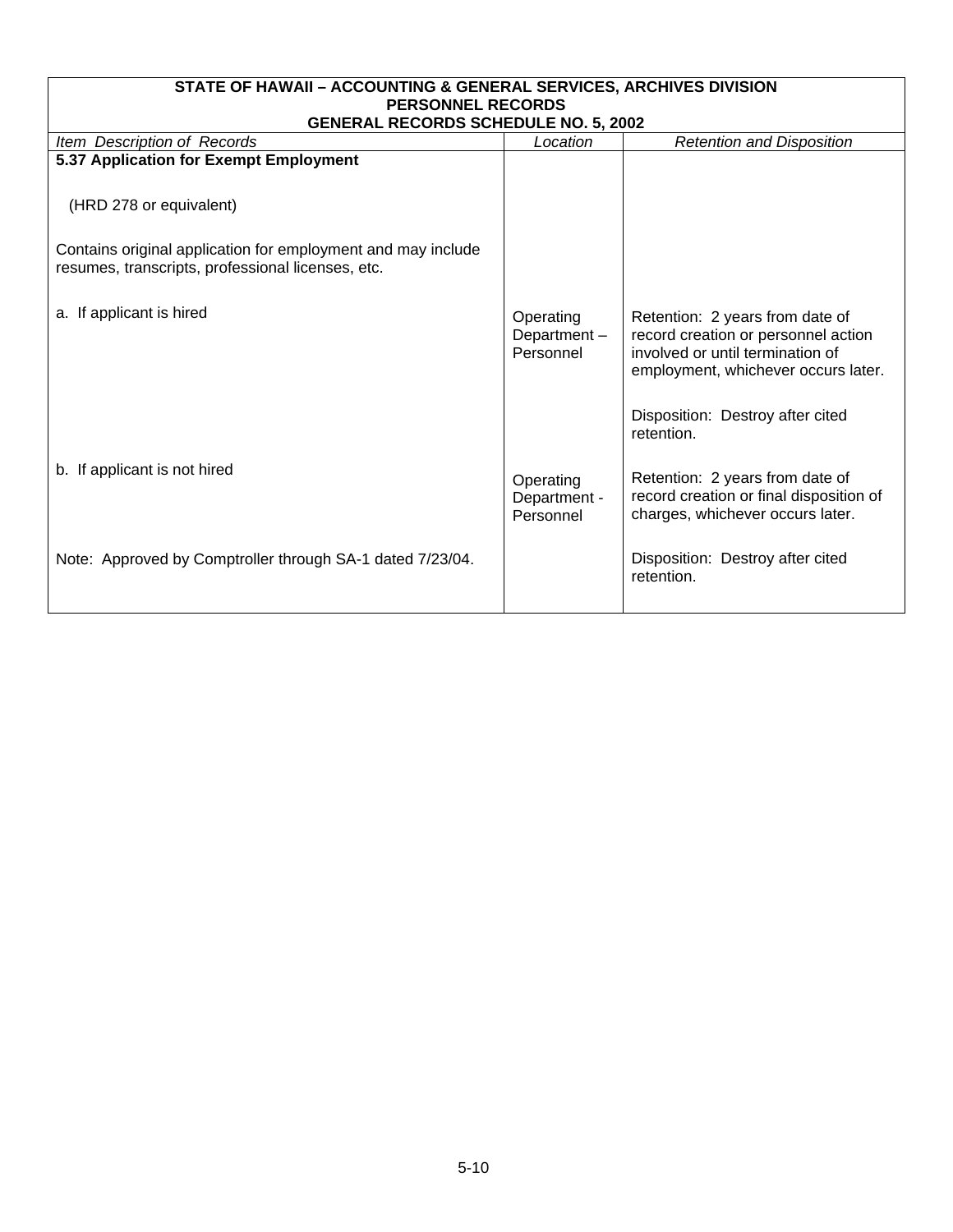| STATE OF HAWAII - ACCOUNTING & GENERAL SERVICES, ARCHIVES DIVISION<br>PROCUREMENT AND PROPERTY MANAGEMENT RECORDS                                                                                                                                                                                                                                                                                                                                                                                                                                                                                                                                                                                                                                                                                                                                                                                                                                                                                                                                                                                                                                                                                                                                                                                                |                             |                                                      |  |
|------------------------------------------------------------------------------------------------------------------------------------------------------------------------------------------------------------------------------------------------------------------------------------------------------------------------------------------------------------------------------------------------------------------------------------------------------------------------------------------------------------------------------------------------------------------------------------------------------------------------------------------------------------------------------------------------------------------------------------------------------------------------------------------------------------------------------------------------------------------------------------------------------------------------------------------------------------------------------------------------------------------------------------------------------------------------------------------------------------------------------------------------------------------------------------------------------------------------------------------------------------------------------------------------------------------|-----------------------------|------------------------------------------------------|--|
| <b>GENERAL RECORDS SCHEDULE NO. 6, 2002</b>                                                                                                                                                                                                                                                                                                                                                                                                                                                                                                                                                                                                                                                                                                                                                                                                                                                                                                                                                                                                                                                                                                                                                                                                                                                                      |                             |                                                      |  |
| Item Description of Records                                                                                                                                                                                                                                                                                                                                                                                                                                                                                                                                                                                                                                                                                                                                                                                                                                                                                                                                                                                                                                                                                                                                                                                                                                                                                      | Location                    | <b>Retention and Disposition</b>                     |  |
| <b>6.1 Procurement Files</b>                                                                                                                                                                                                                                                                                                                                                                                                                                                                                                                                                                                                                                                                                                                                                                                                                                                                                                                                                                                                                                                                                                                                                                                                                                                                                     |                             |                                                      |  |
| <b>Operating Department's Files:</b>                                                                                                                                                                                                                                                                                                                                                                                                                                                                                                                                                                                                                                                                                                                                                                                                                                                                                                                                                                                                                                                                                                                                                                                                                                                                             | Operating<br>Department     | Retention: 6 years after completion of<br>contract.  |  |
| Invitation for Bids (IFB)                                                                                                                                                                                                                                                                                                                                                                                                                                                                                                                                                                                                                                                                                                                                                                                                                                                                                                                                                                                                                                                                                                                                                                                                                                                                                        |                             |                                                      |  |
| Request for Proposals (RFP)                                                                                                                                                                                                                                                                                                                                                                                                                                                                                                                                                                                                                                                                                                                                                                                                                                                                                                                                                                                                                                                                                                                                                                                                                                                                                      |                             | Disposition: Destroy after cited                     |  |
| <b>Professional Services Procurement</b>                                                                                                                                                                                                                                                                                                                                                                                                                                                                                                                                                                                                                                                                                                                                                                                                                                                                                                                                                                                                                                                                                                                                                                                                                                                                         |                             | retention.                                           |  |
| Above procurement files to contain all SPO forms or equivalent,<br>appropriate to the procurement, including but not limited to:                                                                                                                                                                                                                                                                                                                                                                                                                                                                                                                                                                                                                                                                                                                                                                                                                                                                                                                                                                                                                                                                                                                                                                                 |                             |                                                      |  |
| Form-1, Request for Sole Source<br>Form-1A, Notice of Sole Source<br>Form-1B, Notice of Amendment to Sole Source Contract<br>Form-2, Request for Emergency Procurement<br>Form-3, Request for Extension of Contract Time<br>Form-7, Request for Exemption from Chapter 103D, HRS<br>Form-7A, Notice of Exemption from Chapter 103D, HRS<br>Form -7B, Amendment to Exemption from Chapter 103D, HRS<br>Form-8, Certification of Recycled Content<br>Form-9, Certificate of Eligibility to Claim Preference as a Hawaii<br><b>Software Development Business</b><br>Form-10, Record of Small Purchase<br>Form-12, Complaints to Vendors<br>Form-13, Certificate of Current Cost or Pricing Data<br>Form-14, Request for Restrictive Specifications<br>Form-15, Request to Use an Alternative Procurement Method<br>Form-16, Procurement Violation: Report Of Findings and<br>Corrective Actions; Request for After-the-Fact Payment<br>Approval<br>Form-18, Request for Procurement Services, Goods and<br><b>Services</b><br>Form-18A, Request for Review Services for Invitation for Bids<br>and Request for Proposals, Goods and Services<br>Form-20, Statement of Attestation for Internet Posting<br>Form-24, Affidavit of Nongovernmental Employee Serving on<br>an Evaluation, Review or Selection Committee |                             |                                                      |  |
| SPO's Files:<br>SPO forms                                                                                                                                                                                                                                                                                                                                                                                                                                                                                                                                                                                                                                                                                                                                                                                                                                                                                                                                                                                                                                                                                                                                                                                                                                                                                        | <b>State</b><br>Procurement | Retention: 2 years after approval.                   |  |
|                                                                                                                                                                                                                                                                                                                                                                                                                                                                                                                                                                                                                                                                                                                                                                                                                                                                                                                                                                                                                                                                                                                                                                                                                                                                                                                  | Office                      | Disposition: Destroy after cited                     |  |
| Approved by Comptroller through SA-1 dated 5/8/06, GRS No.                                                                                                                                                                                                                                                                                                                                                                                                                                                                                                                                                                                                                                                                                                                                                                                                                                                                                                                                                                                                                                                                                                                                                                                                                                                       |                             | retention.                                           |  |
| 6, Item 6.1.                                                                                                                                                                                                                                                                                                                                                                                                                                                                                                                                                                                                                                                                                                                                                                                                                                                                                                                                                                                                                                                                                                                                                                                                                                                                                                     |                             |                                                      |  |
| <b>6.2 Price List Waivers</b>                                                                                                                                                                                                                                                                                                                                                                                                                                                                                                                                                                                                                                                                                                                                                                                                                                                                                                                                                                                                                                                                                                                                                                                                                                                                                    | Operating<br>Department     | Retention: 3 years if audited,<br>otherwise 6 years. |  |
| SPO Price List Purchase Exemption                                                                                                                                                                                                                                                                                                                                                                                                                                                                                                                                                                                                                                                                                                                                                                                                                                                                                                                                                                                                                                                                                                                                                                                                                                                                                |                             |                                                      |  |
| (SPO Form-5 or equivalent).                                                                                                                                                                                                                                                                                                                                                                                                                                                                                                                                                                                                                                                                                                                                                                                                                                                                                                                                                                                                                                                                                                                                                                                                                                                                                      |                             | Disposition: Destroy after cited<br>retention.       |  |
| Request for Authorization to Purchase Outside of the Public                                                                                                                                                                                                                                                                                                                                                                                                                                                                                                                                                                                                                                                                                                                                                                                                                                                                                                                                                                                                                                                                                                                                                                                                                                                      | <b>State</b>                | Retention: 2 years after approval.                   |  |
| Notice Contract (SPO Form-5A or equivalent).                                                                                                                                                                                                                                                                                                                                                                                                                                                                                                                                                                                                                                                                                                                                                                                                                                                                                                                                                                                                                                                                                                                                                                                                                                                                     | Procurement<br>Office       | Disposition: Destroy after cited                     |  |
| Approved by Comptroller through SA-1 dated 5/8/06, GRS No.<br>6, Item 6.2.                                                                                                                                                                                                                                                                                                                                                                                                                                                                                                                                                                                                                                                                                                                                                                                                                                                                                                                                                                                                                                                                                                                                                                                                                                       |                             | retention.                                           |  |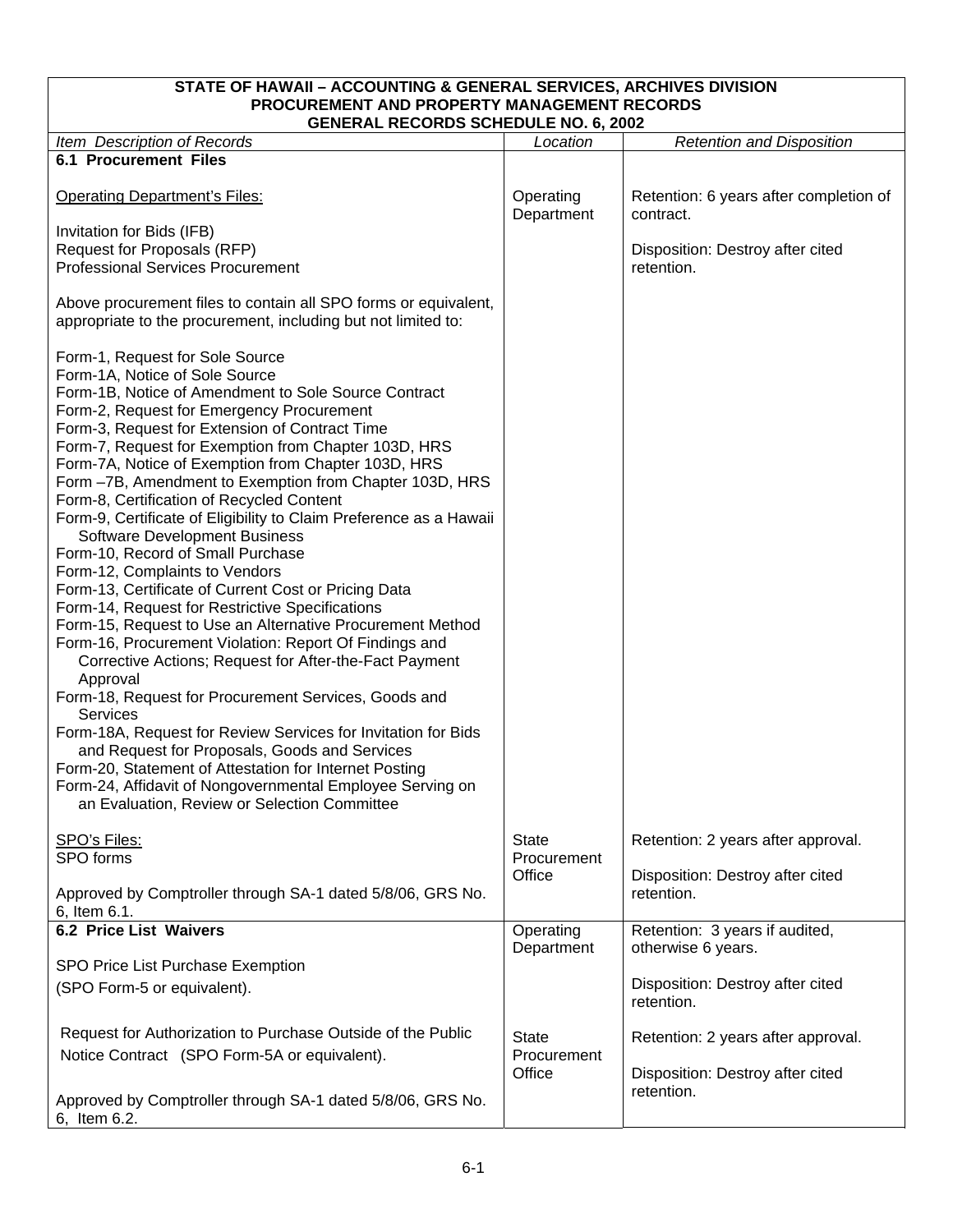| STATE OF HAWAII - ACCOUNTING & GENERAL SERVICES, ARCHIVES DIVISION<br>PROCUREMENT AND PROPERTY MANAGEMENT RECORDS                                                                                                                                                                                                                                                                                                                                                                                  |                             |                                                                                       |  |
|----------------------------------------------------------------------------------------------------------------------------------------------------------------------------------------------------------------------------------------------------------------------------------------------------------------------------------------------------------------------------------------------------------------------------------------------------------------------------------------------------|-----------------------------|---------------------------------------------------------------------------------------|--|
| <b>GENERAL RECORDS SCHEDULE NO. 6, 2002</b>                                                                                                                                                                                                                                                                                                                                                                                                                                                        |                             |                                                                                       |  |
| Item Description of Records                                                                                                                                                                                                                                                                                                                                                                                                                                                                        | Location                    | <b>Retention and Disposition</b>                                                      |  |
| 6.3 Public Notice for Professional Services                                                                                                                                                                                                                                                                                                                                                                                                                                                        | Operating                   |                                                                                       |  |
| a. Form-20 Attestation Form with copy of Procurement Notice                                                                                                                                                                                                                                                                                                                                                                                                                                        | Department                  | Retention: 2 years from date of<br>procurement notice                                 |  |
|                                                                                                                                                                                                                                                                                                                                                                                                                                                                                                    |                             | Disposition: Destroy after cited<br>retention.                                        |  |
| b. Applications received of qualifications and expressions of<br>interest                                                                                                                                                                                                                                                                                                                                                                                                                          |                             | Retention: 2 years from procurement<br>notice due date for application<br>statements. |  |
|                                                                                                                                                                                                                                                                                                                                                                                                                                                                                                    |                             | Disposition: Destroy after cited<br>retention.                                        |  |
| c. List of professional candidates                                                                                                                                                                                                                                                                                                                                                                                                                                                                 |                             | Retention: 3 years if audited,<br>otherwise 6 years.                                  |  |
| Approved by Comptroller through SA-1 dated 5/8/06, GRS No.<br>6, Item 6.3.                                                                                                                                                                                                                                                                                                                                                                                                                         |                             | Disposition: Destroy after cited<br>retention.                                        |  |
| 6.4 Purchase of Health and Human Services (Chapter<br>103F, HRS) Records: Procurement Files                                                                                                                                                                                                                                                                                                                                                                                                        |                             |                                                                                       |  |
| <b>Operating Department's Records</b><br>а.                                                                                                                                                                                                                                                                                                                                                                                                                                                        | Operating<br>Department     | Retention: 6 years after close of file.                                               |  |
| Records in a procurement file may include, but are not limited<br>to: Request for Proposal; successful and unsuccessful<br>proposals; documents identifying successful applicants and<br>basis for award; Statement of Finding and Decision; requests<br>and responses to requests for exemption, wavier from<br>compliance with procurement procedures, restrictive<br>purchases, and crisis purchases; small purchase requests;<br>protests and responses to protests; and supporting documents. |                             | Disposition: Destroy after cited<br>retention.                                        |  |
| NOTE: The Operating Department's procurement file may<br>include the Registration Statement of Health and Human<br>Service Provider Responsibility (Form SPO-H 100A and<br>resulting status report) - if these are submitted to the state<br>purchasing agency for evaluation and are not forwarded to the<br>State Procurement Office for review and placement on the<br>Registered List of Qualified Private Providers.                                                                          |                             |                                                                                       |  |
| <b>State Procurement Office's Records</b><br>b.                                                                                                                                                                                                                                                                                                                                                                                                                                                    | <b>State</b><br>Procurement |                                                                                       |  |
| (1) Requests                                                                                                                                                                                                                                                                                                                                                                                                                                                                                       | Office                      | Retention: 3 years after approval.                                                    |  |
| (2) Protest Records                                                                                                                                                                                                                                                                                                                                                                                                                                                                                |                             | Disposition: Destroy after cited<br>retention                                         |  |
|                                                                                                                                                                                                                                                                                                                                                                                                                                                                                                    |                             | Retention: 3 years after Response to<br>Request for Reconsideration is<br>rendered.   |  |
|                                                                                                                                                                                                                                                                                                                                                                                                                                                                                                    |                             | Disposition: Destroy after cited<br>retention.                                        |  |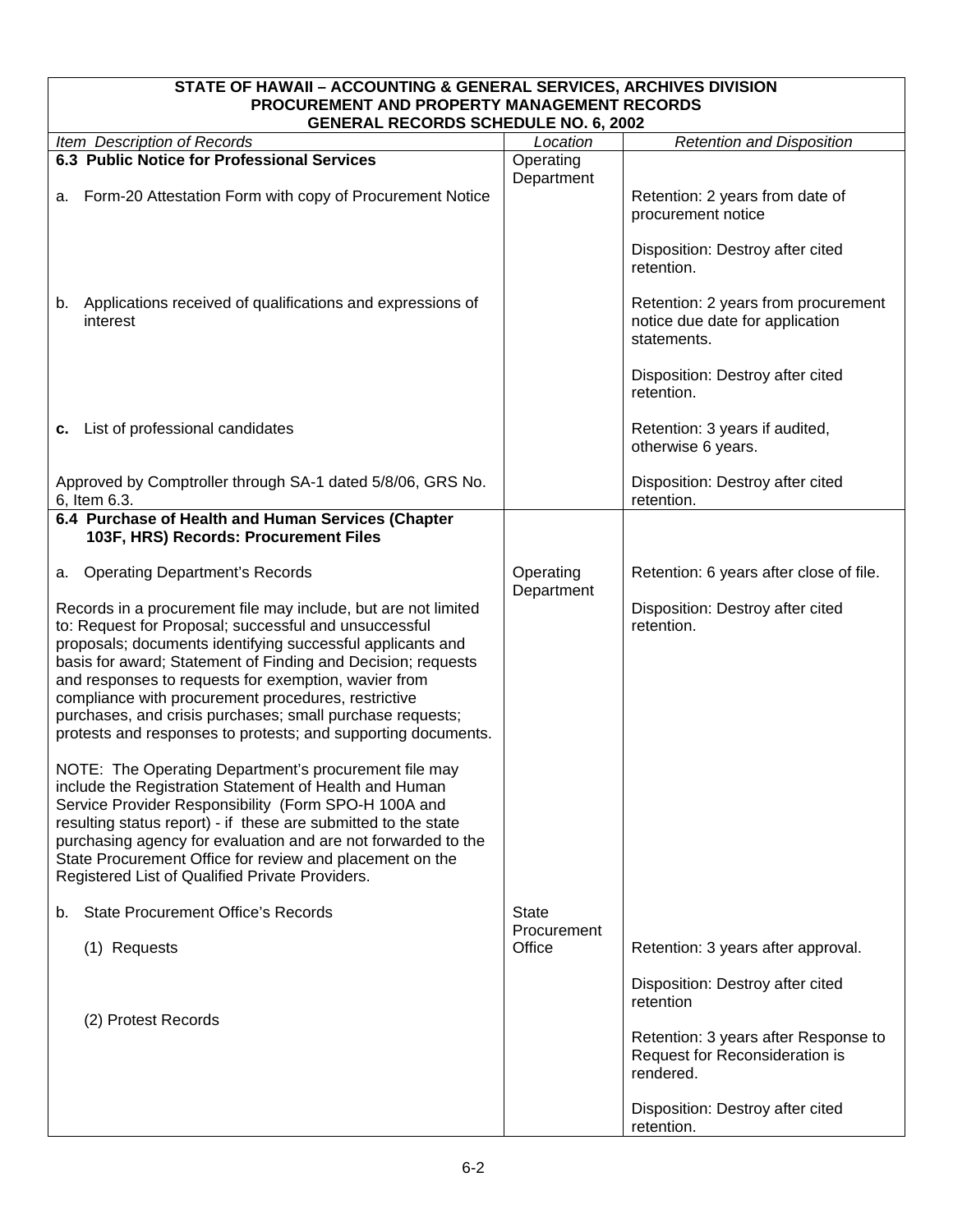| STATE OF HAWAII - ACCOUNTING & GENERAL SERVICES, ARCHIVES DIVISION                                                                                                                                                                                                                                                                                                                                                                                                |                                                                             |                                                                                                                                           |  |
|-------------------------------------------------------------------------------------------------------------------------------------------------------------------------------------------------------------------------------------------------------------------------------------------------------------------------------------------------------------------------------------------------------------------------------------------------------------------|-----------------------------------------------------------------------------|-------------------------------------------------------------------------------------------------------------------------------------------|--|
| PROCUREMENT AND PROPERTY MANAGEMENT RECORDS<br><b>GENERAL RECORDS SCHEDULE NO. 6, 2002</b>                                                                                                                                                                                                                                                                                                                                                                        |                                                                             |                                                                                                                                           |  |
| Item Description of Records                                                                                                                                                                                                                                                                                                                                                                                                                                       | Location                                                                    | <b>Retention and Disposition</b>                                                                                                          |  |
| 6.5 Purchase of Health and Human Services (Chapter<br>103F, HRS) Records: Registration Statement of Health<br>and Human Service Provider Responsibility -<br>Applicant deemed not qualified<br>Applies to:<br>Form SPO-H-100A;                                                                                                                                                                                                                                    | Operating<br>Department /<br><b>State</b><br>Procurement<br>Office          | Retention: 1 year after determination<br>is made that the applicant is not<br>qualified.<br>Disposition: Destroy after cited<br>retention |  |
| <b>Status Report</b>                                                                                                                                                                                                                                                                                                                                                                                                                                              |                                                                             |                                                                                                                                           |  |
| <b>6.6 Property Inventory Reports</b><br>These include:                                                                                                                                                                                                                                                                                                                                                                                                           | Operating<br>Department -<br>Fiscal,                                        | Retention: 3 years if audited,<br>otherwise 6 years.                                                                                      |  |
| <b>Inventory of Materials &amp; Supplies</b><br>(SPO-16, AGS-16 or equivalent);<br>Detail Inventory of Property                                                                                                                                                                                                                                                                                                                                                   | Property<br>Management                                                      | Disposition: Destroy after cited<br>retention.                                                                                            |  |
| (SPO-17A, AGS-17A or equivalent);<br>Annual Summary of Inventories Report                                                                                                                                                                                                                                                                                                                                                                                         | <b>State</b><br>Procurement                                                 | Retention: 6 years.                                                                                                                       |  |
| (SPO-17B, AGS-17B or equivalent);<br><b>Internal Control Procedures for Property</b><br>(SPO-19 or equivalent);<br><b>Transfer of Property</b><br>(SPO-26, AGS 18 or equivalent);<br>Certificate of Disposal<br>(SPO-34, AGS-34 or equivalent);<br>Annual Inventory Report of Property<br>(MDB 020 or equivalent).<br><b>Disposal Application</b><br>(Letter format or equivalent).<br>Approved by Comptroller through SA-1 dated 5/8/06, GRS No.<br>6, Item 6.6. | Office:<br>Inventory<br>Management<br>Office                                | Disposition: Destroy after cited<br>retention.                                                                                            |  |
| 6.7 Detail Inventory of Property                                                                                                                                                                                                                                                                                                                                                                                                                                  | Operating                                                                   | Retention: 3 years.                                                                                                                       |  |
| (MDB 033 or equivalent).                                                                                                                                                                                                                                                                                                                                                                                                                                          | Department -<br>Fiscal,<br>Property<br>Management                           | Disposition: Destroy after cited<br>retention.                                                                                            |  |
|                                                                                                                                                                                                                                                                                                                                                                                                                                                                   | <b>State</b><br>Procurement<br>Office:<br>Inventory<br>Management<br>Office | Retention: 6 years.<br>Disposition: Destroy after cited<br>retention.                                                                     |  |
| 6.8 Valuation of Real Property Documents<br>Supporting documents verifying the purchased, constructed,<br>estimated or appraised cost of land, land improvements,<br>buildings, building improvements, and infrastructure assets.                                                                                                                                                                                                                                 | Operating<br>Department-<br>Designated<br>Property<br>Custodian             | Retention: Life of asset.<br>Disposition: Destroy after asset is<br>disposed of.                                                          |  |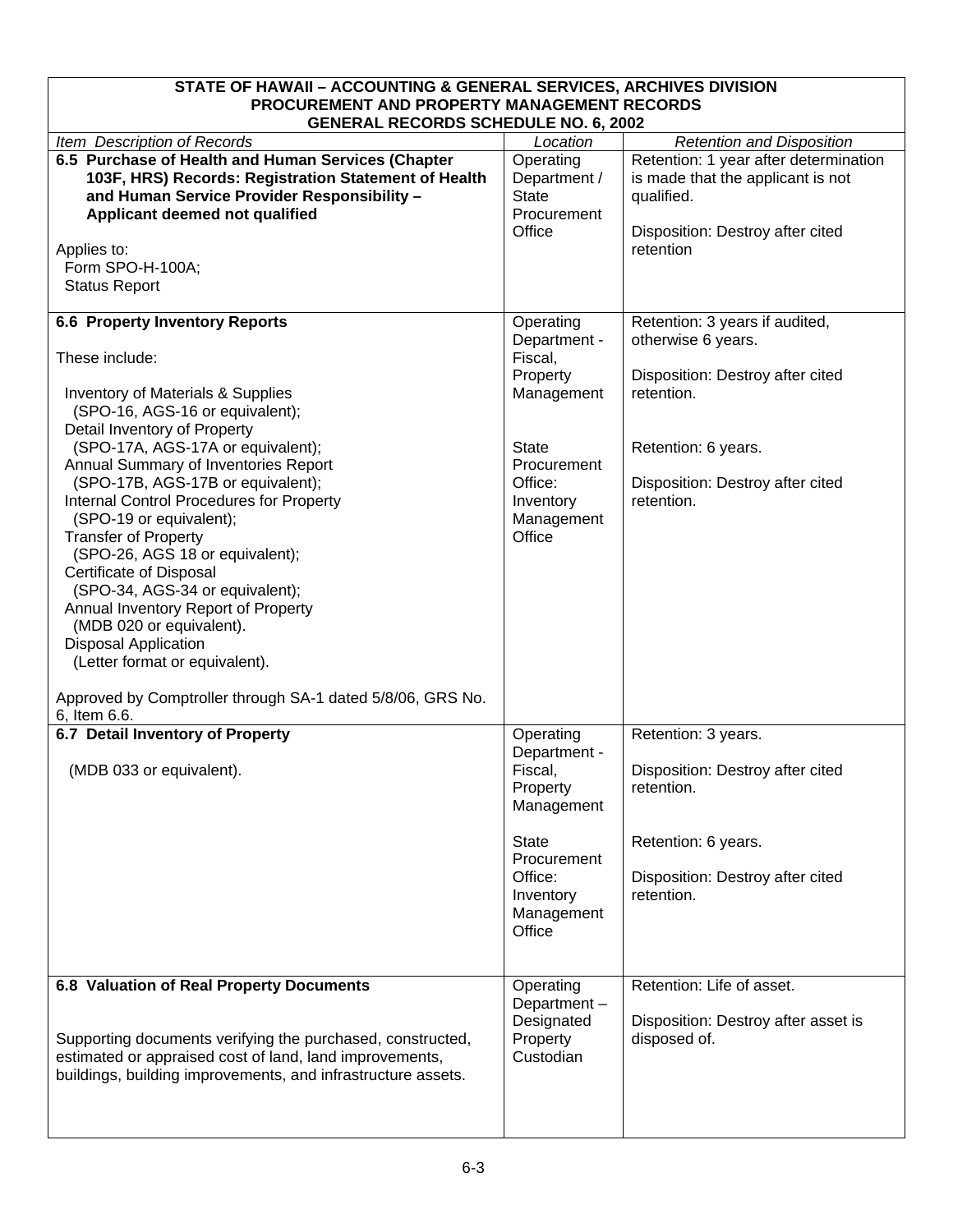| STATE OF HAWAII - ACCOUNTING & GENERAL SERVICES, ARCHIVES DIVISION                                                                                                                                                                                    |                                                                |                                                                                               |  |  |
|-------------------------------------------------------------------------------------------------------------------------------------------------------------------------------------------------------------------------------------------------------|----------------------------------------------------------------|-----------------------------------------------------------------------------------------------|--|--|
| PROCUREMENT AND PROPERTY MANAGEMENT RECORDS                                                                                                                                                                                                           |                                                                |                                                                                               |  |  |
| <b>GENERAL RECORDS SCHEDULE NO. 6, 2002</b>                                                                                                                                                                                                           |                                                                |                                                                                               |  |  |
| Item Description of Records                                                                                                                                                                                                                           | Location                                                       | <b>Retention and Disposition</b>                                                              |  |  |
| 6.9 Inventory Change Register<br>(MDB 042 or equivalent).                                                                                                                                                                                             | Operating<br>Department -<br>Fiscal,<br>Property<br>Management | Retention: 3 years.<br>Disposition: Destroy after cited<br>retention.                         |  |  |
| 6.10 Detail Inventory Reports<br>These include:                                                                                                                                                                                                       | Operating<br>Department-<br>Fiscal,<br>Property                | Retention: Non-permanent.<br>Disposition: Destroy when not<br>administratively useful.        |  |  |
| Detail Inventory Report by Decal Number Sequence<br>(MDB 050);<br>Detail Inventory Report of Selected Item Classification<br>Codes (MDB 070);<br>Detail Inventory Report of Selected Carrying Values<br>(MDB 072); or equivalent reports.             | Management                                                     |                                                                                               |  |  |
| 6.11 Maintenance Record<br>Records documenting the service and repair of equipment.                                                                                                                                                                   | Operating<br>Department                                        | Retention: Life of equipment.<br>Disposition: Destroy after the<br>equipment is disposed of.  |  |  |
| 6.12 Forklift (Lift Truck) Safety Inspection Reports<br>Routine safety inspection report on forklift (lift truck) completed<br>each work shift.<br>29 CFR 1910.178(q)(7) requires industrial trucks to be<br>examined before being placed in service. | Operating<br>Department                                        | Retention: 1 year after inspection<br>date.<br>Disposition: Destroy after cited<br>retention. |  |  |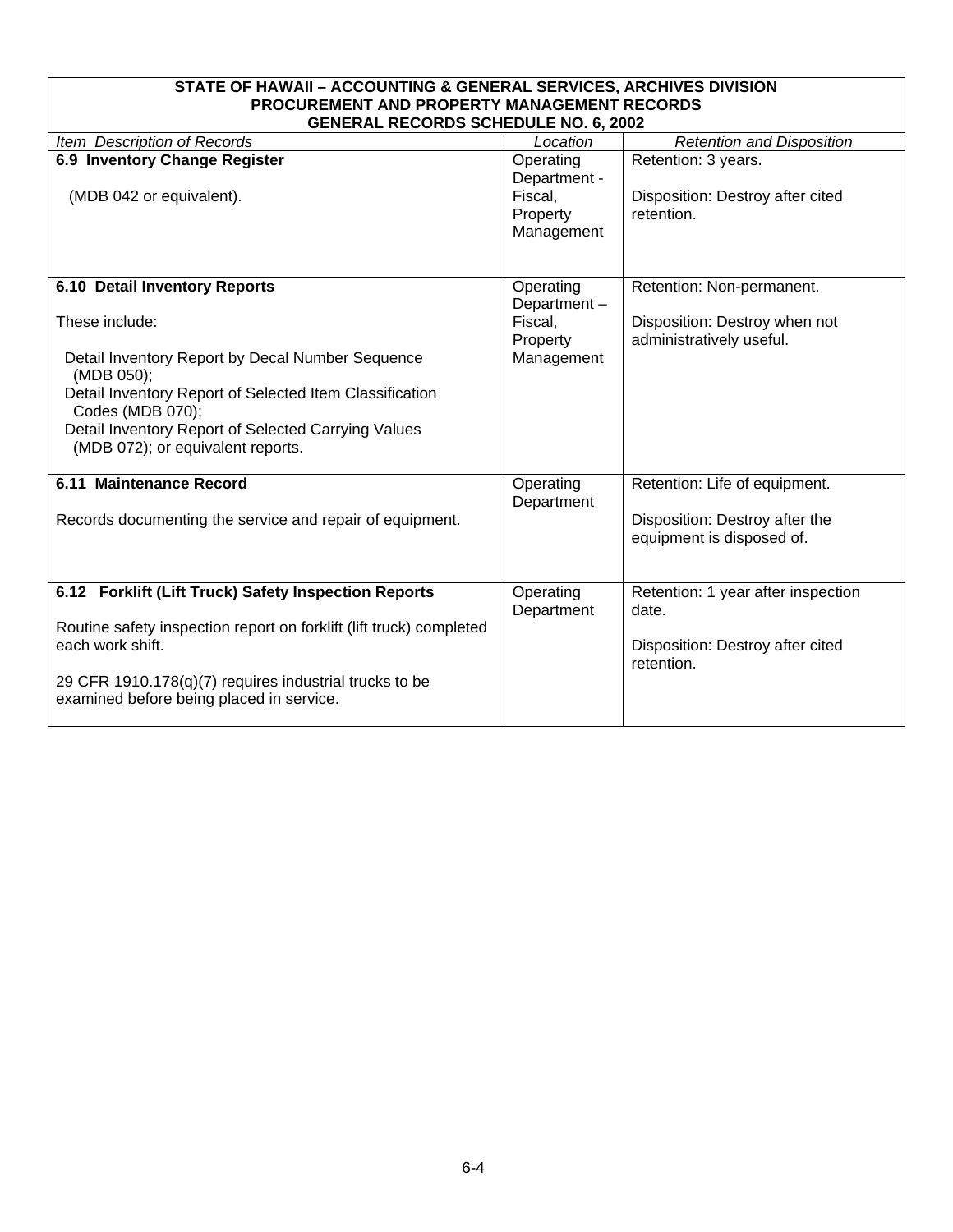| STATE OF HAWAII - ACCOUNTING & GENERAL SERVICES, ARCHIVES DIVISION                                                                                                                                      |                                                                                                    |                                                                                                                                                                                                                                                                                          |  |  |
|---------------------------------------------------------------------------------------------------------------------------------------------------------------------------------------------------------|----------------------------------------------------------------------------------------------------|------------------------------------------------------------------------------------------------------------------------------------------------------------------------------------------------------------------------------------------------------------------------------------------|--|--|
| <b>RECORDS MANAGEMENT</b><br><b>GENERAL RECORDS SCHEDULE NO. 7, 2002</b>                                                                                                                                |                                                                                                    |                                                                                                                                                                                                                                                                                          |  |  |
| Item Description of Records                                                                                                                                                                             | Location                                                                                           | <b>Retention and Disposition</b>                                                                                                                                                                                                                                                         |  |  |
| 7.1 General Record Schedules                                                                                                                                                                            | Departmental<br>Records<br>Officer /<br>Office                                                     | Retention: Non-permanent.<br>Disposition: Destroy when superseded<br>or revised.                                                                                                                                                                                                         |  |  |
|                                                                                                                                                                                                         | <b>DAGS</b><br>Archives                                                                            | Retention: Permanent.<br>Disposition: May be microfilmed.<br>Originals may be destroyed after<br>microfilming.                                                                                                                                                                           |  |  |
| 7.2 Request for Records Destruction & Records<br><b>Retention/Disposition Schedule</b><br>(SA-1 or equivalent and supporting documents including<br>Records Inventory Worksheet, ARM 6 or equivalent.). | Office /<br>Departmental<br>Records<br>Officer /<br>Attorney<br>General<br><b>DAGS</b><br>Archives | Retention: Non-permanent.<br>Disposition: Retain SA-1 until<br>superseded or revised.<br>Supporting documents may be<br>destroyed when not administratively<br>useful.<br>Retention: Permanent.<br>Disposition: May be microfilmed.<br>Originals may be destroyed after<br>microfilming. |  |  |
| 7.3 Records Transfer/Storage List<br>(ARM 5 or equivalent).<br>Used when transferring records for storage to the DAGS,<br>Archives Division, Records Management Branch, State<br>Records Center.        | Departmental<br>Records<br>Officer /<br>Office<br><b>DAGS</b><br>Archives                          | Retention: 3 years after records are<br>destroyed.<br>Disposition: Destroy after cited<br>retention.<br>Retention: Permanent.<br>Disposition: May be microfilmed.<br>Originals may be destroyed after<br>microfilming.                                                                   |  |  |
| 7.4 Report of Records Destruction<br>(ARM 7 or equivalent).<br>Used by departments to report records on approved<br>retention/disposition schedules that are destroyed (under<br>agency control).       | Departmental<br>Records<br>Officer /<br>Office<br><b>DAGS</b><br>Archives                          | Retention: 3 years after records are<br>destroyed.<br>Disposition: Destroy after cited<br>retention.<br>Retention: Permanent.<br>Disposition: May be microfilmed.<br>Originals may be destroyed after<br>microfilming.                                                                   |  |  |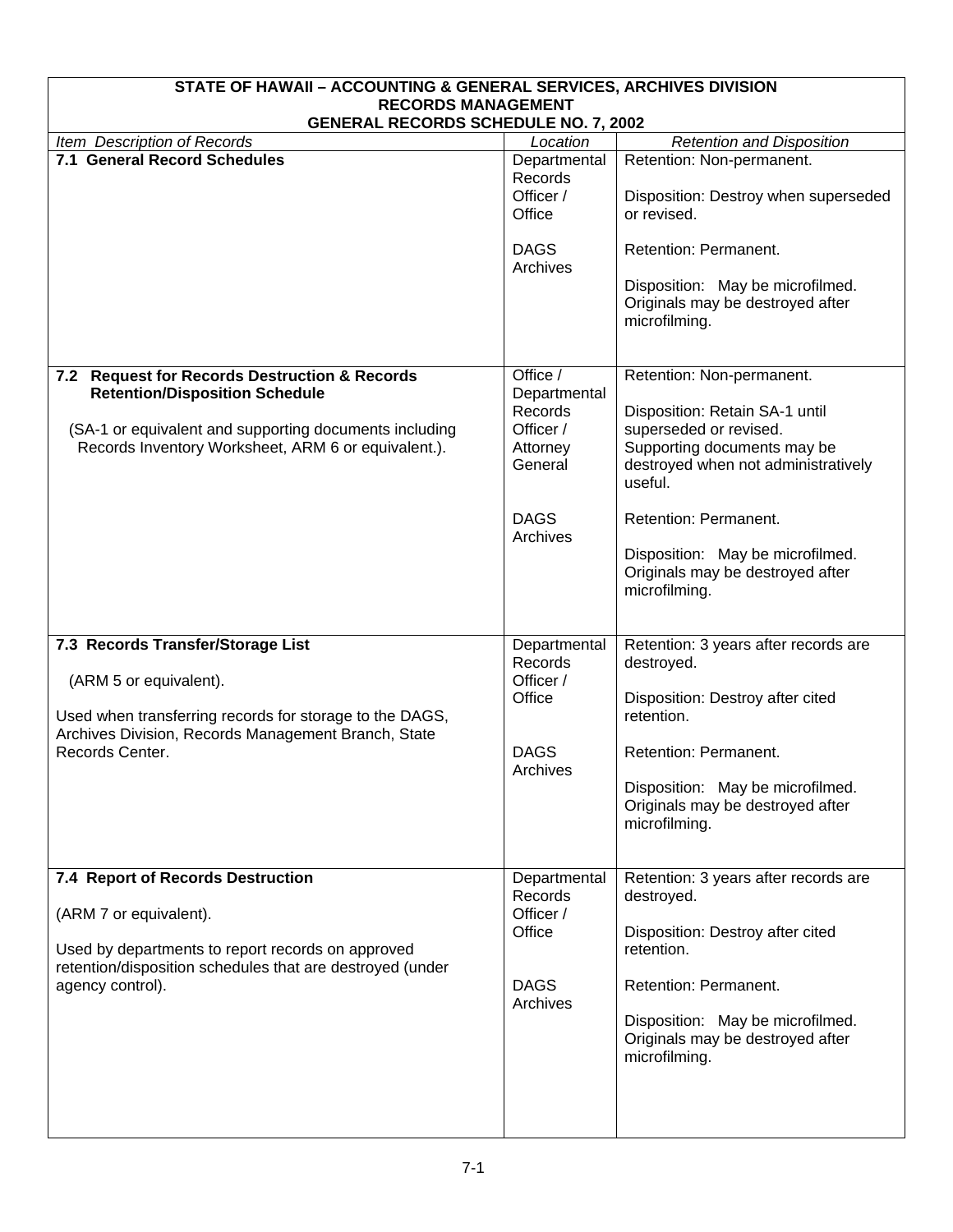| STATE OF HAWAII - ACCOUNTING & GENERAL SERVICES, ARCHIVES DIVISION                                                        |                                      |                                                                                       |  |
|---------------------------------------------------------------------------------------------------------------------------|--------------------------------------|---------------------------------------------------------------------------------------|--|
| <b>RECORDS MANAGEMENT</b><br><b>GENERAL RECORDS SCHEDULE NO. 7, 2002</b>                                                  |                                      |                                                                                       |  |
| Item Description of Records                                                                                               | Location                             | <b>Retention and Disposition</b>                                                      |  |
| 7.5 Notification for Records Destruction<br>(ARM 4 or equivalent).                                                        | Departmental<br>Records<br>Officer / | Retention: 3 years after records are<br>destroyed.                                    |  |
| Used by DAGS Archives Division, Records Management<br>Branch to notify agency (record owner) that records are eligible    | Office                               | Disposition: Destroy after cited<br>retention.                                        |  |
| for destruction according to approved retention schedule.                                                                 | <b>DAGS</b><br>Archives              | Retention: Permanent.                                                                 |  |
|                                                                                                                           |                                      | Disposition: May be microfilmed.<br>Originals may be destroyed after<br>microfilming. |  |
| 7.6 Records Involved in Receipt and / or Transfer of<br><b>Historical Records</b>                                         |                                      |                                                                                       |  |
| a. Records Transfer List                                                                                                  | Departmental<br>Records              | Retention: Permanent.                                                                 |  |
| (SA-6 or equivalent).                                                                                                     | Officer /<br>Office                  | Disposition: May be microfilmed.<br>Originals may be destroyed after                  |  |
| Used to transfer records to DAGS Archives Division, Historical<br>Records Branch for permanent retention. Legal title and |                                      | microfilming.                                                                         |  |
| custody for records transfers to DAGS Archives Division.                                                                  | <b>DAGS</b><br>Archives              | Retention: Permanent.                                                                 |  |
|                                                                                                                           |                                      | Disposition: May be microfilmed.<br>Originals may be destroyed after<br>microfilming. |  |
| b. Loan Authorization and Receipt<br>(ARM 1 or equivalent);                                                               | <b>DAGS</b><br>Archives              | Retention: Permanent.                                                                 |  |
| Deed of Gift<br>(ARM 2 or equivalent);<br>Record of Transfer and Receipt<br>(ARM 3 or equivalent).                        |                                      | Disposition: May be microfilmed.<br>Originals may be destroyed after<br>microfilming. |  |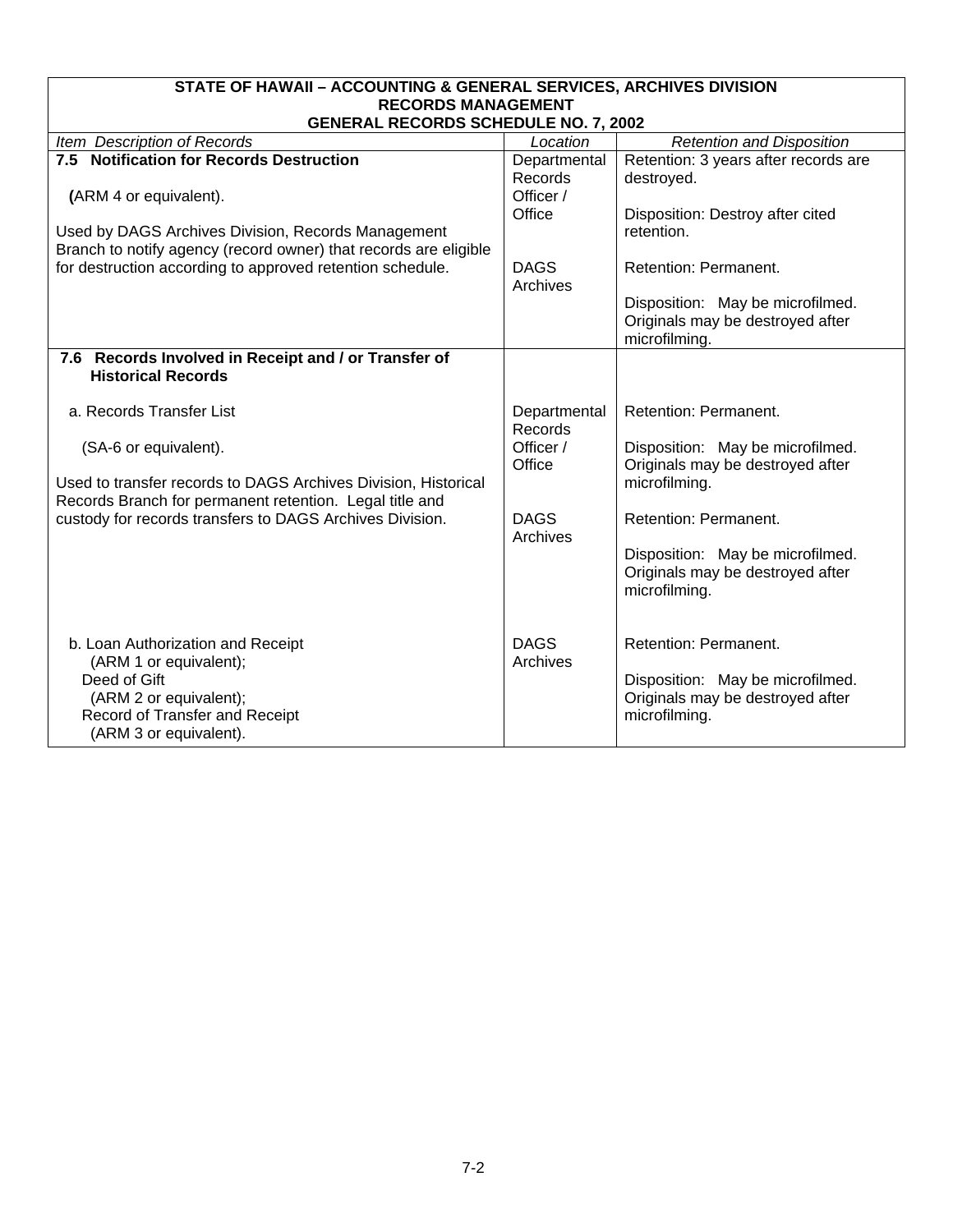| STATE OF HAWAII - ACCOUNTING & GENERAL SERVICES, ARCHIVES DIVISION<br><b>FACILITIES CONSTRUCTION AND MANAGEMENT RECORDS</b><br><b>GENERAL RECORDS SCHEDULE NO. 8, 2002</b>                                                                                                   |                                                                                           |                                                                                                                                                                                                                                                                                                                             |  |
|------------------------------------------------------------------------------------------------------------------------------------------------------------------------------------------------------------------------------------------------------------------------------|-------------------------------------------------------------------------------------------|-----------------------------------------------------------------------------------------------------------------------------------------------------------------------------------------------------------------------------------------------------------------------------------------------------------------------------|--|
| Item Description of Records                                                                                                                                                                                                                                                  | Location                                                                                  | <b>Retention and Disposition</b>                                                                                                                                                                                                                                                                                            |  |
| 8.1 Public Works Construction Project Files                                                                                                                                                                                                                                  |                                                                                           |                                                                                                                                                                                                                                                                                                                             |  |
| a. CIP Projects                                                                                                                                                                                                                                                              | Operating<br>Department                                                                   | Retention: 10 years after final<br>settlement.<br>Disposition: Offer to State Archives<br>before destruction.                                                                                                                                                                                                               |  |
| b. Repair and Maintenance Projects                                                                                                                                                                                                                                           | Operating<br>Department                                                                   | Retention: 10 years after final<br>settlement.<br>Disposition: Destroy after cited<br>retention.                                                                                                                                                                                                                            |  |
| c. Payroll Records                                                                                                                                                                                                                                                           | Operating<br>Department                                                                   | Retention: 3 years after final<br>settlement.<br>Disposition: Destroy after cited<br>retention.                                                                                                                                                                                                                             |  |
| 8.2 Final Construction Drawings, Plans, and<br><b>Specifications</b>                                                                                                                                                                                                         |                                                                                           |                                                                                                                                                                                                                                                                                                                             |  |
| Record copy of final construction drawings, tracings,<br>а.<br>blueprints, plans, and specifications. This set of<br>documents is usually maintained by the agency<br>responsible for creating the records, such as DAGS Public<br>Works or DLNR Water and Land Development. | Operating<br>Department                                                                   | Retention: Permanent.<br>Disposition: Retain record copy in<br><b>Operating Department.</b><br>Original records may be transferred to<br>another permanent media. If records<br>are transferred to another permanent<br>media, offer the original records to the<br>State Archives for preservation as<br>historical items. |  |
| Reference copies of final construction drawings, tracings,<br>b.<br>blueprints, plans, and specifications.                                                                                                                                                                   | Operating<br>Department                                                                   | Retention: Non-permanent.<br>Disposition: Destroy when no longer<br>needed for administrative purposes.<br>Generally, the copy maintained at the<br>facility (e.g., building, office) should be<br>retained until the facility is destroyed.                                                                                |  |
| 8.3 Leasing of Private Office Space Records<br>Lease documents, correspondence and other related<br>documents.                                                                                                                                                               | <b>DAGS Public</b><br>Works -<br>Leasing<br>Branch/<br>Operating<br>Department-<br>Fiscal | Retention: 6 years after termination of<br>lease.<br>Disposition: Destroy after cited<br>retention.                                                                                                                                                                                                                         |  |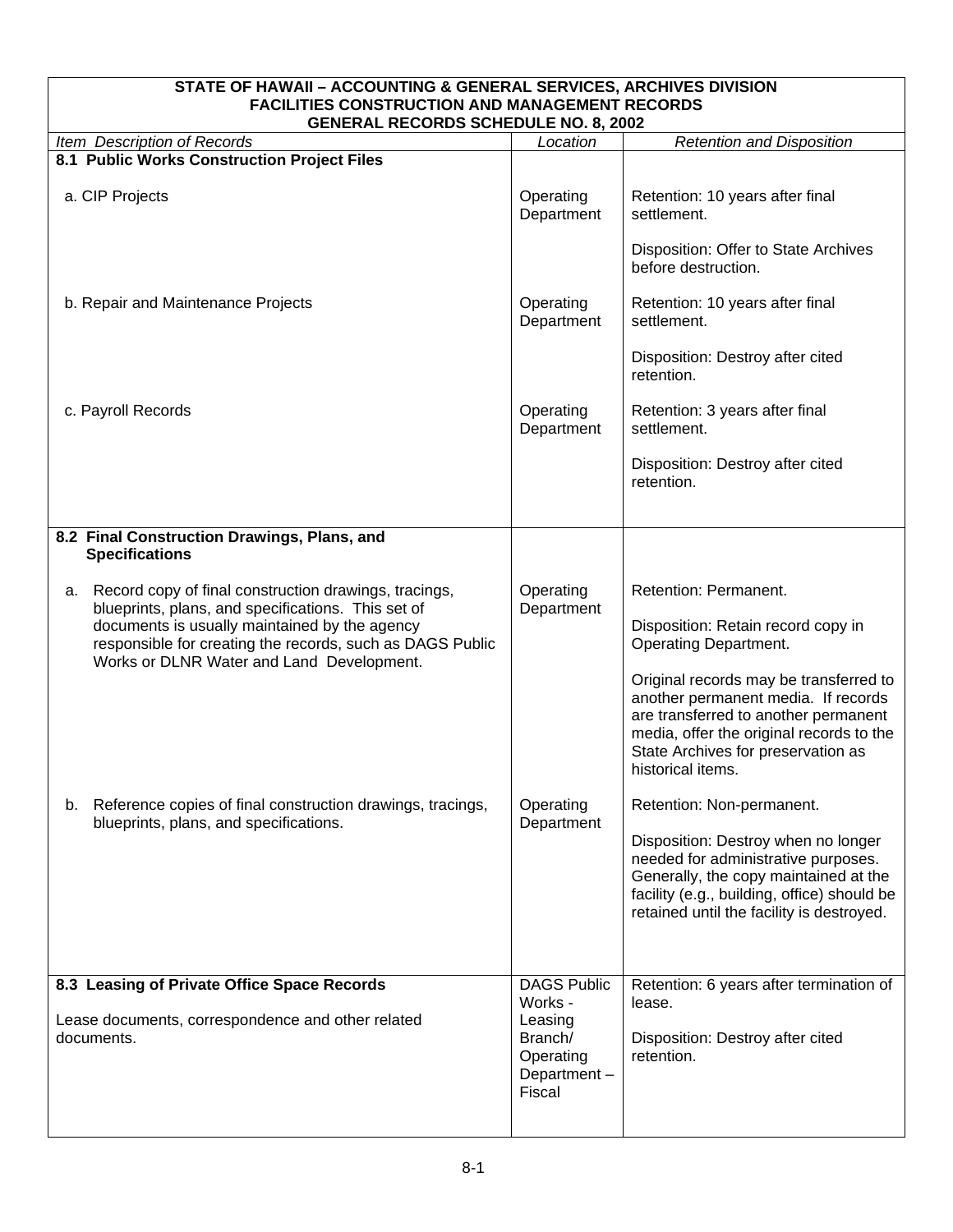#### **STATE OF HAWAII – ACCOUNTING & GENERAL SERVICES, ARCHIVES DIVISION FACILITIES CONSTRUCTION AND MANAGEMENT RECORDS GENERAL RECORDS SCHEDULE NO. 8, 2002**

| GENERAL RECORDS SCHEDULE NO. 8, 2002                                                                                                                                                                                                                                                                                                |                         |                                                                                                |  |
|-------------------------------------------------------------------------------------------------------------------------------------------------------------------------------------------------------------------------------------------------------------------------------------------------------------------------------------|-------------------------|------------------------------------------------------------------------------------------------|--|
| Item Description of Records                                                                                                                                                                                                                                                                                                         | Location                | <b>Retention and Disposition</b>                                                               |  |
| 8.4 Records on self-evaluation of physical facilities,<br>as required under the Americans with Disabilities<br>Act (ADA) of 1990.                                                                                                                                                                                                   | Operating<br>Department | Retention: 3 years after completion of<br>actions identified within the plan are<br>completed. |  |
| The Americans with Disabilities Act of 1990 (42 U.S.C. 12131)<br>prohibits discrimination on the basis of disabilities by public<br>entities.                                                                                                                                                                                       |                         | Disposition: Destroy after cited<br>retention.                                                 |  |
| 28 CFR 35.105 requires that, following a self-evaluation, the<br>following records be maintained on file and made available for<br>public inspection:<br>(1) A list of the interested persons consulted;<br>(2) A description of areas examined and any problems<br>identified; and<br>(3) A description of any modifications made. |                         |                                                                                                |  |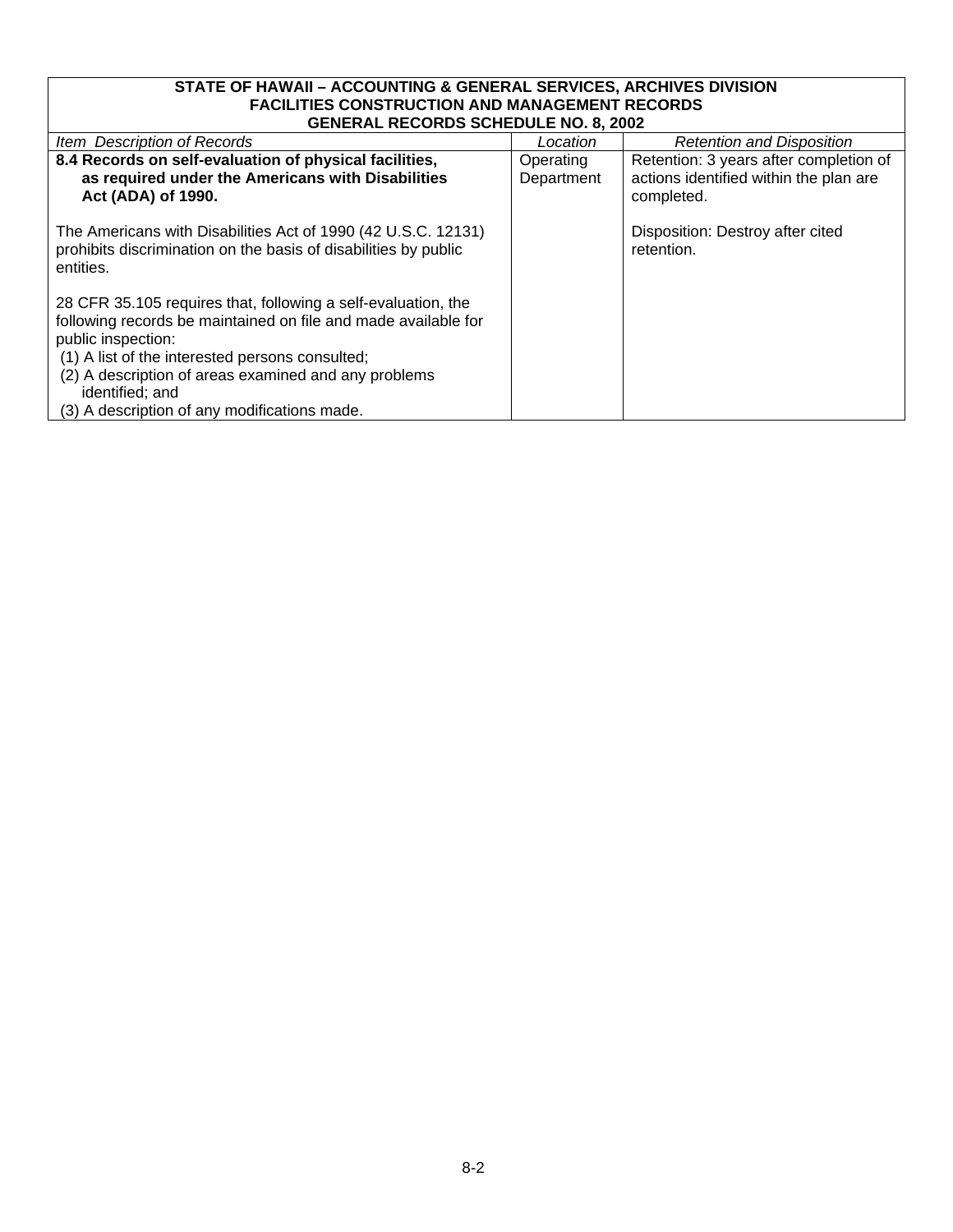# **STATE OF HAWAII – ACCOUNTING & GENERAL SERVICES, ARCHIVES DIVISION SECURITY AND PROTECTIVE SERVICES RECORDS**

| <b>GENERAL RECORDS SCHEDULE NO. 9, 2002</b>                                                                      |                         |                                                |  |
|------------------------------------------------------------------------------------------------------------------|-------------------------|------------------------------------------------|--|
| Item Description of Records                                                                                      | Location                | <b>Retention and Disposition</b>               |  |
| 9.1 Security Logs                                                                                                | Operating<br>Department | Retention: 2 years from date.                  |  |
| Logs that record information such as periodic facility checks,<br>notations of incidents, and guard assignments. |                         | Disposition: Destroy after cited<br>retention. |  |
| 9.2 Visitor Control Files                                                                                        | Operating               | Retention: 2 years from date.                  |  |
|                                                                                                                  | Department              |                                                |  |
| Registers or logs used to record names of outside contractors,                                                   |                         | Disposition: Destroy after cited               |  |
| service personnel, visitors, employees admitted to areas, and                                                    |                         | retention.                                     |  |
| reports on automobiles and passengers.                                                                           |                         |                                                |  |
| 9.3 Security Incident / Violation Reports                                                                        |                         |                                                |  |
| Reports from security personnel on routine incidents that<br>а.                                                  | Operating               | Retention: 2 years from date.                  |  |
| do not result in further investigation by agency personnel                                                       | Department              |                                                |  |
| and / or police.                                                                                                 |                         | Disposition: Destroy after cited<br>retention. |  |
|                                                                                                                  |                         |                                                |  |
| Files relating to alleged violations of a sufficiently serious<br>b.                                             | Operating               | Retention: 6 years from date or when           |  |
| nature that they are referred for further investigation by                                                       | Department              | case, involving use of these records,          |  |
| agency personnel or the police.                                                                                  |                         | has been adjudicated and all appeals           |  |
|                                                                                                                  |                         | have been completed.                           |  |
|                                                                                                                  |                         | Disposition: Destroy after cited               |  |
|                                                                                                                  |                         | retention.                                     |  |
| 9.4 Credential Files                                                                                             |                         |                                                |  |
| Identification of credentials and related papers.                                                                |                         |                                                |  |
| Identification credentials including cards, badges, parking<br>а.                                                | Operating               | Retention: 6 months after credentials          |  |
| permits, photographs, agency permits to operate motor                                                            | Department              | are returned to issuing office.                |  |
| vehicles; and property, dining room and visitors passes;<br>and other identification credentials.                |                         | Disposition: Destroy after cited               |  |
|                                                                                                                  |                         | retention.                                     |  |
|                                                                                                                  |                         | Retention: Non-permanent.                      |  |
| Receipts, indexes, listings, and accountable records.<br>b.                                                      | Operating<br>Department |                                                |  |
|                                                                                                                  |                         | Disposition: Destroy after all                 |  |
|                                                                                                                  |                         | credentials are accounted for.                 |  |
| 9.5 Key Accountability Files                                                                                     |                         |                                                |  |
| Files relating to accountability for keys issued.                                                                |                         |                                                |  |
| For areas under maximum security.<br>а.                                                                          | Operating               | Retention: 3 years after keys are              |  |
|                                                                                                                  | Department              | returned to issuing office.                    |  |
|                                                                                                                  |                         |                                                |  |
|                                                                                                                  |                         | Disposition: Destroy after cited<br>retention. |  |
|                                                                                                                  |                         |                                                |  |
| For other areas.<br>b.                                                                                           | Operating               | Retention: 6 months after keys are             |  |
|                                                                                                                  | Department              | returned to issuing office.                    |  |
|                                                                                                                  |                         | Disposition: Destroy after cited               |  |
|                                                                                                                  |                         | retention.                                     |  |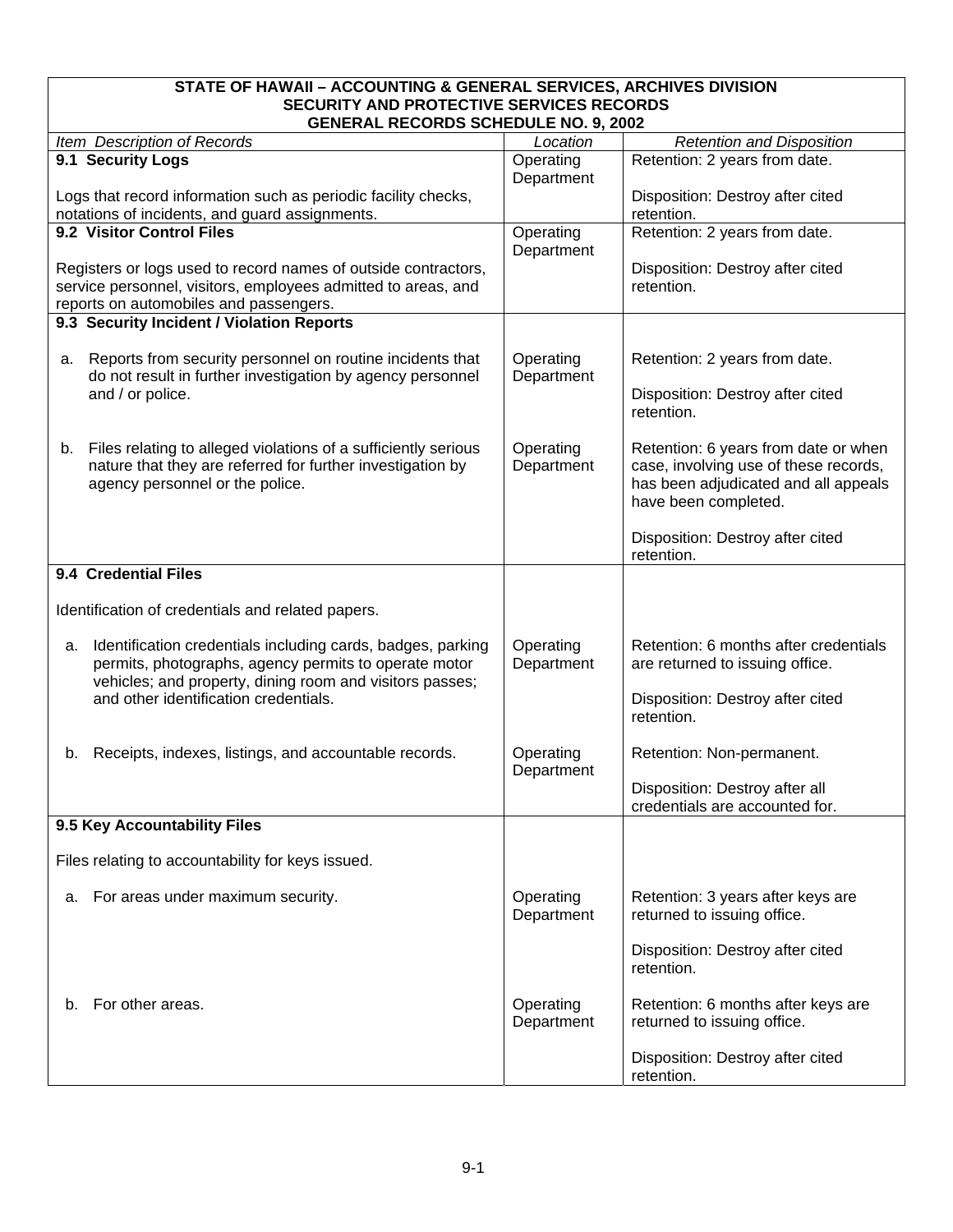| STATE OF HAWAII - ACCOUNTING & GENERAL SERVICES, ARCHIVES DIVISION |                                                                                                                                                                                  |                                                 |                                                                                                    |  |  |
|--------------------------------------------------------------------|----------------------------------------------------------------------------------------------------------------------------------------------------------------------------------|-------------------------------------------------|----------------------------------------------------------------------------------------------------|--|--|
|                                                                    | <b>HEALTH CARE RECORDS</b><br><b>GENERAL RECORDS SCHEDULE NO. 10, 2002</b>                                                                                                       |                                                 |                                                                                                    |  |  |
|                                                                    | Item Description                                                                                                                                                                 | Location                                        | <b>Retention and Disposition</b>                                                                   |  |  |
|                                                                    | 10.1 Medical Records (as defined by §622-58, HRS)                                                                                                                                | Operating                                       |                                                                                                    |  |  |
| a.                                                                 | <b>Basic Medical Information</b>                                                                                                                                                 | Department -<br><b>Medical Care</b><br>Facility |                                                                                                    |  |  |
|                                                                    | (1) Adults                                                                                                                                                                       |                                                 | Retention: 25 years after date of last<br>entry.                                                   |  |  |
|                                                                    |                                                                                                                                                                                  |                                                 | Disposition: Destroy after cited<br>retention.                                                     |  |  |
|                                                                    | (2) Minors                                                                                                                                                                       |                                                 | Retention: 25 years from age of<br>majority.                                                       |  |  |
|                                                                    |                                                                                                                                                                                  |                                                 | Disposition: Destroy after cited<br>retention.                                                     |  |  |
| b.                                                                 | Non-basic Medical Information                                                                                                                                                    |                                                 |                                                                                                    |  |  |
|                                                                    | (1) Adults                                                                                                                                                                       |                                                 | Retention: 7 years after date of last<br>entry.                                                    |  |  |
|                                                                    |                                                                                                                                                                                  |                                                 | Disposition: Destroy after cited<br>retention.                                                     |  |  |
|                                                                    | (2) Minors                                                                                                                                                                       |                                                 | Retention: 7 years from age of<br>majority.                                                        |  |  |
|                                                                    |                                                                                                                                                                                  |                                                 | Disposition: Destroy after cited<br>retention.                                                     |  |  |
| c.                                                                 | X-ray films, electro-encephalogram tracings, and similar<br>imaging records, provided that interpretations or separate<br>reports of x-rays, electro-encephalogram tracings, and |                                                 | Retention: 7 years after<br>creation/generation.                                                   |  |  |
|                                                                    | similar records shall be subject to the retention<br>requirements of "basic medical information."                                                                                |                                                 | Disposition: After cited retention, the<br>record may be presented to the<br>patient or destroyed. |  |  |
| 10.1c.                                                             | Approved by Comptroller through SA-1 dated 12/6/05, Item                                                                                                                         |                                                 |                                                                                                    |  |  |
|                                                                    | NOTE: The maintenance and use of medical records must<br>comply with requirements of the federal Health Insurance<br>Portability and Accountability Act of 1996 (HIPAA).         |                                                 |                                                                                                    |  |  |
|                                                                    | <b>10.2 Dental Patient Records</b>                                                                                                                                               | Operating<br>Department                         | Retention: 7 years after date of last<br>entry.                                                    |  |  |
|                                                                    |                                                                                                                                                                                  |                                                 | Disposition: Destroy after cited<br>retention.                                                     |  |  |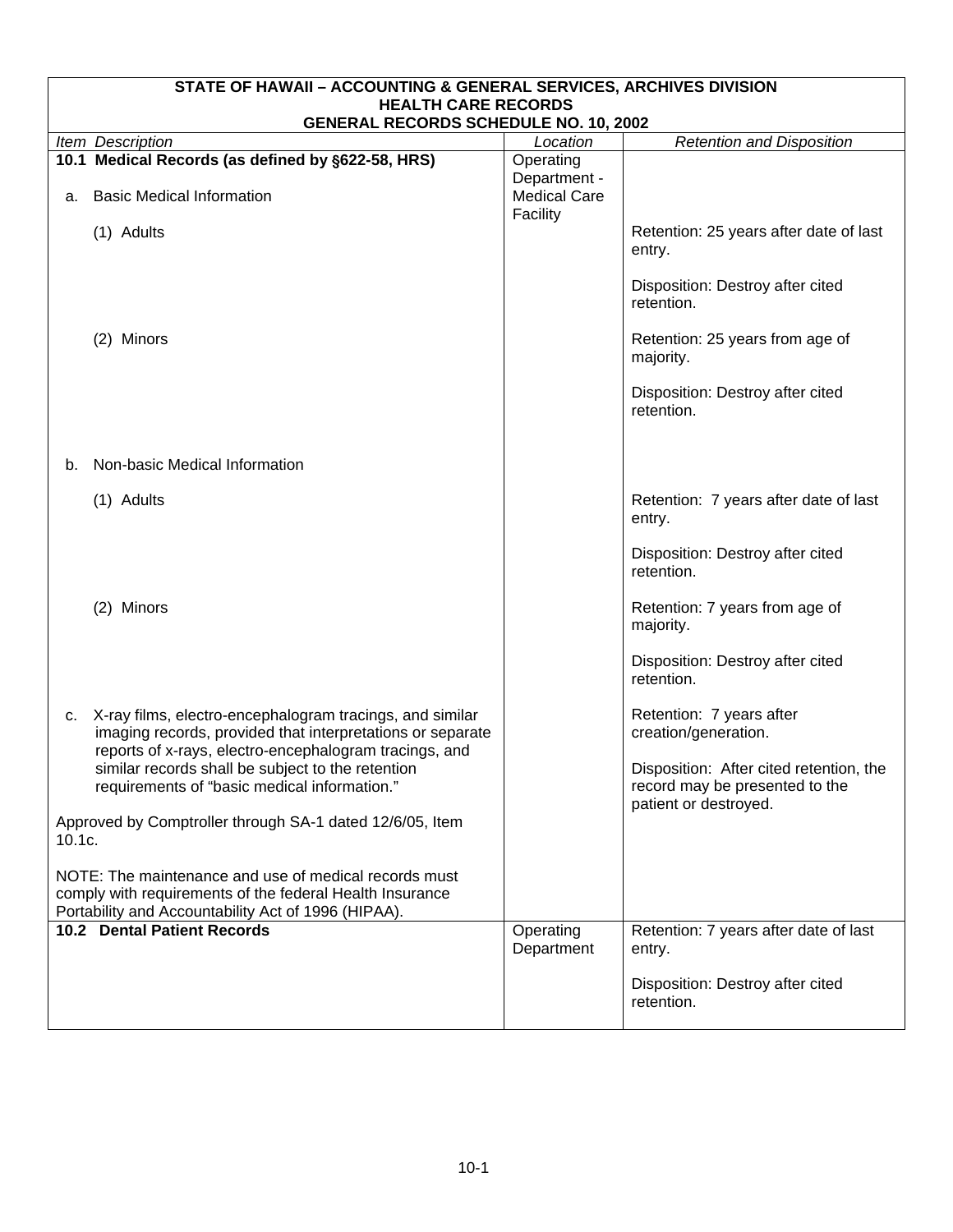|    | STATE OF HAWAII - ACCOUNTING & GENERAL SERVICES, ARCHIVES DIVISION<br><b>ELECTRONIC RECORDS</b><br><b>GENERAL RECORDS SCHEDULE NO. 11, 2002</b>                                                                                                                                                                                |                         |                                                                                                                                                                                                                                                                                |  |
|----|--------------------------------------------------------------------------------------------------------------------------------------------------------------------------------------------------------------------------------------------------------------------------------------------------------------------------------|-------------------------|--------------------------------------------------------------------------------------------------------------------------------------------------------------------------------------------------------------------------------------------------------------------------------|--|
|    | Item Description of Records                                                                                                                                                                                                                                                                                                    | Location                | <b>Retention and Disposition</b>                                                                                                                                                                                                                                               |  |
|    | 11.1 Input Records / Source Documents                                                                                                                                                                                                                                                                                          |                         |                                                                                                                                                                                                                                                                                |  |
| а. | Non-electronic documents or forms designed and used<br>solely to create, update, or modify the records in an<br>electronic medium and not required for audit or legal<br>purposes (such as need for signatures).                                                                                                               | Operating<br>Department | Retention: Non-permanent.<br>Disposition: Destroy after the<br>information has been converted to an<br>electronic medium and verified, or<br>when no longer needed to support the<br>reconstruction of, or serve as the<br>backup to, the master file, whichever<br>is later.  |  |
| b. | Electronic records received from another agency and<br>used as input/source records by the receiving agency,<br>EXCLUDING records produced by another agency under<br>the terms of an interagency agreement, or records created<br>by another agency in response to the specific information<br>needs of the receiving agency. | Operating<br>Department | Retention: Non-permanent.<br>Disposition: Delete when data has<br>been entered into the master file or<br>data base and verified, or when no<br>longer needed to support<br>reconstruction of, or serve as back up<br>to, the master file or data base,<br>whichever is later. |  |
| c. | Electronic records, except as noted in item 11.1b, entered<br>into the system during an update process, and not<br>required for audit and legal purposes.                                                                                                                                                                      | Operating<br>Department | Retention: Non-permanent.<br>Disposition: Delete when data has<br>been entered into the master file or<br>data base and verified, or when no<br>longer required to support<br>reconstruction of, or serve as back-up<br>to, a master file or data base,<br>whichever is later. |  |
|    | 11.2 Security Backup File                                                                                                                                                                                                                                                                                                      |                         |                                                                                                                                                                                                                                                                                |  |
|    | Electronic file consisting of data identical in physical format to a<br>master file or data base and retained in case the master file or<br>database is damaged or inadvertently erased.                                                                                                                                       |                         |                                                                                                                                                                                                                                                                                |  |
| а. | File identical to records scheduled for transfer to State<br>Archives                                                                                                                                                                                                                                                          | Operating<br>Department | Retention: Non-permanent.<br>Disposition: Delete when the identical<br>records have been transferred to the<br>State Archives and successfully<br>copied, or when replaced by a<br>subsequent security backup file.                                                            |  |
|    | b. File identical to records authorized for disposal by the<br>Comptroller.                                                                                                                                                                                                                                                    | Operating<br>Department | Retention: Non-permanent.<br>Disposition: Delete when the identical<br>records have been deleted, or when<br>replaced by a subsequent security<br>backup file.                                                                                                                 |  |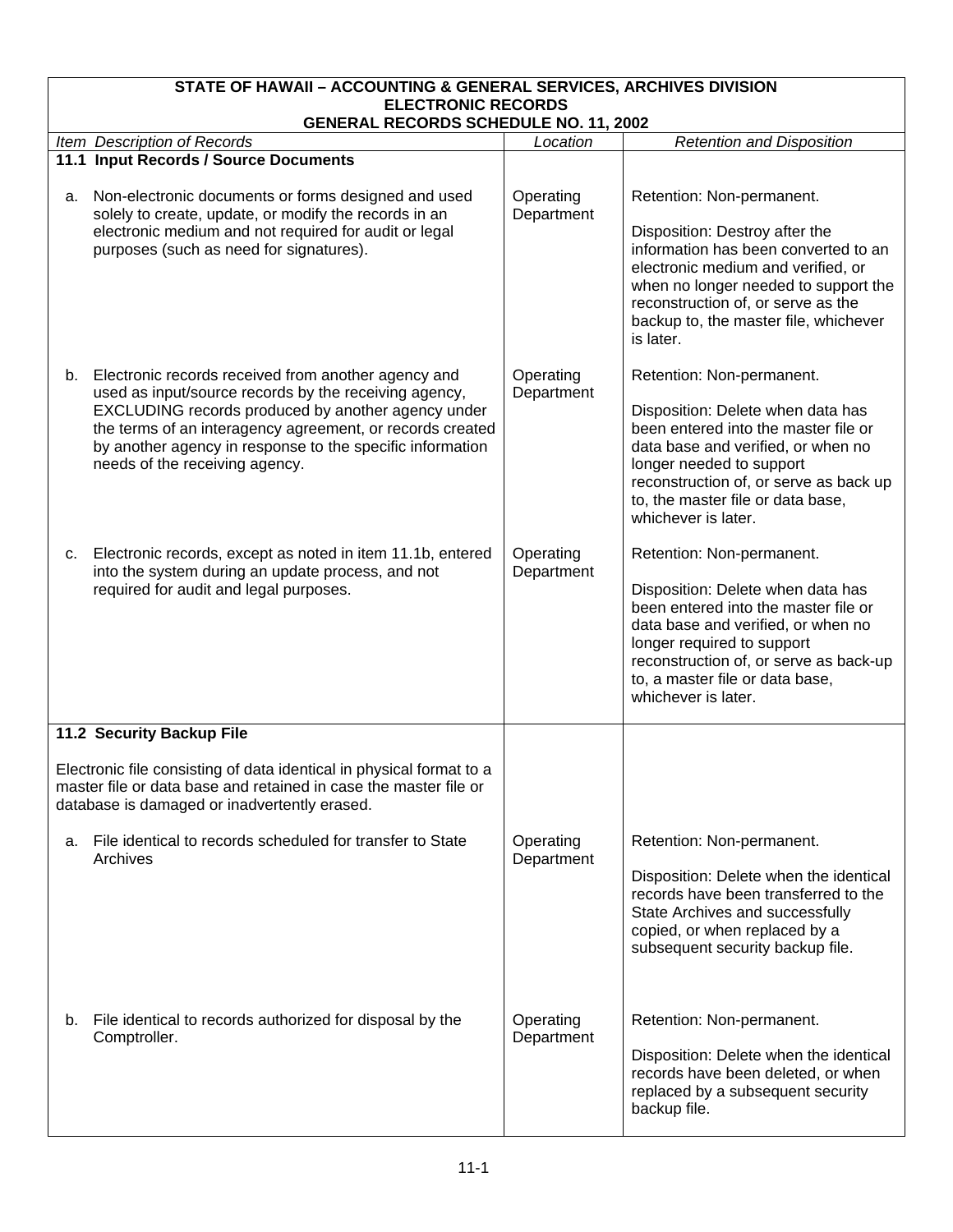# **STATE OF HAWAII – ACCOUNTING & GENERAL SERVICES, ARCHIVES DIVISION ELECTRONIC RECORDS**

| <b>GENERAL RECORDS SCHEDULE NO. 11, 2002</b>                                                                                  |                         |                                                                                |  |
|-------------------------------------------------------------------------------------------------------------------------------|-------------------------|--------------------------------------------------------------------------------|--|
| Item Description of Records                                                                                                   | Location                | <b>Retention and Disposition</b>                                               |  |
| <b>11.3 Documentation</b>                                                                                                     | Operating<br>Department | Retention: Non-permanent.                                                      |  |
| Data systems specifications, file specifications, codebooks,                                                                  |                         | Disposition: Destroy or delete when                                            |  |
| record layouts, user guides, output specifications, and final                                                                 |                         | superseded or obsolete, or upon                                                |  |
| reports (regardless of medium) relating to a master file or                                                                   |                         | authorized destruction of related                                              |  |
| database that has been authorized for disposal in a Comptroller                                                               |                         | master file or database.                                                       |  |
| approved records schedule, EXCLUDING documentation                                                                            |                         |                                                                                |  |
| relating to any unscheduled master file or database or relating                                                               |                         |                                                                                |  |
| to any master file or database scheduled for transfer to the                                                                  |                         |                                                                                |  |
| State Archives.                                                                                                               |                         |                                                                                |  |
| 11.4 Indexes for Electronic Records                                                                                           | Operating               | Retention: Non-permanent.                                                      |  |
|                                                                                                                               | Department              |                                                                                |  |
| Electronic indexes, lists, registers, and other finding aids used                                                             |                         | Disposition: Delete with related                                               |  |
| only to provide access to records authorized for destruction by                                                               |                         | records or when no longer needed,                                              |  |
| a Comptroller approved retention schedule, EXCLUDING                                                                          |                         | whichever is later.                                                            |  |
| records containing abstracts or other information that can be                                                                 |                         |                                                                                |  |
| used as an information source apart from the related records.                                                                 |                         |                                                                                |  |
| 11.5 Special Purpose Programs                                                                                                 | Operating<br>Department | Retention: Non-permanent.                                                      |  |
| Application software necessary solely to use or maintain a                                                                    |                         | Disposition: Delete when related                                               |  |
| master file or database authorized for disposal in a Comptroller                                                              |                         | master file or database has been                                               |  |
| approved retention schedule, EXCLUDING special purpose                                                                        |                         | deleted.                                                                       |  |
| software necessary to use or maintain any unscheduled master                                                                  |                         |                                                                                |  |
| file or database or any master filer or database scheduled for                                                                |                         |                                                                                |  |
| transfer to the State Archives.<br>11.6 Files / Records Related to Creation, Use,                                             |                         |                                                                                |  |
| and Maintenance of Computer Systems,                                                                                          |                         |                                                                                |  |
| Applications, or Electronic Records.                                                                                          |                         |                                                                                |  |
| Electronic files or records created solely to test system<br>а.<br>performance, as well as hard-copy printouts and related    | Operating<br>Department | Retention: Non-permanent.                                                      |  |
| documentation for the electronic files/records.                                                                               |                         | Disposition: Delete / destroy when no                                          |  |
|                                                                                                                               |                         | longer needed.                                                                 |  |
| Electronic files or records used to create or update a<br>b.<br>master file, including, but not limited to, work files, valid | Operating<br>Department | Retention: Non-permanent.                                                      |  |
| transaction files, and intermediate input / output records.                                                                   |                         | Disposition: Delete after information                                          |  |
|                                                                                                                               |                         | has been transferred to the master file<br>and verified.                       |  |
| Electronic files and hard-copy printouts created to monitor<br>C.                                                             | Operating               | Retention: Non-permanent.                                                      |  |
| system usage, including, but not limited to, log-in files,<br>password files, audit trail files, system usage files, and      | Department              |                                                                                |  |
| cost- back files used to assess charges for system use.                                                                       | Operating               | Disposition: Delete / destroy when the<br>agency determines they are no longer |  |
|                                                                                                                               |                         | needed for administrative, legal, audit,                                       |  |
|                                                                                                                               |                         | or other operational purposes.                                                 |  |
|                                                                                                                               |                         |                                                                                |  |
|                                                                                                                               |                         |                                                                                |  |
|                                                                                                                               |                         |                                                                                |  |
|                                                                                                                               |                         |                                                                                |  |
|                                                                                                                               |                         |                                                                                |  |
|                                                                                                                               |                         |                                                                                |  |
|                                                                                                                               |                         |                                                                                |  |
|                                                                                                                               |                         |                                                                                |  |
|                                                                                                                               |                         |                                                                                |  |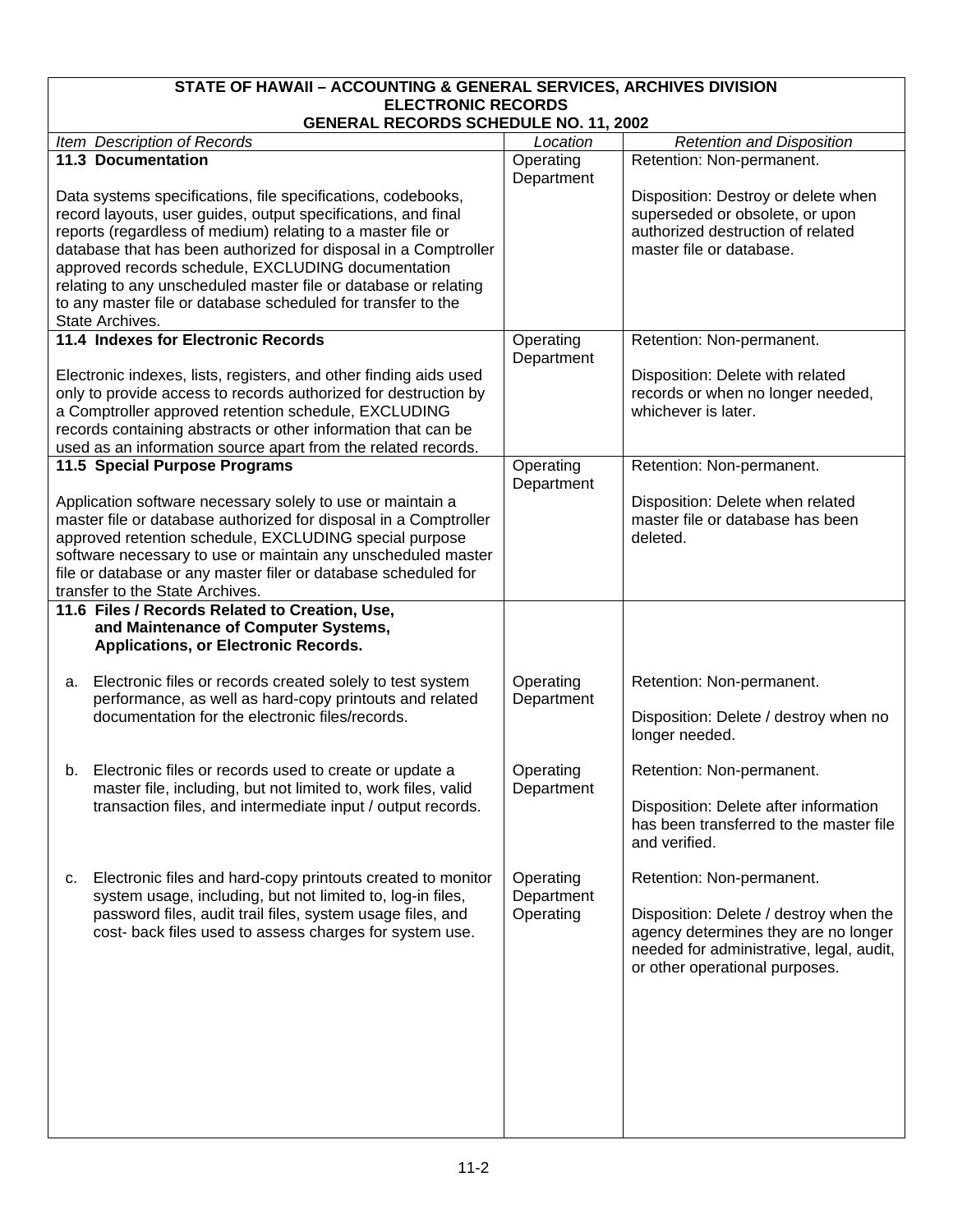## **STATE OF HAWAII – ACCOUNTING & GENERAL SERVICES, ARCHIVES DIVISION ELECTRONIC RECORDS**

| <b>GENERAL RECORDS SCHEDULE NO. 11, 2002</b>                                                                                                                                                                                                                                                                                                                                           |                                                                                |                                                                                                                                                                                                                                                                                                                                                                                     |  |
|----------------------------------------------------------------------------------------------------------------------------------------------------------------------------------------------------------------------------------------------------------------------------------------------------------------------------------------------------------------------------------------|--------------------------------------------------------------------------------|-------------------------------------------------------------------------------------------------------------------------------------------------------------------------------------------------------------------------------------------------------------------------------------------------------------------------------------------------------------------------------------|--|
| Item Description of Records                                                                                                                                                                                                                                                                                                                                                            | Location                                                                       | <b>Retention and Disposition</b>                                                                                                                                                                                                                                                                                                                                                    |  |
| <b>11.7 Electronic Mail Records</b>                                                                                                                                                                                                                                                                                                                                                    |                                                                                |                                                                                                                                                                                                                                                                                                                                                                                     |  |
| Electronic mail (e-mail) are electronic messages and attached<br>documents that are transferred to and from computer users,<br>either internally through the same system or externally<br>through other systems, including the Internet. The visual form<br>of e-mail has its audio counterpart, which is transferred by<br>telephone through either voice mail or answering machines. | Operating<br>Department                                                        | Retention: The retention period of<br>information in an e-mail depends on<br>its administrative, legal, fiscal, or<br>historical/research value. Records<br>transmitted through e-mail systems<br>will have the same retention period as<br>the same records in other formats.                                                                                                      |  |
| Sender's and recipient's versions of electronic mail (e-mail)<br>messages that meet the definition of government records as<br>defined by Section 92F-3, Hawaii Revised Statutes, shall be<br>evaluated for information content.                                                                                                                                                       |                                                                                | <b>Refer to the General Records</b><br><b>Schedules or Records Disposition</b><br>Authorization (Form SA-1) for paper<br>counterparts.                                                                                                                                                                                                                                              |  |
| NOTE: Along with the message text the record-keeping<br>system must capture the names of sender and recipients and<br>date (transmission data for record-keeping purposes) and any<br>receipt data when required.                                                                                                                                                                      |                                                                                | Disposition:<br>E-mail not deemed a government<br>record - May be deleted from the e-<br>mail system when no longer needed<br>for operational purposes.                                                                                                                                                                                                                             |  |
|                                                                                                                                                                                                                                                                                                                                                                                        |                                                                                | E-mail that is a government record -<br>Records with longer-term value may<br>need to be filed and maintained in a<br>record-keeping system. The record-<br>keeping system may be manual (print<br>and file), electronic (e.g. hard drive or<br>diskette), or a mixture of manual and<br>electronic. Delete from the e-mail<br>system after copying to a record-<br>keeping system. |  |
|                                                                                                                                                                                                                                                                                                                                                                                        | Departmental<br>e-mail server                                                  | E-mail may be purged on a posted<br>schedule.                                                                                                                                                                                                                                                                                                                                       |  |
|                                                                                                                                                                                                                                                                                                                                                                                        | <b>DAGS</b><br>Information &<br>Communica-<br>tion Services<br>Division server | E-mail may be purged on a posted<br>schedule.                                                                                                                                                                                                                                                                                                                                       |  |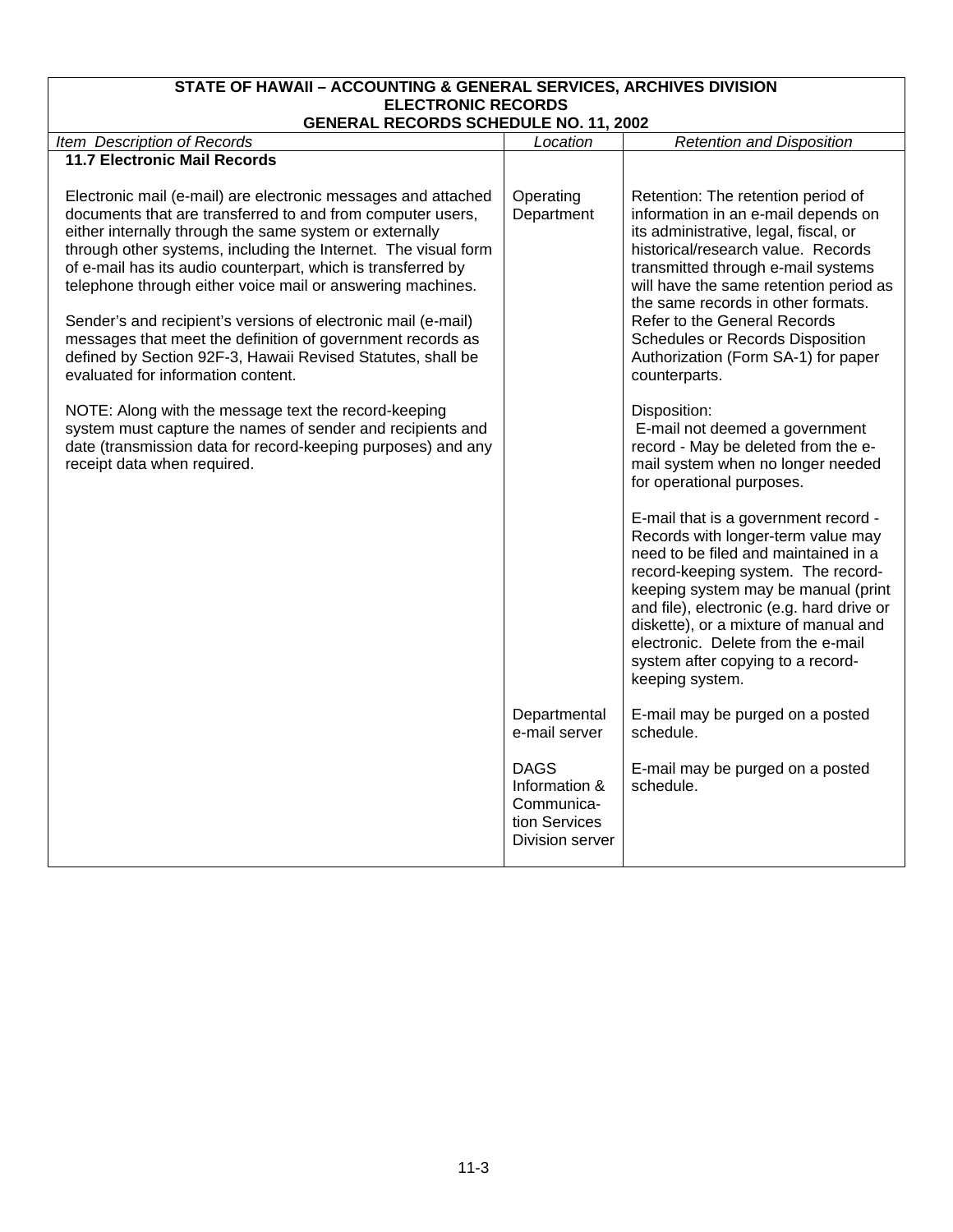#### **APPENDIX A Federal Agencies' Grants Management Common Rule (Federal Register, March 11, 1988, page 8034)**

Department of Agriculture 7 CFR Parts 3015 and 3016 Department of Energy 10 CFR Part 600 Small Business Administration 13 CFR Part 143 Department of Commerce 15 CFR Part 24<br>
Department of State 135 Department of State Department of Housing and Urban Development 24 CFR Parts, 44, 85, 111, 511, 570,

Department of Justice 28 CFR Part 66 Department of Labor 29 CFR Part 97 Federal Mediation and Conciliation Service 29 CFR Part 1470 Department of Defense 32 CFR Part 278 Department of Education 34 CFR Parts 74 and 80 National Archives and Records Administration 36 CFR Part 1207 Veterans Administration<br>
Environmental Protection Agency<br>
38 CFR Parts 30, 31, and 33 Environmental Protection Agency Department of the Interior and the Interior 43 CFR Part 12<br>
Federal Emergency Management Agency 44 CFR Part 13 Federal Emergency Management Agency 144 CFR Part 13<br>
Department of Health and Human Services 45 CFR Parts 74 and 92 Department of Health and Human Services National Science Foundation 45 CFR Part 602 National Foundation on the Arts and Humanities: National Endowment for the Arts 45 CFR Part 1157 National Endowment for the Humanities 45 CFR Part 1174 Institute of Museum Services 45 CFR Part 1183 ACTION 45 CFR Part 1234 Commission on the Bicentennial of the United 45 CFR Part 2015 States Constitution

Department of Transportation 49 CFR Part 18

Agency **Agency CFR** Reference 571, 575, 590, 850, 882, 905, 941, 968, 970, and 990.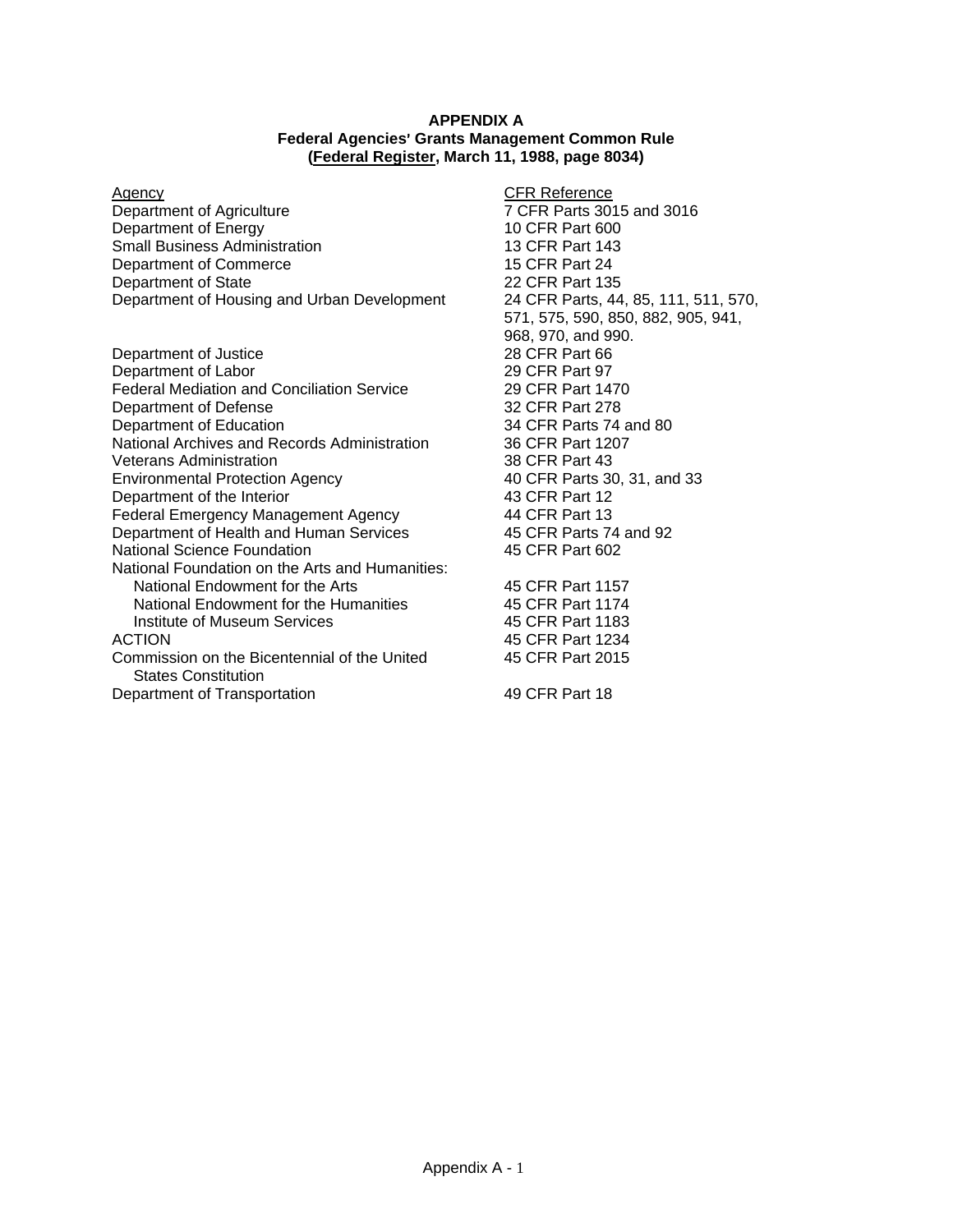| Form & Report Number         | Schedule Number              | Item Number      |
|------------------------------|------------------------------|------------------|
| AGS-16,17A, 17B, 18, 34      | 6                            | 6.6              |
| AMD-MP-001, AMD-MP-002       | 3                            | 3.C-9a           |
| ARM 1, ARM 2, ARM 3          | $\overline{7}$               | 7.6 <sub>b</sub> |
| ARM 4                        | $\overline{7}$               | $7.5\,$          |
| ARM <sub>5</sub>             | $\overline{7}$               | 7.3              |
| ARM 6                        | $\overline{7}$               | 7.2              |
| ARM <sub>7</sub>             | $\overline{7}$               | 7.4              |
| DPS <sub>5</sub>             | $\overline{\mathbf{4}}$<br>5 | 4.4<br>5.13      |
| DPS <sub>7</sub>             | $\sqrt{5}$                   | 5.21             |
| $E-1$                        | 5                            | 5.27             |
| Form 410                     | 5                            | 5.30             |
| Form 411                     | 5                            | 5.29             |
| $G-1$                        | 5                            | 5.20             |
| $G-2$                        | 5                            | 5.22             |
| <b>HRD 10</b>                | $\overline{\mathbf{4}}$<br>5 | 4.5<br>5.24      |
| <b>HRD 278</b>               | 5                            | 5.37             |
| <b>HRD 305</b>               | 5                            | 5.7              |
| <b>HRD 315</b>               | $\sqrt{5}$                   | 5.5              |
| <b>HRD 330</b>               | 5                            | 5.6              |
| <b>HRD 391</b>               | $\sqrt{5}$                   | 5.9              |
| <b>HRD 392</b>               | 5                            | 5.8              |
| HRD 397, 398, 399            | 5                            | 5.14             |
| $HW-2$                       | $\overline{4}$               | 4.9              |
| $HW-4$                       | $\overline{4}$               | 4.6              |
| $I-9$                        | 5                            | 5.12             |
| <b>ICSD-001</b>              | 1                            | 1.30             |
| <b>ICSD T-205</b>            | 1                            | 1.29             |
| IRS Form 1096, IRS Form 1099 | $\overline{\mathbf{4}}$      | 4.8              |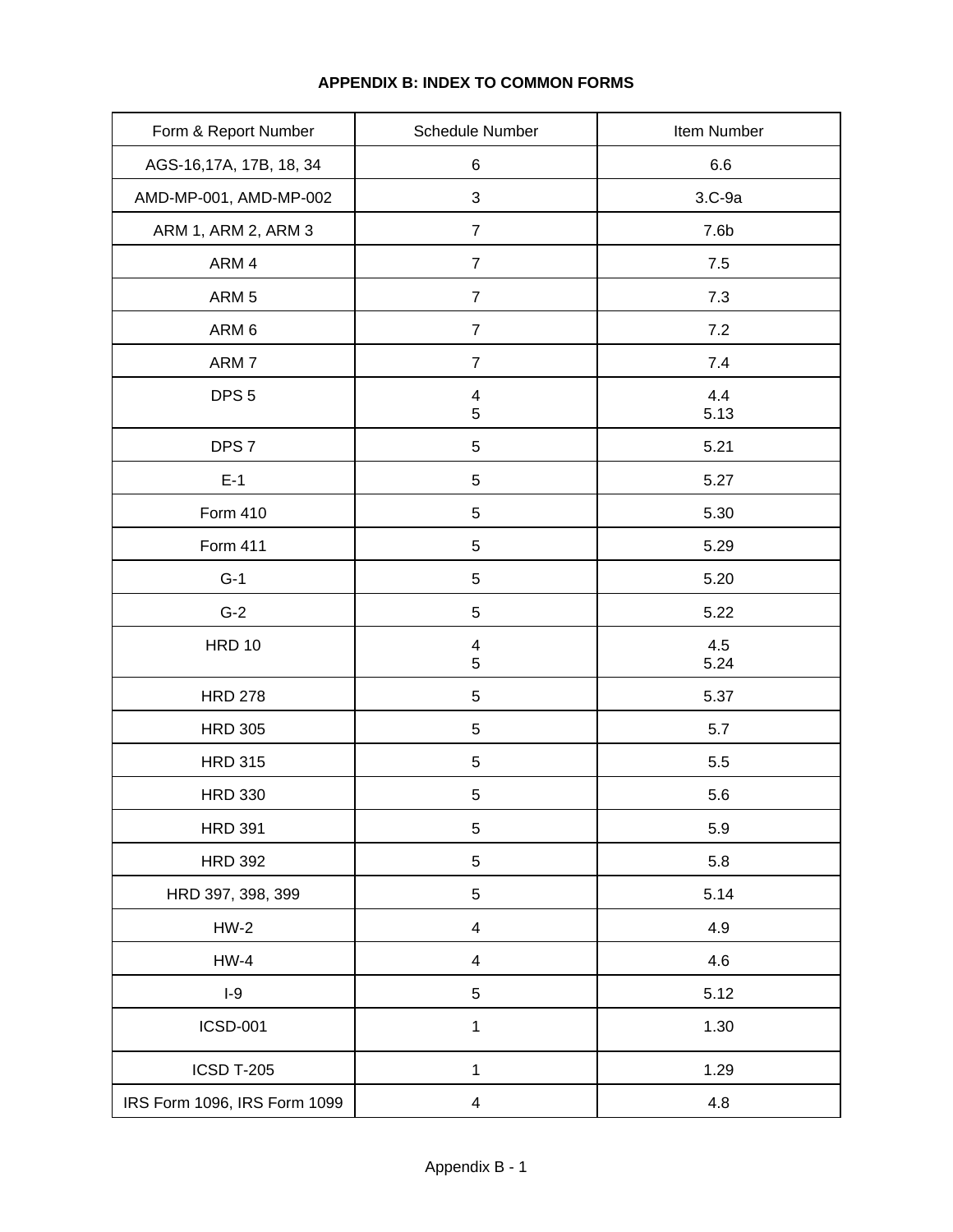| Form & Report Number                        | Schedule Number          | Item Number |
|---------------------------------------------|--------------------------|-------------|
| IRS W-9                                     | $\overline{\mathbf{4}}$  | 4.20        |
| <b>MBP 405</b>                              | 3                        | $3.D-3c$    |
| <b>MBP 420</b>                              | 3                        | $3.D-3a$    |
| MBP 422, 425                                | 3                        | $3.D-3b$    |
| <b>MBP 430</b>                              | 3                        | $3.D-3a$    |
| MBP 435, 440, 442, 444, 445                 | 3                        | $3.D-1$     |
| <b>MBP 452</b>                              | 3                        | $3.D-2a$    |
| MBP 453, 454                                | 3                        | $3.D-2b$    |
| MBP 461, 462                                | 3                        | $3.C-4$     |
| <b>MBP 470</b>                              | 3                        | $3.D-1$     |
| <b>MBP 477</b>                              | 3                        | $3.D-2c$    |
| <b>MBP 490</b>                              | 3                        | $3.D-3d$    |
| MDB 012, 020                                | 6                        | 6.6         |
| <b>MDB 033</b>                              | 6                        | 6.7         |
| <b>MDB 042</b>                              | 6                        | 6.9         |
| MDB 050, 070, 072                           | 6                        | 6.10        |
| N-1, N-2                                    | 5                        | 5.27        |
| OSHA No. 101, 200, 200-S,<br>300, 300A, 301 | 5                        | 5.31        |
| PCP-2                                       | 5                        | 5.28b       |
| <b>PRD 401</b>                              | $\overline{\mathbf{4}}$  | 4.1         |
| <b>PRE 314</b>                              | 4                        | 4.1         |
| <b>PRE 315</b>                              | $\overline{4}$           | 4.18        |
| <b>PRE 321</b>                              | $\overline{4}$           | 4.19        |
| <b>PRE 323</b>                              | 4                        | 4.3         |
| <b>PRW 231</b>                              | 4                        | 4.17        |
| <b>PRW 241</b>                              | $\overline{\mathcal{A}}$ | 4.1         |
| RMA-001, RML-001, RMP-001,<br><b>RMTC</b>   | $\mathbf 1$              | 1.9         |
| $SA-1$                                      | $\overline{7}$           | 7.2         |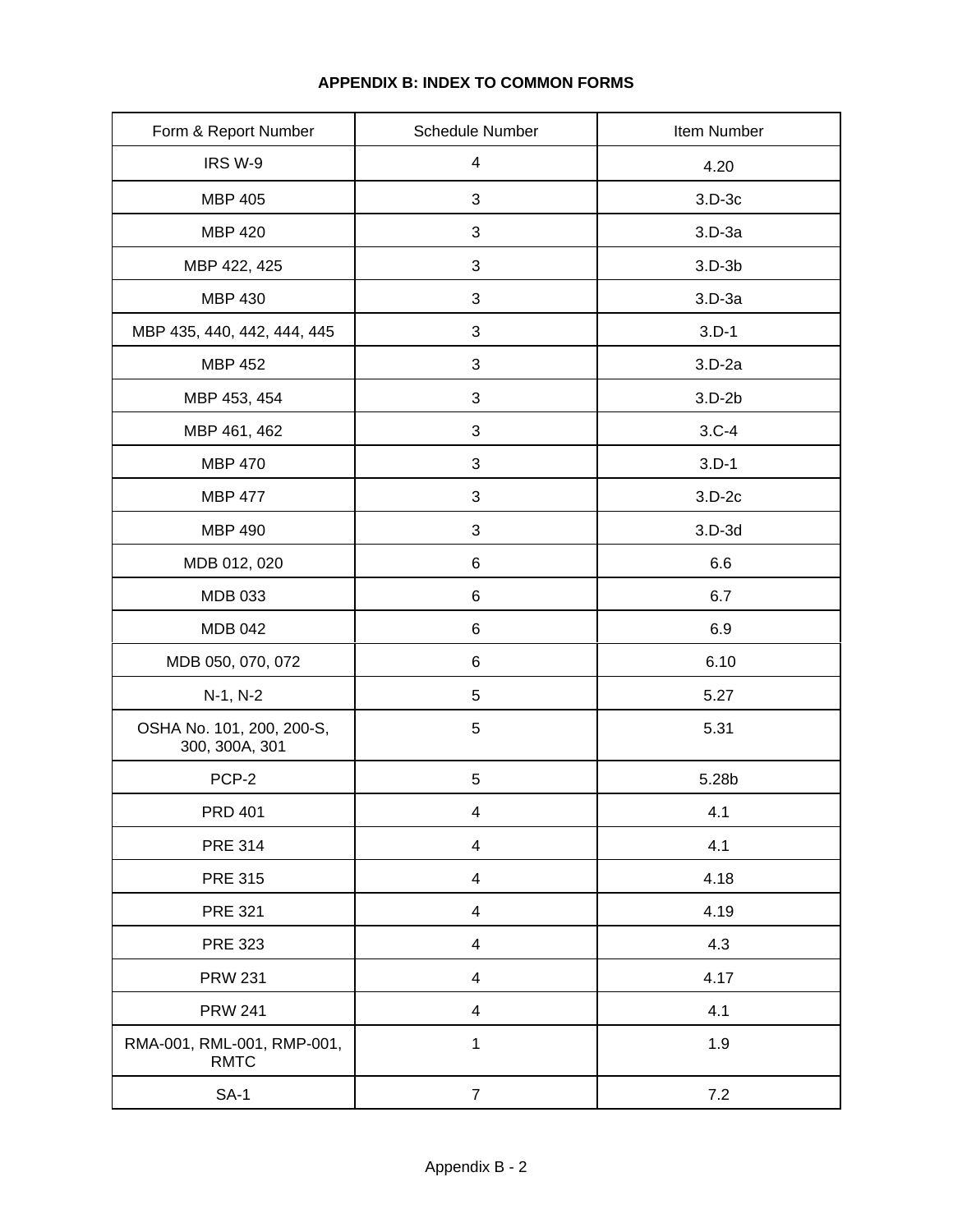| Form & Report Number                                                                 | <b>Schedule Number</b> | Item Number |
|--------------------------------------------------------------------------------------|------------------------|-------------|
| SAF A-01, SAF A-08, SAF A-15,<br><b>SAF A-19</b>                                     | 3                      | $3.B-1$     |
| <b>SAF A-20</b>                                                                      | 3                      | $3.D-8$     |
| <b>SAF A-21</b>                                                                      | 3                      | $3.B-1$     |
| <b>SAF A-27</b>                                                                      | 3                      | $3.D-6$     |
| <b>SAF A-28</b>                                                                      | 3                      | $3.D-7$     |
| <b>SAF A-30</b>                                                                      | 3                      | $3.A-9$     |
| SAF A-42, SAF A-43, SAF A-44,<br>SAF A-45, SAF A-46                                  | 3                      | $3.D-5b$    |
| <b>SAF A-47</b>                                                                      | 3                      | $3.D-5a$    |
| SAF A-50, SAF A-51, SAF A-52,<br>SAF A-53, SAF A-54, SAF A-55,<br>SAF A-57, SAF A-71 | 3                      | $3-D-4$     |
| <b>SAF B-10</b>                                                                      | 3                      | $3.A-6$     |
| SAF B-13, SAF B-14                                                                   | 3                      | $3.A-1$     |
| <b>SAF B-24</b>                                                                      | 3                      | $3.A-3$     |
| <b>SAF B-31</b>                                                                      | 3                      | $3.A-2$     |
| SAF C-02, SAF C-03, SAF C-<br>04, SAF C-06, SAF C-07                                 | 3                      | $3.C-3b$    |
| <b>SAF C-08</b>                                                                      | 3                      | $3.C-4$     |
| SAF C-12, SAF C-13                                                                   | 3                      | $3.D-4$     |
| <b>SAF C-30</b>                                                                      | 3                      | $3.C-6$     |
| SAF C-31, SAF C-32                                                                   | 3                      | $3.C-9b$    |
| <b>SAF C-33</b>                                                                      | 3                      | $3.C-9c$    |
| <b>SAF C-41</b>                                                                      | 3                      | $3.C-3a$    |
| <b>SAF C-53</b>                                                                      | 3                      | $3.C-5c$    |
| <b>SAF C-58</b>                                                                      | 3                      | $3.C-5d$    |
| SAF C-60, SAF C-61, SAF C-<br>62, SAF C-62, SAF C-63                                 | 3                      | $3.C-5b$    |
| <b>SAF D-51</b>                                                                      | $\overline{4}$         | 4.14        |
| SAF D-52, SAF D-55, SAF D-56                                                         | $\overline{4}$         | 4.11        |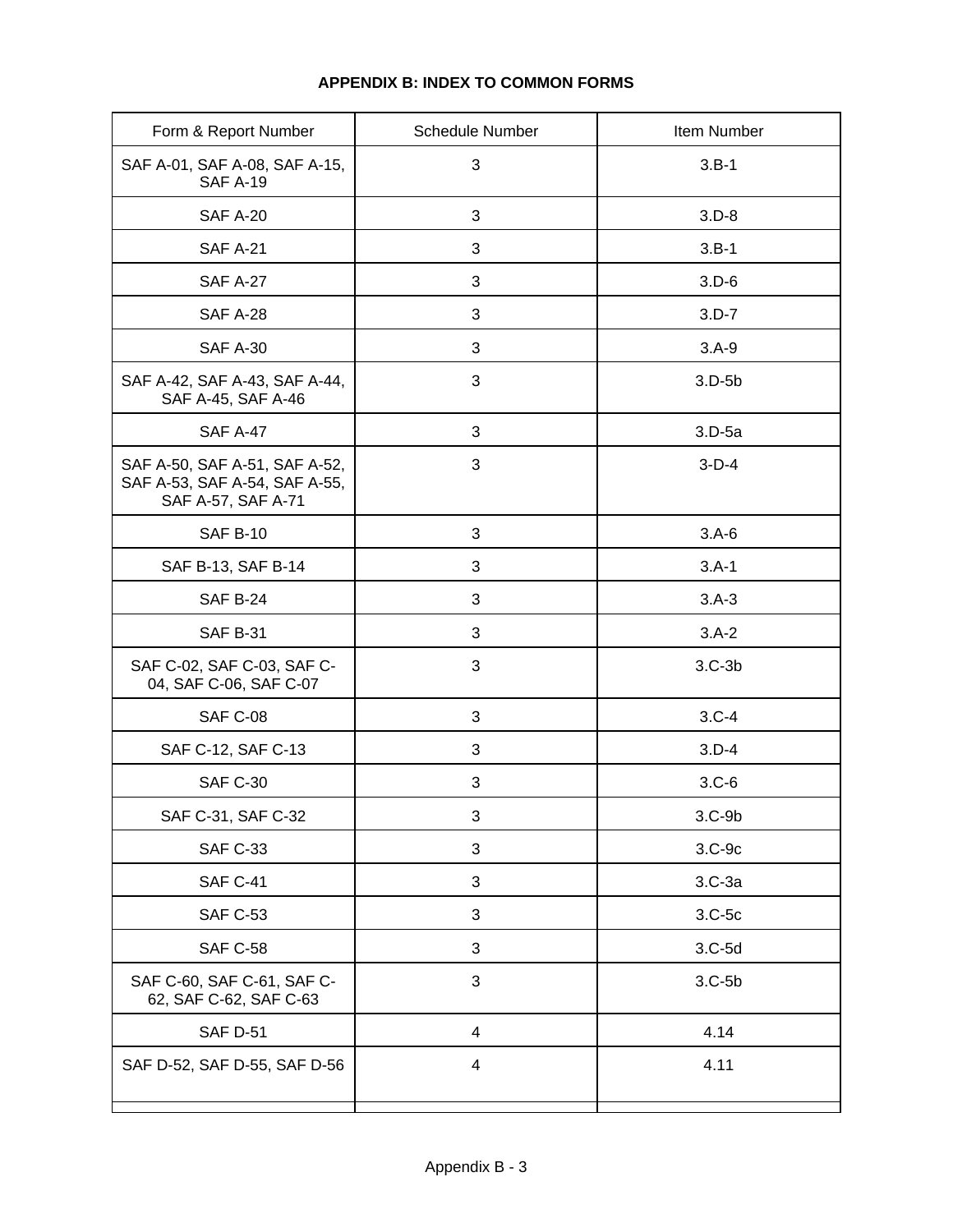| Form & Report Number                                                                      | <b>Schedule Number</b>  | Item Number   |
|-------------------------------------------------------------------------------------------|-------------------------|---------------|
| SAF D60, SAF D-62, SAF D-63,<br>SAF D-66                                                  | 4                       | 4.10          |
| <b>SAF D-67</b>                                                                           | $\overline{4}$<br>5     | 4.10<br>5.28a |
| SAF D-70, SAF D-71                                                                        | $\overline{4}$          | 4.13          |
| SAF D-94                                                                                  | $\overline{4}$          | 4.2           |
| SBD-1931                                                                                  | 4                       | 4.10          |
| $SF-4$                                                                                    | 5                       | 5.10          |
| SF-5A, SF-5B                                                                              | 4                       | 4.4           |
| SPO Forms 1, 1A, 1B, 2, 3, 7,<br>7A, 7B, 8, 9, 10, 12, 13, 14, 15,<br>16, 18, 18A, 20, 24 | 6                       | 6.1           |
| SPO Forms 5, 5A                                                                           | 6                       | 6.2           |
| SPO Forms 16, 17A, 17B, 19,<br>26, 34                                                     | 6                       | 6.2           |
| $W-2$                                                                                     | $\overline{\mathbf{4}}$ | 4.9           |
| $W-4$                                                                                     | $\overline{\mathbf{4}}$ | 4.6           |
| $W-5$                                                                                     | 4                       | 4.7           |
| W-9                                                                                       | 4                       | 4.20          |
| $WC-1$                                                                                    | 5                       | 5.31, 5.32    |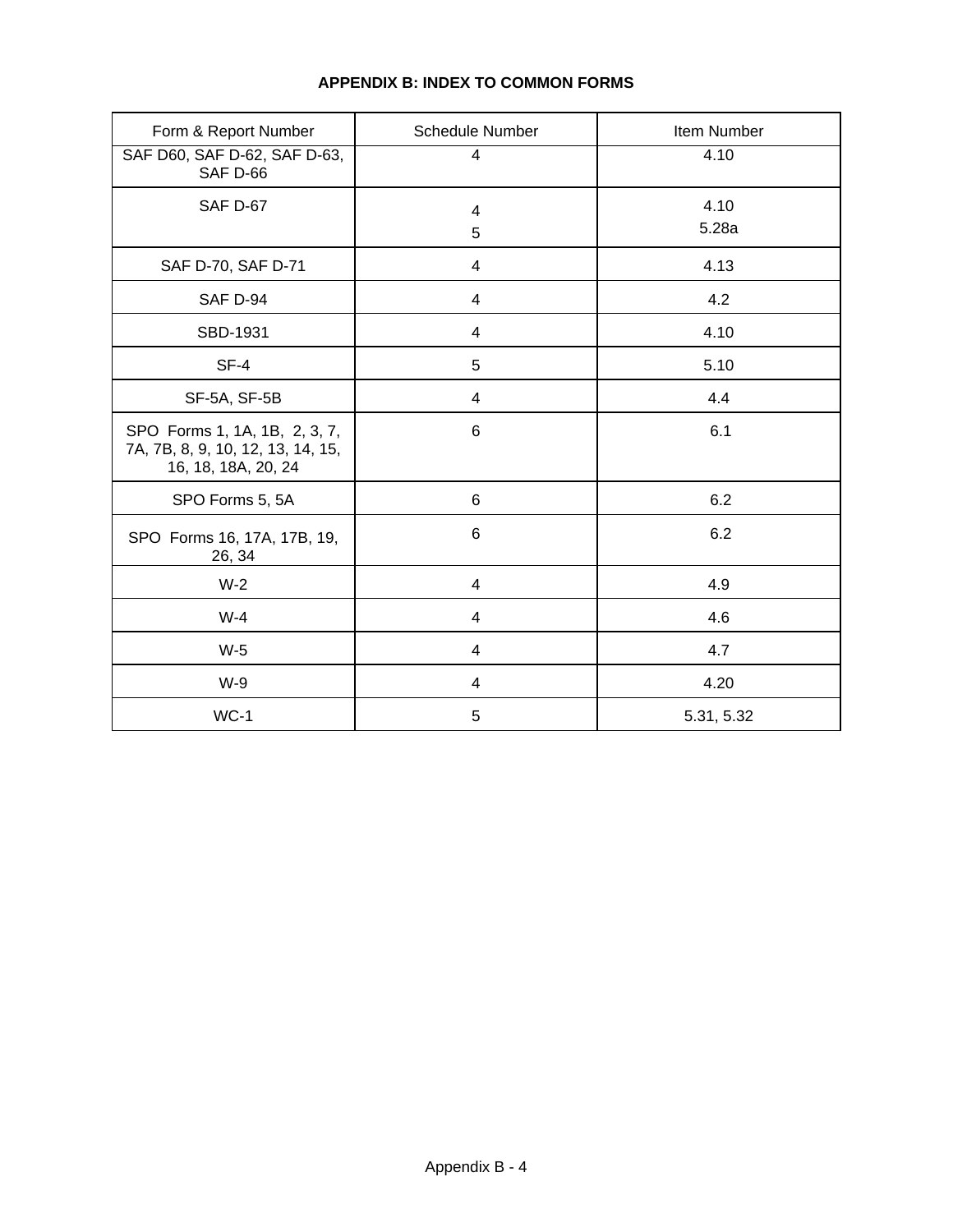| <b>RECORDS SERIES</b>                                                                                                | <b>SCHEDULE NO.</b> | <b>ITEM NO.</b> |
|----------------------------------------------------------------------------------------------------------------------|---------------------|-----------------|
| <b>Accident Reports and Claims</b>                                                                                   | 1                   | 1.9             |
| Accounting Records (except Payroll)                                                                                  | Schedule 3          |                 |
| <b>Accounts Receivable Ledgers</b>                                                                                   | 3                   | $3.A-5$         |
| Accounts for Securities Held in Safekeeping after Return                                                             | 3                   | $3.D-12$        |
| <b>Administrative Rules: Hearing Records</b>                                                                         | 1                   | 1.11            |
| <b>Administrative Records</b>                                                                                        | Schedule 1          |                 |
| <b>Administrative Databases</b>                                                                                      | 1                   | 1.23            |
| Advance Payment of Earned Income Credit                                                                              | 4                   | 4.7             |
| Affidavit Relative to Wrong Warrant / Check Payment                                                                  | 3                   | $3.C-5$         |
| Agency Internal Journal Entry and supporting documents                                                               | 3                   | $3.D-8$         |
| Alcohol and Drug Testing Records                                                                                     | 5                   | 5.36            |
| Allotment Advice for CIP and Special Purpose Funds                                                                   | 3                   | $3.B-1$         |
| Americans with Disabilities Act of 1990, Records on self-evaluation<br>of physical facilities, as required under the | 8                   | 8.4             |
| Application for Exempt Employment                                                                                    | 5                   | 5.37            |
| Application for Investments                                                                                          | 3                   | $3.A-9$         |
| Application for Leave of Absence                                                                                     | 5                   | 5.20            |
| Application for Civil Service Position                                                                               | 5                   | 5.5             |
| Application Data Survey Form (ADSF)                                                                                  | 5                   | 5.6             |
| Application for Transfer of Vacation & Sick Leave                                                                    | 5                   | 5.22            |
| Appointment books - documenting employee activities                                                                  | 1                   | 1.16            |
| Appointment Approval, Request for                                                                                    | 5                   | 5.14            |
| Appropriations and Allotments Reports                                                                                | 3                   | $3.D-2$         |
| <b>Appropriation Warrant</b>                                                                                         | 3                   | $3.B-1$         |
| Appropriation & Expenditure Reports                                                                                  | 3                   | $3.D-3$         |
| Appropriation and Budgetary Allocation Forms                                                                         | 3                   | $3.B-1$         |
| Assignment of Money By Party to Whom State is Directly Indebted                                                      | 3                   | $3.C-6$         |
| Attendance & Leave Record Card                                                                                       | 5                   | 5.21            |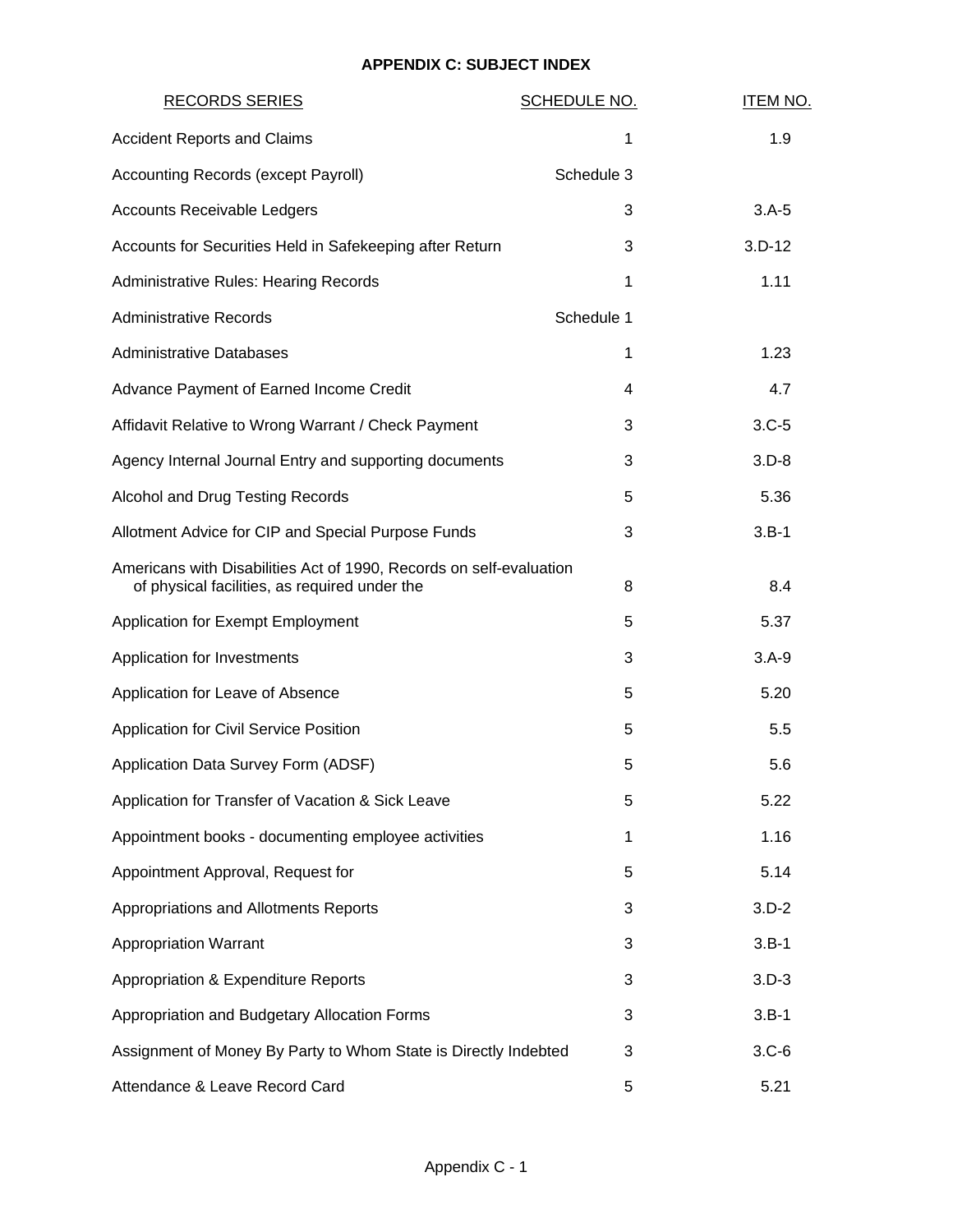| <b>RECORDS SERIES</b><br><b>Attorney General Opinions</b>                                 | <b>SCHEDULE NO.</b> | <b>ITEM NO.</b><br>1.8 |
|-------------------------------------------------------------------------------------------|---------------------|------------------------|
| Audio Recordings of Meetings Made Exclusively for Note-taking                             | 1                   | 1.27                   |
| <b>Audit Reports</b>                                                                      | 3                   | $3.D-10$               |
| Authorization to Purchase Outside of State Procurement Office<br>Price List, Request for  | 6                   | 6.2                    |
| <b>Automobile Travel Records</b>                                                          | 3                   | $3.C-9$                |
| Award Records, Incentive and Service                                                      | 5                   | 5.34                   |
| <b>Bank Statements and Related Records</b>                                                | 3                   | $3.A - 8$              |
| <b>Bank Deposit Slips / Receipts</b>                                                      | 3                   | $3.A-8$                |
| Batching Documents and Related Documents, Accounting System                               | 3                   | $3.D-5$                |
| <b>Bill for Collection</b>                                                                | 3                   | $3.A-6$                |
| <b>Budget Management Reports</b>                                                          | 3                   | $3.D-1$                |
| <b>Budget Planning Records</b>                                                            | Schedule 2          |                        |
| <b>Budget Execution Records</b>                                                           | 2                   | 2.2                    |
| <b>Budget Development Records</b>                                                         | $\overline{2}$      | 2.1                    |
| <b>Building Repair - Requests</b>                                                         | 1                   | 1.28                   |
| Calendars - documenting employee activities                                               | 1                   | 1.16                   |
| <b>Cancelled Checks</b><br>(for Checks Issued in Lieu of Warrants - see Checks Cancelled) | 3                   | $3.A-8$                |
| Cash Overage / Shortage                                                                   | 3                   | $3.A-7$                |
| <b>Cash Receipts</b>                                                                      | 3                   | $3.A-3$                |
| Cashed Checks of Legislature                                                              | 3                   | $3.C-5$                |
| Certificates of Destruction of Bonds and Interest Coupons                                 | 3                   | $3.D-11$               |
| Certification for Compensation                                                            | 4                   | 4.12                   |
| <b>Certification of Eligibles</b>                                                         | 5                   | 5.7                    |
| <b>Check Registers</b>                                                                    | 3                   | $3.A-8$                |
| Checks Issued in Lieu of Warrants - Correction Records                                    | 3                   | $3.C-5$                |
| <b>Checks Cancelled</b>                                                                   | 3                   | $3.C-5$                |
|                                                                                           |                     |                        |

CIP Projects - see Public Works Construction Project Files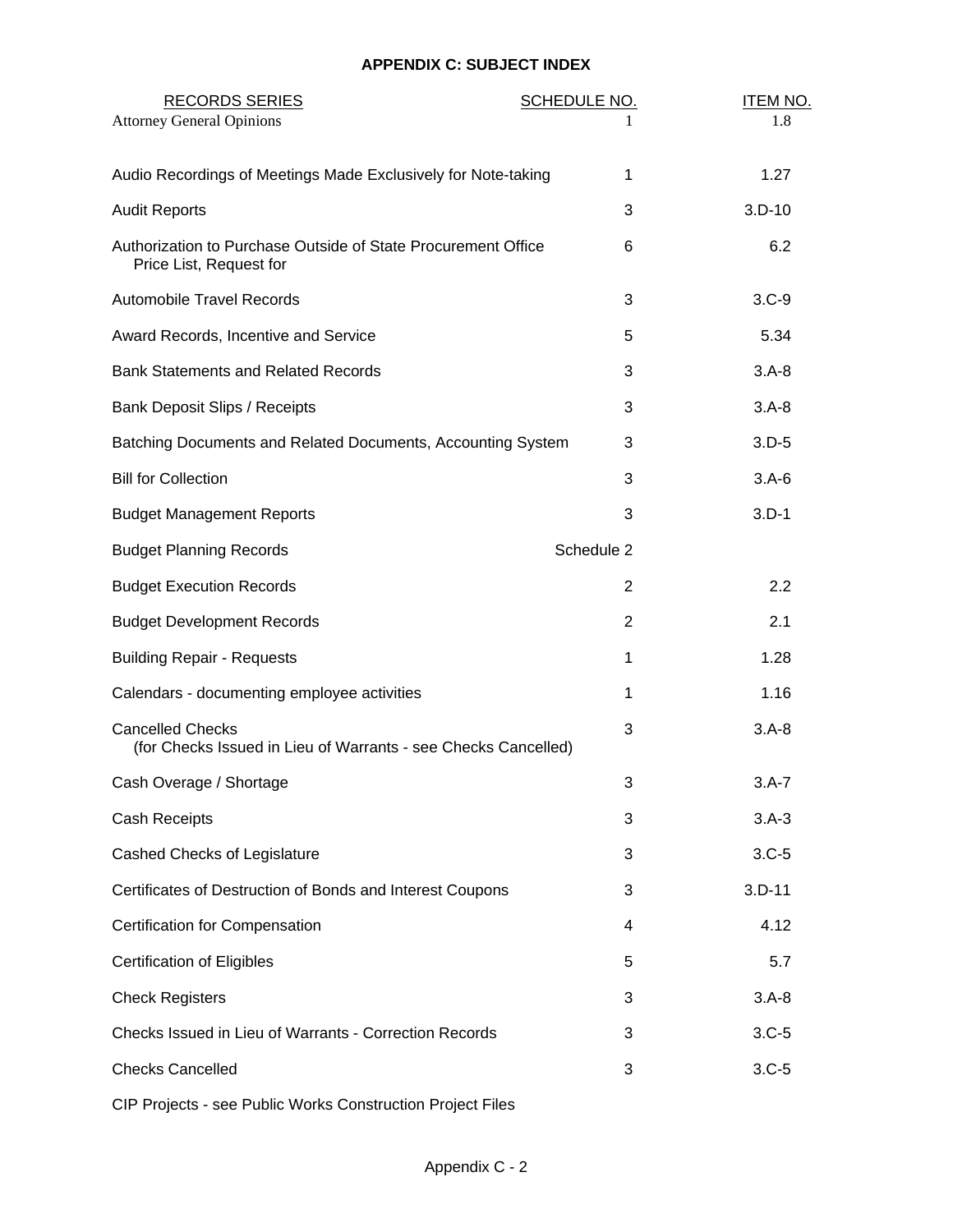| <b>RECORDS SERIES</b>                                                | <b>SCHEDULE NO.</b> | <b>ITEM NO.</b> |
|----------------------------------------------------------------------|---------------------|-----------------|
| Circulars, Official Memoranda &                                      | 1                   | 1.6             |
| Civil Service Position, Application for                              | 5                   | 5.5             |
| Claim for Void Check                                                 | 3                   | $3.C-5$         |
| Claim for Non-Received Check                                         | 3                   | $3.C-5$         |
| <b>Claim for Lost Check</b>                                          | 3                   | $3.C-5$         |
| <b>Class Specifications</b>                                          | 5                   | 5.1             |
| <b>Classification &amp; Pricing Appeal Records</b>                   | 5                   | 5.3             |
| <b>Committee and Conference Files</b>                                | 1                   | 1.1             |
| Compensatory Time Off - see Premium Pay Records                      |                     |                 |
| Computer Files - see Electronic Records                              |                     |                 |
| <b>Computer Hardware or Software Request</b>                         | 1                   | 1.29            |
| Construction Drawings, Plans, Specifications - Final                 | 8                   | 8.2             |
| <b>Construction Project Files</b>                                    | 8                   | 8.1             |
| Contract Input                                                       | 3                   | $3.C-3$         |
| Contracts - see Purchase of Services                                 |                     |                 |
| Correction Slips, Pre-Audit                                          | 3                   | $3.C-3$         |
| Correspondence, Official                                             | 1                   | 1.2             |
| Correspondence, General                                              | 1                   | 1.3             |
| Correspondence, Duplicate Files of                                   | 1                   | 1.4             |
| <b>Credential Files</b>                                              | 9                   | 9.4             |
| Criminal History Record Clearance, Request for                       | 5                   | 5.11            |
| Daily Cycle Reports (Payroll)                                        | 4                   | 4.15            |
| Data Entry / Input Forms, Accounting System                          | 3                   | $3.D-4$         |
| Databases, Administrative                                            | 1                   | 1.23            |
| Deed of Gift (ARM 2)                                                 | 7                   | 7.6             |
| <b>Dental Patient Records</b>                                        | 10                  | 10.2            |
| Departmental Rules and Regulations - see Hawaii Administrative Rules |                     |                 |
| Deposit Slips / Receipts                                             | 3                   | $3.A-8$         |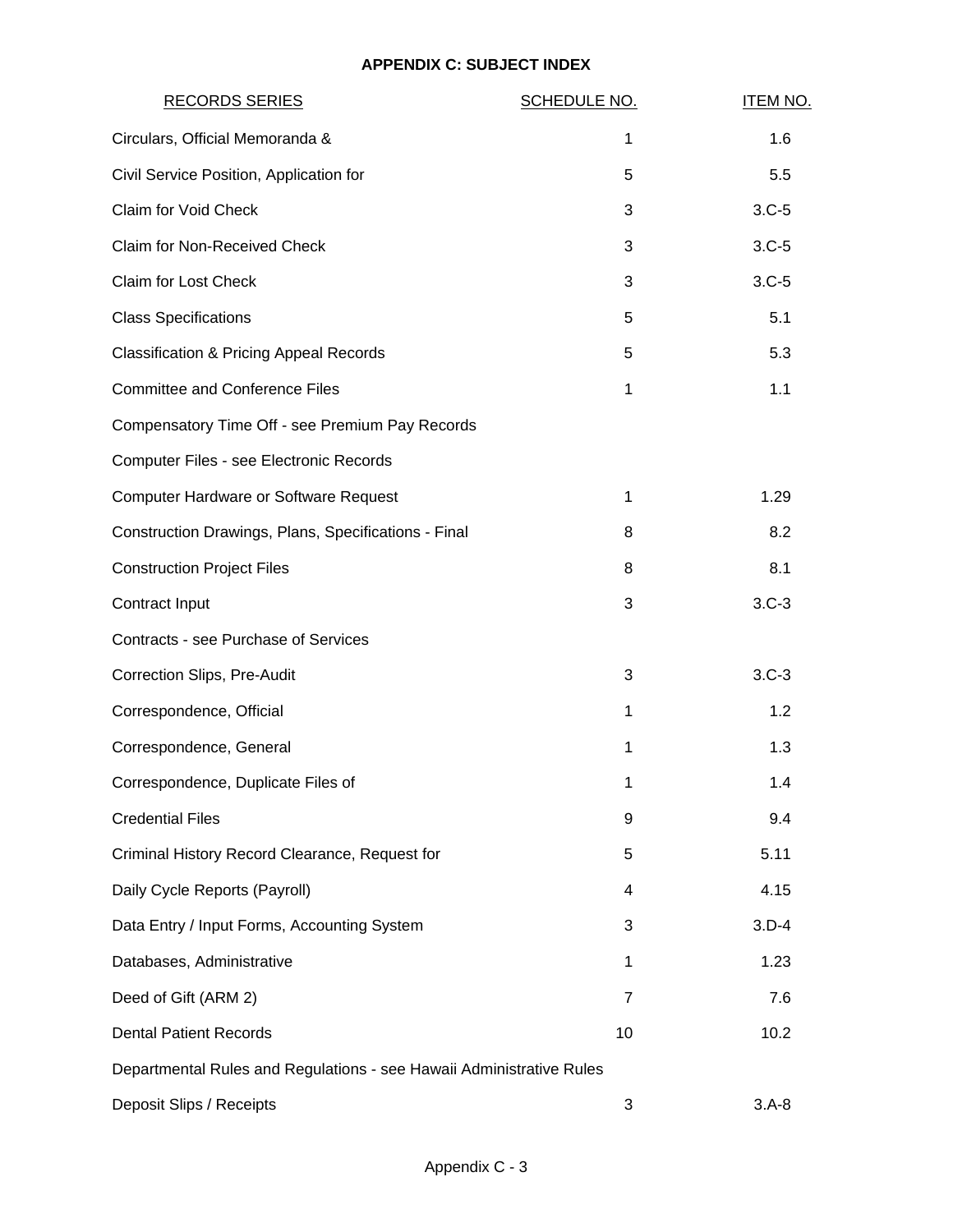| <b>RECORDS SERIES</b>                                                   | <b>SCHEDULE NO.</b> | <b>ITEM NO.</b> |
|-------------------------------------------------------------------------|---------------------|-----------------|
| Detail Inventory of Property                                            | 6                   | 6.7             |
| <b>Detail Inventory Reports</b>                                         | 6                   | 6.10            |
| <b>DHRD Sponsored Classes Registration Forms</b>                        | 5                   | 5.30            |
| Diaries - documenting employee activities                               | 1                   | 1.16            |
| Direct Hire Candidates, List of                                         | 5                   | 5.8             |
| Direct Hire Appointment, Notification of                                | 5                   | 5.9             |
| Directives, Manuals, & Handbooks, Official                              | 1                   | 1.7             |
| <b>Discrimination Files</b>                                             | 5                   | 5.26            |
| <b>Disposal Application</b>                                             | 6                   | 6.6             |
| Documentation - Electronic Records                                      | 11                  | 11.3            |
| Drafts, Preliminary                                                     | 1                   | 1.26            |
| Drug Testing Records, Alcohol and                                       | 5                   | 5.36            |
| Earned Income Credit, Advance Payment of                                | 4                   | 4.7             |
| <b>EEO Complaints</b>                                                   | 5                   | 5.26            |
| Electro-encephalogram tracings                                          | 10                  | 10.1c           |
| <b>Electronic Mail Records</b>                                          | 11                  | 11.7            |
| Electronic Mail Records (E-mail) [non-substantive official information] | 1                   | 1.20            |
| <b>Electronic Records</b>                                               | Schedule 11         |                 |
| <b>Electronic Spreadsheets</b>                                          | 1                   | 1.24            |
| Eligibles, Certification of                                             | 5                   | 5.7             |
| <b>Emergency Procurement, Request for</b>                               | 6                   | 6.1             |
| Employee Performance Appraisal                                          | 5                   | 5.18            |
| <b>Employee Personnel Action Report</b>                                 | 5                   | 5.13            |
| <b>Employee Selection Records: Civil Service Employees</b>              | 5                   | 5.10            |
| <b>Employment Eligibility Verification</b>                              | 5                   | 5.12            |
| <b>Encumbrance Advice</b>                                               | 3                   | $3.C-3$         |
| <b>Encumbrance Forms and Related Records</b>                            | 3                   | $3.C-3$         |
| <b>Equipment Maintenance Agreement</b>                                  | 3                   | $3.C-2$         |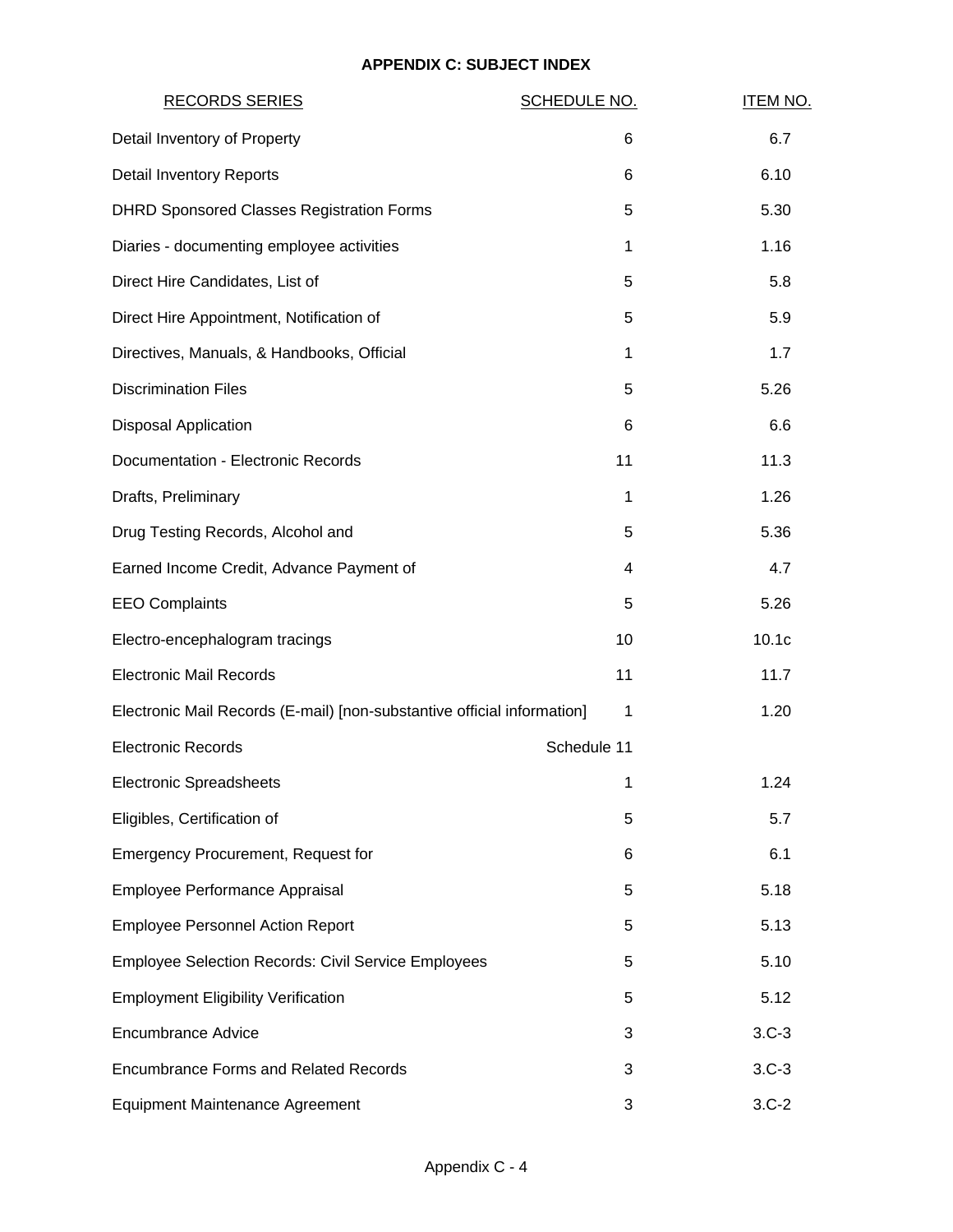| <b>RECORDS SERIES</b>                                                                                  | <b>SCHEDULE NO.</b> | <b>ITEM NO.</b> |
|--------------------------------------------------------------------------------------------------------|---------------------|-----------------|
| <b>Estimated Receipts Input</b>                                                                        | 3                   | $3.A-2$         |
| Exempt Employment, Application for                                                                     | 5                   | 5.37            |
| Exemption from Chapter 103D, HRS, Request for                                                          | 6                   | 6.1             |
| Expenditure Plan records                                                                               | 2                   | 2.2             |
| <b>Expenditure Report for Personnel Services</b>                                                       | 4                   | 4.19            |
| Expenditures                                                                                           | 3                   | Part 3.C        |
| Exposure to Toxic Substances and Harmful Agents, Employee<br>Records Relating to                       | 5                   | 5.35            |
| Extension of Contract Time, Request for                                                                | 6                   | 6.1             |
| <b>Facilities Construction and Management Records</b>                                                  | Schedule 8          |                 |
| Facsimile (fax) cover sheets and confirmation sheets                                                   | 1                   | 1.20            |
| Fax logs                                                                                               | 1                   | 1.18            |
| Federal & State Withholding Exemptions                                                                 | 4                   | 4.6             |
| Fees & Benefits, Statement of: Non-employee                                                            | 4                   | 4.8             |
| Files / Records Created to Create, Use, and Maintain Master<br>Files or Databases - Electronic Records | 11                  | 11.6            |
| Final Construction Drawings, Plans and Specifications                                                  | 8                   | 8.2             |
| Forklift (Lift Truck) Safety Inspection Reports                                                        | 6                   | 6.12            |
| Formal Requests for Government Information                                                             | 1                   | 1.17            |
| General Ledgers (Noncomputerized)                                                                      | 3                   | $3.D-9$         |
| <b>General Records Schedules</b>                                                                       | 7                   | 7.1             |
| <b>Grant Records</b>                                                                                   | $\overline{2}$      | 2.3             |
| Government Information, Formal Requests for                                                            | 1                   | 1.17            |
| <b>Grievance Files</b>                                                                                 | 5                   | 5.25            |
| Handbooks, Official                                                                                    | 1                   | 1.7             |
| Hawaii Administrative Rules                                                                            | 1                   | 1.5             |
| <b>Health Care Records</b>                                                                             | Schedule 10         |                 |
| <b>Health Fund Enrollment Forms</b>                                                                    | 5                   | 5.27            |
| Historical Records, Records involved in Receipt and/or Transfer of                                     | 7                   | 7.6             |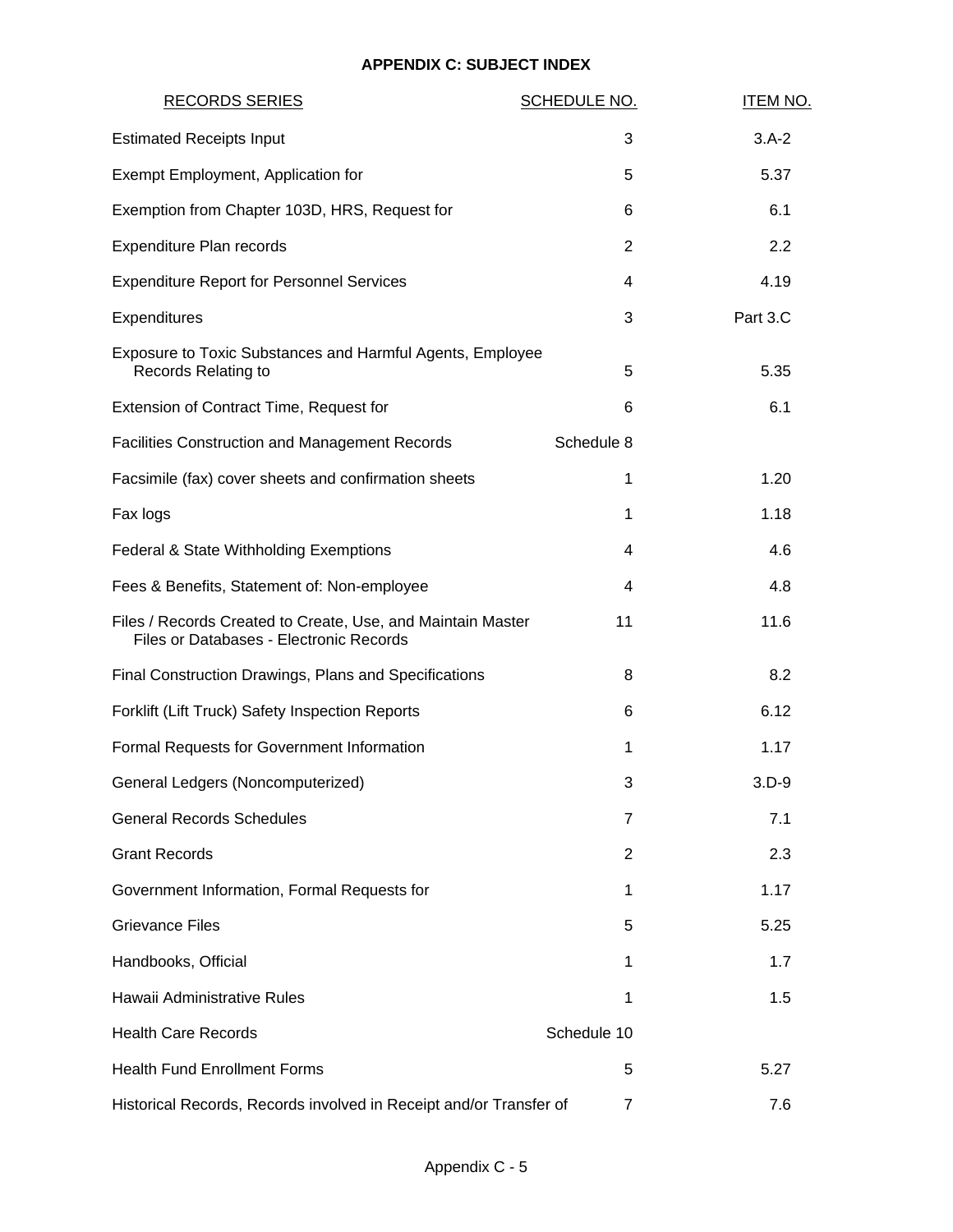| <b>RECORDS SERIES</b>                                 | <b>SCHEDULE NO.</b> | <b>ITEM NO.</b> |
|-------------------------------------------------------|---------------------|-----------------|
| Imprest Records - See: Petty Cash Records             |                     |                 |
| Incentive and Service Awards Program Records          | 5                   | 5.34            |
| Incident Reports, Security                            | 9                   | 9.3             |
| Indexes, Reference Guides, Finding Aids, etc.         | $\mathbf{1}$        | 1.21            |
| <b>Indexes for Electronic Records</b>                 | 11                  | 11.4            |
| Input Forms, Accounting System                        | 3                   | $3.D-4$         |
| Input Records / Source Documents - Electronic Records | 11                  | 11.1            |
| Insurance - see Risk Management                       |                     |                 |
| <b>Insurance Benefits Enrollment Forms</b>            | 5                   | 5.27            |
| Inventory                                             | Schedule 6          |                 |
| <b>Inventory Change Register</b>                      | 6                   | 6.9             |
| Inventory of Property, Detail                         | 6                   | 6.7             |
| Inventory Reports, Detail                             | 6                   | 6.10            |
| <b>Inventory Transaction Register</b>                 | 6                   | 6.6             |
| Investments, Application for                          | 3                   | $3.A-9$         |
| Invoices, Vendor                                      | 3                   | $3.C-3$         |
| <b>Job Announcements</b>                              | 5                   | 5.4             |
| Journal Voucher                                       | 3                   | $3.D-6$         |
| Key Accountability Files (security records)           | 9                   | 9.5             |
| Leasing of Private Office Space Records               | 8                   | 8.3             |
| Leave of Absence, Application for                     | 5                   | 5.20            |
| Leave Sharing Program Records                         | 5                   | 5.23            |
| Leave Sign-up Sheets                                  | 5                   | 5.19            |
| Legal Opinions - Attorney General                     | 1                   | 1.8             |
| Legislative Files                                     | 1                   | 1.12            |
| Liability - Release Forms                             | 1                   | 1.10            |
| Listing of Recipients (W-2 and HW-2)                  | 4                   | 4.9a            |
| Lift Truck - see Forklift                             |                     |                 |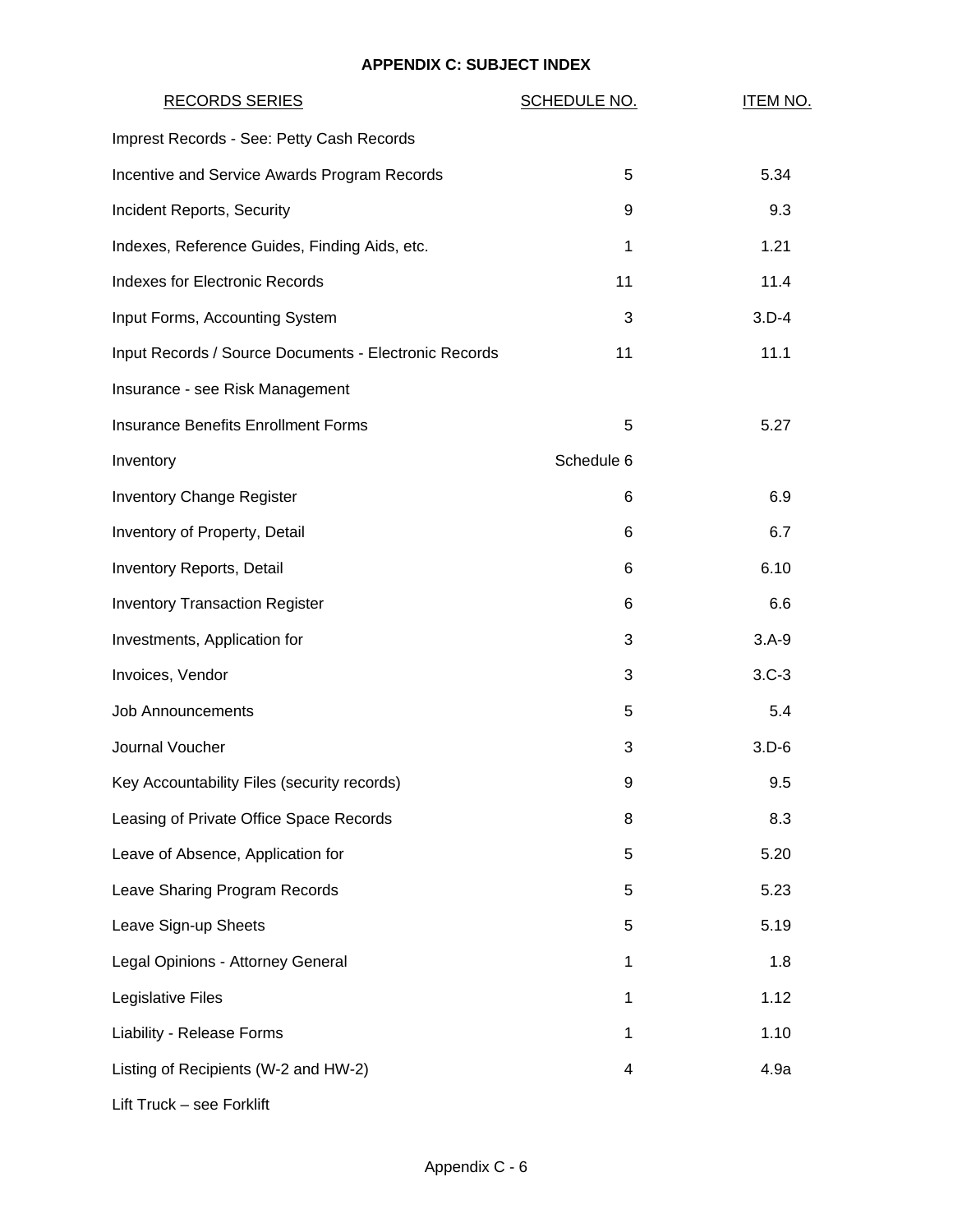| <b>RECORDS SERIES</b>                                                    | <b>SCHEDULE NO.</b> | <b>ITEM NO.</b> |
|--------------------------------------------------------------------------|---------------------|-----------------|
| Loan Authorization and Receipt (ARM 1)                                   | 7                   | 7.6             |
| <b>Lost Check</b>                                                        | 3                   | $3.C-5$         |
| <b>Mail Control Records</b>                                              | 1                   | 1.18            |
| <b>Mailing Lists</b>                                                     | 1                   | 1.19            |
| Maintenance Records - Equipment                                          | 6                   | 6.11            |
| Maintenance Requests                                                     | 1                   | 1.28            |
| Manuals, Official                                                        | 1                   | 1.7             |
| Medical and Insurance Benefits Enrollment Records                        | 5                   | 5.27            |
| <b>Medical Records</b>                                                   | 10                  | 10.1            |
| Memoranda & Circulars, Official                                          | 1                   | 1.6             |
| Mileage, Automobile                                                      | 3                   | $3.C-9$         |
| <b>Minutes</b>                                                           | 1                   | 1.1             |
| <b>News Releases</b>                                                     | 1                   | 1.13            |
| Notification for Records Destruction (ARM 4)                             | $\overline{7}$      | 7.5             |
| Notification of Personnel Action - see Personnel Action, Notification of |                     |                 |
| Notification of Temporary Assignment                                     | 4                   | 4.5             |
|                                                                          | and<br>5            | 5.24            |
| Occupational Injury - see Workers' Compensation                          |                     |                 |
| Official Personnel Folder (OPF)                                          | 5                   | 5.15            |
| OPF for Transferred Employee                                             | 5                   | 5.16            |
| <b>Organizational Files</b>                                              | $\mathbf 1$         | 1.14            |
| <b>OSHA Forms</b>                                                        | 5                   | 5.31            |
| Out-Service Training, Request for Approval of                            | 5                   | 5.29            |
| Overtime Authorization                                                   | 4                   | 4.12            |
| Passbooks                                                                | 3                   | $3.A-8$         |
| Payroll - Daily Cycle Reports                                            | 4                   | 4.15            |
| Payroll Adjustment Forms                                                 | 4                   | 4.13            |
| Payroll Assignments                                                      | 4                   | 4.10            |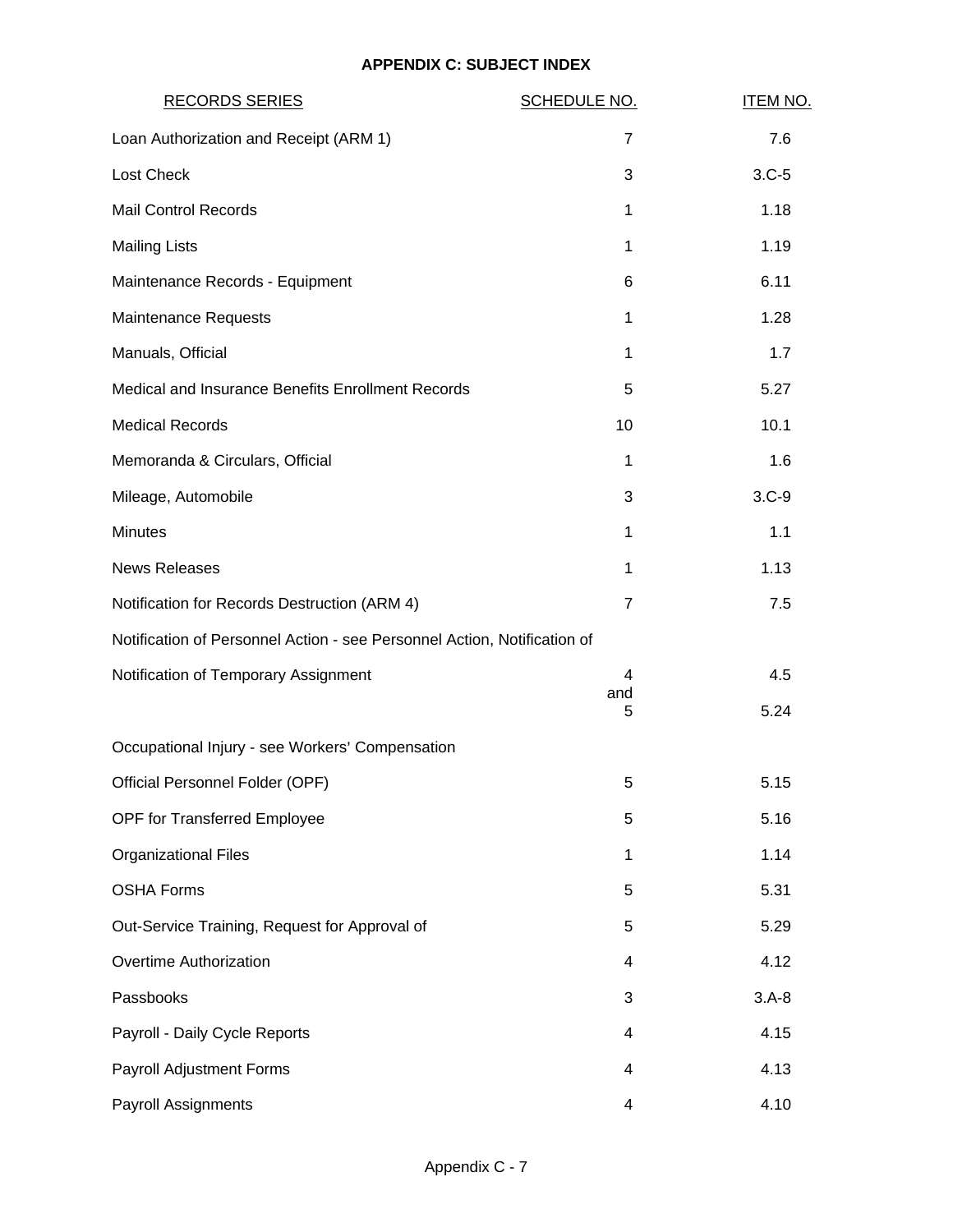| <b>RECORDS SERIES</b>                                                                                            | <b>SCHEDULE NO.</b> | <b>ITEM NO.</b> |
|------------------------------------------------------------------------------------------------------------------|---------------------|-----------------|
| Payroll Change Schedules                                                                                         | 4                   | 4.2             |
| Payroll Expenditure Distribution                                                                                 | 4                   | 4.18            |
| Payroll Expenditure Distribution Summary Sheet                                                                   | 4                   | 4.3             |
| Payroll Labor Distribution                                                                                       | 4                   | 4.17            |
| Payroll Records                                                                                                  | Schedule 4          |                 |
| <b>Payroll Registers</b>                                                                                         | 4                   | 4.1             |
| <b>Payroll Transaction Register</b>                                                                              | 4                   | 4.16            |
| Performance Appraisal, Employee                                                                                  | 5                   | 5.18            |
| Personnel Action, Notification of                                                                                | 5                   | 5.13            |
|                                                                                                                  | and<br>4            | 4.4             |
| Personnel Folder, Official (OPF)                                                                                 | 5                   | 5.15            |
| Personnel Folder, Official (OPF) for Transferred Employee                                                        | 5                   | 5.16            |
| <b>Personnel Records</b>                                                                                         | Schedule 5          |                 |
| Petty Cash Records                                                                                               | 3                   | $3.C-7$         |
| <b>Position Descriptions</b>                                                                                     | 5                   | 5.2             |
| <b>Pre-Audit Correction Slips</b>                                                                                | 3                   | $3.C-3$         |
| Preliminary drafts of letters, memoranda, reports, worksheets, and<br>internal notes                             | 1                   | 1.26            |
| <b>Premium Conversion Plan Forms</b>                                                                             | 5                   | 5.28            |
| Premium Pay Attendance Sheets                                                                                    | 4                   | 4.12            |
| Premium Pay Records                                                                                              | 4                   | 4.12            |
| <b>Price List Waivers</b>                                                                                        | 6                   | 6.2             |
| Private Office Space - Leasing Records                                                                           | 8                   | 8.3             |
| Procurement & Property Management Records                                                                        | Schedule 6          |                 |
| <b>Procurement Files</b>                                                                                         | 6                   | 6.1             |
| Procurement Violation: Report of Findings and Corrective Actions;<br>Request for After-the-Fact Payment Approval | 6                   | 6.1             |
| Professional Services, Public Notice of                                                                          | 6                   | 6.3             |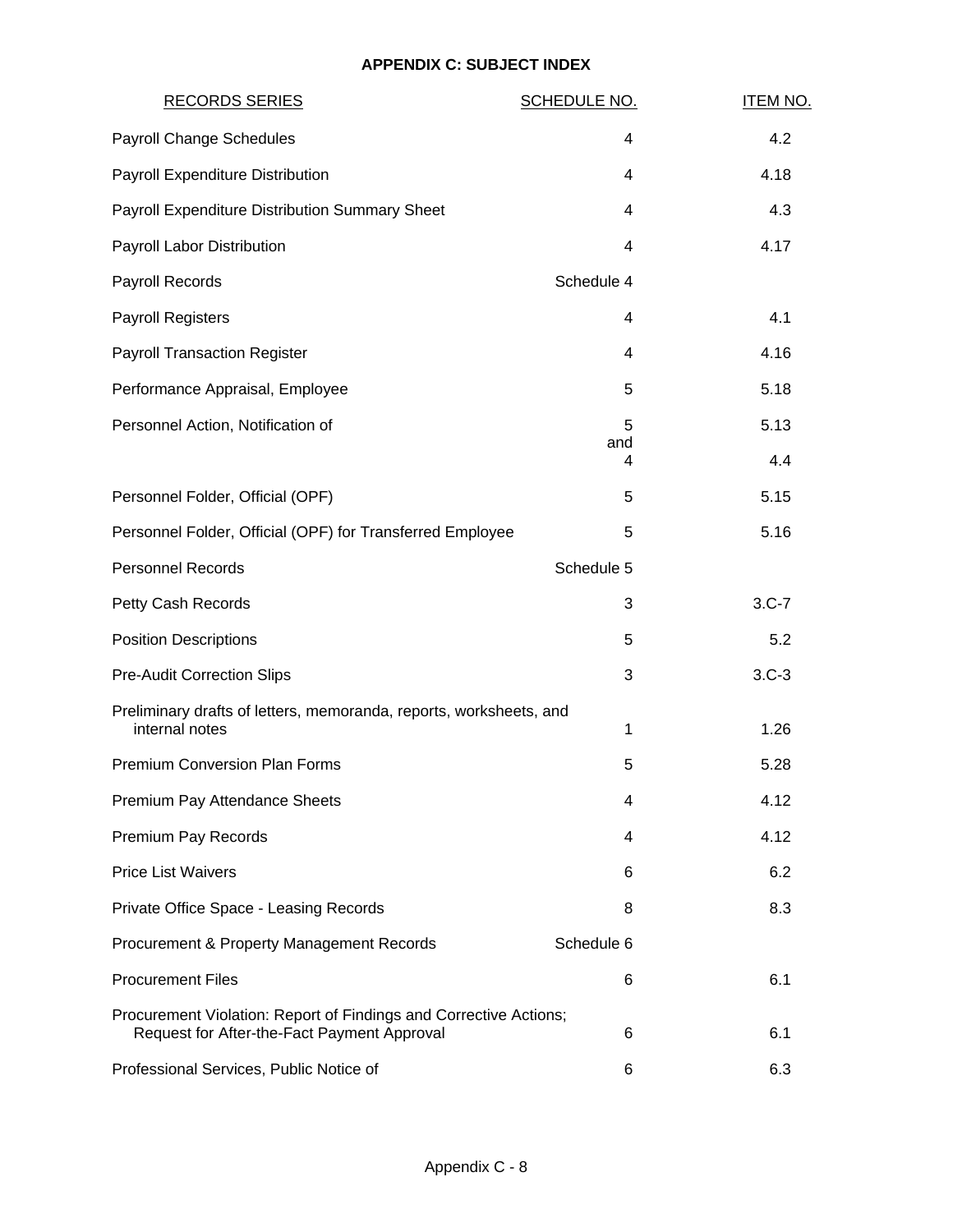| <b>RECORDS SERIES</b><br>Program Financial Plans, Program Memoranda, Program<br>Structure Reviews, etc.                                                   | <b>SCHEDULE NO.</b><br>2 | <b>ITEM NO.</b><br>2.1 |
|-----------------------------------------------------------------------------------------------------------------------------------------------------------|--------------------------|------------------------|
| <b>Project Working Papers</b>                                                                                                                             | 1                        | 1.22                   |
| <b>Property Inventory Reports</b>                                                                                                                         | 6                        | 6.6                    |
| <b>Property Management Records</b>                                                                                                                        | Schedule 6               |                        |
| <b>Public Relations Files</b>                                                                                                                             | 1                        | 1.13                   |
| <b>Public Works Construction Project Files</b>                                                                                                            | 8                        | 8.1                    |
| Purchase of Health and Human Services: Procurement Files                                                                                                  | 6                        | 6.4                    |
| Purchase of Health and Human Services: Registration Statement of<br>Health and Human Services Provider Responsibility - Applicant<br>Deemed not qualified | 6                        | 6.5                    |
| <b>Purchase of Services</b>                                                                                                                               | 3                        | $3.C-1$                |
| Purchase Order, Requisition and                                                                                                                           | 3                        | $3.C-3$                |
| Purchase Orders, Register of                                                                                                                              | 3                        | $3.C-3$                |
| Real Property Documents, Valuation of                                                                                                                     | 6                        | 6.8                    |
| <b>Receipt Book</b>                                                                                                                                       | 3                        | $3.A-3$                |
| Record of Transfer and Receipt (ARM 3)                                                                                                                    | $\overline{7}$           | 7.6                    |
| Record Destruction, Report of (ARM 7)                                                                                                                     | $\overline{7}$           | 7.4                    |
| Recordings of Meetings Made Exclusively for Note-taking, Audio                                                                                            | 1                        | 1.27                   |
| Records Inventory Worksheet (ARM 6)                                                                                                                       | $\overline{7}$           | 7.2                    |
| Records Management                                                                                                                                        | Schedule 7               |                        |
| Records Transfer List (SA-6)                                                                                                                              | $\overline{7}$           | 7.6                    |
| Records Transfer/Storage List (ARM 5)                                                                                                                     | $\overline{7}$           | 7.3                    |
| Regulations                                                                                                                                               | 1                        | 1.5                    |
| Remittance Advice for Replenishment of Petty Cash Funds                                                                                                   | 3                        | $3.C-7$                |
| Reorganization Proposals                                                                                                                                  | 1                        | 1.14                   |
| Repair and Maintenance Projects - see Public Works Construction Project Files                                                                             |                          |                        |
| Reports: Daily, weekly, monthly and other periodic reports<br>submitted for tabulation purposes                                                           | 1                        | 1.15                   |
| Request for Allotment/Allotment Advice                                                                                                                    | 3                        | $3.B-1$                |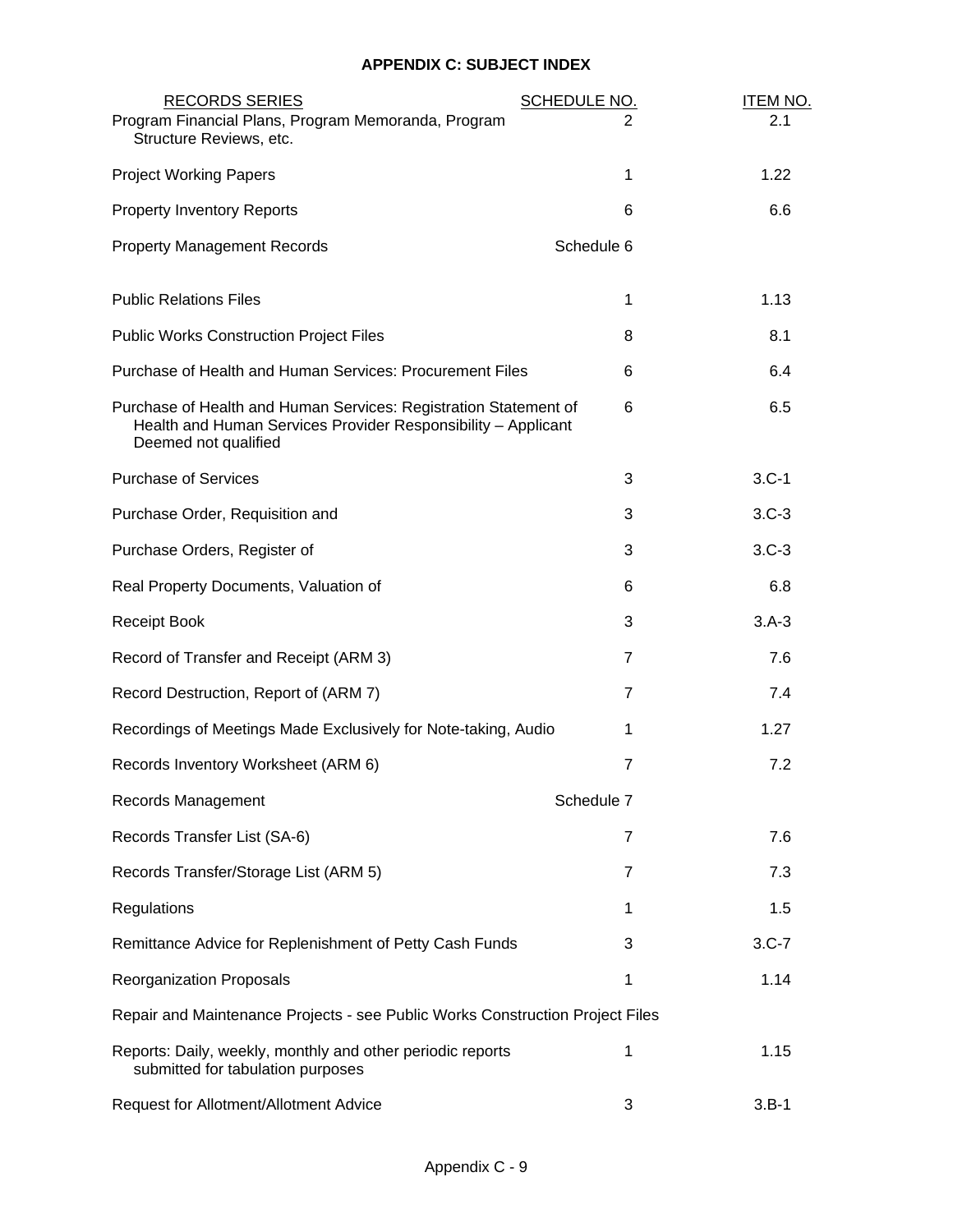## **APPENDIX C: SUBJECT INDEX**

| <b>RECORDS SERIES</b>                                                                          | SCHEDULE NO. | <b>ITEM NO.</b> |
|------------------------------------------------------------------------------------------------|--------------|-----------------|
| Request for Approval of Out-Service Training (OSTR, Form 411)                                  | 5            | 5.29            |
| Request for Authorization to Purchase Outside of State<br><b>Procurement Office Price List</b> | 6            | 6.2             |
| <b>Request for Criminal History Record Clearance</b>                                           | 5            | 5.11            |
| <b>Request for Emergency Procurement</b>                                                       | 6            | 6.1             |
| Request for Exemption from Chapter 103D, HRS                                                   | 6            | 6.1             |
| Request for Extension of Contract Time                                                         | 6            | 6.1             |
| Request for Government Information, Formal                                                     | 1            | 1.17            |
| <b>Request for Restrictive Specifications</b>                                                  | 6            | 6.1             |
| Request for Taxpayer Identification Number<br>and Certification Form (IRS Form W-9)            | 4            | 4.20            |
| Request for Transfer of Funds                                                                  | 3            | $3.B-1$         |
| Request to Use an Alternative Procurement Method                                               | 6            | 6.1             |
| Request to Create / Change Petty Cash (Imprest) Fund                                           | 3            | $3.C-7$         |
| Requisition and Purchase Order                                                                 | 3            | $3.C-3$         |
| <b>Requisition for Services or Supplies</b>                                                    | 3            | $3.C-3$         |
| Restrictive Specifications, Request for                                                        | 6            | 6.1             |
| <b>Risk Management Files</b>                                                                   | 1            | 1.9             |
| Rosters                                                                                        | 1            | 1.19            |
| Rules and Regulations - see Hawaii Administrative Rules                                        |              |                 |
| Sales Journal                                                                                  | 3            | $3.A-4$         |
| <b>Schedules of Daily Activities</b>                                                           | 1            | 1.16            |
| Scrapbooks, photographs, articles, program notes, etc.                                         | 1            | 1.13            |
| Securities Held in Safekeeping after Return, Accounts for                                      | 3            | $3.D-12$        |
| Security and Protective Services Records                                                       | Schedule 9   |                 |
| Security Backup File - Electronic Records                                                      | 11           | 11.2            |
| Security Incident / Violation Reports                                                          | 9            | 9.3             |
| <b>Security Logs</b>                                                                           | 9            | 9.1             |
| Sole Source Records                                                                            | 6            | 6.1             |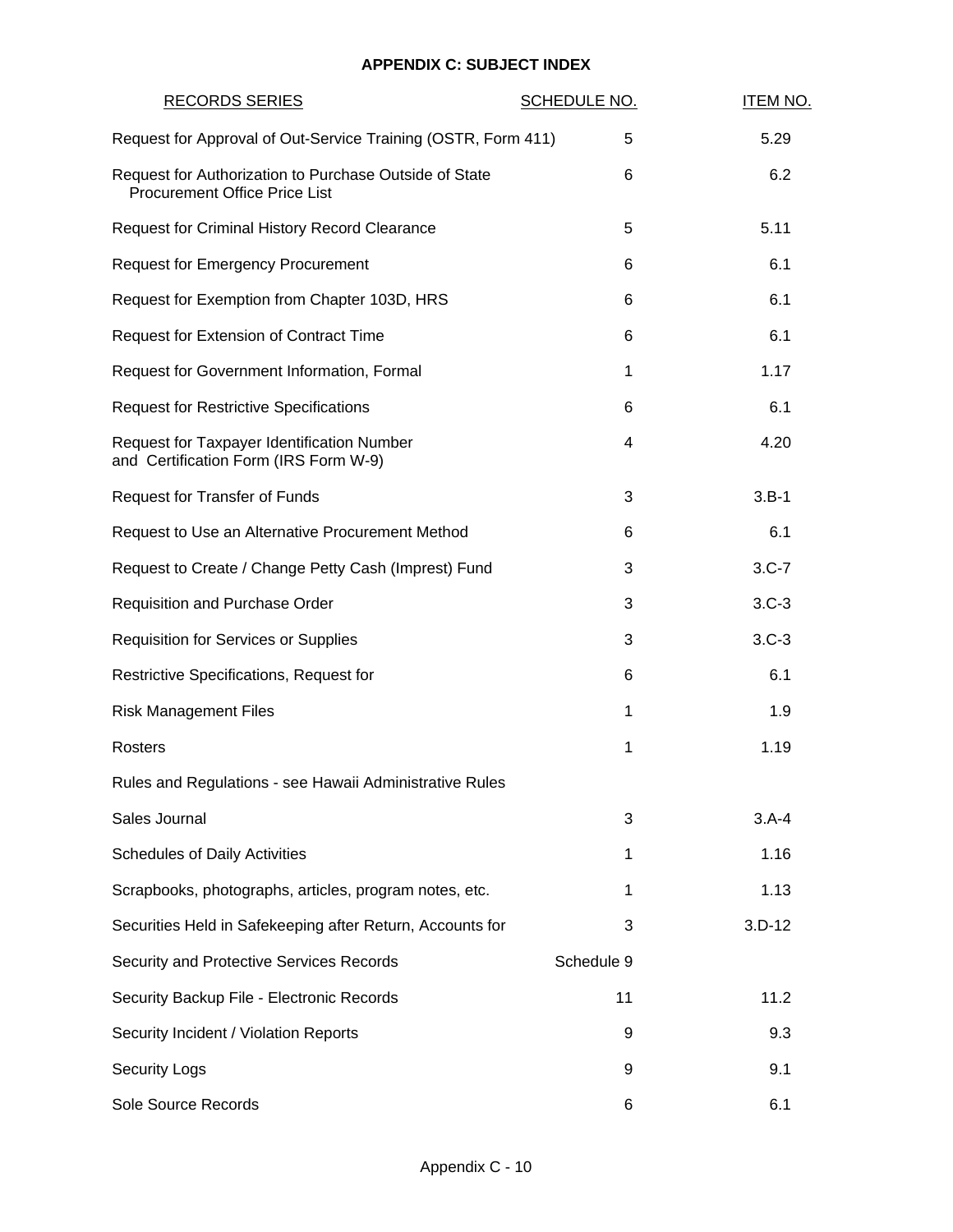## **APPENDIX C: SUBJECT INDEX**

| <b>RECORDS SERIES</b>                                                                | <b>SCHEDULE NO.</b> | <b>ITEM NO.</b> |
|--------------------------------------------------------------------------------------|---------------------|-----------------|
| Special Purpose Programs - Electronic Records                                        | 11                  | 11.5            |
| Speeches, addresses and comments                                                     | 1                   | 1.13            |
| Spreadsheets, Electronic                                                             | 1                   | 1.24            |
| Statement of Completed Travel (Intra-State and Out-of State)                         | 3                   | $3.C-8$         |
| Statement of Fees & Benefits: Non-employee                                           | 4                   | 4.8             |
| Stop Payment for Payroll                                                             | 4                   | 4.14            |
| <b>Stop Payment Notice</b>                                                           | 3                   | $3.C-5$         |
| <b>Summary Warrant Voucher</b>                                                       | 3                   | $3.C-4$         |
| Supervisor's Informational Personnel File & Duplicate OPF Documents                  | 5                   | 5.17            |
| Taxpayer Identification Number and Certification Form,<br>Request for (IRS Form W-9) | 4                   | 4.20            |
| <b>Telecom Request</b>                                                               | 1                   | 1.30            |
| Temporary Assignment, Notification of                                                | 4                   | 4.5             |
|                                                                                      | and<br>5            | 5.24            |
| Temporary Disability Insurance Case Records                                          | 5                   | 5.33            |
| Testimonies, Legislative                                                             | 1                   | 1.12            |
| <b>Time Sheets</b>                                                                   | 4                   | 4.11            |
| Toxic Substances and Harmful Agents - Employee Records                               | 5                   | 5.35            |
| Training - see Out-Service Training                                                  |                     |                 |
| Transfer of Funds, Request for                                                       | 3                   | $3.B-1$         |
| Transfer of Vacation & Sick Leave, Application for                                   | 5                   | 5.22            |
| <b>Travel Approvals and Statements</b>                                               | 3                   | $3.C-8$         |
| <b>Travel Records - Automobile</b>                                                   | 3                   | $3.C-9$         |
| <b>Treasury Deposit Receipts</b>                                                     | 3                   | $3.A-1$         |
| Universal Input Form                                                                 | 3                   | $3.D-7$         |
| Valuation of Real Property Records                                                   | 6                   | 6.8             |
| Variance plans - see Budget Execution Records                                        |                     |                 |
| Vendor Invoices                                                                      | 3                   | $3.C-3$         |